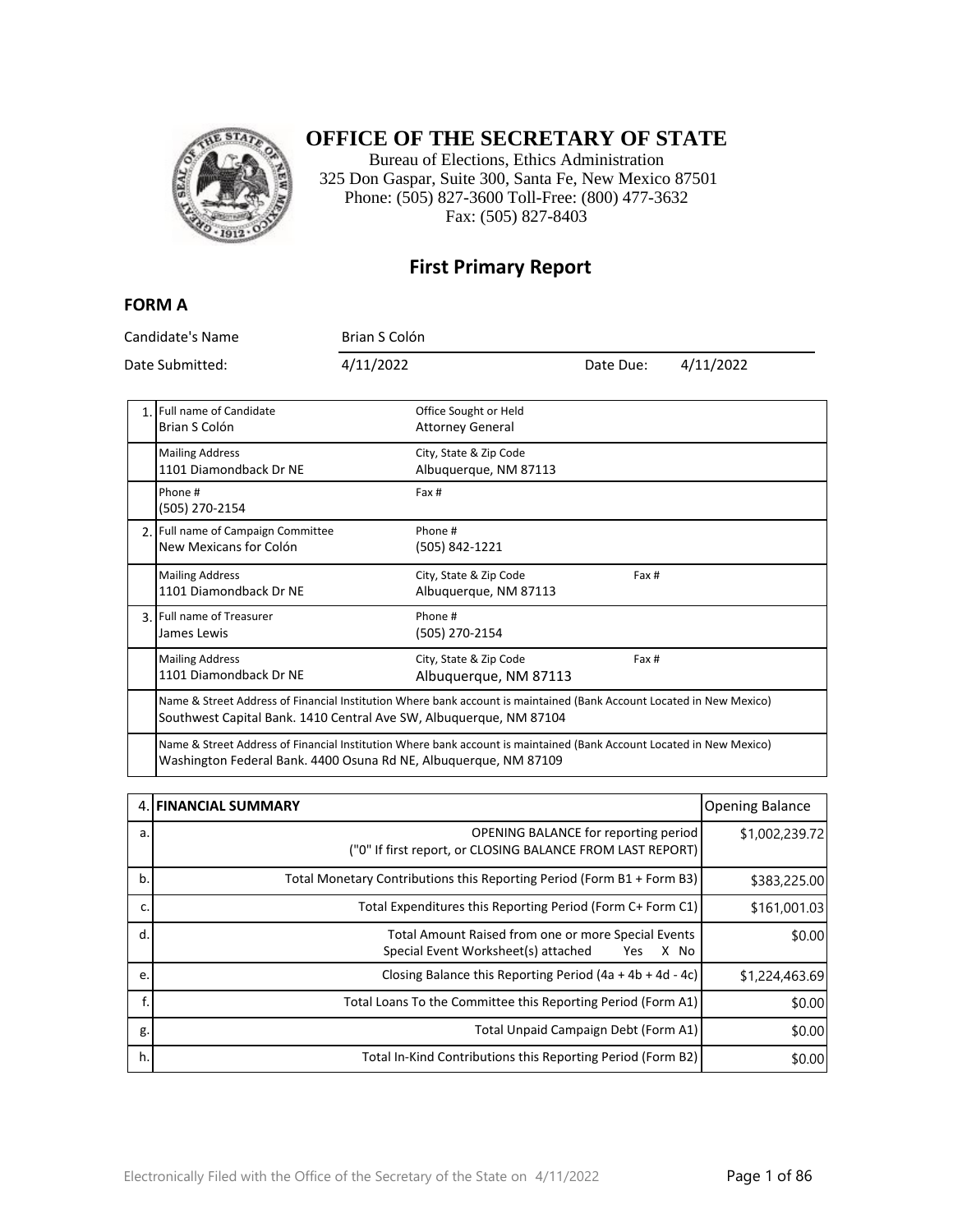### **First Primary Report**

## **Report of Expenditures and Contributions**

#### **Form A 1**

| Candidate's Name |                               | Brian S Colón |           |  |           |        |
|------------------|-------------------------------|---------------|-----------|--|-----------|--------|
| Date Submitted:  |                               | 4/11/2022     | Date Due: |  | 4/11/2022 |        |
|                  |                               |               |           |  |           |        |
|                  | 1. TOTAL DEBT CARRIED FORWARD |               |           |  |           | \$0.00 |
|                  | 2. TOTAL LOAN CONTRIBUTIONS   |               |           |  |           | \$0.00 |
|                  | 3. TOTAL DEBT PAID            |               |           |  |           | \$0.00 |
|                  | 4. TOTAL LOANS FORGIVEN       |               |           |  | \$0.00    |        |
|                  | 5. TOTAL UNPAID DEBT          |               |           |  |           | \$0.00 |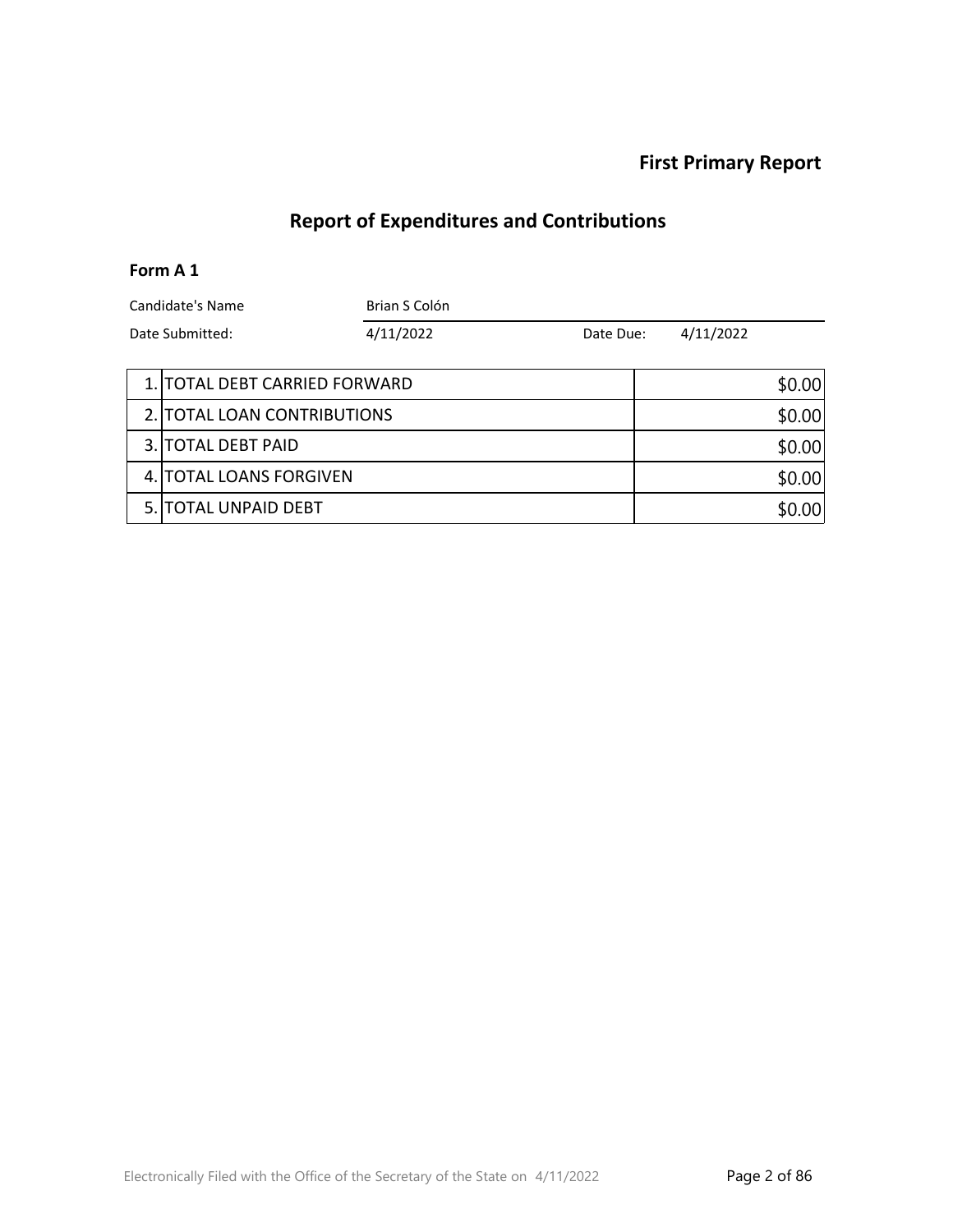## **Report of Expenditures and Contributions**

# **FORM B 1 MONETARY CONTRIBUTIONS**

Candidate's Name Brian S Colón

Date Submitted: 4/11/2022 Date Due: 4/11/2022

| <b>DATE</b> | <b>NAME and ADDRESS of CONTRIBUTOR</b>                                                     | <b>OCCUPATION</b>                     | <b>AMOUNT</b> |
|-------------|--------------------------------------------------------------------------------------------|---------------------------------------|---------------|
| 10/5/2021   | Diane Perez<br>4001 Bryan Ave NW<br>Albuquerque, NM 87114-5215<br>Contribution             | Retired                               | \$50.00       |
| 10/5/2021   | F. Chris Garcia<br>1409 Snowdrop PI NE<br>Albuquerque, NM 87112<br>Contribution            | Retired                               | \$50.00       |
| 10/5/2021   | Jonathan Eric Garcia<br>3600 Cutler Ave NE Unit 2<br>Albuquerque, NM 87110<br>Contribution | Other - Small Business<br>Owner       | \$25.00       |
| 10/5/2021   | Jonathan Fellner<br>4242 E West Hwy, Apt 419<br>Chevy Chase, MD 20815-5959<br>Contribution | Lawyer                                | \$150.00      |
| 10/5/2021   | Melissa Rael<br>10204 DOCENA PL NW<br>ALBUQUERQUE, NM 87114<br>Contribution                | Other - Conference & Event<br>Planner | \$100.00      |
| 10/6/2021   | Adam Biederwolf<br>9400 Regal Ridge Dr. NE<br>Albuquerque, NM 87111<br>Contribution        | Individual                            | \$25.00       |
| 10/6/2021   | Daniel Najjar<br>PO Box 4265<br>Santa Fe, NM 87502<br>Contribution                         | Lawyer                                | \$250.00      |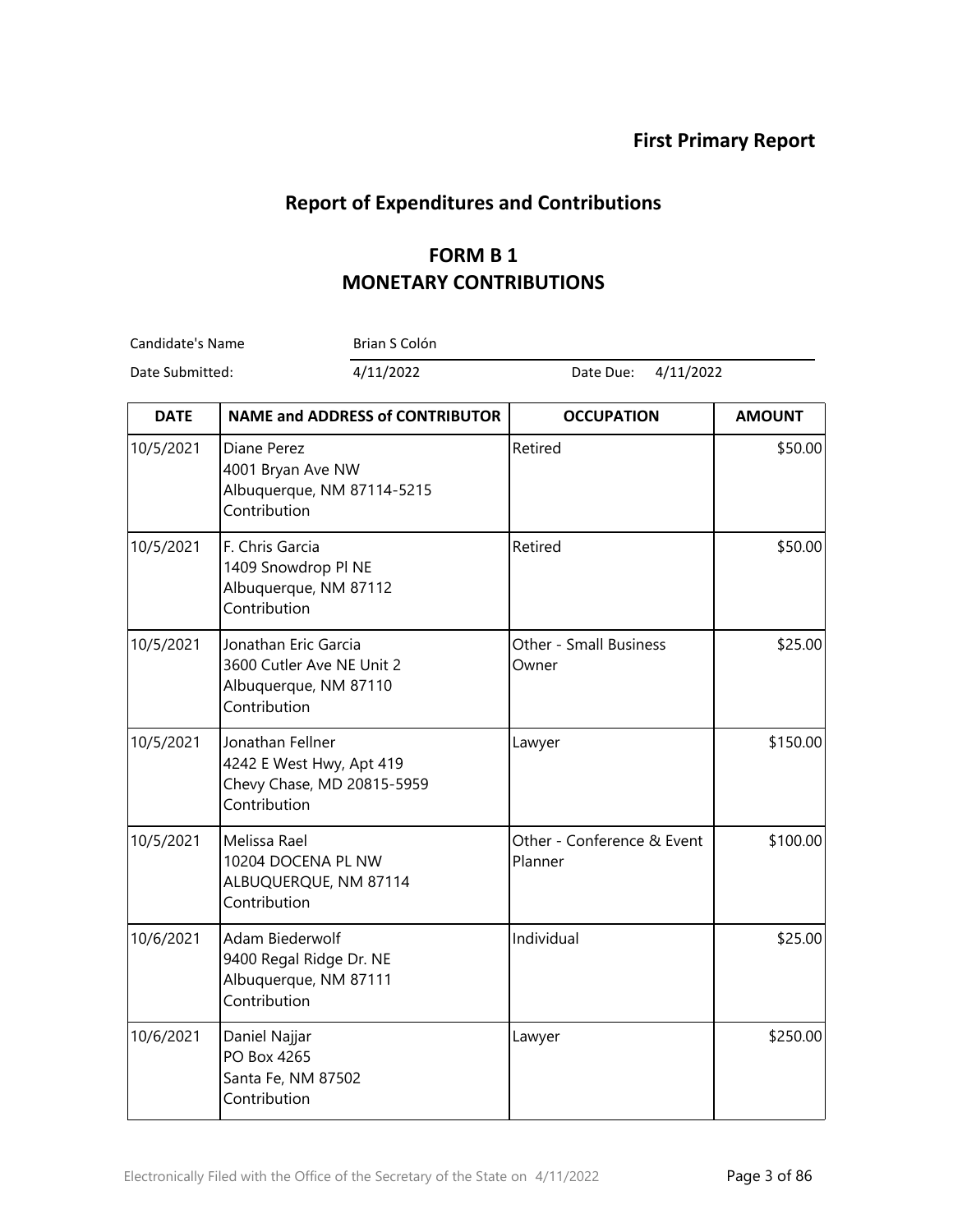| 10/6/2021 | <b>Edie Myers</b><br>PO Box 10085<br>Albuquerque, NM 87184<br>Contribution        | Other - Entertainment<br>Marketing      | \$50.00  |
|-----------|-----------------------------------------------------------------------------------|-----------------------------------------|----------|
| 10/6/2021 | <b>Hector M Flores</b><br>1030 Tracy Ave<br>Duncanville, TX 75137<br>Contribution | Other - Pas LULAC National<br>President | \$100.00 |
| 10/6/2021 | Karen Valenzuela<br>427 Trujillo St NE<br>Los Lunas, NM 87031<br>Contribution     | Other - Bookkeeper                      | \$100.00 |
| 10/6/2021 | Nichole Armijo<br>El Camino Real St NE<br>Albuquerque, NM 87104<br>Contribution   | Other - Finance                         | \$100.00 |
| 10/6/2021 | Steven A. Sanchez<br>19387 Highway 85<br>Belen, NM 87002<br>Contribution          | Individual                              | \$100.00 |
| 10/7/2021 | Debra McIntyre<br>5832 Mesa Vista Trl NW<br>Albuquerque, NM 87120<br>Contribution | Teacher                                 | \$5.00   |
| 10/7/2021 | Eva Taylor<br>9505 DE VARGAS LOOP NE<br>ALBUQUERQUE, NM 87109<br>Contribution     | Lawyer                                  | \$50.00  |
| 10/7/2021 | Gary Kilpatric<br>2323 CALLE HALCON<br><b>SANTA FE, NM 87505</b><br>Contribution  | Lawyer                                  | \$5.00   |
| 10/8/2021 | Elizabeth Stefanics<br><b>PO Box 720</b><br>Cerrillos, NM 87010<br>Contribution   | Other - State Senator                   | \$50.00  |
| 10/9/2021 | Mike Melendez<br>608 WESTERN DR<br>RIO COMMUNITIES, NM 87002-7228<br>Contribution | Other - Economist                       | \$25.00  |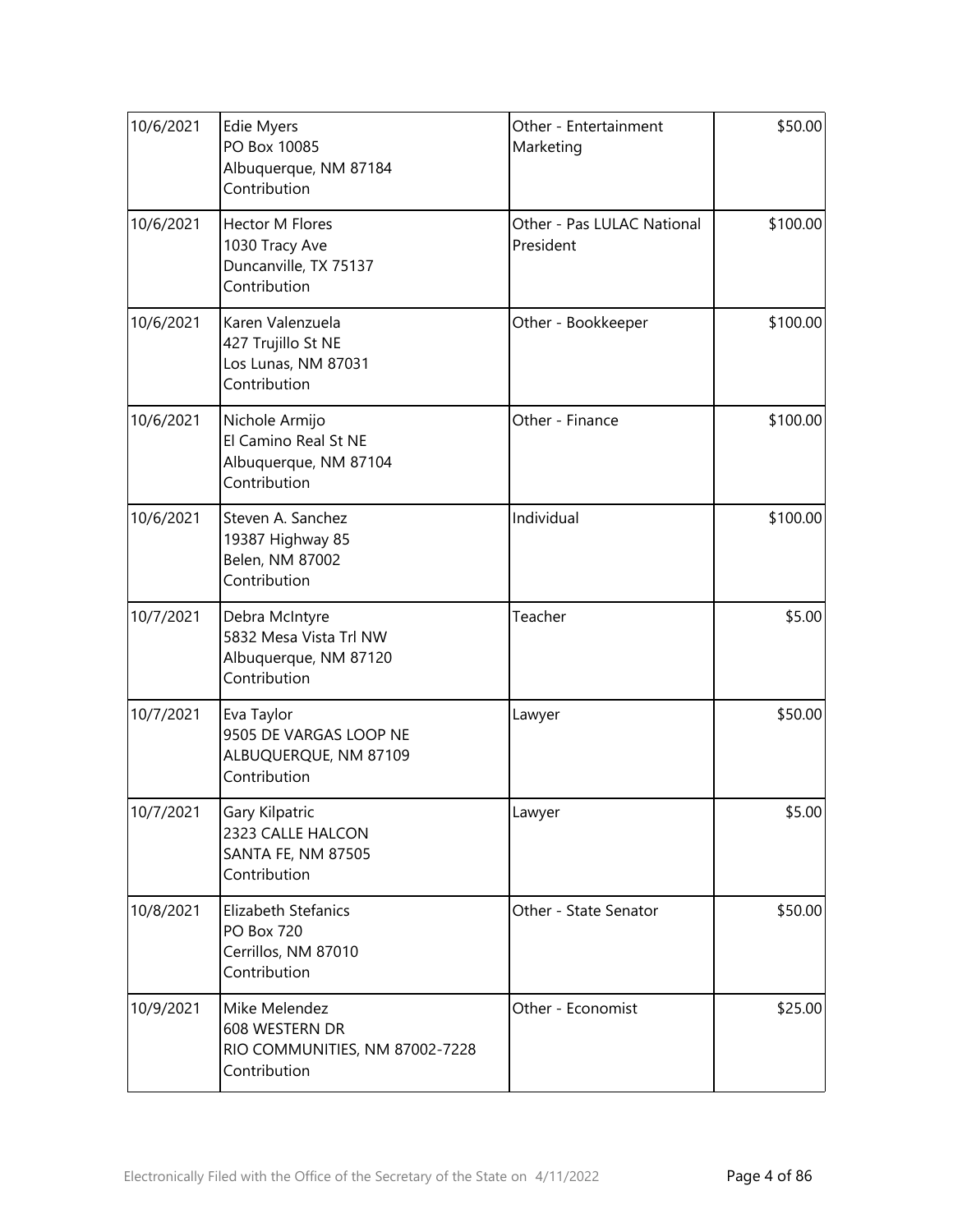| 10/10/2021 | sam adams<br>4516 Oxbow North Trl NW<br>Albuquerque, NM 87120-4641<br>Contribution   | Lawyer                         | \$250.00   |
|------------|--------------------------------------------------------------------------------------|--------------------------------|------------|
| 10/11/2021 | Danny Chavez<br>4425 Towner NE<br>Albuquerque, NM 87110<br>Contribution              | Other - Business Owner         | \$100.00   |
| 10/12/2021 | Danny Chavez<br>4425 Towner NE<br>Albuquerque, NM 87110<br>Contribution              | Other - Business Owner         | \$1,000.00 |
| 10/12/2021 | Danny Chavez<br>4425 Towner NE<br>Albuquerque, NM 87110<br>Contribution              | Other - Business Owner         | \$4,300.00 |
| 10/12/2021 | Danny Chavez<br>4425 Towner NE<br>Albuquerque, NM 87110<br>Contribution              | Other - Business Owner         | \$600.00   |
| 10/12/2021 | Michael Perez<br>3000 Aztec Rd NE<br>Albuquerque, NM 87107<br>Contribution           | Other - Government<br>Employee | \$500.00   |
| 10/12/2021 | Stephen L Feinberg<br>320 Brownell Howland Rd<br>Santa Fe, NM 87501<br>Contribution  | Other - Owner/Executive        | \$500.00   |
|            | 10/14/2021 Alex Abeyta<br>11409 COTE AVE NE<br>ALBUQUERQUE, NM 87123<br>Contribution | Other - Advocate               | \$50.00    |
| 10/14/2021 | Joe McCaffrey<br>1237 7th St<br>Las Vegas, NM 87701-4209<br>Contribution             | Other - Scientist              | \$25.00    |
| 10/14/2021 | Leonardo Aragon<br>1352 State Highway 94<br>Mora, NM 87732<br>Contribution           | Other - Student Director       | \$200.00   |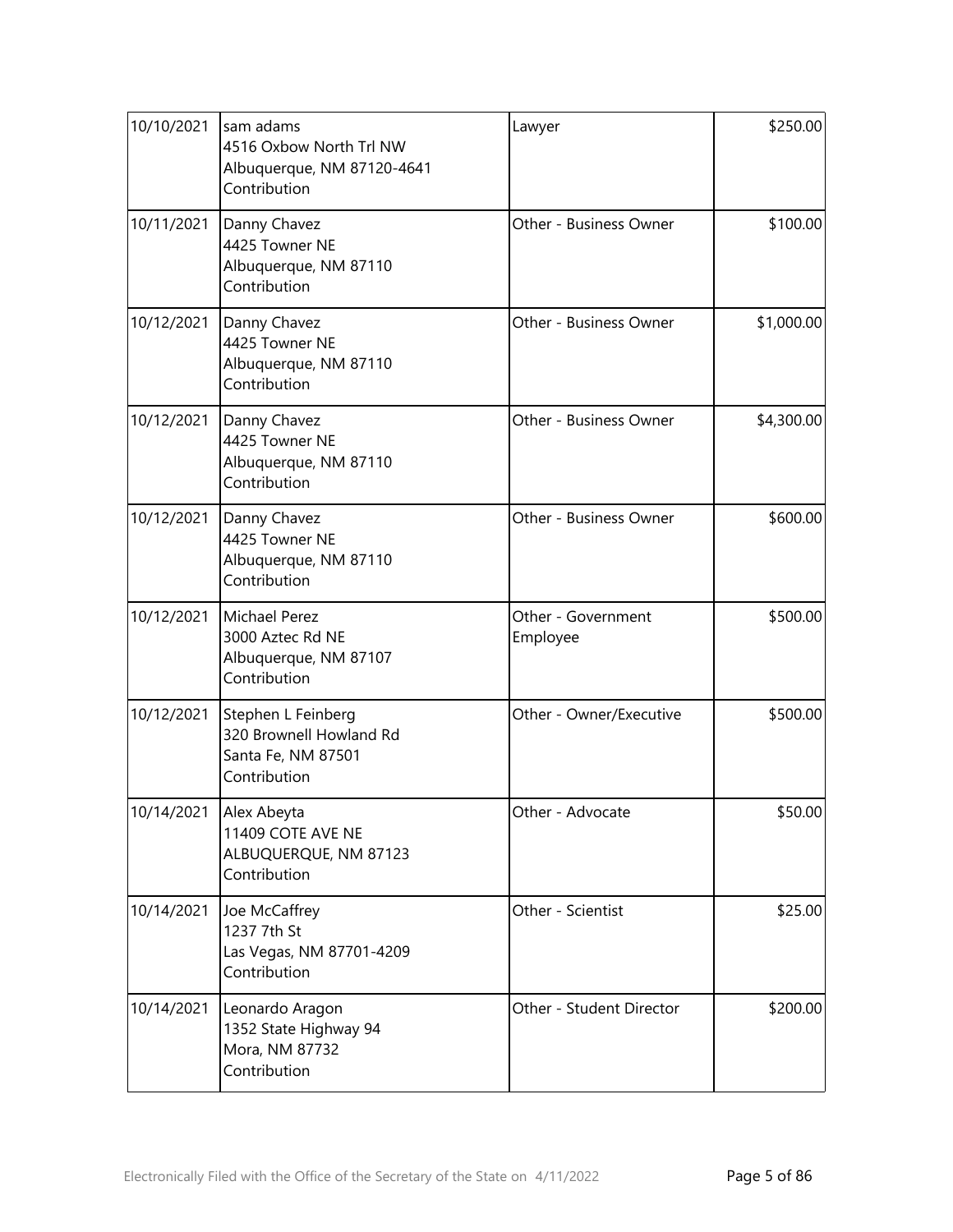| 10/14/2021 | Michael Apodaca<br>PO Box 36318<br>Albuquerque, NM 87176<br>Contribution                      | Other - Pest Control     | \$200.00   |
|------------|-----------------------------------------------------------------------------------------------|--------------------------|------------|
| 10/14/2021 | Michelle Rizek<br>4310 De La Cruz NW<br>Albuquerque, NM 87107-3454<br>Contribution            | Nurse                    | \$30.00    |
| 10/14/2021 | Nicolette Panagopoulos<br>5111 San Jorge Ave NW<br>Albuquerque, NM 87120-1837<br>Contribution | Other - Insurance        | \$100.00   |
| 10/14/2021 | Ramona Q Holguin<br>1213 Ridgecrest Dr SE<br>Albuquerque, NM 87108<br>Contribution            | Lawyer                   | \$200.00   |
| 10/14/2021 | Thomas Krumland<br>PO Box 1858<br>Roswell, NM 88202-1858<br>Contribution                      | Sales representative     | \$5,000.00 |
| 10/14/2021 | william gardner<br>8200 Carmel Ave NE Ste 101<br>Albuquerque, NM 87122<br>Contribution        | Other - Dentist          | \$250.00   |
| 10/16/2021 | Joy Reed<br>1824 Lafayette Dr NE<br>Albuquerque, NM 87106<br>Contribution                     | Individual               | \$100.00   |
| 10/16/2021 | Linda White<br>2205 Via Cadiz Ct NW<br>Albuquerque, NM 87104<br>Contribution                  | Other - School Counselor | \$10.00    |
| 10/16/2021 | Sharon Kay Cordova<br>2208 Summer Ray Dr NW<br>Albuquerque, NM 87120<br>Contribution          | Retired                  | \$100.00   |
| 10/17/2021 | Chris Salas<br>9521 ARVILLA AVE NE<br>ALBUQUERQUE, NM 87111<br>Contribution                   | Teacher                  | \$100.00   |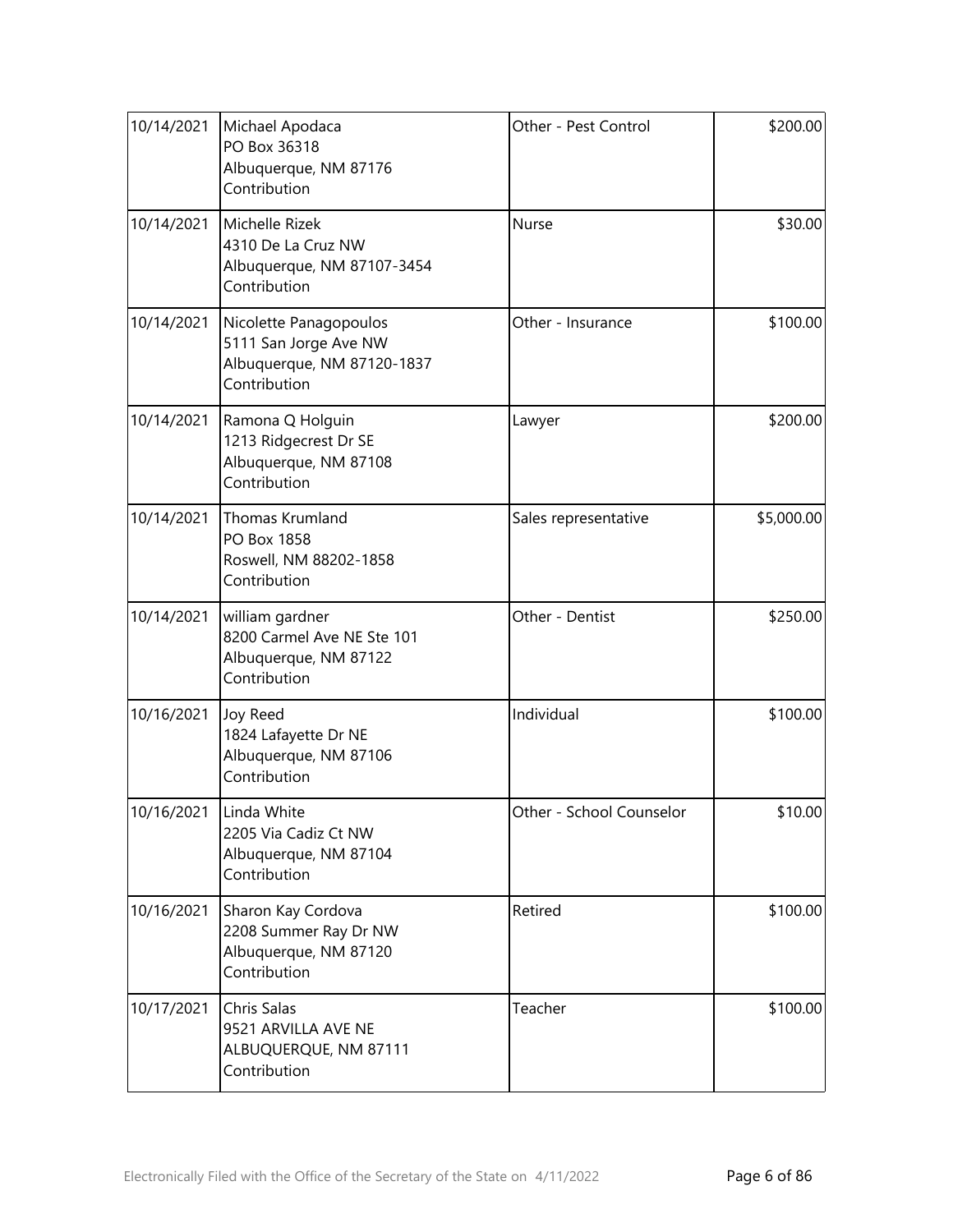| 10/17/2021 | <b>Steve Brockett</b><br>802 Spruce Ave<br>Alamogordo, NM 88310-4944<br>Contribution | Retired              | \$500.00   |
|------------|--------------------------------------------------------------------------------------|----------------------|------------|
| 10/17/2021 | Theresa Trujeque<br>108 Kjersti Ct<br>Corrales, NM 87048-6921<br>Contribution        | Other - Consultant   | \$100.00   |
| 10/24/2021 | Brandon Trujillo<br>2805 MUIR FIELD RD<br>MADISON, WI 53719<br>Contribution          | Individual           | \$10.00    |
| 10/24/2021 | Carl Swanson<br>146 SAN PEDRO DR<br>ALAMOGORDO, NM 88310-9559<br>Contribution        | Individual           | \$10.00    |
| 10/24/2021 | Carl Swanson<br>146 SAN PEDRO DR<br>ALAMOGORDO, NM 88310-9559<br>Contribution        | Individual           | \$90.00    |
| 10/24/2021 | Kurt Young<br>PO box 4904<br>Albuquerque, NM 87196<br>Contribution                   | Other - Entrepreneur | \$5,000.00 |
| 10/24/2021 | Margaret Lusk<br>224 CHULA VISTA PL NE<br>ALBUQUERQUE, NM 87108-1106<br>Contribution | Lawyer               | \$25.00    |
|            | 10/24/2021 Nancy DiNardo<br>61 Suzanne Cir<br>Trumbull, CT 66110<br>Contribution     | Retired              | \$100.00   |
| 10/24/2021 | Nicole Ortiz<br>9905 Cameron St NW<br>Albuquerque, NM 87114<br>Contribution          | Manager              | \$100.00   |
| 10/24/2021 | Scott Corwin<br><b>PO Box 220</b><br>Estancia, NM 87016<br>Contribution              | Other - Healer       | \$7.00     |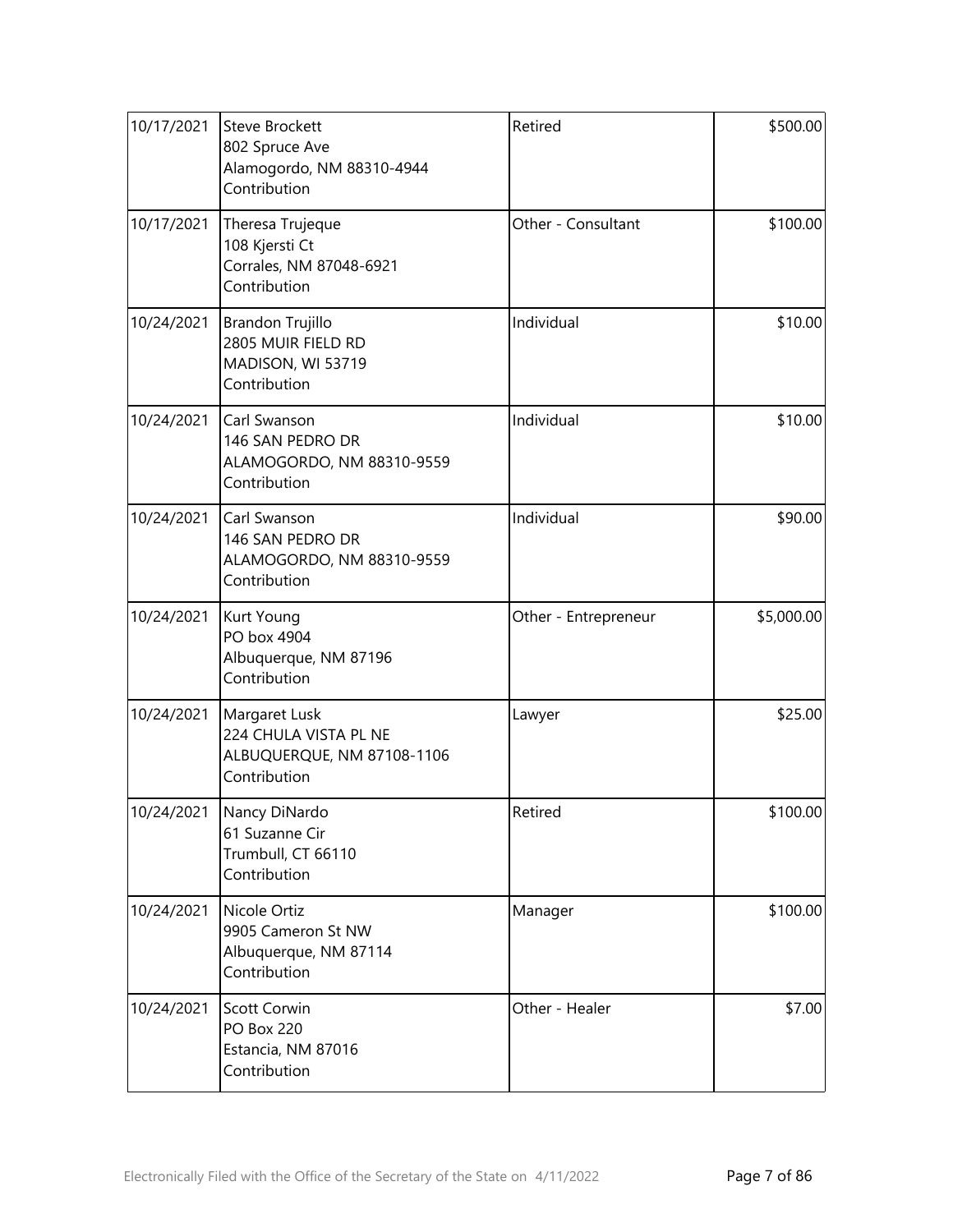| 10/30/2021 | Arthur Schreiber<br>10501 Lagrima De Oro Rd NE Apt 117<br>Albuquerque, NM 87111<br>Contribution | Retired                                                         | \$250.00   |
|------------|-------------------------------------------------------------------------------------------------|-----------------------------------------------------------------|------------|
| 10/30/2021 | Chris P Larranaga<br>1415 Tomasita St NE<br>Albuquerque, NM 87112<br>Contribution               | Individual                                                      | \$50.00    |
| 10/30/2021 | Robert Wilson<br>9635 Merion Cir NE<br>Albuquerque, NM 87111<br>Contribution                    | Individual                                                      | \$25.00    |
| 10/30/2021 | Roy Benson<br>13704 Poinsettia Ct SE<br>Albuquerque, NM 87123<br>Contribution                   | Manager                                                         | \$500.00   |
| 11/1/2021  | <b>Edward Lopez</b><br>1727 Valdez Dr NE<br>Albuquerque, NM 87112<br>Contribution               | Other - Vice President,<br>Public Affairs and<br>Communications | \$500.00   |
| 11/1/2021  | Mark Rhodes<br>1053 Red Oaks Loop NE<br>Albuquerque, NM 87122<br>Contribution                   | Lawyer                                                          | \$1,000.00 |
| 11/1/2021  | Tova Indritz<br>524 Griegos Rd NW<br>Albuquerque, NM 87107<br>Contribution                      | Individual                                                      | \$100.00   |
| 11/3/2021  | Claudia R Anderson<br>24 ROAD 6013<br>FARMINGTON, NM 87401<br>Contribution                      | Other - Not Employed                                            | \$10.00    |
| 11/3/2021  | Jonathan and Kristin Muniz<br>1350 Manzanita Ct SE<br>Rio Rancho, NM 87124<br>Contribution      | Individual                                                      | \$50.00    |
| 11/4/2021  | Louis Thorp<br>401 E Stanolind Rd<br>Hobbs, NM 88240-7755<br>Contribution                       | Child, family, and school<br>social worker                      | \$25.00    |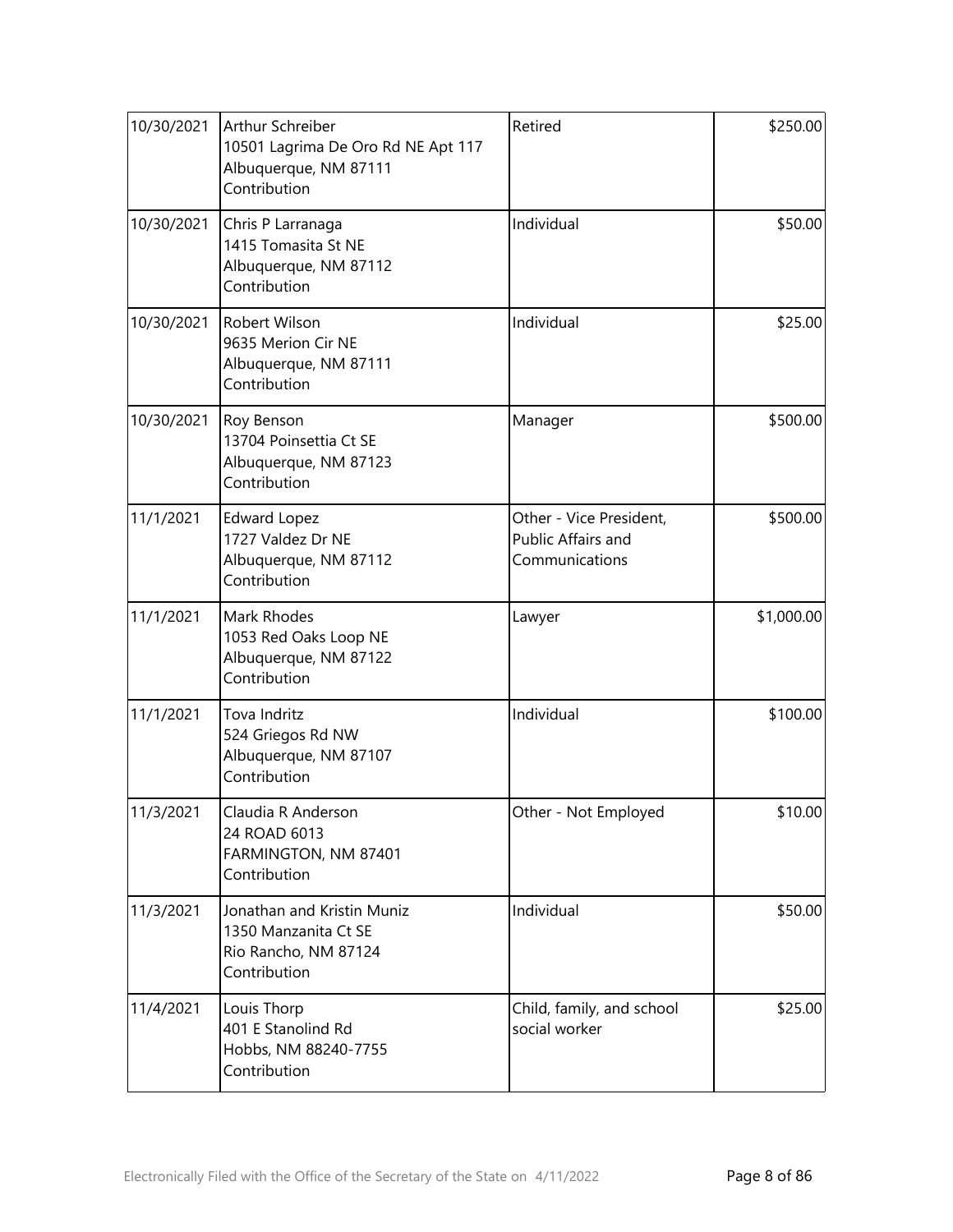| 11/5/2021 | Jonathan Fellner<br>4242 E West Hwy, Apt 419<br>Chevy Chase, MD 20815-5959<br>Contribution      | Lawyer                          | \$150.00   |
|-----------|-------------------------------------------------------------------------------------------------|---------------------------------|------------|
| 11/6/2021 | Santa Clara Development Corporation<br>460 N Riverside Dr<br>Espanola, NM 87532<br>Contribution | <b>Other Tribal</b>             | \$1,000.00 |
| 11/8/2021 | Elizabeth Stefanics<br><b>PO Box 720</b><br>Cerrillos, NM 87010<br>Contribution                 | Other - State Senator           | \$50.00    |
| 11/9/2021 | Alahna Weller<br>2 Cherokee Ln<br>Los Alamos, NM 87547<br>Contribution                          | Retired                         | \$50.00    |
| 11/9/2021 | David N. Hernandez<br>4000 Rayado Pl NW<br>Albuquerque, NM 87114<br>Contribution                | Lawyer                          | \$10.00    |
| 11/9/2021 | Debra McIntyre<br>5832 Mesa Vista Trl NW<br>Albuquerque, NM 87120<br>Contribution               | Teacher                         | \$5.00     |
| 11/9/2021 | Elida Lechuga<br>7618 RIO GRANDE BLVD NW<br>LOS RANCHOS, NM 87107<br>Contribution               | Manager                         | \$100.00   |
| 11/9/2021 | Jacob Martinez<br>113 Pequeno Rd NW<br>Albuquerque, NM 87107-6743<br>Contribution               | Retired                         | \$25.00    |
| 11/9/2021 | Karl Wiese<br>161 High Ridge Trl SE<br>Rio Rancho, NM 87124-3903<br>Contribution                | Other - Business Owner          | \$350.00   |
| 11/9/2021 | Kelley Ridings<br>920 Juniper St<br>Truth Or Consequences, NM 87901-1648<br>Contribution        | Other - School<br>Administrator | \$500.00   |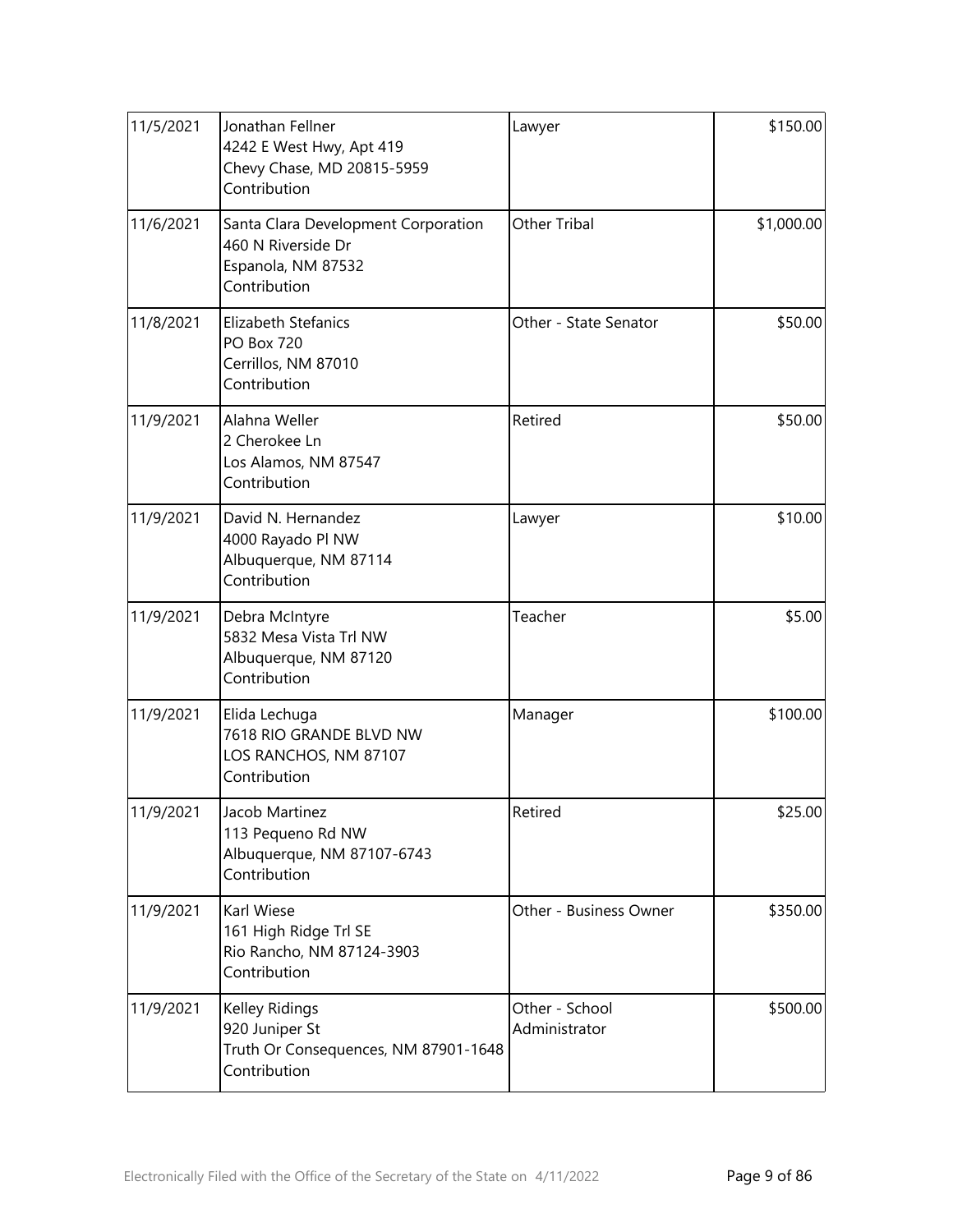| 11/9/2021  | Louise L Portillos<br>PO Box 87<br>Springer, NM 87747<br>Contribution                  | Individual                             | \$50.00    |
|------------|----------------------------------------------------------------------------------------|----------------------------------------|------------|
| 11/9/2021  | Margaret Lusk<br>224 CHULA VISTA PL NE<br>ALBUQUERQUE, NM 87108-1106<br>Contribution   | Lawyer                                 | \$25.00    |
| 11/9/2021  | Mike Melendez<br>608 WESTERN DR<br>RIO COMMUNITIES, NM 87002-7228<br>Contribution      | Other - Economist                      | \$25.00    |
| 11/9/2021  | Rev. Andrew Pavlak<br>2005 N Plaza St NW<br>Albuquerque, NM 87104-1465<br>Contribution | Other - Pastor                         | \$100.00   |
| 11/10/2021 | Aaron Borrego<br>3056 Agua Fria St<br>Santa Fe, NM 87507<br>Contribution               | Other - realtor                        | \$1,500.00 |
| 11/10/2021 | Mercedes Mejia<br>832 Truman St NE NM87110<br>Albuquerque, NM 87110<br>Contribution    | Administrative services<br>manager     | \$25.00    |
| 11/10/2021 | sam adams<br>4516 Oxbow North Trl NW<br>Albuquerque, NM 87120-4641<br>Contribution     | Lawyer                                 | \$250.00   |
| 11/10/2021 | Thomas P Gardner<br>3712 SPYGLASS Loop NE<br>Rio Rancho, NM 87124<br>Contribution      | Other - Realtor                        | \$300.00   |
| 11/11/2021 | <b>Bryan Tierney</b><br>3108 High St<br>Las Cruces, NM 88011<br>Contribution           | Other - Speech-language<br>Pathologist | \$500.00   |
| 11/11/2021 | Danny Palma<br>6520 VISTA DE ORO<br>LAS CRUCES, NM 88007<br>Contribution               | Other - Speech-language<br>Pathologist | \$1,000.00 |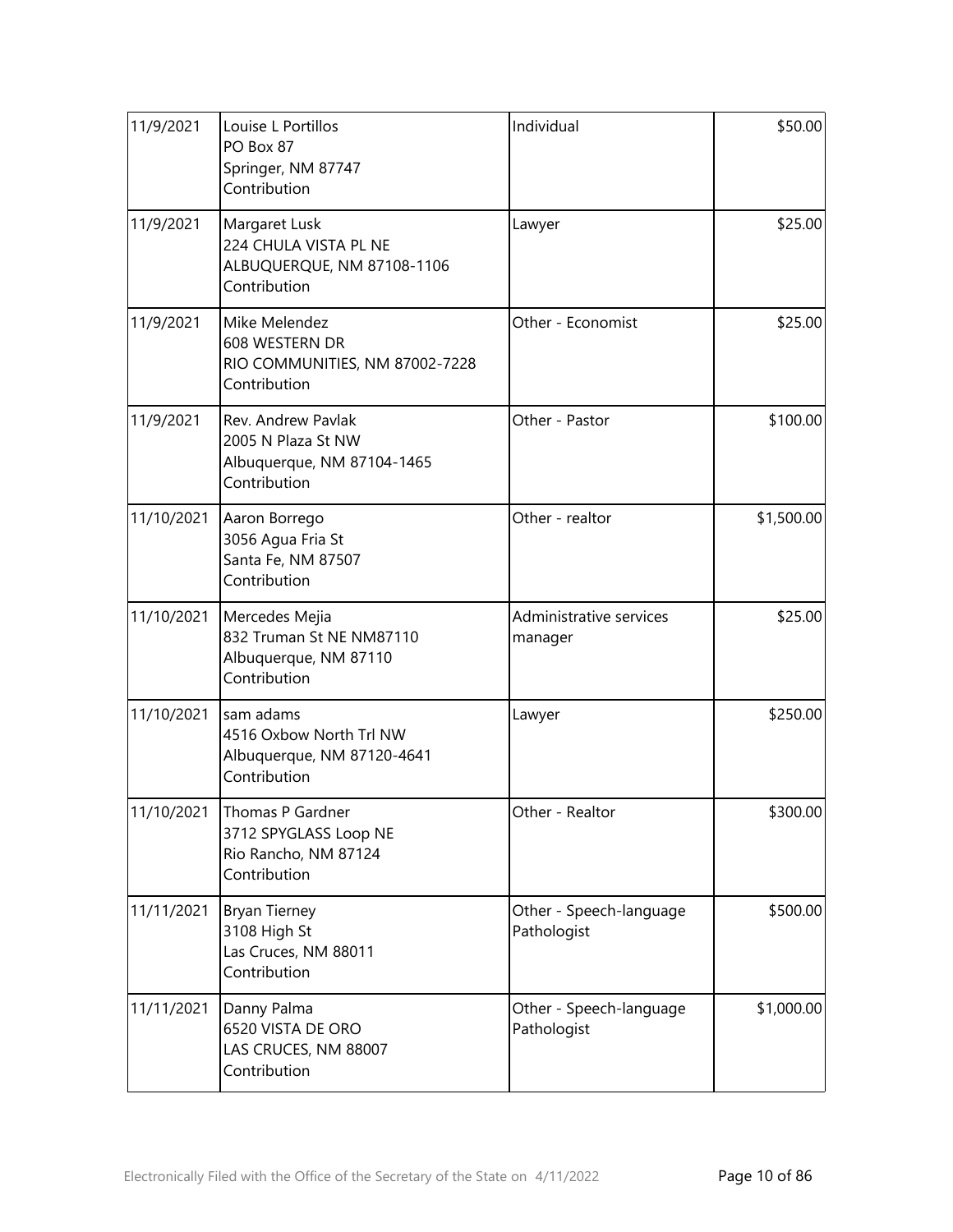| 11/11/2021 | John Trasvina<br>5150 Diamond Heights, #202B<br>San Francisco, CA 94131<br>Contribution | Lawyer                   | \$250.00 |
|------------|-----------------------------------------------------------------------------------------|--------------------------|----------|
| 11/11/2021 | <b>Tracy Perry</b><br>1530 MARIPOSA DR<br>LAS CRUCES, NM 88001<br>Contribution          | Other - CEO              | \$800.00 |
| 11/13/2021 | Fred R. Harris<br>472 Priestly Rd<br>Corrales, NM 87048<br>Contribution                 | Teacher                  | \$250.00 |
| 11/13/2021 | Paula K Nickerson<br>3210 Municipal Dr<br>Farmington, NM 87401<br>Contribution          | Individual               | \$100.00 |
| 11/14/2021 | Joe McCaffrey<br>1237 7th St<br>Las Vegas, NM 87701-4209<br>Contribution                | Other - Scientist        | \$25.00  |
| 11/14/2021 | Michelle Rizek<br>4310 De La Cruz NW<br>Albuquerque, NM 87107-3454<br>Contribution      | Nurse                    | \$30.00  |
| 11/15/2021 | Robert Wilson<br>9635 Merion Cir NE<br>Albuquerque, NM 87111<br>Contribution            | Individual               | \$25.00  |
| 11/15/2021 | Yazmin izquierdo<br>102 W Adams Ave<br>Lovington, NM 88260<br>Contribution              | Teacher                  | \$25.00  |
| 11/16/2021 | Linda White<br>2205 Via Cadiz Ct NW<br>Albuquerque, NM 87104<br>Contribution            | Other - School Counselor | \$10.00  |
| 11/17/2021 | Chris Salas<br>9521 ARVILLA AVE NE<br>ALBUQUERQUE, NM 87111<br>Contribution             | Teacher                  | \$100.00 |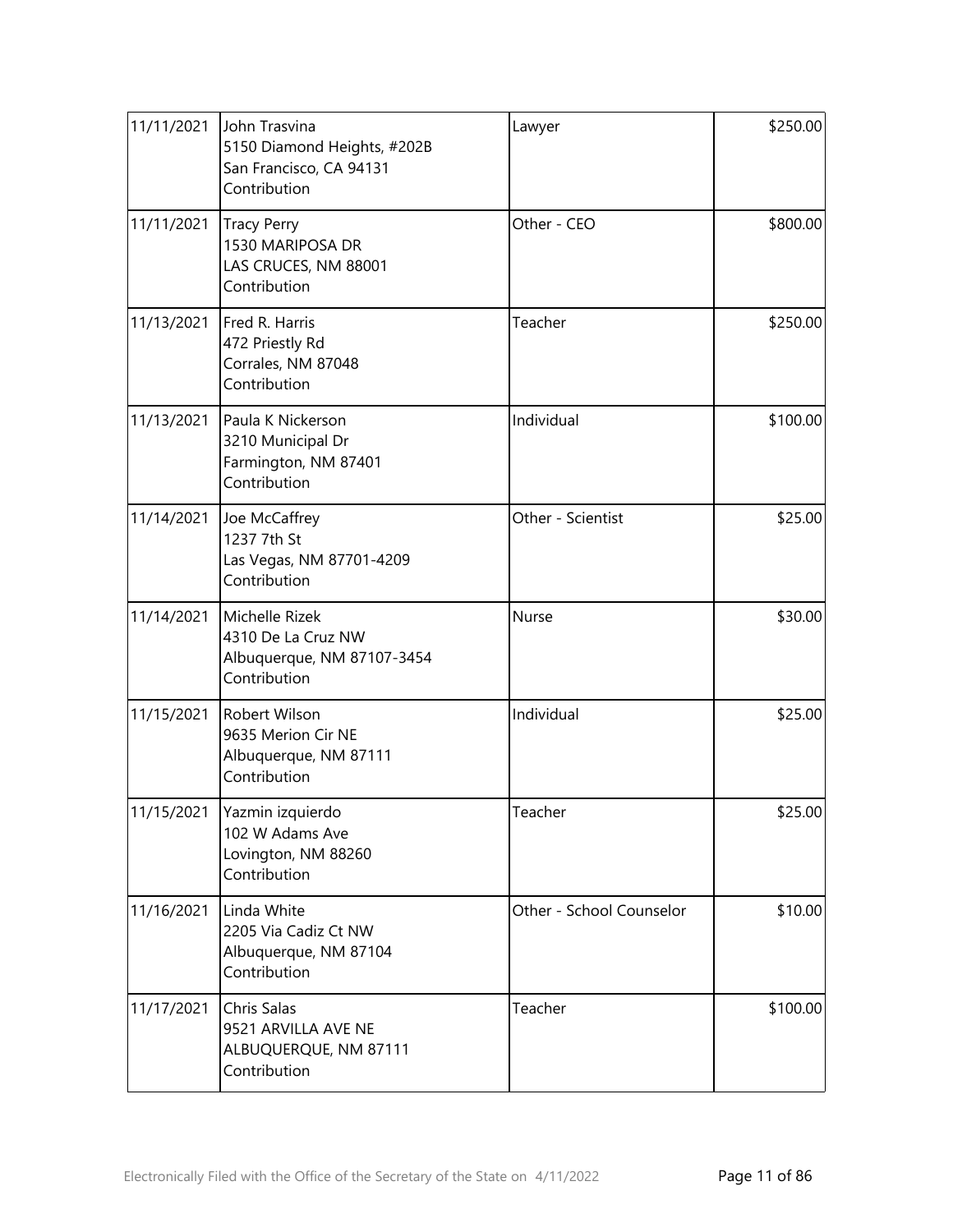| 11/17/2021 | Theresa Trujeque<br>108 Kjersti Ct<br>Corrales, NM 87048-6921<br>Contribution                         | Other - Consultant                         | \$100.00   |
|------------|-------------------------------------------------------------------------------------------------------|--------------------------------------------|------------|
| 11/19/2021 | Scott Corwin<br><b>PO Box 220</b><br>Estancia, NM 87016<br>Contribution                               | Other - Healer                             | \$7.00     |
| 11/20/2021 | <b>BSR Distributing Inc</b><br>8724 Alameda Park Dr NE Ste F<br>Albuquerque, NM 87113<br>Contribution | Other Distributing                         | \$1,500.00 |
| 11/20/2021 | Jim Buhaug<br>PO Box 1429<br>Cedar Crest, NM 87008<br>Contribution                                    | Retired                                    | \$100.00   |
| 11/20/2021 | KIIT Company Inc<br>PO Box 1669<br>Santa Cruz, NM 87567<br>Contribution                               | <b>Other Financial Firm</b>                | \$250.00   |
| 11/22/2021 | Maureen Baca<br>977 Antelope Ave NE<br>Albuquerque, NM 87122<br>Contribution                          | Other - Not Employed                       | \$30.00    |
| 11/23/2021 | Marc Arellano<br>112 LOS RANCHOS RD NW<br>ALBUQUERQUE, NM 87107<br>Contribution                       | Manager                                    | \$100.00   |
| 11/24/2021 | Robert Wilson<br>9635 Merion Cir NE<br>Albuquerque, NM 87111<br>Contribution                          | Individual                                 | \$25.00    |
| 11/28/2021 | <b>Bryan Tierney</b><br>3108 High St<br>Las Cruces, NM 88011<br>Contribution                          | Other - Speech-language<br>Pathologist     | \$500.00   |
| 11/30/2021 | Louis Thorp<br>401 E Stanolind Rd<br>Hobbs, NM 88240-7755<br>Contribution                             | Child, family, and school<br>social worker | \$25.00    |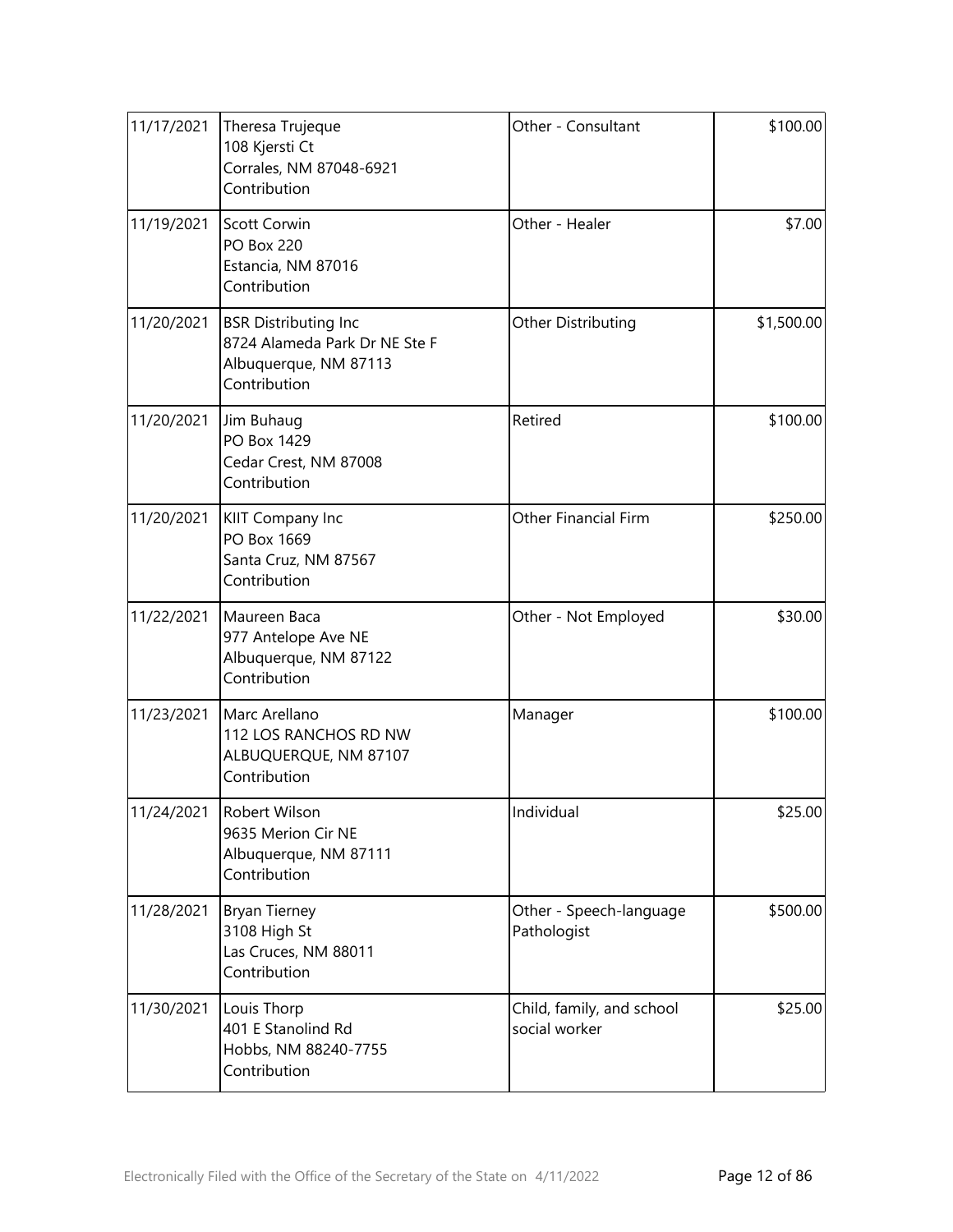| 11/30/2021 | <b>Steve Brockett</b><br>802 Spruce Ave<br>Alamogordo, NM 88310-4944<br>Contribution        | Retired                                    | \$250.00   |
|------------|---------------------------------------------------------------------------------------------|--------------------------------------------|------------|
| 12/3/2021  | Claudia R Anderson<br>24 ROAD 6013<br>FARMINGTON, NM 87401<br>Contribution                  | Other - Not Employed                       | \$10.00    |
| 12/3/2021  | David Schiferl<br>459 GRAND CANYON DR<br>WHITE ROCK, NM 87547-3646<br>Contribution          | Retired                                    | \$250.00   |
| 12/3/2021  | Jonathan and Kristin Muniz<br>1350 Manzanita Ct SE<br>Rio Rancho, NM 87124<br>Contribution  | Individual                                 | \$50.00    |
| 12/3/2021  | Mountainview Regional Medical Center<br>PO Box 5006<br>Antioch, TN 37011<br>Contribution    | <b>Other Medical Center</b>                | \$2,000.00 |
| 12/3/2021  | Oueis Gas Inc/DBA Oasis No.<br>8215 Menaul Blvd NE<br>Albuquerque, NM 87110<br>Contribution | Other Energy Company                       | \$5,200.00 |
| 12/3/2021  | Oueis Gas Inc/DBA Oasis No.<br>8215 Menaul Blvd NE<br>Albuquerque, NM 87110<br>Contribution | Other Energy Company                       | \$4,800.00 |
| 12/4/2021  | <b>EDDIE CORLEY</b><br>13605 PINO RIDGE PL NE<br>ALBUQUERQUE, NM 87111<br>Contribution      | Other - Business Owner                     | \$1,000.00 |
| 12/4/2021  | Louis Thorp<br>401 E Stanolind Rd<br>Hobbs, NM 88240-7755<br>Contribution                   | Child, family, and school<br>social worker | \$25.00    |
| 12/5/2021  | Deanna Fresquez<br>6927 PAESE PL NW<br>ALBUQUERQUE, NM 87114<br>Contribution                | Retired                                    | \$100.00   |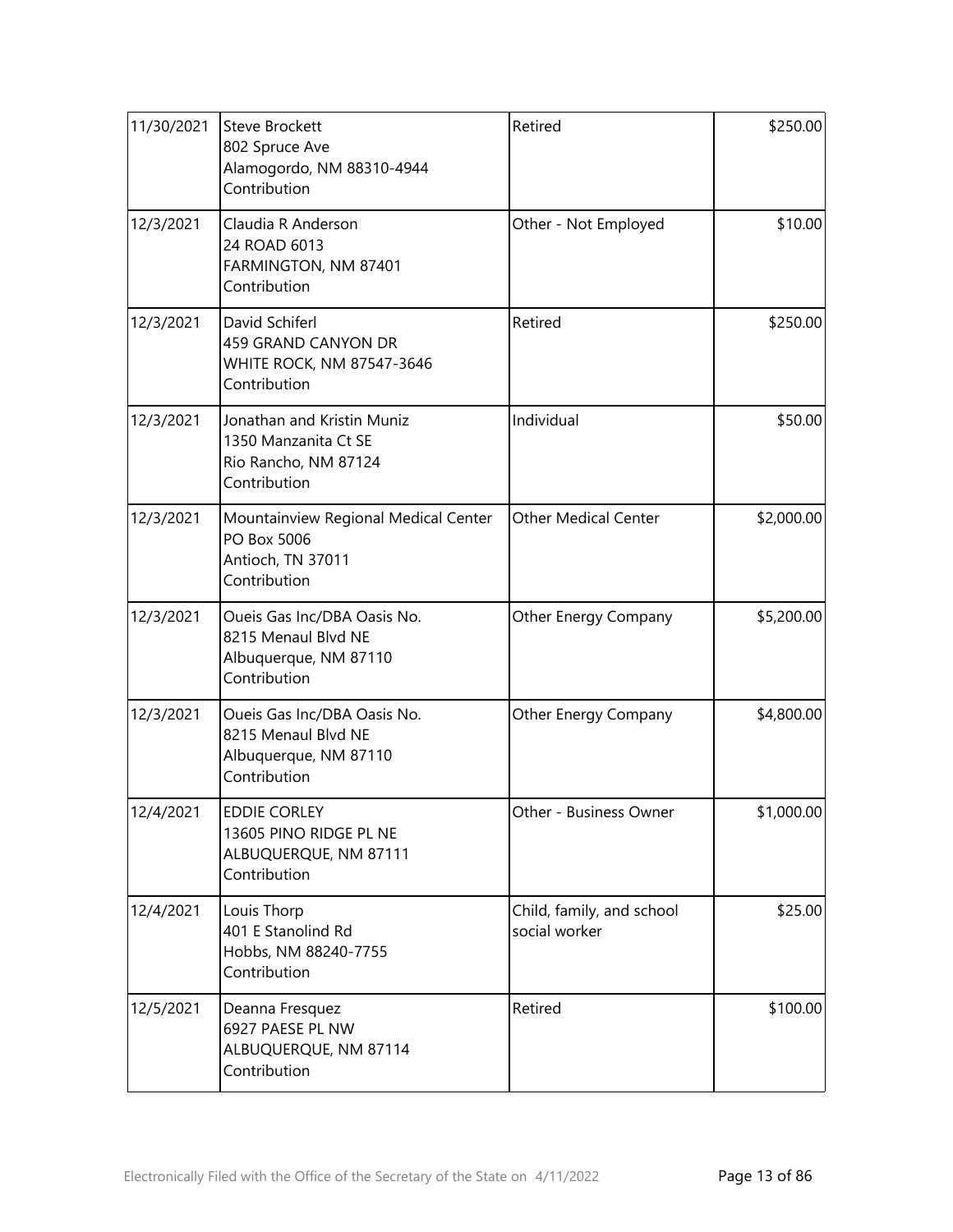| 12/5/2021  | Jonathan Fellner<br>4242 E West Hwy, Apt 419<br>Chevy Chase, MD 20815-5959<br>Contribution | Lawyer                            | \$150.00   |
|------------|--------------------------------------------------------------------------------------------|-----------------------------------|------------|
| 12/8/2021  | Robert Wilson<br>9635 Merion Cir NE<br>Albuquerque, NM 87111<br>Contribution               | Individual                        | \$25.00    |
| 12/12/2021 | Tom Guida<br>125 Melrose Avenue<br>Irvington, NJ 17111-0021<br>Contribution                | Lawyer                            | \$15.00    |
| 12/13/2021 | Chevron<br>PO Box 6042<br>San Ramon, CA 94583<br>Contribution                              | Other Energy Company              | \$5,200.00 |
| 12/15/2021 | <b>Robert Wilson</b><br>9635 Merion Cir NE<br>Albuquerque, NM 87111<br>Contribution        | Individual                        | \$25.00    |
| 12/20/2021 | Chevron<br>PO Box 6042<br>San Ramon, CA 94583<br>Contribution                              | Other Energy Company              | \$5,200.00 |
| 12/22/2021 | Maureen Baca<br>977 Antelope Ave NE<br>Albuquerque, NM 87122<br>Contribution               | Other - Not Employed              | \$30.00    |
| 12/22/2021 | Scott Corwin<br><b>PO Box 220</b><br>Estancia, NM 87016<br>Contribution                    | Other - Healer                    | \$7.00     |
| 12/28/2021 | Chris Krahling<br>1320 Fox Tract Ct<br>Las Cruces, NM 88007<br>Contribution                | Retired                           | \$500.00   |
| 12/28/2021 | Debbie Rodella<br>CR127 PRIVATE Dr 16<br>Espanola, NM 87532<br>Contribution                | Other - Materials Science<br>Tech | \$500.00   |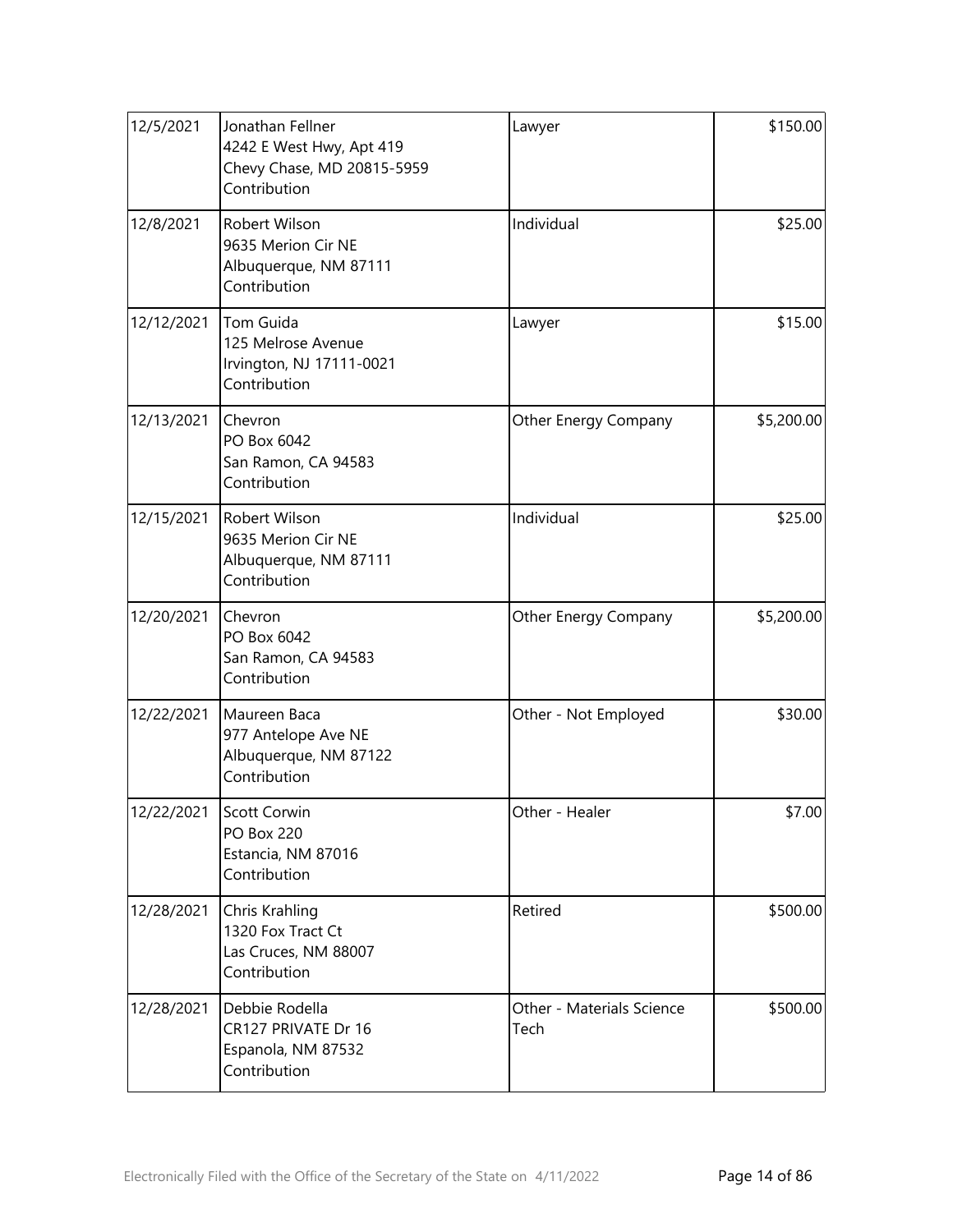| 12/28/2021 | Louis Thorp<br>401 E Stanolind Rd<br>Hobbs, NM 88240-7755<br>Contribution         | Child, family, and school<br>social worker | \$25.00    |
|------------|-----------------------------------------------------------------------------------|--------------------------------------------|------------|
| 12/31/2021 | Abel Romero<br>410 1/2 PRINCETON DR SE<br>ALBUQUERQUE, NM 87106<br>Contribution   | Receptionist and<br>information clerk      | \$25.00    |
| 12/31/2021 | Karyl Ann Armbruster<br>605 Totavi St<br>Los Alamos, NM 87544<br>Contribution     | Retired                                    | \$100.00   |
| 12/31/2021 | Louis Thorp<br>401 E Stanolind Rd<br>Hobbs, NM 88240-7755<br>Contribution         | Child, family, and school<br>social worker | \$25.00    |
| 12/31/2021 | Tom Guida<br>125 Melrose Avenue<br>Irvington, NJ 17111-0021<br>Contribution       | Lawyer                                     | \$10.00    |
| 1/5/2022   | Jan Blair Hertzsch<br>4374 Purple Sage Dr<br>Las Cruces, NM 88011<br>Contribution | Individual                                 | \$50.00    |
| 1/5/2022   | Juan Uribe<br>7598 N Mesa St Ste B1<br>El Paso, TX 79912<br>Contribution          | Other - Real Estate Broker                 | \$1,000.00 |
| 2/8/2022   | Robert Wilson<br>9635 Merion Cir NE<br>Albuquerque, NM 87111<br>Contribution      | Individual                                 | \$25.00    |
| 2/13/2022  | Jimi S. Gadzia<br>PO BOX 1622<br>ROSWELL, NM 88202<br>Contribution                | General and operations<br>manager          | \$300.00   |
| 2/16/2022  | David Rose<br>1309 N West St<br>Silver City, NM 88061<br>Contribution             | Retired                                    | \$50.00    |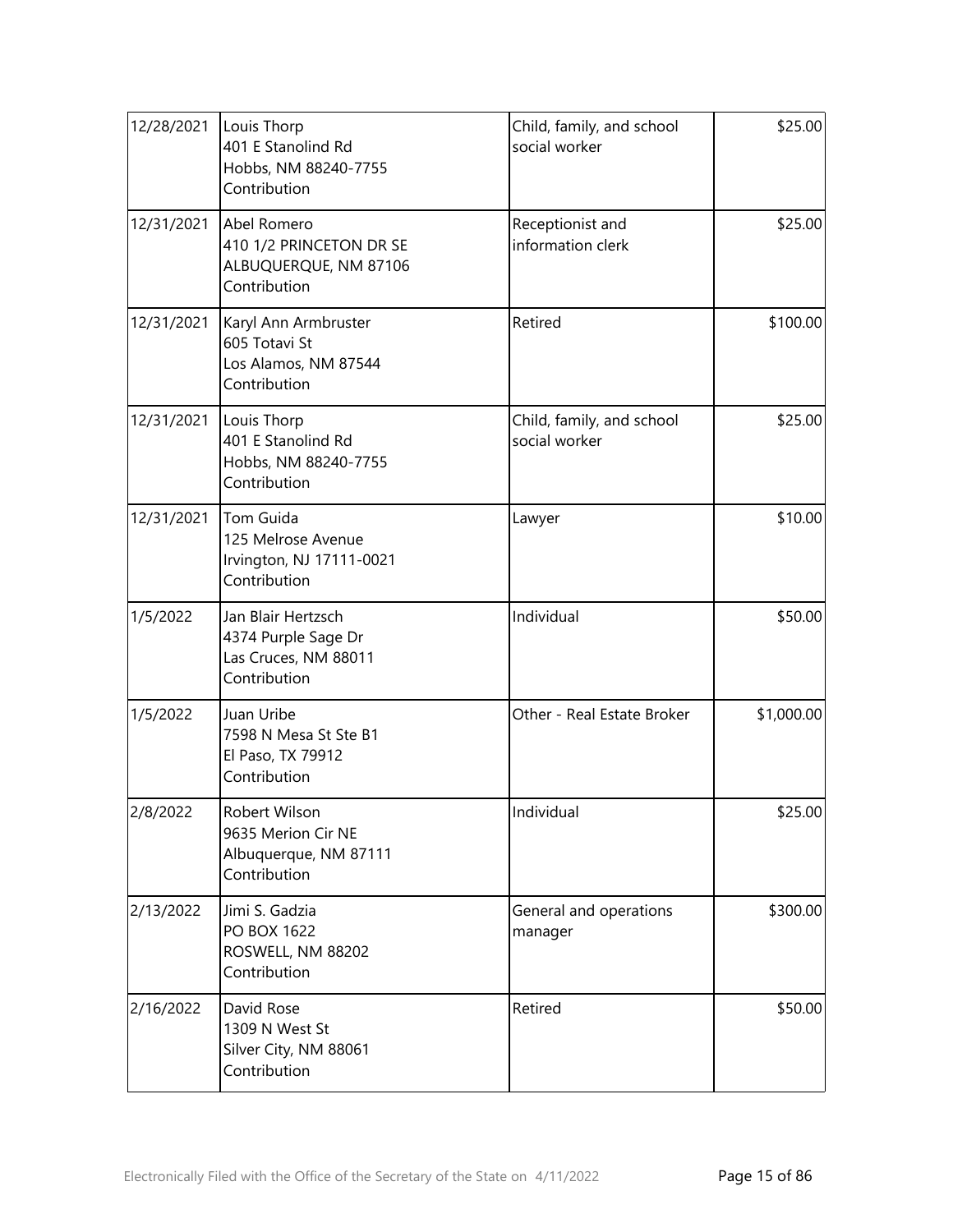| 2/17/2022 | Aaron Mondragon<br>1401 SECRET VALLEY DR SW<br>ALBUQUERQUE, NM 87121<br>Contribution          | Other - Military         | \$50.00  |
|-----------|-----------------------------------------------------------------------------------------------|--------------------------|----------|
| 2/17/2022 | <b>Abdiel Ramirez</b><br>955 Spring Valley Rd NE<br>Rio Rancho, NM 87144-3716<br>Contribution | Other - Consultant       | \$100.00 |
| 2/17/2022 | Aldo M Vaio<br>4338 Altura Ave NE<br>Albuquerque, NM 87110-5702<br>Contribution               | Other - Not Employed     | \$100.00 |
| 2/17/2022 | Andrew C. Stone<br>2425 Teodoro Rd NW<br>Albuquerque, NM 87107<br>Contribution                | Other - Entrepreneur     | \$250.00 |
| 2/17/2022 | David Smoak<br>28 DON QUIJOTE CT<br>CORRALES, NM 87048<br>Contribution                        | Other - Realtor          | \$200.00 |
| 2/17/2022 | Erika Maria Fleetwood<br>4540 CEDARCREST CIR<br>SANTA FE, NM 87507<br>Contribution            | Manager                  | \$50.00  |
| 2/17/2022 | James Shoup<br>8150 Wagon Wheel RD SE<br>Deming, NM 88030<br>Contribution                     | Other - Disabled         | \$25.00  |
| 2/17/2022 | John Romero<br>4637 ARLINGTON AVE NW<br>ALBUQUERQUE, NM 87114<br>Contribution                 | Individual               | \$25.00  |
| 2/17/2022 | Leonella Navarrete<br>328 Greenwich Rd SW<br>Albuquerque, NM 87105-3809<br>Contribution       | Retired                  | \$25.00  |
| 2/17/2022 | Linda White<br>2205 Via Cadiz Ct NW<br>Albuquerque, NM 87104<br>Contribution                  | Other - School Counselor | \$25.00  |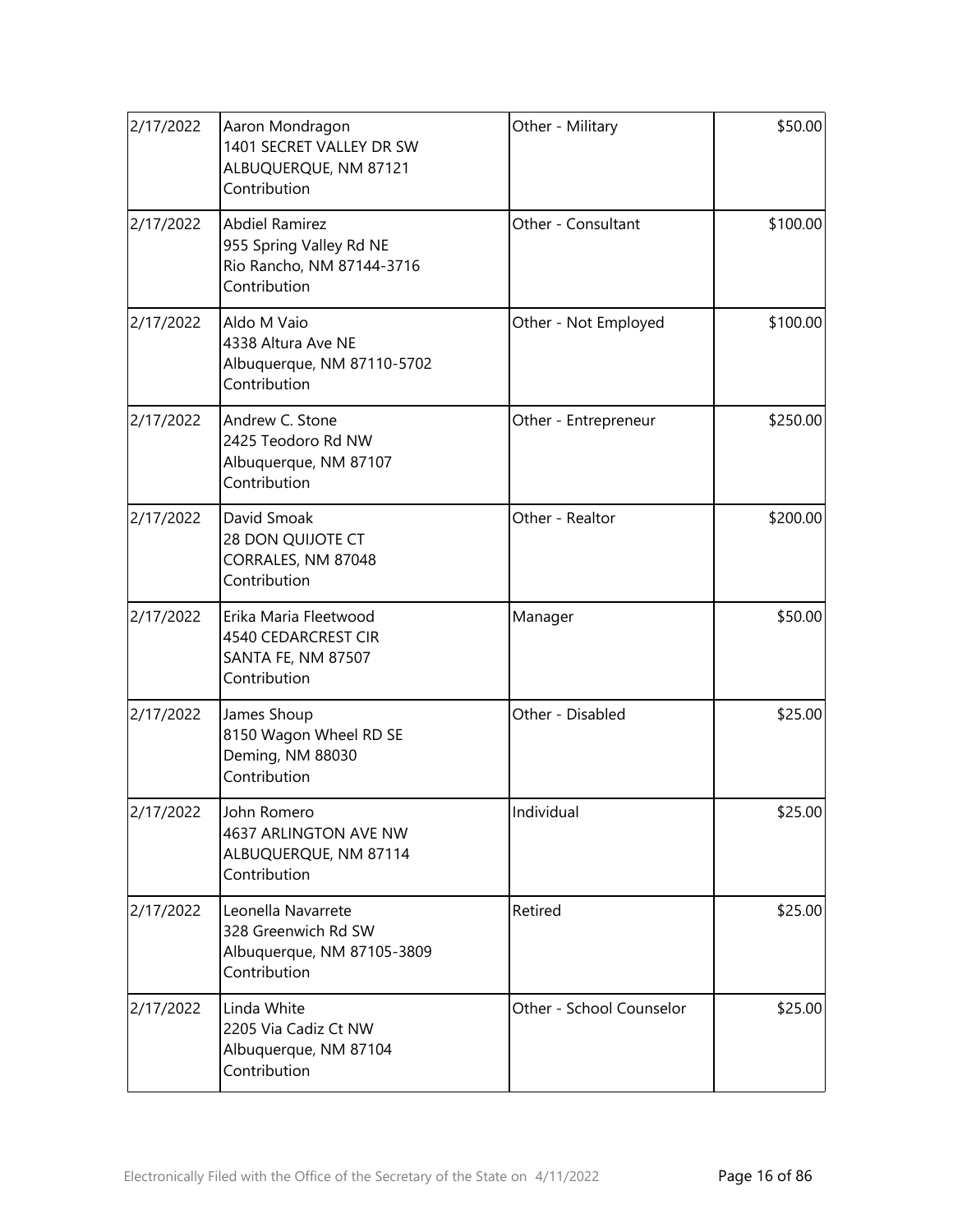| 2/17/2022 | Louis Thorp<br>401 E Stanolind Rd<br>Hobbs, NM 88240-7755<br>Contribution                        | Child, family, and school<br>social worker | \$25.00    |
|-----------|--------------------------------------------------------------------------------------------------|--------------------------------------------|------------|
| 2/17/2022 | margaret batsel<br>5201 ROMA AVE NE APT 338<br>ALBUQUERQUE, NM 87108<br>Contribution             | Other - Business Owner                     | \$50.00    |
| 2/17/2022 | Mary Torres<br>6715 Academy Rd NE<br>Albuquerque, NM 87109-3365<br>Contribution                  | Lawyer                                     | \$1,000.00 |
| 2/17/2022 | Robert Meyer<br>5114 La Cueva Mine Trl<br>Las Cruces, NM 88011<br>Contribution                   | Lawyer                                     | \$100.00   |
| 2/17/2022 | Sally-Alice Thompson<br>300 VALENCIA DR SE APT 336<br>ALBUQUERQUE, NM 87108-3092<br>Contribution | Retired                                    | \$25.00    |
| 2/17/2022 | Sarah Moulton<br>12115 Coral Dawn Rd NE<br>Albuquerque, NM 87122-1269<br>Contribution            | Retired                                    | \$20.00    |
| 2/17/2022 | Scott Corwin<br><b>PO Box 220</b><br>Estancia, NM 87016<br>Contribution                          | Other - Healer                             | \$22.00    |
| 2/17/2022 | Stephen R. Byrd<br>6565 Americas Pkwy NE Ste 720<br>Albuquerque, NM 87110<br>Contribution        | Other - Vice President                     | \$100.00   |
| 2/17/2022 | steve etkind<br>4429 Glenwood Hills Dr NE<br>Albuquerque, NM 87111<br>Contribution               | Other - Realtor                            | \$50.00    |
| 2/17/2022 | Thomas Guida<br>125 Melrose Avenue<br>Irvington, NJ 17111-0021<br>Contribution                   | Lawyer                                     | \$20.00    |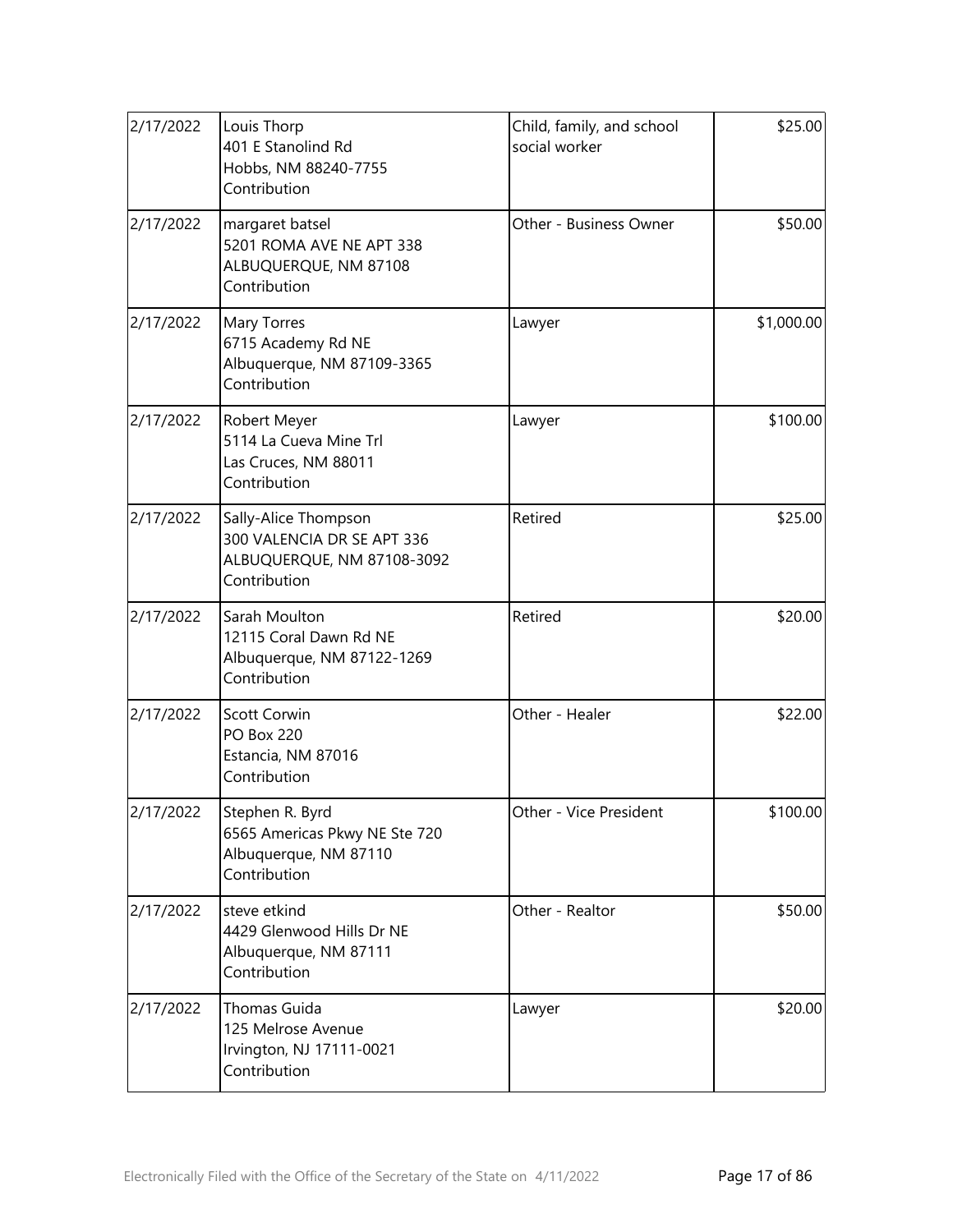| 2/17/2022 | Victor Chavez<br>4250 Rancho Bonito Dr NW<br>Albuquerque, NM 87120-5343<br>Contribution | Engineering manager                                                | \$500.00 |
|-----------|-----------------------------------------------------------------------------------------|--------------------------------------------------------------------|----------|
| 2/17/2022 | Yale Jones<br>PO Box 1084<br>Ranchos De Taos, NM 87557<br>Contribution                  | Retired                                                            | \$250.00 |
| 2/18/2022 | Alexis Tappan<br>708 Morningside Dr NE<br>Albuquerque, NM 87110<br>Contribution         | Other - Marketing                                                  | \$100.00 |
| 2/18/2022 | Gary Kilpatric<br>2323 CALLE HALCON<br>SANTA FE, NM 87505<br>Contribution               | Lawyer                                                             | \$20.00  |
| 2/18/2022 | Jose Pavon<br>631 Whitman Cv<br>Longwood, FL 32750<br>Contribution                      | Lawyer                                                             | \$20.00  |
| 2/18/2022 | Karyl Ann Armbruster<br>605 Totavi St<br>Los Alamos, NM 87544<br>Contribution           | Retired                                                            | \$100.00 |
| 2/18/2022 | Katrina Esquibel<br>1003 STAGECOACH RD SE<br>ALBUQUERQUE, NM 87123<br>Contribution      | Manager                                                            | \$50.00  |
| 2/18/2022 | Lynn Trojahn<br>6401 SALAMANCA CT NW<br>LOS RANCHOS, NM 87107<br>Contribution           | Other - Fundraising<br>Consultant                                  | \$108.00 |
| 2/18/2022 | Marco White<br>550 14TH RD S APT 1111<br>ARLINGTON, VA 22202<br>Contribution            | Operating engineer and<br>other construction<br>equipment operator | \$10.00  |
| 2/18/2022 | Mariposa Sivage Padilla<br>9818 ELDRIDGE RD NW<br>ALBUQUERQUE, NM 87114<br>Contribution | Lawyer                                                             | \$250.00 |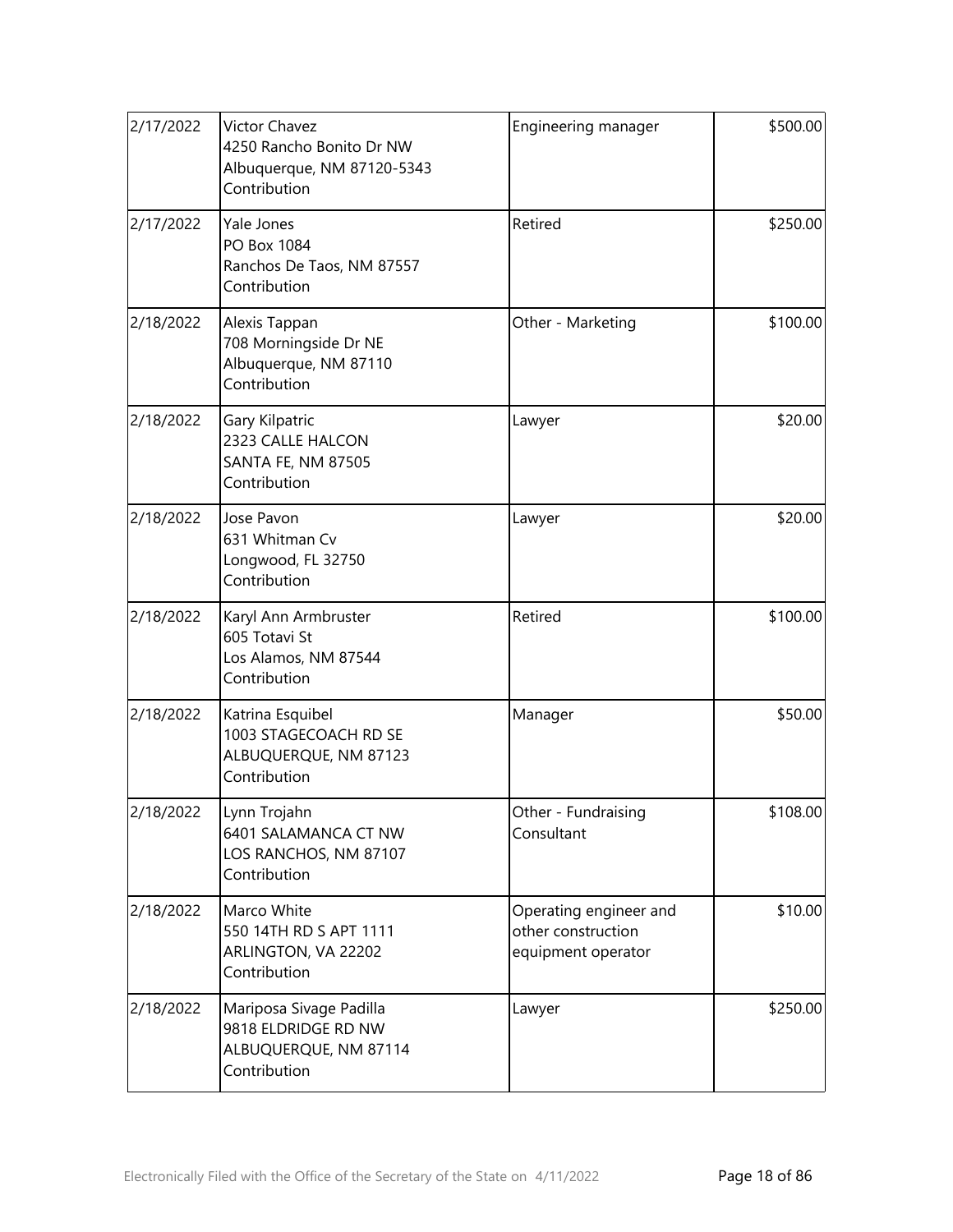| 2/18/2022 | <b>Steve Gallion</b><br><b>PO BOX 985</b><br><b>OURAY, CO 81427</b><br>Contribution | Other - Innkeeper                        | \$20.00    |
|-----------|-------------------------------------------------------------------------------------|------------------------------------------|------------|
| 2/18/2022 | Steven Gorelick<br>837 Carleton Rd<br>Westfield, NJ 70900<br>Contribution           | Teacher                                  | \$100.00   |
| 2/18/2022 | Teresa Smith de Cherif<br>346 El Cerro Loop<br>Los Lunas, NM 87031<br>Contribution  | Other - Infectious Disease<br>Specialist | \$150.00   |
| 2/19/2022 | Brian Jaramillo<br>6061 GUADALAJARA RD NE<br>RIO RANCHO, NM 87144<br>Contribution   | Other - Datacenter Engineer              | \$100.00   |
| 2/19/2022 | F. Chris Garcia<br>1409 Snowdrop PI NE<br>Albuquerque, NM 87112<br>Contribution     | Retired                                  | \$30.00    |
| 2/19/2022 | Justin Horwitz<br>8915 Brookdale Ct NE<br>Albuquerque, NM 87113<br>Contribution     | Other - Shareholder and<br>Director      | \$1,000.00 |
| 2/19/2022 | Lloyd Sayre<br>4600 DENNIS CHAVE Ave NE<br>Albuquerque, NM 87114<br>Contribution    | Other - Executive                        | \$250.00   |
| 2/19/2022 | Paul Romero<br>1901 S Main St Apt 2<br>Roswell, NM 88203<br>Contribution            | Manager                                  | \$50.00    |
| 2/19/2022 | Richard Ellenberg<br>1714 Canyon Road<br>Santa Fe, NM 87501<br>Contribution         | Lawyer                                   | \$250.00   |
| 2/19/2022 | Scott Corwin<br><b>PO Box 220</b><br>Estancia, NM 87016<br>Contribution             | Other - Healer                           | \$7.00     |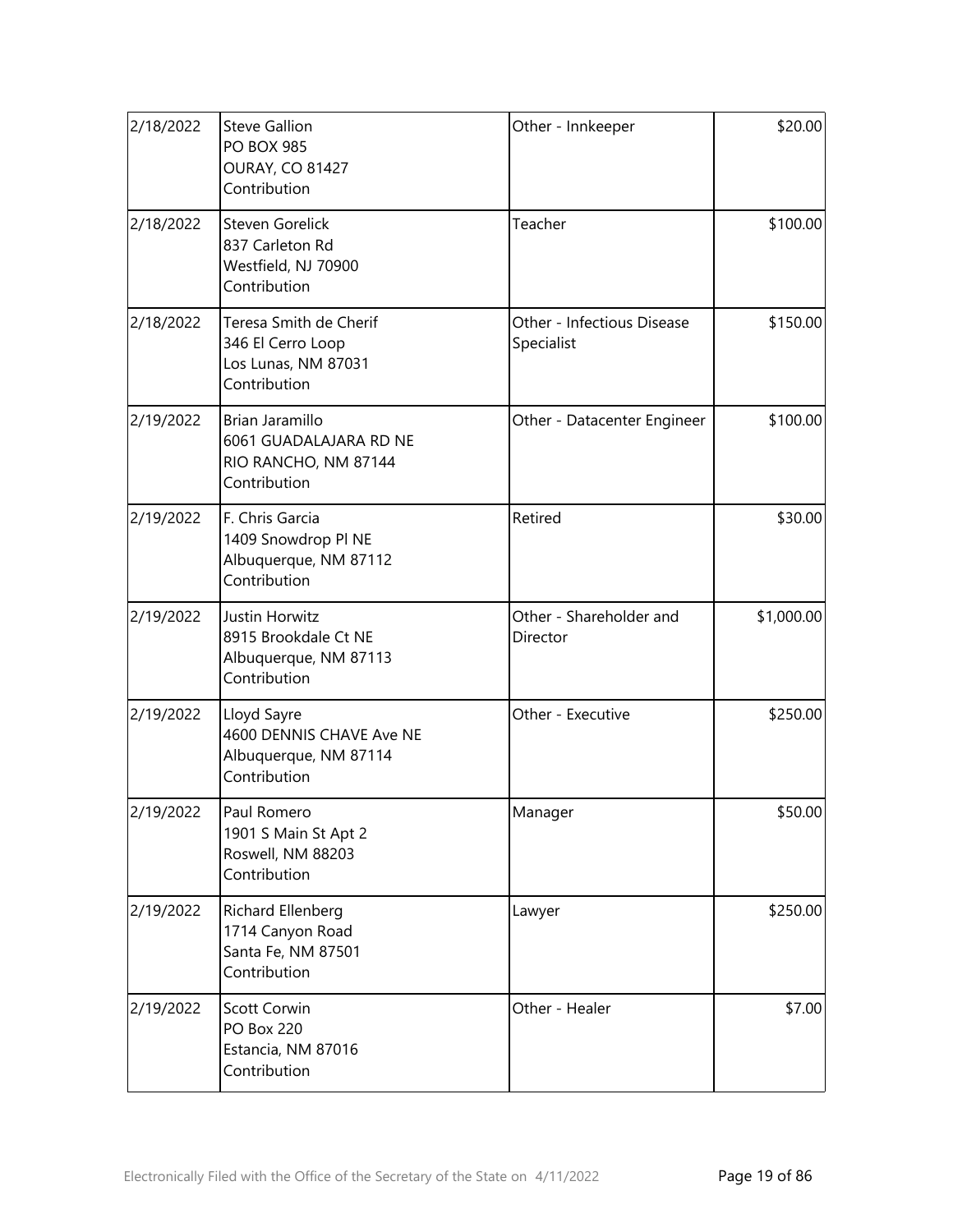| 2/20/2022 | Guadalupe Rivera<br>10028 CALABACILLAS CT NW<br>ALBUQUERQUE, NM 87114<br>Contribution | Home health aide                   | \$50.00  |
|-----------|---------------------------------------------------------------------------------------|------------------------------------|----------|
| 2/21/2022 | Lorilynn Violanta<br>PO BOX 27571<br>ALBUQUERQUE, NM 87125<br>Contribution            | Other - Director of<br>Advancement | \$35.00  |
| 2/21/2022 | Ralph Miramontes<br><b>6 FRANCES RD</b><br>LOS LUNAS, NM 87031<br>Contribution        | Other - Business Owner             | \$250.00 |
| 2/22/2022 | Margaret Lusk<br>224 CHULA VISTA PL NE<br>ALBUQUERQUE, NM 87108-1106<br>Contribution  | Lawyer                             | \$25.00  |
| 2/22/2022 | Maureen Baca<br>977 Antelope Ave NE<br>Albuquerque, NM 87122<br>Contribution          | Retired                            | \$30.00  |
| 2/22/2022 | Mercedes Mejia<br>832 Truman St NE NM87110<br>Albuquerque, NM 87110<br>Contribution   | Administrative services<br>manager | \$50.00  |
| 2/22/2022 | Perez Diane<br>4001 Bryan Ave NW<br>Albuquerque, NM 87114-5215<br>Contribution        | Retired                            | \$50.00  |
| 2/22/2022 | Raphael Warren<br>11400 Elena Dr.<br>Albuquerque, NM 87122<br>Contribution            | Other - Not employed               | \$100.00 |
| 2/22/2022 | Scotti Romberg<br>9512 Bent Rd NE<br>Albuquerque, NM 87109<br>Contribution            | Other - interior designer          | \$10.00  |
| 2/23/2022 | Anonymous Anonymoust<br>1234 USA Street<br>Albuquerque, NM 87101<br>Contribution      | Individual                         | \$100.00 |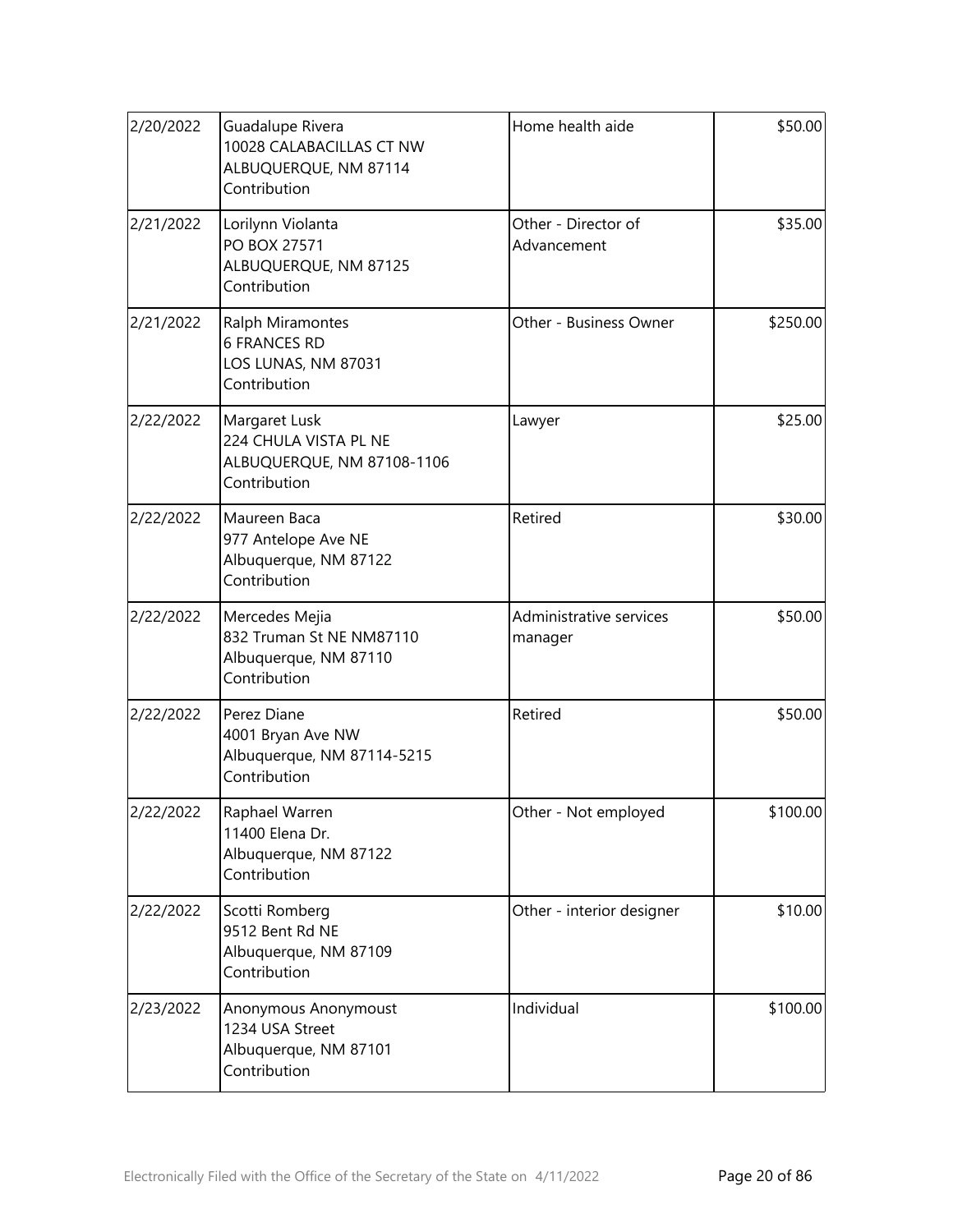| 2/23/2022 | Gina Manfredi<br>6816 Platt Pl NW<br>Albuquerque, NM 87114-3768<br>Contribution              | Lawyer               | \$100.00   |
|-----------|----------------------------------------------------------------------------------------------|----------------------|------------|
| 2/23/2022 | John Grainger<br>3641 SUNSTAR BLVD SW<br>ALBUQUERQUE, NM 87105<br>Contribution               | Individual           | \$50.00    |
| 2/23/2022 | Lucas Anderton<br>2110 Wake Forest St<br>Virginia Beach, VA 23451<br>Contribution            | Other - Student      | \$1.00     |
| 2/23/2022 | Ramona M. Chavez<br>11245 Campo Del Sol Ave NE<br>Albuquerque, NM 87123-1266<br>Contribution | Other - Mail handler | \$50.00    |
| 2/23/2022 | Robert Wilson<br>9635 Merion Cir NE<br>Albuquerque, NM 87111<br>Contribution                 | Individual           | \$25.00    |
| 2/23/2022 | Roberta White<br>3705 E Grand Plains Rd # RF<br>Roswell, NM 88203<br>Contribution            | Retired              | \$25.00    |
| 2/23/2022 | Skip Whitson<br><b>PO BOX 5588</b><br>SANTA FE, NM 87502<br>Contribution                     | Retired              | \$20.00    |
| 2/24/2022 | Cecilia Sanchez<br>31 Manzano View Rd<br>Los Lunas, NM 87031<br>Contribution                 | Retired              | \$20.00    |
| 2/24/2022 | Daniel Berger<br>1818 Market St<br>Philadelphia, PA 19103<br>Contribution                    | Lawyer               | \$2,500.00 |
| 2/24/2022 | Maria Sedillo<br>311 Osage PI SW<br>Albuquerque, NM 87105<br>Contribution                    | Retired              | \$1,000.00 |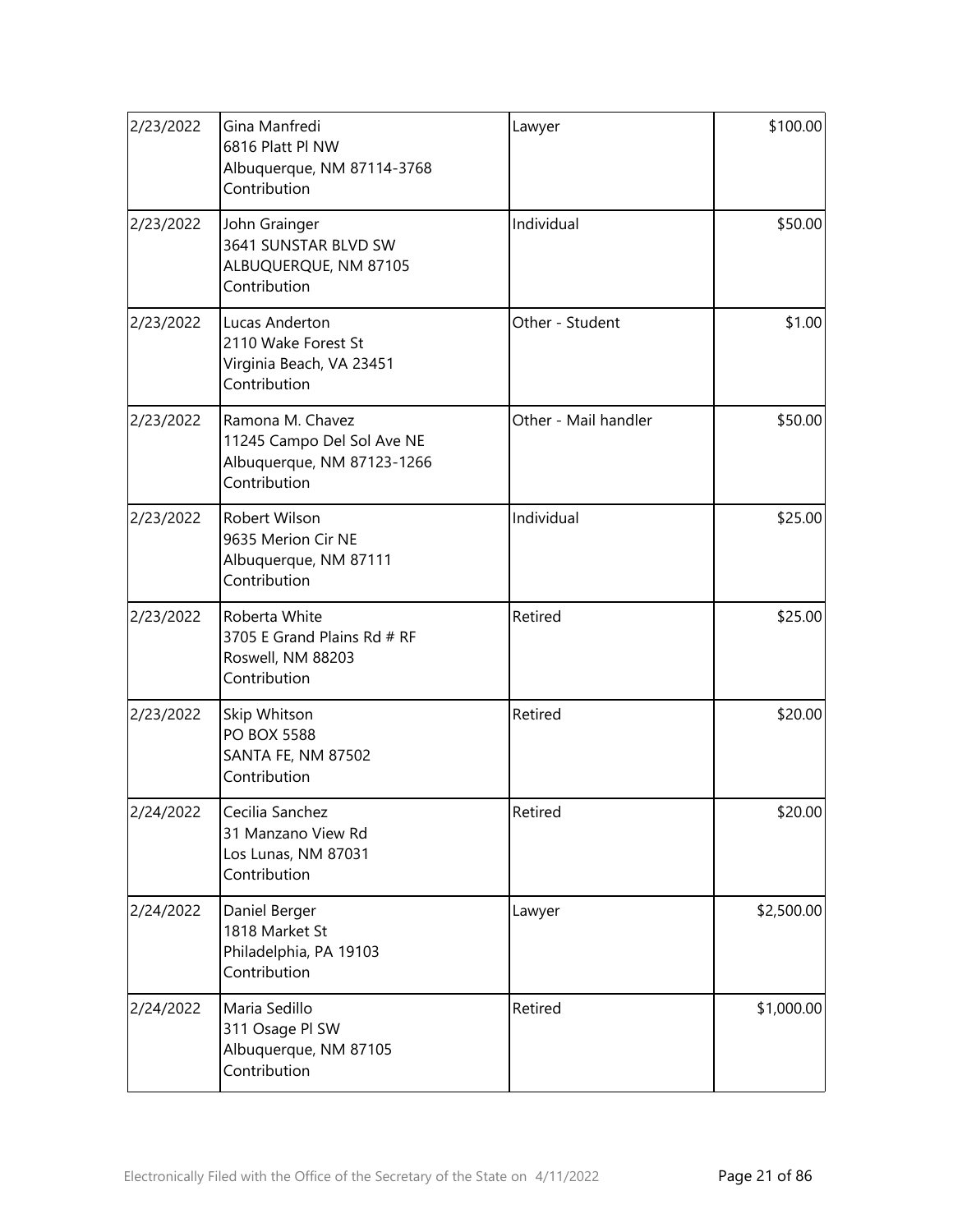| 2/25/2022 | Dark Horse Investments Inc<br>10000 Wilshire Ave NE<br>Albuquerque, NM 87122<br>Contribution         | Other Investment Firm                     | \$3,500.00 |
|-----------|------------------------------------------------------------------------------------------------------|-------------------------------------------|------------|
| 2/25/2022 | Eric Cramer<br>210 W Washington Sq<br>Philadelphia, PA 19106<br>Contribution                         | Lawyer                                    | \$1,000.00 |
| 2/25/2022 | Lisa Franzen<br>13 CALLE PINON<br>PLACITAS, NM 87043<br>Contribution                                 | Retired                                   | \$300.00   |
| 2/25/2022 | Michael Dellangelo<br>276 W Mount Pleasant Ave<br>Ambler, PA 19002<br>Contribution                   | Lawyer                                    | \$1,000.00 |
| 2/25/2022 | Scott Freda<br>348 Franklin Ct<br>Ambler, PA 19002<br>Contribution                                   | Other - Director, Business<br>Development | \$2,500.00 |
| 2/25/2022 | Thomas Thompson<br>943 N ALAMEDA BLVD<br>LAS CRUCES, NM 88005<br>Contribution                        | Other - Psychologist                      | \$250.00   |
| 2/25/2022 | Willie Madrid<br>113 MCLAIN RD<br>CHAPARRAL, NM 88081-8024<br>Contribution                           | Other - Not Employed                      | \$100.00   |
| 2/26/2022 | Candace Myers<br>11203 Paseo Del Oso NE<br>Albuquerque, NM 87111<br>Contribution                     | Retired                                   | \$25.00    |
| 2/27/2022 | David Black<br>2812 ISAIAH LN<br>SANTA FE, NM 87507<br>Contribution                                  | Lawyer                                    | \$20.00    |
| 2/28/2022 | Asia Negron-Esposito<br>6800 Vista Del Norte Rd NE Apt 2012<br>Albuquerque, NM 87113<br>Contribution | Other - Master Trainer                    | \$40.00    |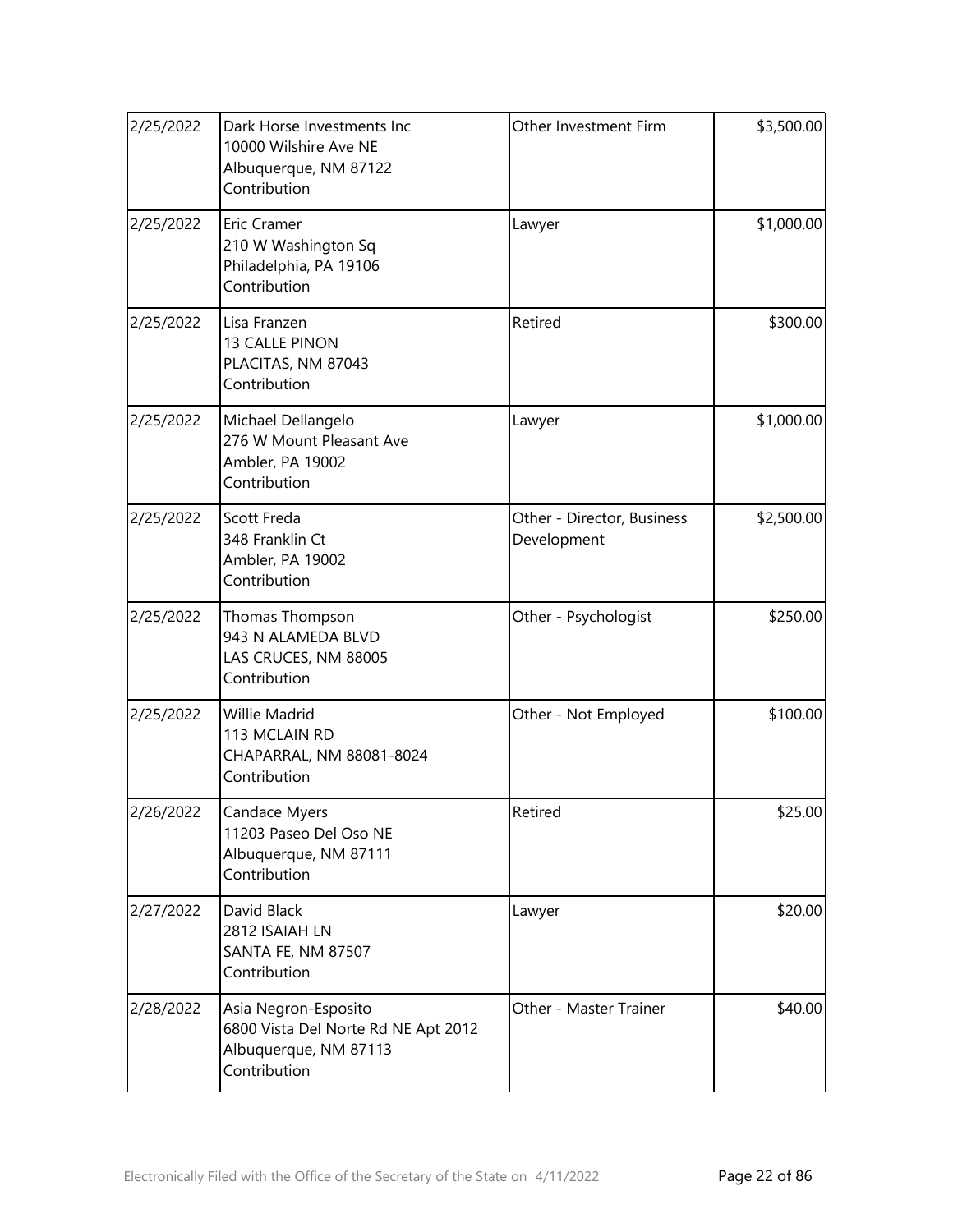| 2/28/2022 | Bruce A. Albertine<br>6401 Antares Rd NE<br>Albuquerque, NM 87111<br>Contribution      | Other - Business Owner                     | \$100.00   |
|-----------|----------------------------------------------------------------------------------------|--------------------------------------------|------------|
| 2/28/2022 | Fred R. Harris<br>472 Priestly Rd<br>Corrales, NM 87048<br>Contribution                | Teacher                                    | \$250.00   |
| 2/28/2022 | Gary Padilla<br>8500 Elena Dr NE<br>Albuquerque, NM 87122-3796<br>Contribution         | Other - Business Owner                     | \$1,000.00 |
| 2/28/2022 | John Hooker<br>9125 Copper Ave NE Apt 414<br>Albuquerque, NM 87123<br>Contribution     | Other - Architect                          | \$5.00     |
| 2/28/2022 | kouri dana<br>7843 Academy Trl NE<br>Albuquerque, NM 87109<br>Contribution             | Other - Grant Analyst                      | \$150.00   |
| 2/28/2022 | Louis Thorp<br>401 E Stanolind Rd<br>Hobbs, NM 88240-7755<br>Contribution              | Child, family, and school<br>social worker | \$25.00    |
| 2/28/2022 | Lynnae Benson<br>13704 Poinsettia Ct SE<br>Albuquerque, NM 87123<br>Contribution       | Retired                                    | \$500.00   |
| 2/28/2022 | Margaret Lusk<br>224 CHULA VISTA PL NE<br>ALBUQUERQUE, NM 87108-1106<br>Contribution   | Lawyer                                     | \$25.00    |
| 2/28/2022 | Sandra Almand<br>520 Los Ranchos Rd NW Apt 17<br>Los Ranchos, NM 87107<br>Contribution | Other - Not Employed                       | \$20.00    |
| 3/1/2022  | Debbie Morris<br>18 PLAZA OLAS ALTOS NE<br>ALBUQUERQUE, NM 87109<br>Contribution       | Retired                                    | \$25.00    |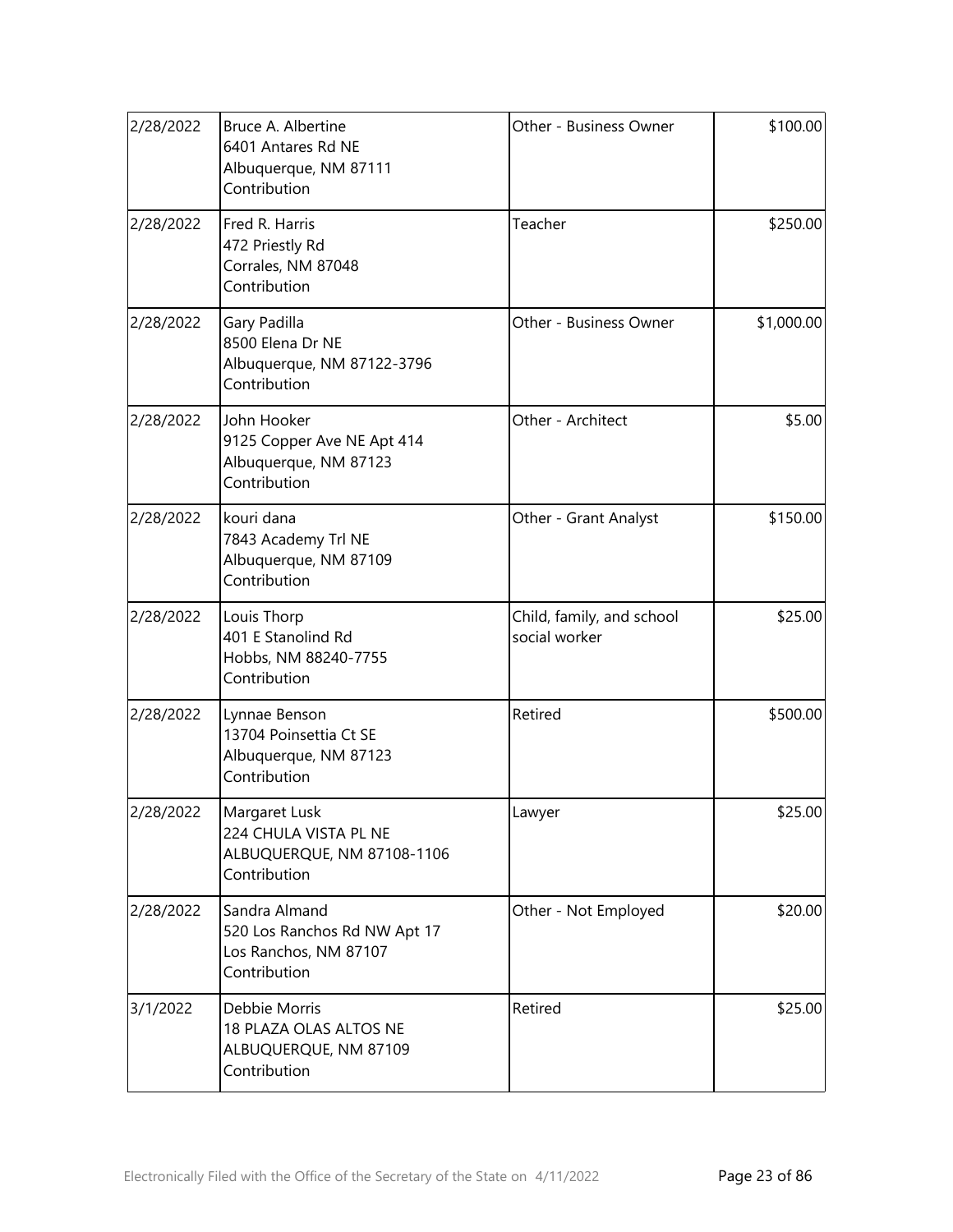| 3/1/2022 | Gerald Ortiz Y Pino<br>400 12th St NW<br>Albuquerque, NM 87102<br>Contribution             | Other - State Senator   | \$100.00   |
|----------|--------------------------------------------------------------------------------------------|-------------------------|------------|
| 3/1/2022 | John Bigelow<br>PO Box 2492<br>Santa Fe, NM 87504<br>Contribution                          | Other - Not Employed    | \$100.00   |
| 3/1/2022 | Matthew Tso<br><b>PO BOX 278</b><br>SHIPROCK, NM 87420<br>Contribution                     | Retired                 | \$25.00    |
| 3/1/2022 | <b>Sharon Shaffer</b><br>3429 Yosemite Dr NE<br>Albuquerque, NM 87111<br>Contribution      | Other - Not Employed    | \$50.00    |
| 3/2/2022 | Carol ANGEL<br>711 MAXWELL AVE<br>SPRINGER, NM 87747<br>Contribution                       | Retail salesperson      | \$100.00   |
| 3/2/2022 | <b>Todd Collins</b><br>518 Pine St<br>Philadelphia, PA 19106<br>Contribution               | Lawyer                  | \$1,000.00 |
| 3/3/2022 | Claudia R Anderson<br>24 ROAD 6013<br>FARMINGTON, NM 87401<br>Contribution                 | Other - Not Employed    | \$10.00    |
| 3/3/2022 | Jonathan and Kristin Muniz<br>1350 Manzanita Ct SE<br>Rio Rancho, NM 87124<br>Contribution | Individual              | \$50.00    |
| 3/4/2022 | Eric Sedillo Jeffries<br>3312 Calle de Daniel NW<br>Albuquerque, NM 87104<br>Contribution  | Lawyer                  | \$100.00   |
| 3/4/2022 | Linda Siegle<br><b>PO Box 720</b><br>Cerrillos, NM 87010<br>Contribution                   | Other - President/owner | \$250.00   |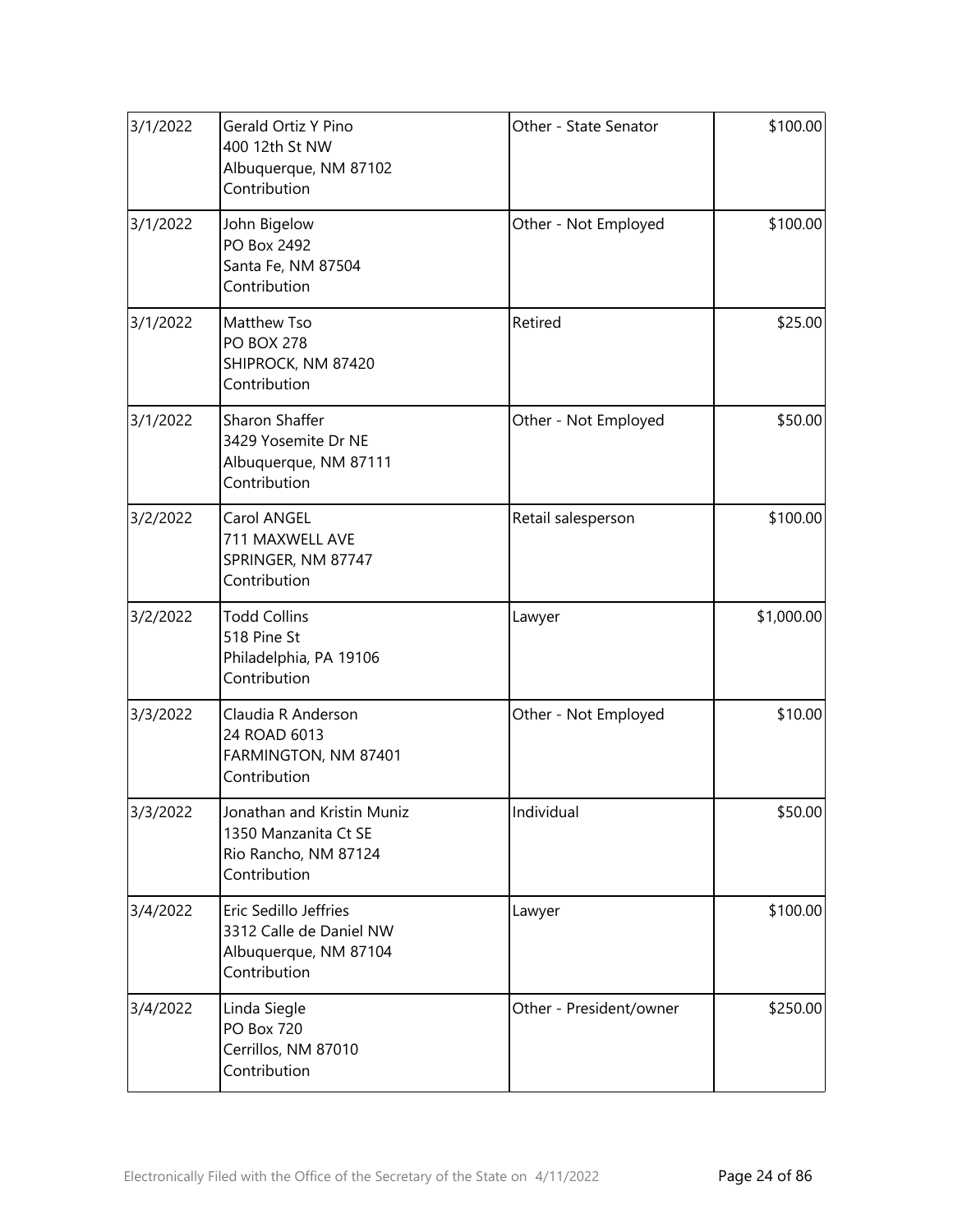| 3/4/2022  | Louis Thorp<br>401 E Stanolind Rd<br>Hobbs, NM 88240-7755<br>Contribution              | Child, family, and school<br>social worker | \$25.00    |
|-----------|----------------------------------------------------------------------------------------|--------------------------------------------|------------|
| 3/7/2022  | Craig Corwin<br>820 Bertie Ln<br>Bloomfield, NM 87413-4400<br>Contribution             | Retired                                    | \$250.00   |
| 3/7/2022  | Linda F Corwin<br>820 Bertie Ln<br>Bloomfield, NM 87413-4400<br>Contribution           | Retired                                    | \$250.00   |
| 3/7/2022  | Ray Sandoval<br>2327 MARGARITA DR SE<br>Rio Rancho, NM 87124<br>Contribution           | Other - Communications                     | \$100.00   |
| 3/8/2022  | <b>Elizabeth Stefanics</b><br><b>PO Box 720</b><br>Cerrillos, NM 87010<br>Contribution | Other - State Senator                      | \$50.00    |
| 3/9/2022  | Glenn Griffin<br>3701 Tracy Cir<br>Silver City, NM 88061<br>Contribution               | Other - Not Employed                       | \$100.00   |
| 3/9/2022  | Mike Melendez<br>608 WESTERN DR<br>RIO COMMUNITIES, NM 87002-7228<br>Contribution      | Retired                                    | \$25.00    |
| 3/9/2022  | Robert Wilson<br>9635 Merion Cir NE<br>Albuquerque, NM 87111<br>Contribution           | Individual                                 | \$25.00    |
| 3/9/2022  | Suresh Neelagaru<br>327 Arcadia Pl<br>San Antonio, TX 78209-5950<br>Contribution       | Other - Physician                          | \$2,500.00 |
| 3/10/2022 | Benjamin Meers<br>10000 NW 72nd Ter<br>Kansas City, MO 64152<br>Contribution           | Other - Executive Director                 | \$100.00   |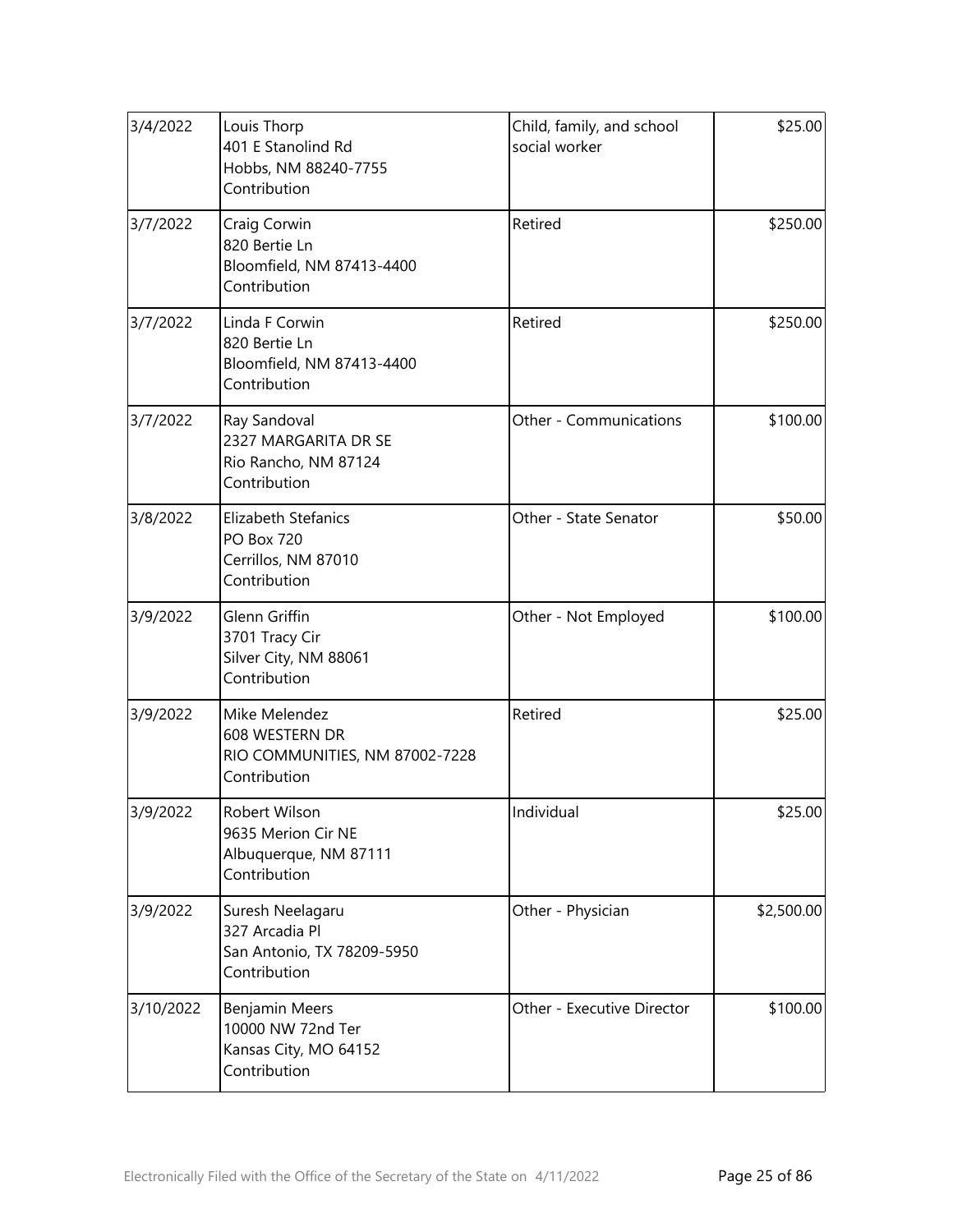| 3/10/2022 | Kenneth Scott<br>8104 WELLSBURG CT NW<br>ALBUQUERQUE, NM 87120<br>Contribution      | Other - Deputy<br>treasurer/finance | \$250.00 |
|-----------|-------------------------------------------------------------------------------------|-------------------------------------|----------|
| 3/10/2022 | Linda Guenley<br><b>PO Box 237</b><br>Tome, NM 87060<br>Contribution                | Other - Not Employed                | \$100.00 |
| 3/10/2022 | sam adams<br>4516 Oxbow North Trl NW<br>Albuquerque, NM 87120-4641<br>Contribution  | Lawyer                              | \$250.00 |
| 3/10/2022 | Tamera Schroff<br>7505 RANCHO BONITO DR NW<br>ALBUQUERQUE, NM 87120<br>Contribution | Office clerk, general               | \$250.00 |
| 3/10/2022 | Timothy Thackaberry<br>4624 SHERWOOD ST NE<br>ALBUQUERQUE, NM 87109<br>Contribution | Other - IT Executive                | \$100.00 |
| 3/11/2022 | Faye E Gibson<br>5908 GRAN QUIVIRA RD NW<br>ALBUQUERQUE, NM 87120<br>Contribution   | Other - Student                     | \$50.00  |
| 3/11/2022 | Hugh Prather<br>2303 Calle de Rafael NE<br>Albuquerque, NM 87122<br>Contribution    | Other - Not Employed                | \$100.00 |
| 3/11/2022 | Joel A. Davis<br>PO Box 35444<br>Albuquerque, NM 87176<br>Contribution              | Lawyer                              | \$250.00 |
| 3/11/2022 | Juan Montoya<br>7740 RIDGEVIEW DR NW<br>ALBUQUERQUE, NM 87120<br>Contribution       | Lawyer                              | \$25.00  |
| 3/11/2022 | Kersti Tyson<br>PO Box 638<br>Taos, NM 87571-0638<br>Contribution                   | Teacher                             | \$25.00  |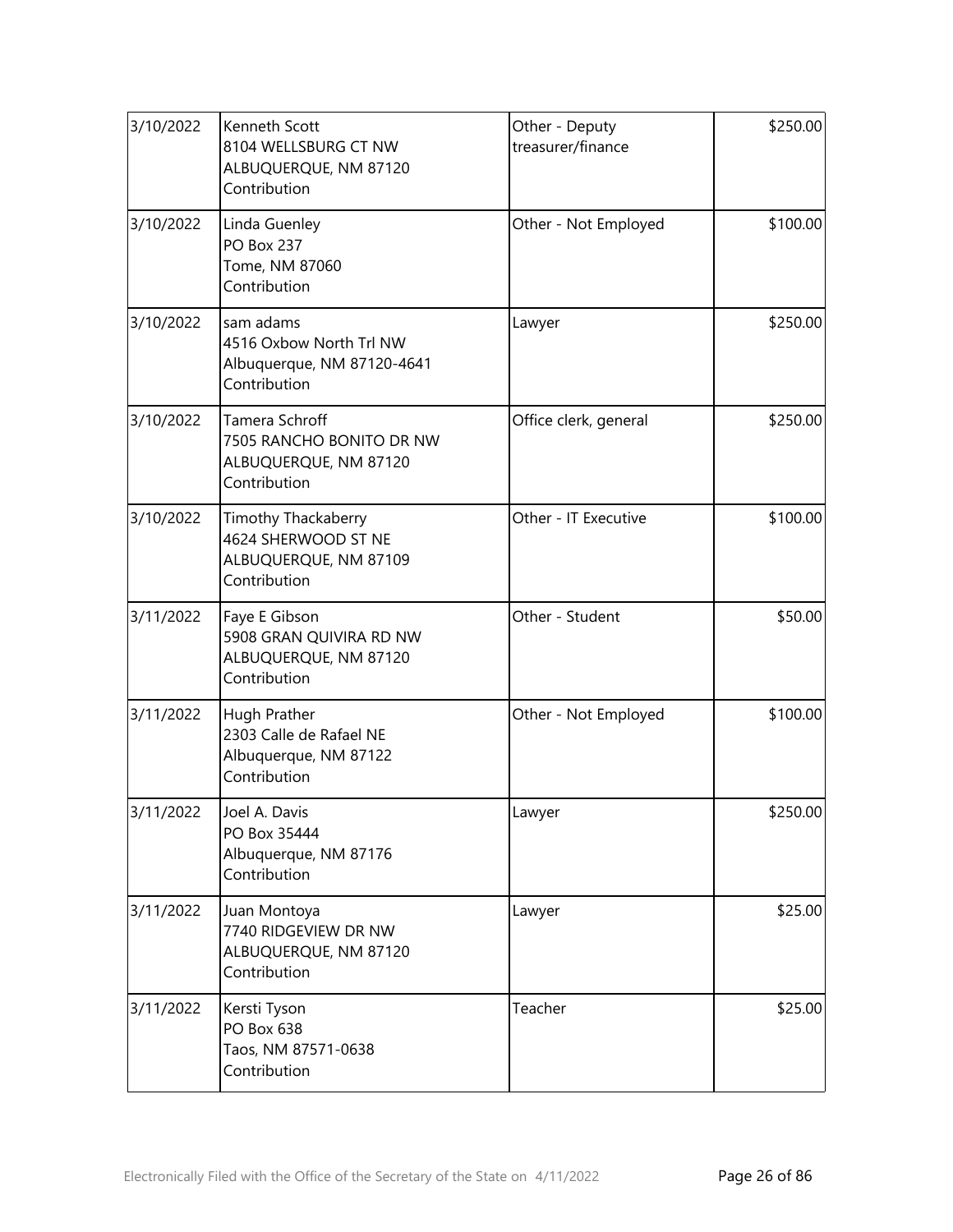| 3/11/2022 | Michael Ray Huerta<br>404 N Armijo St<br>Las Cruces, NM 88005<br>Contribution       | Other - Inflight Service | \$500.00 |
|-----------|-------------------------------------------------------------------------------------|--------------------------|----------|
| 3/11/2022 | Skip Whitson<br><b>PO BOX 5588</b><br>SANTA FE, NM 87502<br>Contribution            | Retired                  | \$25.00  |
| 3/11/2022 | <b>Steve Townsend</b><br>1417 W Caprock St<br>Hobbs, NM 88240<br>Contribution       | Retired                  | \$250.00 |
| 3/12/2022 | Jolene and Wayne Maes<br>531 PO<br>Corrales, NM 87048<br>Contribution               | Other - Not Employed     | \$50.00  |
| 3/12/2022 | Michael Daly<br>1408 Linda Dr<br>Gallup, NM 87301<br>Contribution                   | Other - Not Employed     | \$50.00  |
| 3/13/2022 | Alesia Cappon<br>220 Winged Foot Ct SE<br>Rio Rancho, NM 87124-8252<br>Contribution | Lawyer                   | \$250.00 |
| 3/14/2022 | Barry Lyne Roberts<br>340 NARA VISA CT NW<br>LOS RANCHOS, NM 87107<br>Contribution  | Other - Not Employed     | \$100.00 |
| 3/14/2022 | F. Chris Garcia<br>1409 Snowdrop PI NE<br>Albuquerque, NM 87112<br>Contribution     | Retired                  | \$30.00  |
| 3/14/2022 | Gary Kilpatric<br>2323 CALLE HALCON<br>SANTA FE, NM 87505<br>Contribution           | Lawyer                   | \$25.00  |
| 3/14/2022 | Jorge Alvarado<br>10358 RIVER RUN CIR<br>MORENO VALLEY, CA 92557<br>Contribution    | Individual               | \$50.00  |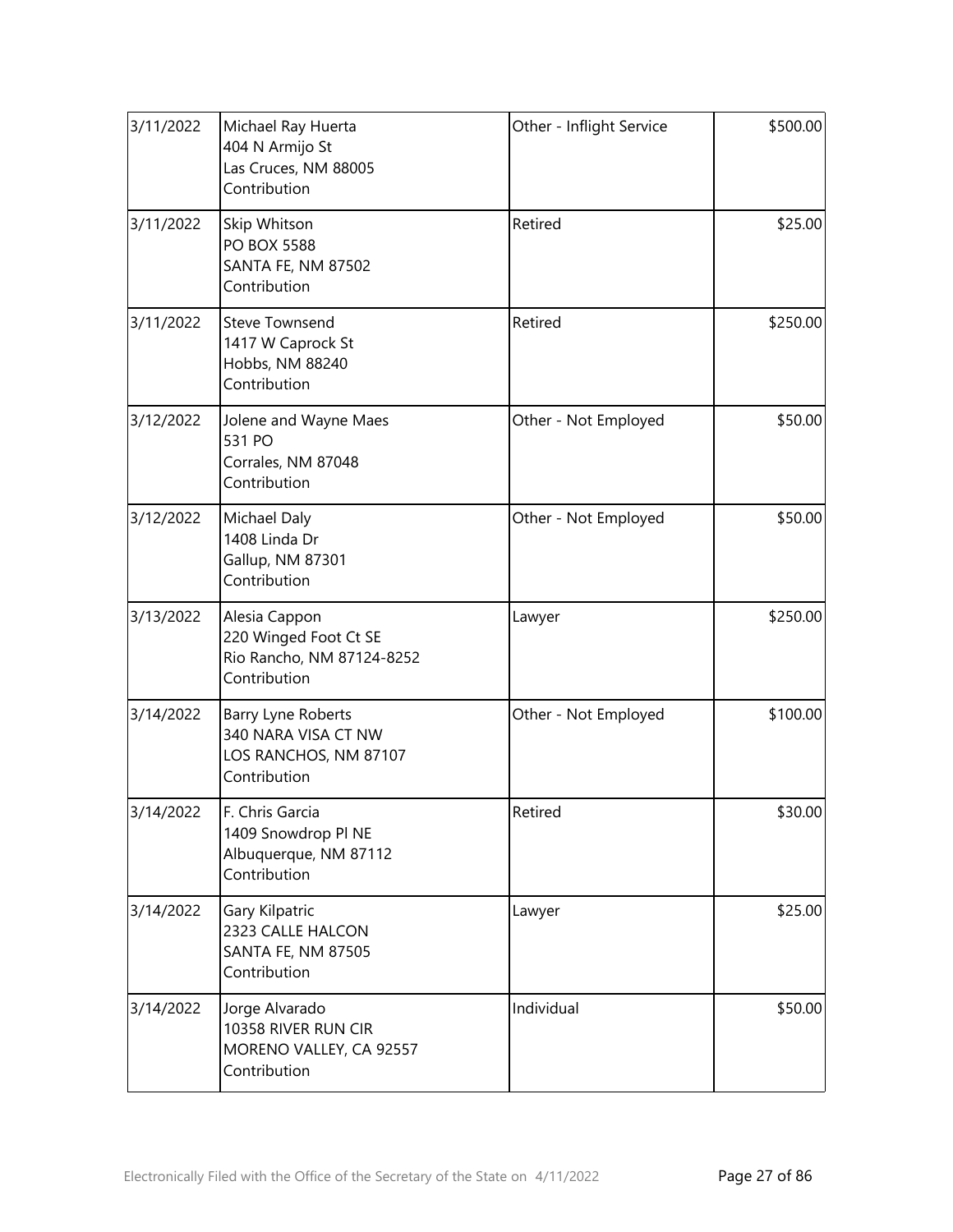| 3/14/2022 | Judith Gordon<br>924 SALT CEDAR CT<br>BERNALILLO, NM 87004<br>Contribution             | Other - Not Employed        | \$50.00    |
|-----------|----------------------------------------------------------------------------------------|-----------------------------|------------|
| 3/14/2022 | Kevin A. Brown<br>3509 CAMINO DE LA SIERRA NE<br>ALBUQUERQUE, NM 87111<br>Contribution | Financial manager           | \$350.00   |
| 3/14/2022 | Margaret Lusk<br>224 CHULA VISTA PL NE<br>ALBUQUERQUE, NM 87108-1106<br>Contribution   | Lawyer                      | \$25.00    |
| 3/14/2022 | Michelle Rizek<br>4310 De La Cruz NW<br>Albuquerque, NM 87107-3454<br>Contribution     | Nurse                       | \$30.00    |
| 3/14/2022 | Mitchell Freedman<br>4541 AGUILA RD SE<br>RIO RANCHO, NM 87124<br>Contribution         | Teacher                     | \$50.00    |
| 3/14/2022 | Nicholas Angel<br>1 Camelia Ln # A<br>Lafayette, CA 94549<br>Contribution              | Other - Designer            | \$100.00   |
| 3/14/2022 | Rosalyn Nguyen<br>11125 Double Eagle NE<br>Albuquerque, NM 87111<br>Contribution       | Lawyer                      | \$500.00   |
| 3/14/2022 | Santos Martinez<br>PO Box 1275<br>Angel Fire, NM 87710<br>Contribution                 | Other - Land Use consultant | \$2,000.00 |
| 3/14/2022 | Santos Martinez<br>PO Box 1275<br>Angel Fire, NM 87710<br>Contribution                 | Other - Land Use consultant | \$3,200.00 |
| 3/14/2022 | Scott Scanland<br>PO Box 32616<br>Santa Fe, NM 87594<br>Contribution                   | Other - Lobbyist            | \$1,000.00 |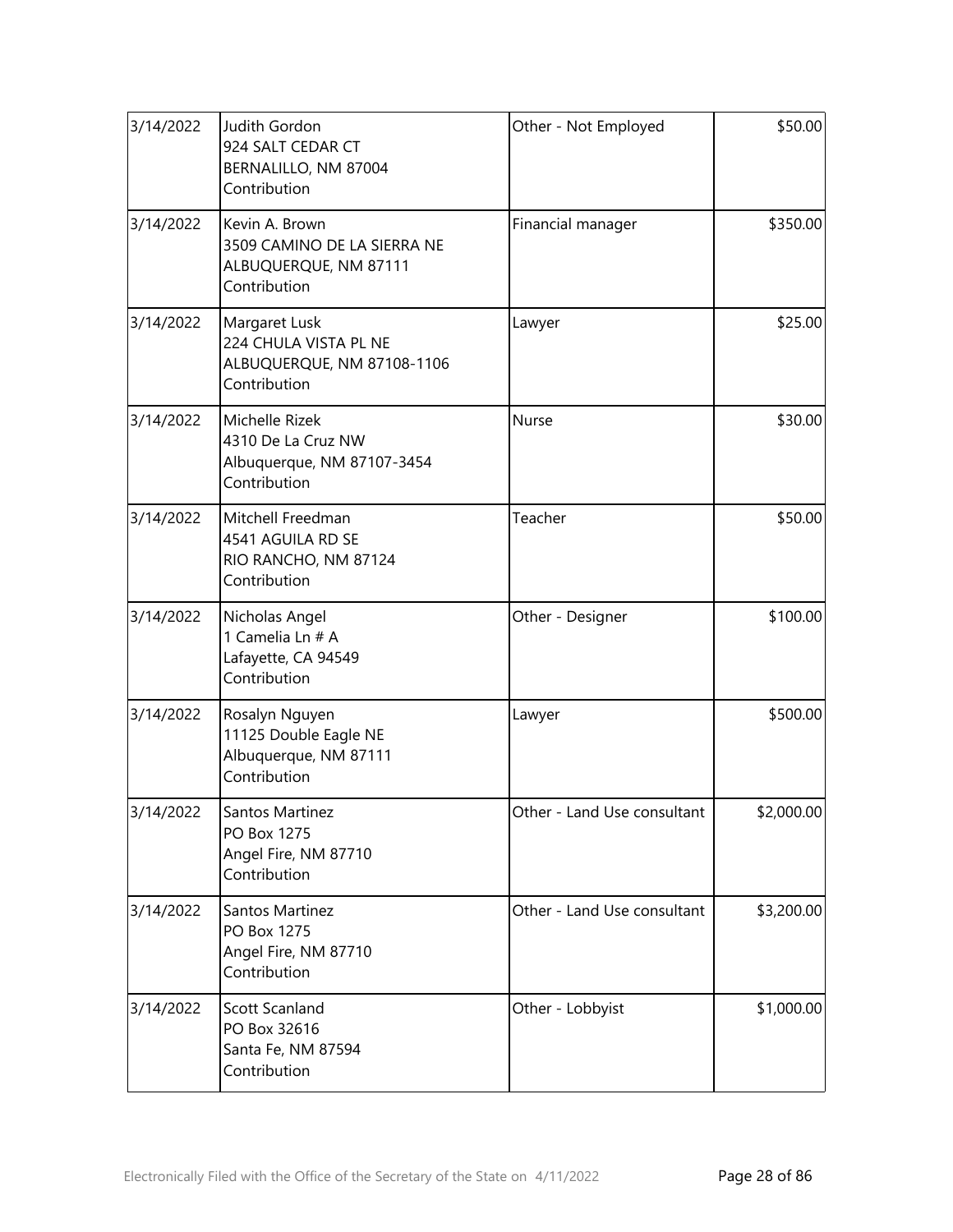| 3/14/2022 | Sergio De Leon<br>4521 Diaz Ave<br>Fort Worth, TX 76107<br>Contribution               | Lawyer                        | \$150.00   |
|-----------|---------------------------------------------------------------------------------------|-------------------------------|------------|
| 3/15/2022 | Brenda Maloney<br>4715 W DEER PATH DR<br><b>BOISE, ID 83714</b><br>Contribution       | Lawyer                        | \$500.00   |
| 3/15/2022 | Elisabeth Endean<br>4913 Cherokee Rd NE<br>Albuquerque, NM 87110-1850<br>Contribution | Other - Poll Official         | \$50.00    |
| 3/15/2022 | Jamie Jett Jett Walker<br>415 15th St SW<br>Albuquerque, NM 87104<br>Contribution     | Other - Accesibility designer | \$25.00    |
| 3/15/2022 | Jennifer Saavedra<br>6812 Brandywine Loop NE<br>Albuquerque, NM 87111<br>Contribution | Lawyer                        | \$300.00   |
| 3/15/2022 | Jessica Pupiales<br>3426 Purdue PI NE<br>Albuquerque, NM 87106-1330<br>Contribution   | Other - Self Employed         | \$500.00   |
| 3/15/2022 | Juliana Lucero<br>132 Solana Dr<br>Santa Fe, NM 87501-1619<br>Contribution            | Other - Health Educator       | \$20.00    |
| 3/15/2022 | Reed Sheppard<br>10 Bleu Lake Dr<br>Covington, LA 70435-8405<br>Contribution          | Retired                       | \$100.00   |
| 3/16/2022 | Douglas Brown<br>PO Box 6310<br>Albuquerque, NM 87197-6310<br>Contribution            | Retired                       | \$1,000.00 |
| 3/16/2022 | Joe McCaffrey<br>1237 7th St<br>Las Vegas, NM 87701-4209<br>Contribution              | Other - Scientist             | \$25.00    |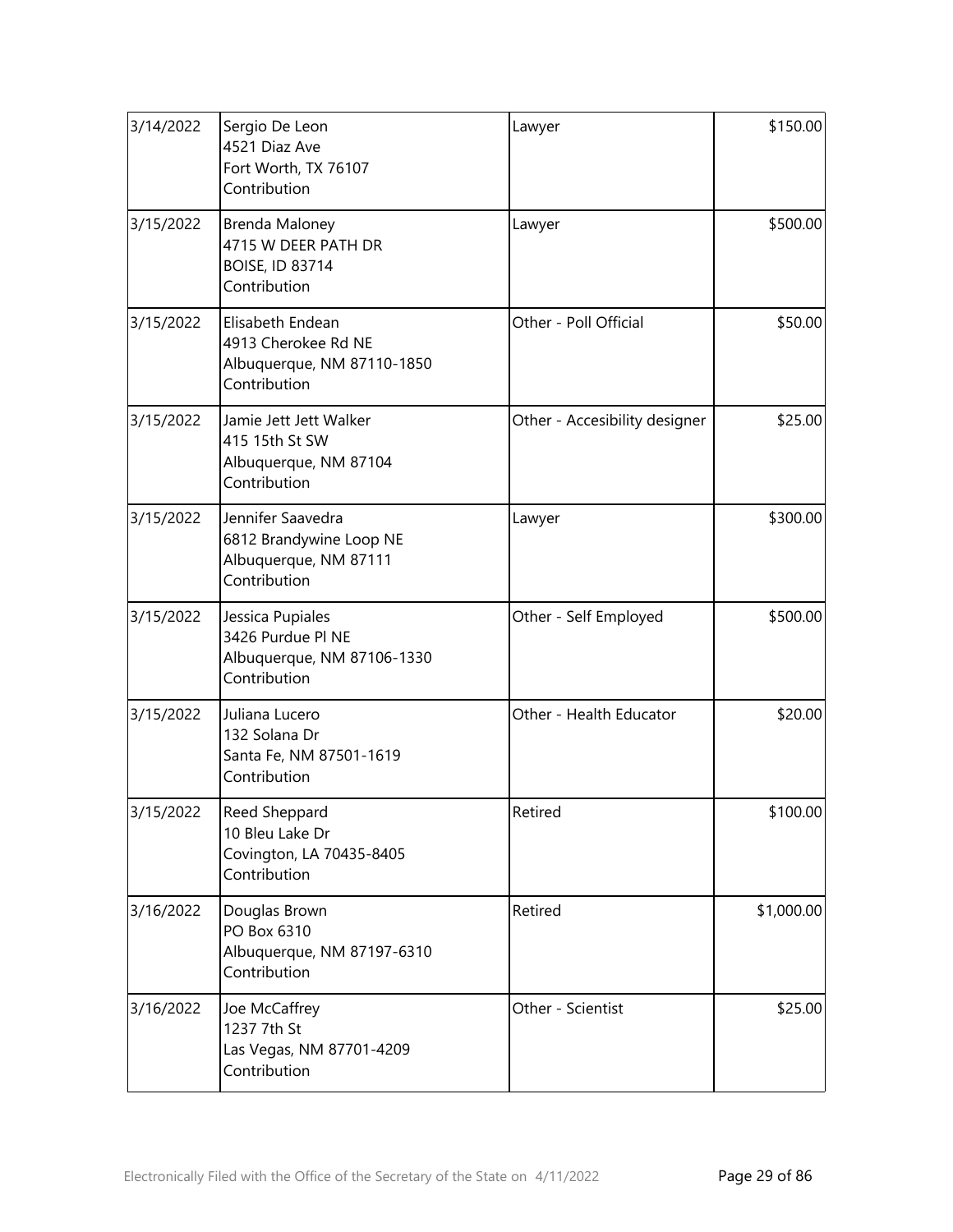| 3/16/2022 | Linda White<br>2205 Via Cadiz Ct NW<br>Albuquerque, NM 87104<br>Contribution            | Other - School Counselor                        | \$10.00  |
|-----------|-----------------------------------------------------------------------------------------|-------------------------------------------------|----------|
| 3/16/2022 | Mary Robert<br>5721 Alegria Rd NW<br>Albuquerque, NM 87114<br>Contribution              | Retired                                         | \$25.00  |
| 3/17/2022 | David Nolte<br>4408 SNOWFLAKE DR NW<br>ALBUQUERQUE, NM 87114<br>Contribution            | Other - Commercial Real<br><b>Estate Broker</b> | \$500.00 |
| 3/17/2022 | David Smoak<br>28 DON QUIJOTE CT<br>CORRALES, NM 87048<br>Contribution                  | Other - Executive                               | \$100.00 |
| 3/17/2022 | Fred Mondragon<br>4424 Glenwood Hills Dr NE<br>Albuquerque, NM 87111<br>Contribution    | Retired                                         | \$500.00 |
| 3/17/2022 | Hope Eckert<br>3300 RONDA DE LECHUSAS NW<br>ALBUQUERQUE, NM 87120<br>Contribution       | Lawyer                                          | \$50.00  |
| 3/17/2022 | James Shoup<br>8150 Wagon Wheel RD SE<br>Deming, NM 88030<br>Contribution               | Other - Disabled                                | \$25.00  |
| 3/17/2022 | Leonella Navarrete<br>328 Greenwich Rd SW<br>Albuquerque, NM 87105-3809<br>Contribution | Retired                                         | \$25.00  |
| 3/17/2022 | Louis Thorp<br>401 E Stanolind Rd<br>Hobbs, NM 88240-7755<br>Contribution               | Child, family, and school<br>social worker      | \$25.00  |
| 3/17/2022 | Rosemary Garcia<br>1120 Landon Dr SW<br>Albuquerque, NM 87120<br>Contribution           | Individual                                      | \$30.00  |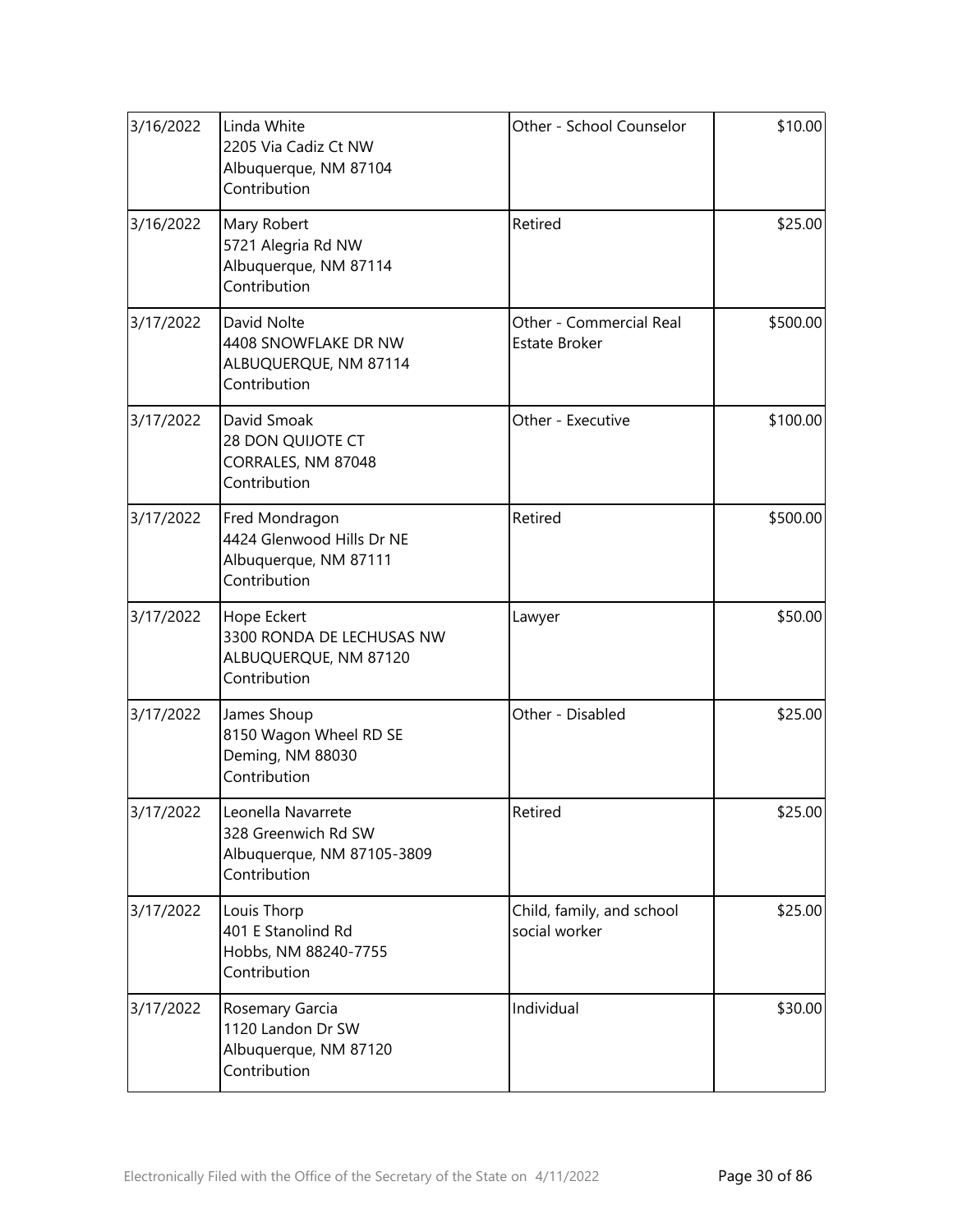| 3/17/2022 | Theresa Trujeque<br>108 Kjersti Ct<br>Corrales, NM 87048-6921<br>Contribution                   | Other - Consultant   | \$100.00   |
|-----------|-------------------------------------------------------------------------------------------------|----------------------|------------|
| 3/17/2022 | Thomas Guida<br>125 Melrose Avenue<br>Irvington, NJ 17111-0021<br>Contribution                  | Lawyer               | \$20.00    |
| 3/17/2022 | William Melloy<br>10905 TELLURIDE CT NW<br>ALBUQUERQUE, NM 87114<br>Contribution                | Manager              | \$2,500.00 |
| 3/18/2022 | Charlie Fegan<br>11210 BOSQUE FARMS Blvd<br>Bosque Farms, NM 87068<br>Contribution              | Manager              | \$400.00   |
| 3/18/2022 | Jacob Martinez<br>113 Pequeno Rd NW<br>Albuquerque, NM 87107-6743<br>Contribution               | Other - Not Employed | \$100.00   |
| 3/18/2022 | Jose Pavon<br>631 Whitman Cv<br>Longwood, FL 32750<br>Contribution                              | Lawyer               | \$20.00    |
| 3/18/2022 | Maria Ohiri for APS Board Uche<br>2024 Lakewood Ave NW<br>Albuquerque, NM 87120<br>Contribution | Other Campaign       | \$100.00   |
| 3/18/2022 | Patricia Rogers<br>10044 Wellington NE<br>Albuquerque, NM 87111<br>Contribution                 | Other - Realtor      | \$100.00   |
| 3/18/2022 | Ramona M. Chavez<br>11245 Campo Del Sol Ave NE<br>Albuquerque, NM 87123-1266<br>Contribution    | Other - Mail handler | \$100.00   |
| 3/19/2022 | Rosemarie Romero<br>350 LA ENTRADA RD<br>LOS LUNAS, NM 87031<br>Contribution                    | Manager              | \$50.00    |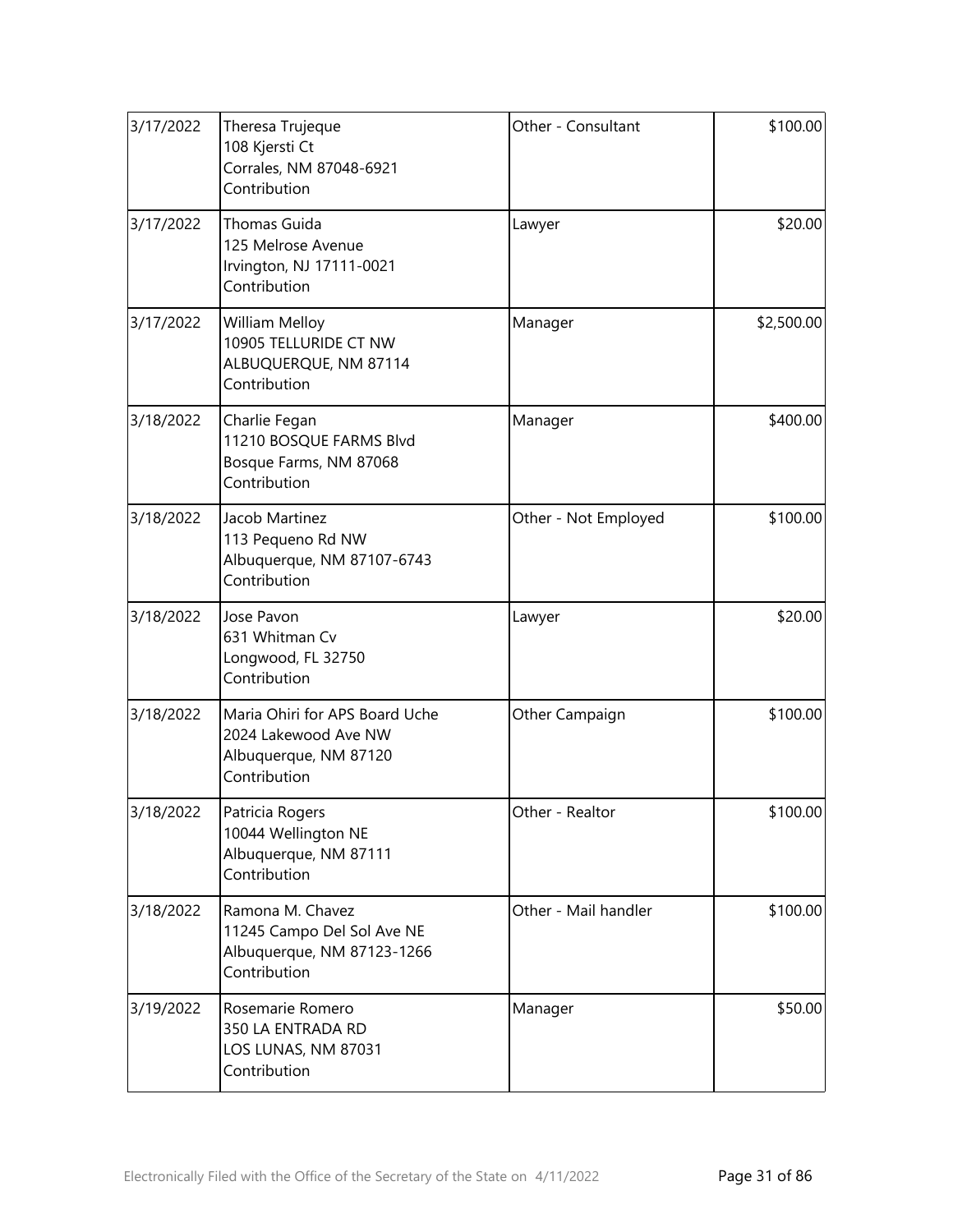| 3/19/2022 | <b>Scott Corwin</b><br><b>PO Box 220</b><br>Estancia, NM 87016<br>Contribution                            | Other - Healer                        | \$7.00     |
|-----------|-----------------------------------------------------------------------------------------------------------|---------------------------------------|------------|
| 3/20/2022 | Brendan O'Reilly<br>3618 Calle Del Sol NE<br>Albuquerque, NM 87110<br>Contribution                        | Lawyer                                | \$25.00    |
| 3/20/2022 | Patrick J Melloy<br>10910 San Francisco Rd NE<br>Albuquerque, NM 87122<br>Contribution                    | Manager                               | \$2,500.00 |
| 3/21/2022 | David Beavers<br>4412 N Dustin Ave<br>Farmington, NM 87401<br>Contribution                                | Retired                               | \$100.00   |
| 3/21/2022 | Kerry Renshaw<br>650 Valle Dr<br>Bosque Farms, NM 87068<br>Contribution                                   | Retired                               | \$25.00    |
| 3/22/2022 | Kubiak Melton & Associates<br>6747 Academy Rd NE Ste A<br>Albuquerque, NM 87109<br>Contribution           | Other Accounting Firm                 | \$1,000.00 |
| 3/22/2022 | Maureen Baca<br>977 Antelope Ave NE<br>Albuquerque, NM 87122<br>Contribution                              | Retired                               | \$30.00    |
| 3/22/2022 | <b>Robert Hayes</b><br>1027 Oro Real NE Albuquerque<br>Albuquerque, NM 87123<br>Contribution              | Manager                               | \$2,500.00 |
| 3/22/2022 | Romaine Serna<br>2324 La Vista Ct NW<br>Albuquerque, NM 87120-1025<br>Contribution                        | Retired                               | \$50.00    |
| 3/22/2022 | Shariesse Taylor McCannon<br>2808 El Tesoro Escondido NW Ste 220<br>Albuquerque, NM 87120<br>Contribution | Other - Public<br>Employee/Government | \$100.00   |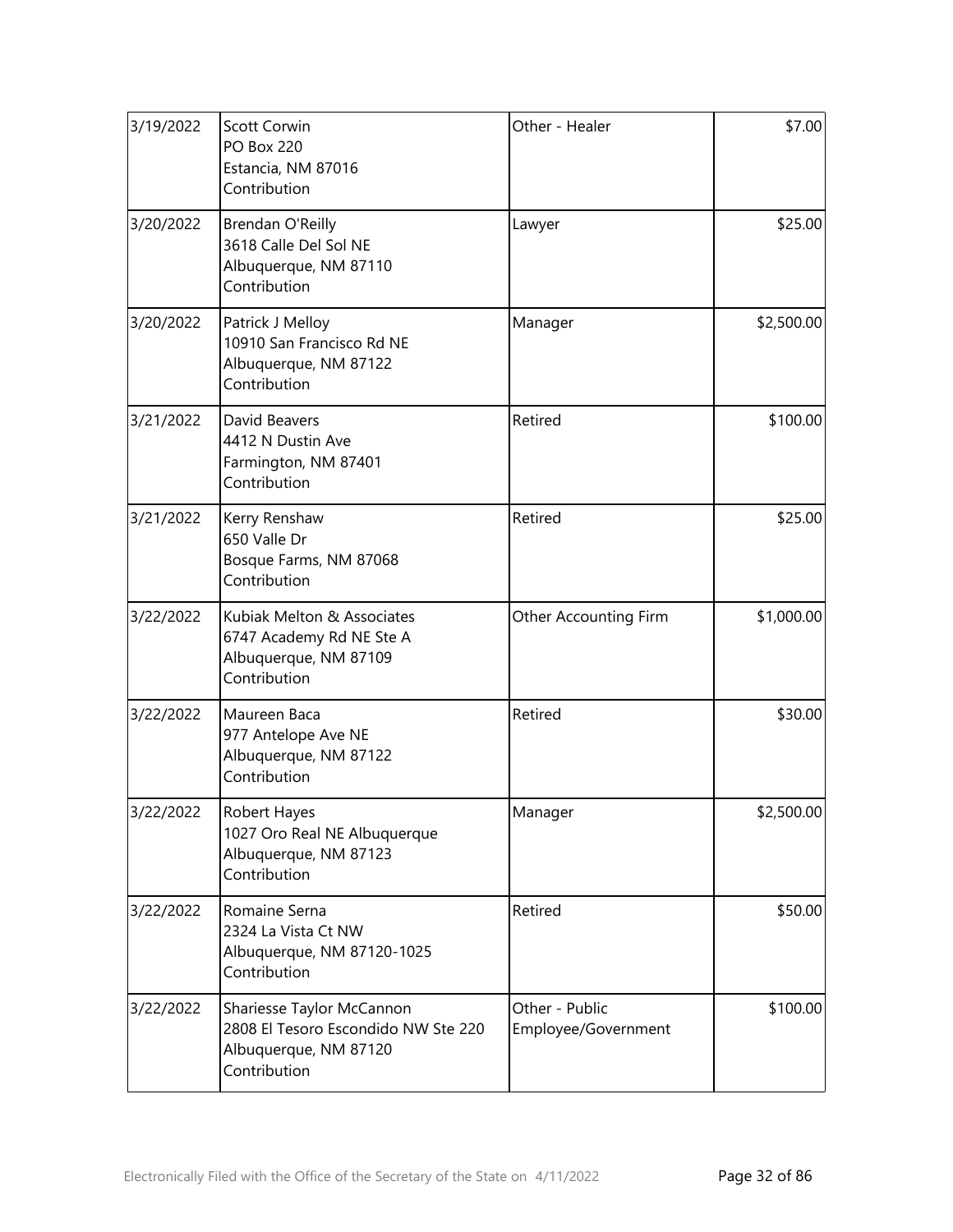| 3/22/2022 | <b>Stanley M Peskind</b><br>8240 Manderville Ln Apt 515<br>Dallas, TX 75231<br>Contribution | Other - President of Peskind<br>Property | \$500.00 |
|-----------|---------------------------------------------------------------------------------------------|------------------------------------------|----------|
| 3/23/2022 | <b>ALVIN GARCIA</b><br>3620 Wyoming Blvd NE<br>Albuquerque, NM 87111<br>Contribution        | Lawyer                                   | \$100.00 |
| 3/23/2022 | Amber Gray<br>118 Temblon St<br>Santa Fe, NM 87501-1604<br>Contribution                     | Retired                                  | \$250.00 |
| 3/23/2022 | Anamaria Dahl<br>12120 CANDELARIA RD NE<br>ALBUQUERQUE, NM 87112<br>Contribution            | Auditor                                  | \$250.00 |
| 3/23/2022 | Andrew Jaramillo<br>1512 Trujillo Rd SW<br>Albuquerque, NM 87105-2857<br>Contribution       | Manager                                  | \$100.00 |
| 3/23/2022 | <b>Andrew Piland</b><br>2221 Greenlake Rd. NE<br>Rio Rancho, NM 87124<br>Contribution       | Other - MGR little kicker                | \$50.00  |
| 3/23/2022 | Apollo Chiropractic<br>6911 TAYLOR RANCH RD NW<br>ALBUQUERQUE, NM 87120<br>Contribution     | Other Chiropractor                       | \$250.00 |
| 3/23/2022 | Ben Romero<br>2540 Camino Edward Ortiz<br>Santa Fe, NM 87507<br>Contribution                | Other - Government                       | \$100.00 |
| 3/23/2022 | Bich Hanh Nguyen<br>1027 Shirley St NE<br>Albuquerque, NM 87112<br>Contribution             | Individual                               | \$5.00   |
| 3/23/2022 | Brenda Mckenna<br>P.O. Box 1351<br>Corrales, NM 87048<br>Contribution                       | Other - State Senator                    | \$50.00  |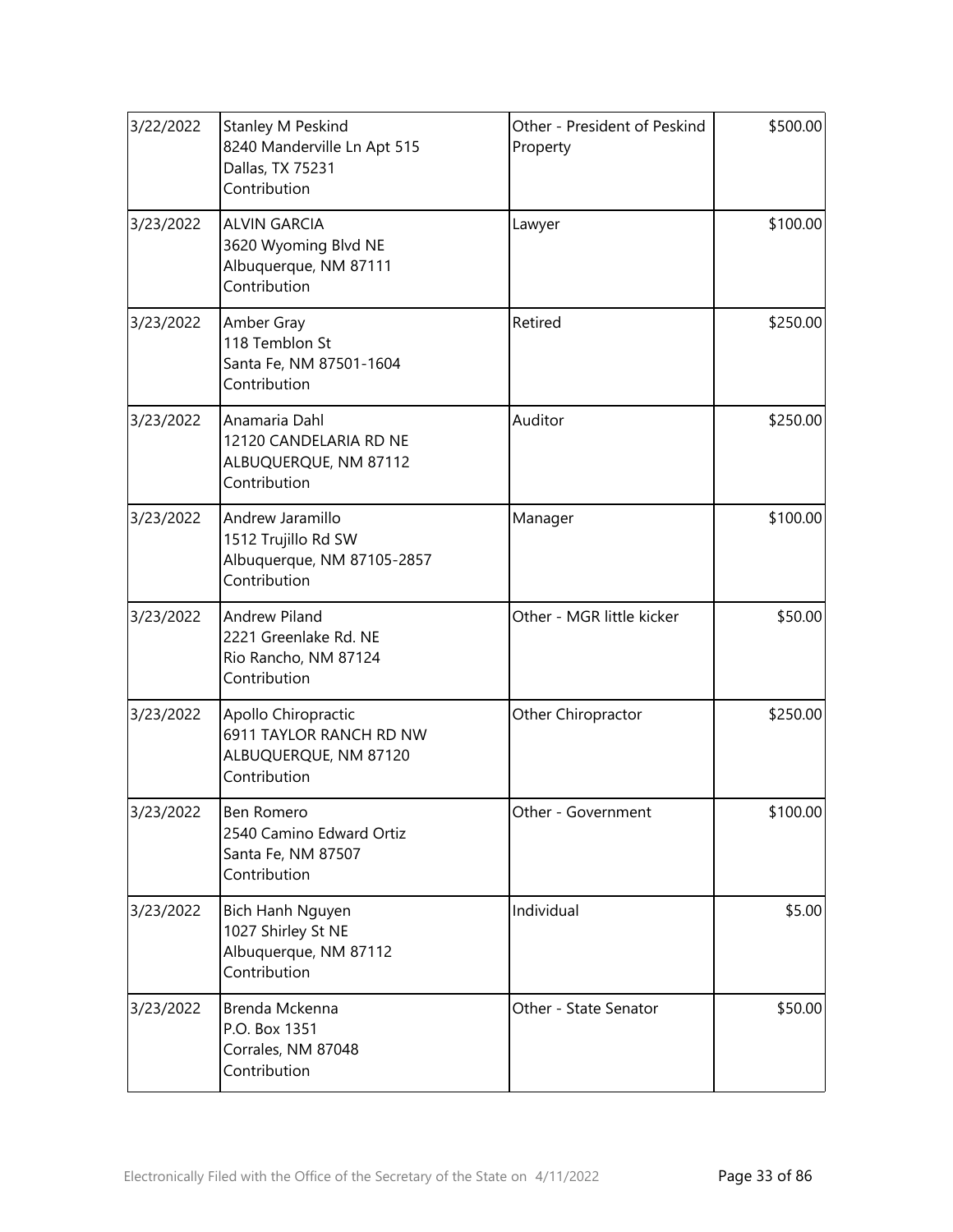| 3/23/2022 | <b>Brittney Barreras</b><br>1647 Valley RD SW<br>Albuquerque, NM 87105<br>Contribution                                          | Other - Not Employed                         | \$100.00 |
|-----------|---------------------------------------------------------------------------------------------------------------------------------|----------------------------------------------|----------|
| 3/23/2022 | <b>Bruce Lopez</b><br>PO Box 91805<br>Albuquerque, NM 87199<br>Contribution                                                     | Other - General contractor                   | \$100.00 |
| 3/23/2022 | Campaign to Elect Harry Garcia State<br>Representative District 69<br>31 GARCIA BLVD<br><b>GRANTS, NM 87020</b><br>Contribution | Campaign Committee                           | \$500.00 |
| 3/23/2022 | Carol Alarid<br>814 STATE ROAD 76<br>CHIMAYO, NM 87522<br>Contribution                                                          | Other - Business Owner                       | \$50.00  |
| 3/23/2022 | Catherine Jaramillo<br>PO Box 25704<br>Albuquerque, NM 87125<br>Contribution                                                    | Teacher                                      | \$50.00  |
| 3/23/2022 | Celeste Rudolfo<br>3335 San Mateo Blvd NE<br>Albuquerque, NM 87110<br>Contribution                                              | Other - Adminstration                        | \$100.00 |
| 3/23/2022 | Charles McCarthy<br>PO BOX 10000, 1 Friar Rd<br>Laguna, NM 87026<br>Contribution                                                | Other - Franciscan pastor at<br>laguna acoma | \$100.00 |
| 3/23/2022 | Duane L. Ross<br>PO Box 2462<br>Corrales, NM 87048-2462<br>Contribution                                                         | Other - Doctor                               | \$200.00 |
| 3/23/2022 | Elaine Romero<br>10301 Delta Ct nw<br>Albuquerque, NM 87114<br>Contribution                                                     | Other - Government                           | \$100.00 |
| 3/23/2022 | Elizabeth Hudson<br>2600 W 7th St Apt 1833<br>Fort Worth, TX 76107<br>Contribution                                              | Other - Technical Writer                     | \$50.00  |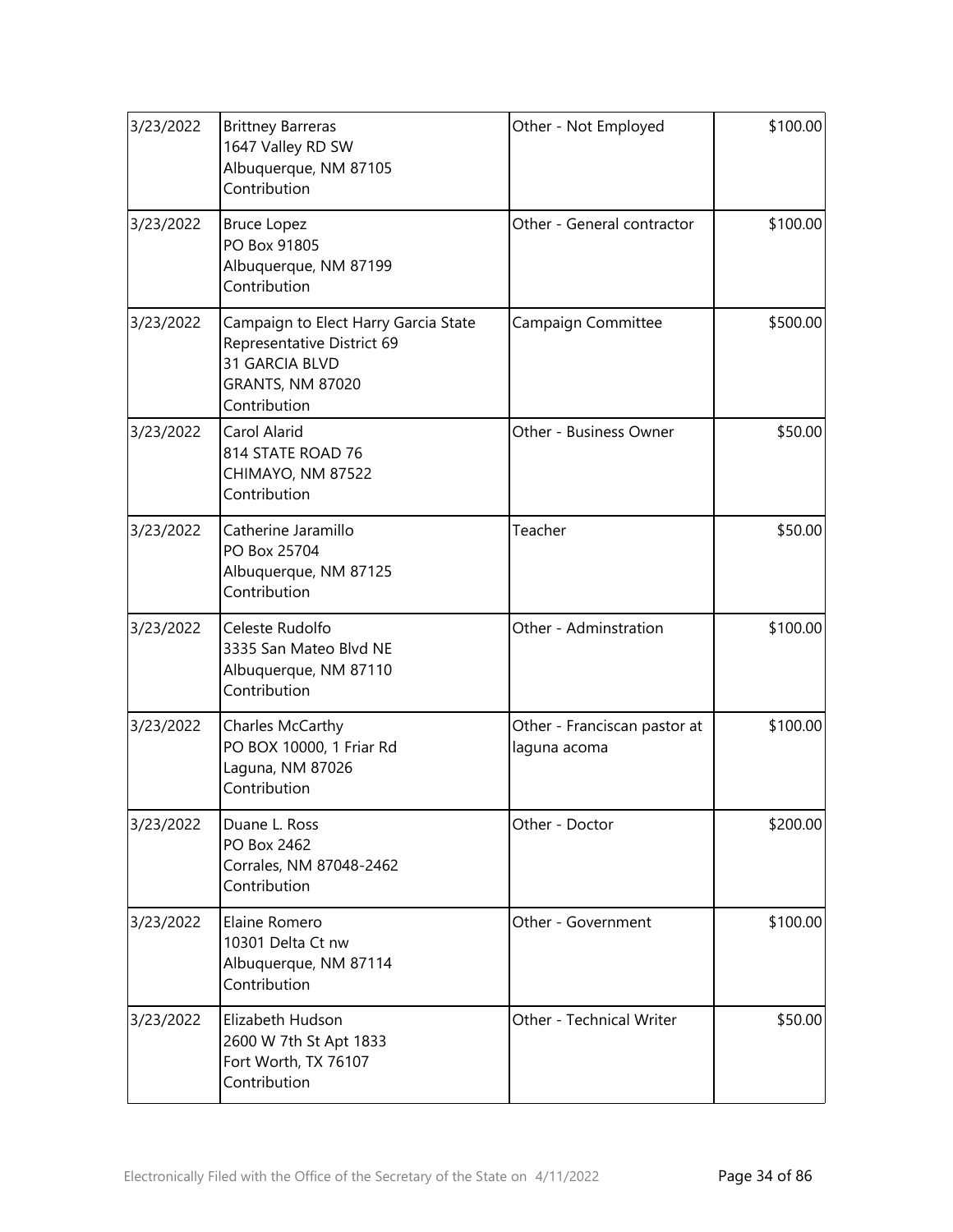| 3/23/2022 | Erin Muffoletto<br>9805 Kokopelli Dr NW<br>Albuquerque, NM 87114<br>Contribution                 | Other - Consultant                         | \$50.00    |
|-----------|--------------------------------------------------------------------------------------------------|--------------------------------------------|------------|
| 3/23/2022 | Estancia MHP LLC<br>12231 Academy Rd NE Ste 301 Pmb 150<br>Albuquerque, NM 87111<br>Contribution | Other Real Estate                          | \$100.00   |
| 3/23/2022 | Gerald P. Ortiz Y Pino<br>400 12th St NW<br>Albuquerque, NM 87102<br>Contribution                | Other - State Senator                      | \$200.00   |
| 3/23/2022 | James Lewis<br>6117 Carousal Ave NW<br>Albuquerque, NM 87120-2152<br>Contribution                | Retired                                    | \$100.00   |
| 3/23/2022 | Jeremy A Lihte<br>7236 Cascada Rd NW<br>Albuquerque, NM 87114<br>Contribution                    | Other - director of<br>community relations | \$250.00   |
| 3/23/2022 | Joanne Jackson<br>4007 Modlin Ave<br>Fort Worth, TX 76107<br>Contribution                        | Teacher                                    | \$200.00   |
| 3/23/2022 | Joe Melloy<br>7707 Lomas Blvd NE<br>Albuquerque, NM 87110<br>Contribution                        | Other - Business Owner                     | \$2,500.00 |
| 3/23/2022 | Johnny E Alarid<br>814 STATE ROAD 76<br>CHIMAYO, NM 87522<br>Contribution                        | Other - self employed                      | \$50.00    |
| 3/23/2022 | Josephine Lucero<br>107 KJERSTI CT<br>CORRALES, NM 87048<br>Contribution                         | Individual                                 | \$125.00   |
| 3/23/2022 | Kevin Lucero<br>107 KJERSTI CT<br>CORRALES, NM 87048<br>Contribution                             | Other - Law Enforcement                    | \$125.00   |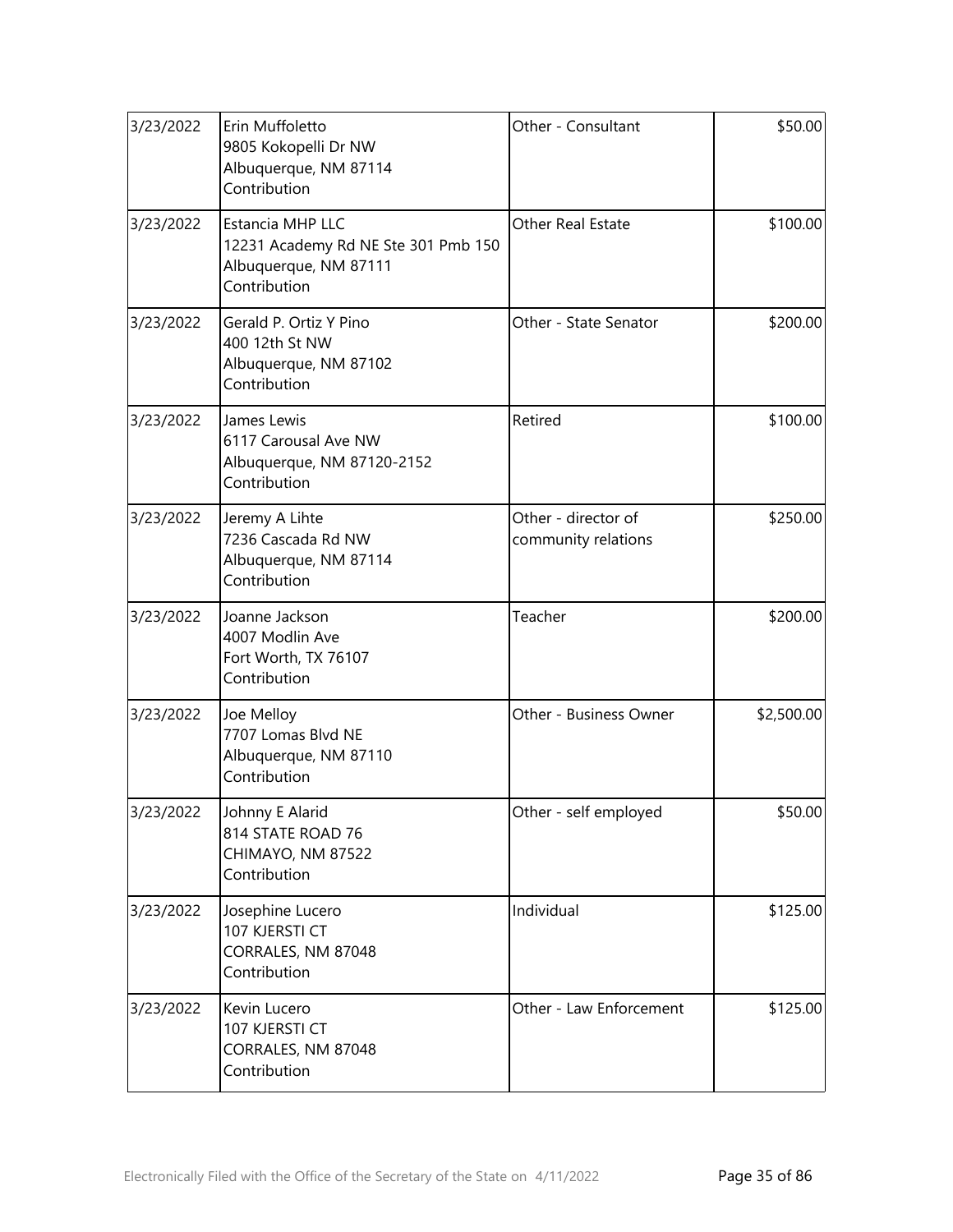| 3/23/2022 | Kyle Kemp<br>4713 BALI CT NE<br>ALBUQUERQUE, NM 87111<br>Contribution                 | General and operations<br>manager | \$500.00   |
|-----------|---------------------------------------------------------------------------------------|-----------------------------------|------------|
| 3/23/2022 | Loretta Lopez<br>PO Box 91805<br>Albuquerque, NM 87199<br>Contribution                | Individual                        | \$100.00   |
| 3/23/2022 | M T Kemp<br>4713 BALI CT NE<br>ALBUQUERQUE, NM 87111<br>Contribution                  | General and operations<br>manager | \$500.00   |
| 3/23/2022 | Marco E Gonzales<br>1201 Bishops Lodge Rd<br>Santa Fe, NM 87501<br>Contribution       | Other - Shareholder               | \$1,000.00 |
| 3/23/2022 | Maria Rudolfo<br>9125 Ridgefield Ave NE<br>Albuquerque, NM 87109-6431<br>Contribution | Manager                           | \$1,000.00 |
| 3/23/2022 | Mark Fidel<br>4808 PIEDRA ROSA ST NE<br>ALBUQUERQUE, NM 87111-2118<br>Contribution    | Other - Business Owner            | \$100.00   |
| 3/23/2022 | Michael G. Duran<br>11212 RICHFIELD AVE NE<br>ALBUQUERQUE, NM 87122<br>Contribution   | Lawyer                            | \$400.00   |
| 3/23/2022 | Michael Padilla<br>PO Box 67545<br>Albuquerque, NM 87193<br>Contribution              | Other - State Senator             | \$500.00   |
| 3/23/2022 | Nick Bakas<br>10601 Del Rey Ave NE<br>Albuquerque, NM 87122-3515<br>Contribution      | Retired                           | \$100.00   |
| 3/23/2022 | Pamelya P. Herndon<br>PO BOX 27724<br>ALBUQUERQUE, NM 87125<br>Contribution           | Other - State Representative      | \$150.00   |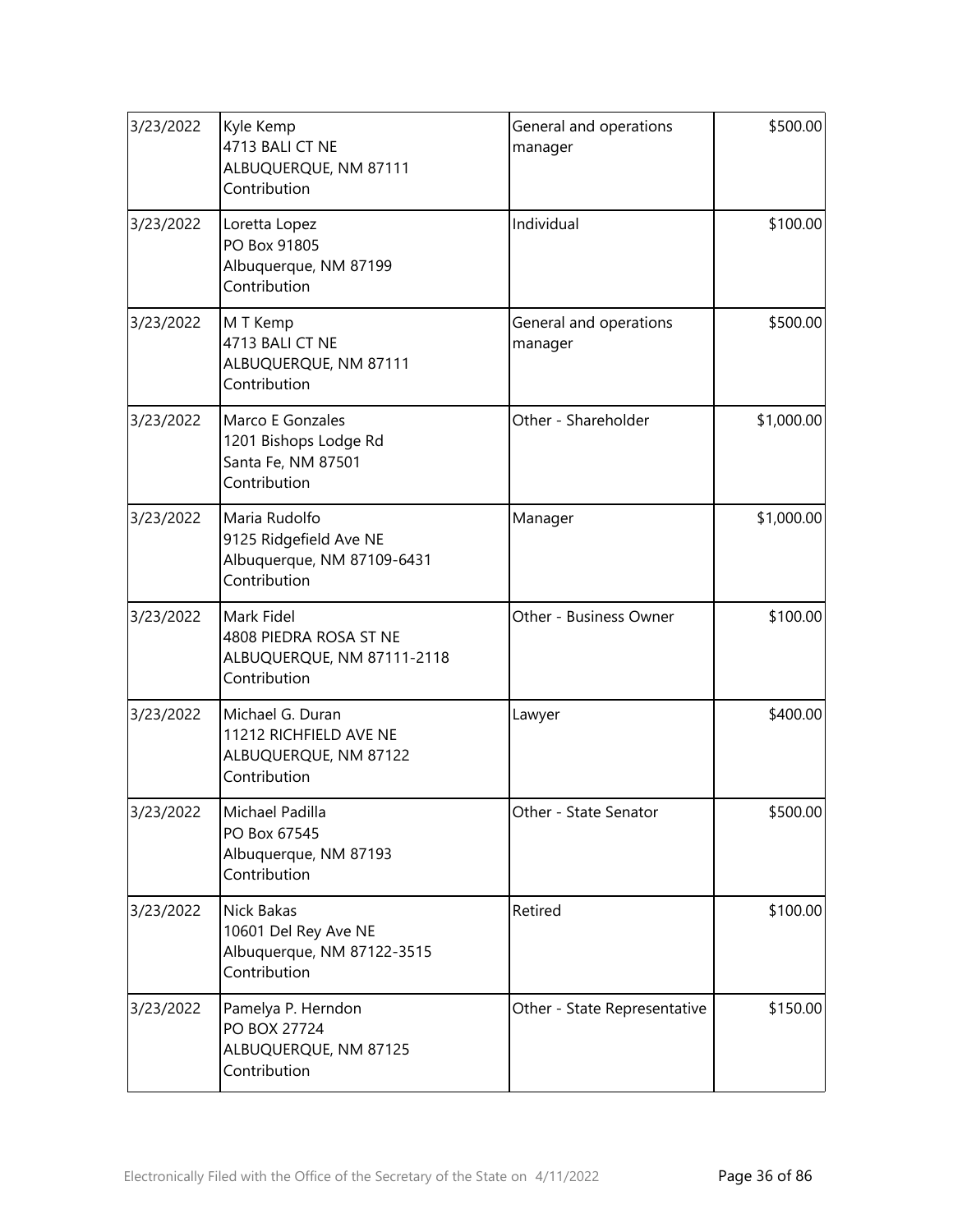| 3/23/2022 | Plumbers & Pipefitters Local No. 412<br>510 SAN PEDRO DR SE<br>ALBUQUERQUE, NM 87108<br>Contribution | Other Labor Organization                 | \$2,000.00 |
|-----------|------------------------------------------------------------------------------------------------------|------------------------------------------|------------|
| 3/23/2022 | Robert Wilson<br>9635 Merion Cir NE<br>Albuquerque, NM 87111<br>Contribution                         | Individual                               | \$25.00    |
| 3/23/2022 | Sandra Mallory<br>1708 Hachacoma Pl SW<br>Albuquerque, NM 87104<br>Contribution                      | Other - Self employed                    | \$2,000.00 |
| 3/23/2022 | Teresa Smith de Cherif<br>346 El Cerro Loop<br>Los Lunas, NM 87031<br>Contribution                   | Other - Infectious Disease<br>Specialist | \$100.00   |
| 3/23/2022 | Vincent Paul Chavez<br>300 Mildred Ave NW<br>Albuquerque, NM 87107-2307<br>Contribution              | Other - roman catholic<br>priest         | \$200.00   |
| 3/24/2022 | Alexander Navarro<br>1345 S CAPITOL ST SW<br>WASHINGTON, DC 20003<br>Contribution                    | Lawyer                                   | \$100.00   |
| 3/24/2022 | Antonio Baca<br>PO BOX 36846<br>ALBUQUERQUE, NM 87176<br>Contribution                                | Accountant                               | \$250.00   |
| 3/24/2022 | Charles Powell<br>PO Box 20451<br>Albuquerque, NM 87154<br>Contribution                              | Retired                                  | \$100.00]  |
| 3/24/2022 | Cherie Knight<br>2627 ALOYSIA LN NW<br>ALBUQUERQUE, NM 87104<br>Contribution                         | Manager                                  | \$50.00    |
| 3/24/2022 | Clara Padilla-Andrews<br>1882 Candela St<br>Santa Fe, NM 87505<br>Contribution                       | Retired                                  | \$100.00   |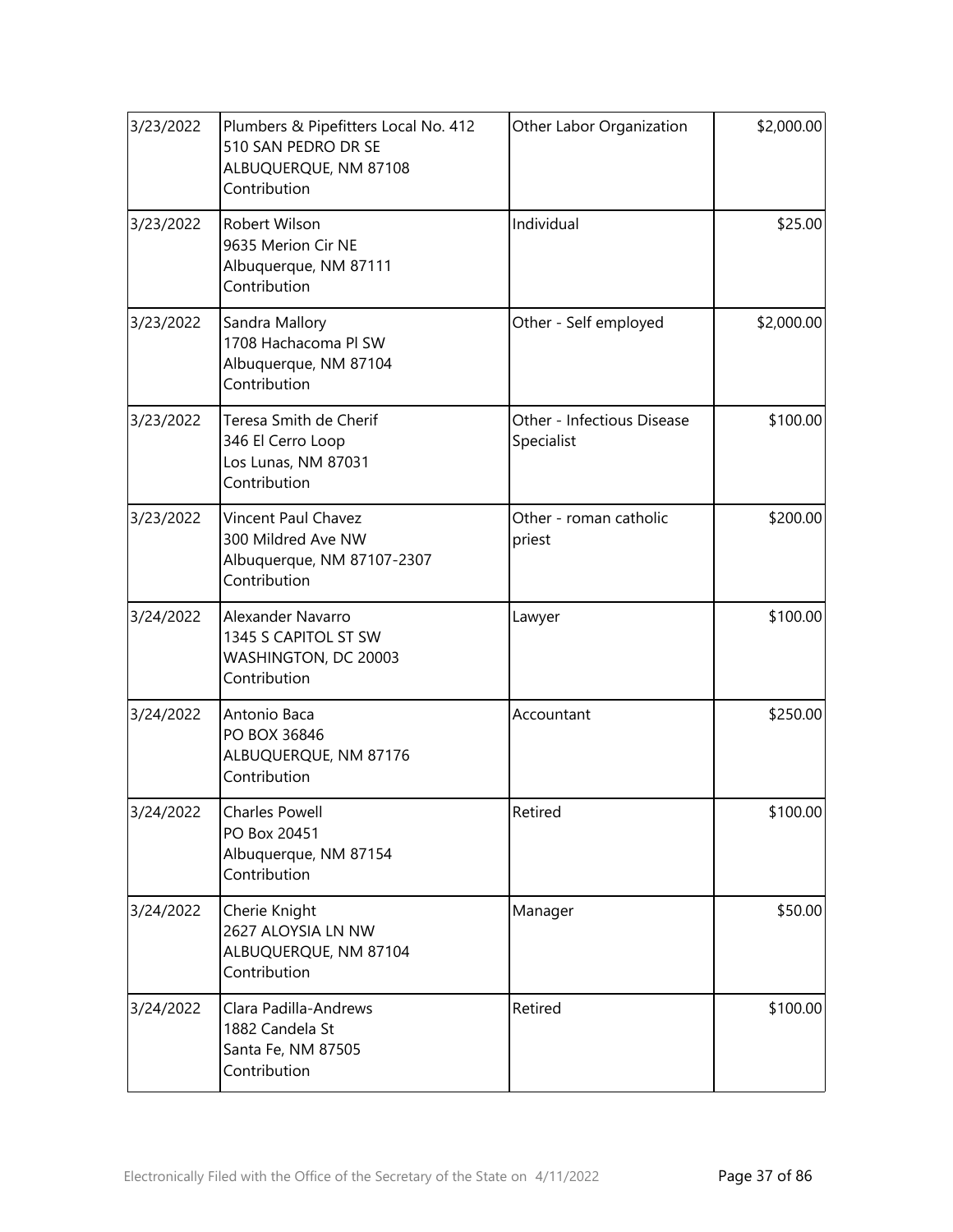| 3/24/2022 | David N. Hernandez<br>4000 Rayado Pl NW<br>Albuquerque, NM 87114<br>Contribution       | Lawyer                    | \$25.00    |
|-----------|----------------------------------------------------------------------------------------|---------------------------|------------|
| 3/24/2022 | <b>Hot Shot Services</b><br>PO Box 91735<br>Albuquerque, NM 87199-1735<br>Contribution | <b>Other Distribution</b> | \$1,000.00 |
| 3/24/2022 | Jeffery Cangialosi<br>3908 BRYAN AVE NW<br>ALBUQUERQUE, NM 87114<br>Contribution       | Other - Vice president    | \$500.00   |
| 3/24/2022 | Jeremy Jaramillo<br>325 Cardenas Dr NE<br>Albuquerque, NM 87108<br>Contribution        | Other - Director          | \$150.00   |
| 3/24/2022 | Joseph Tapia<br>307 Bryn Mawr Dr SE<br>Albuquerque, NM 87106<br>Contribution           | Lawyer                    | \$100.00   |
| 3/24/2022 | Kathleen Cates<br>3115 May Cir SE<br>Rio Rancho, NM 87124-7403<br>Contribution         | Other - Realtor           | \$100.00   |
| 3/24/2022 | Paul Sanchez<br>400 CARDENAS DR NE<br>ALBUQUERQUE, NM 87108<br>Contribution            | Other - Healthcare        | \$100.00   |
| 3/24/2022 | Roscoe Locke<br>1119 2nd St NW<br>Albuquerque, NM 87102<br>Contribution                | Other - Not Employed      | \$100.00   |
| 3/24/2022 | Theresa Hanounis<br>408 MONTANA PI NE<br>Albuquerque, NM 87108<br>Contribution         | Other - Self Employed     | \$50.00    |
| 3/25/2022 | Carl Jeff Swanson<br>146 SAN PEDRO DR<br>ALAMOGORDO, NM 88310-9559<br>Contribution     | Retired                   | \$500.00   |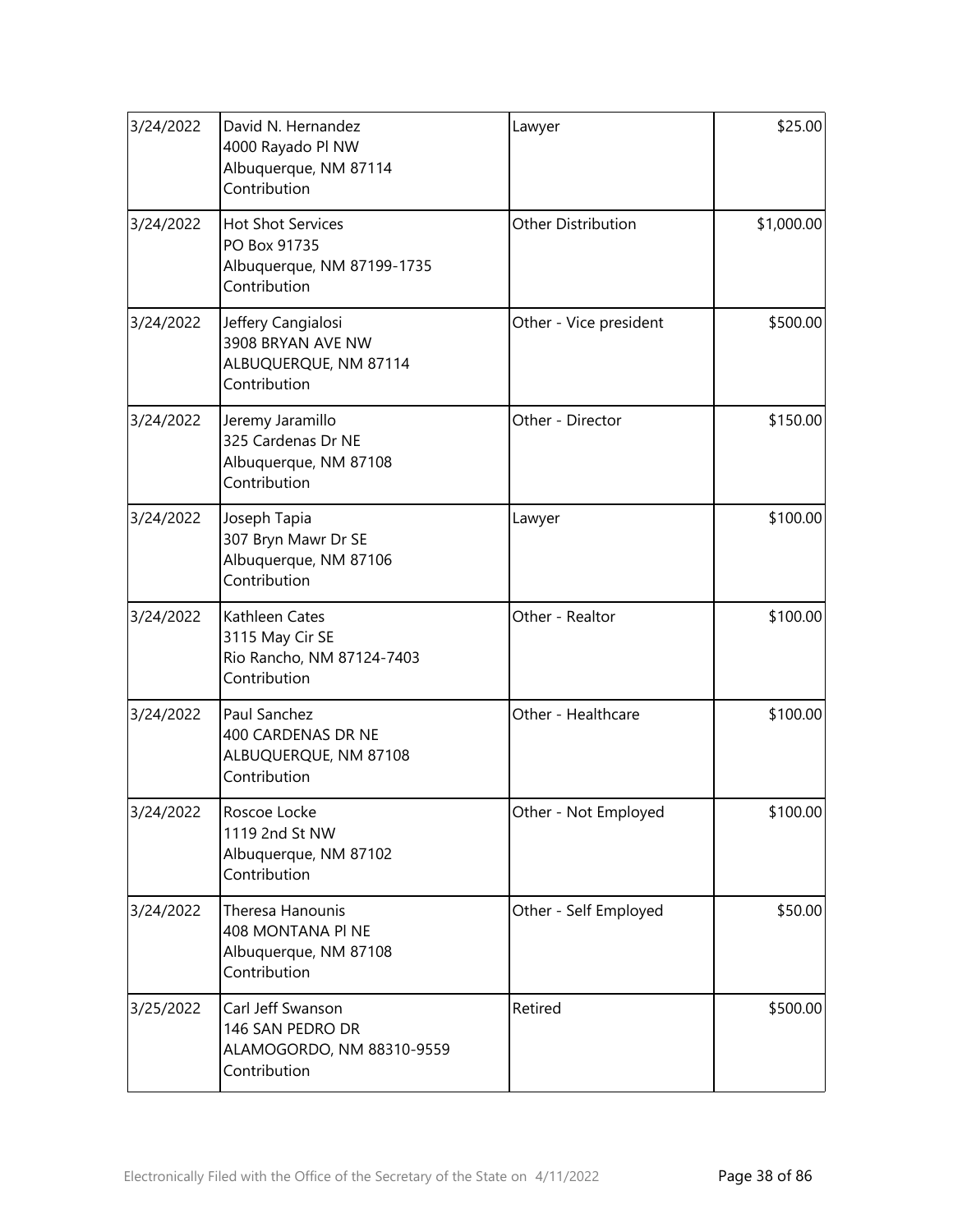| 3/25/2022 | Dario Rodriguez-Bejarano<br>7224 Carson Trl NW<br>Albuquerque, NM 87120<br>Contribution    | Other - Not Employed | \$100.00   |
|-----------|--------------------------------------------------------------------------------------------|----------------------|------------|
| 3/25/2022 | Devon Aragon-Martinez<br>6809 CASSINI AVE<br>LAS CRUCES, NM 88012<br>Contribution          | Lawyer               | \$20.00    |
| 3/25/2022 | Diana Garcia<br>PO BOX 26207<br>Albuquerque, NM 87124<br>Contribution                      | Retired              | \$5,200.00 |
| 3/25/2022 | Diana Garcia<br>PO BOX 26207<br>Albuquerque, NM 87124<br>Contribution                      | Retired              | \$4,800.00 |
| 3/25/2022 | <b>Edward T Garcia</b><br>PO BOX 26207<br>ALBUQUERQUE, NM 87125<br>Contribution            | Other - President    | \$5,200.00 |
| 3/25/2022 | <b>Edward T Garcia</b><br>PO BOX 26207<br>ALBUQUERQUE, NM 87125<br>Contribution            | Other - President    | \$4,800.00 |
| 3/25/2022 | Joseph Mintz<br>6237 WHITMAN AVE<br>FORT WORTH, TX 76133<br>Contribution                   | Manager              | \$25.00    |
| 3/25/2022 | Mark Praught<br>28 CLARABOYA LOOP<br>ALAMOGORDO, NM 88310<br>Contribution                  | Retired              | \$20.00    |
| 3/25/2022 | Pam A Fraser-Walters<br>3313 La Sala del Oeste NE<br>Albuquerque, NM 87111<br>Contribution | Retired              | \$25.00    |
| 3/25/2022 | Pauline Rindone<br>3232 El Trebol Ct<br>Santa Fe, NM 87507<br>Contribution                 | Retired              | \$25.00    |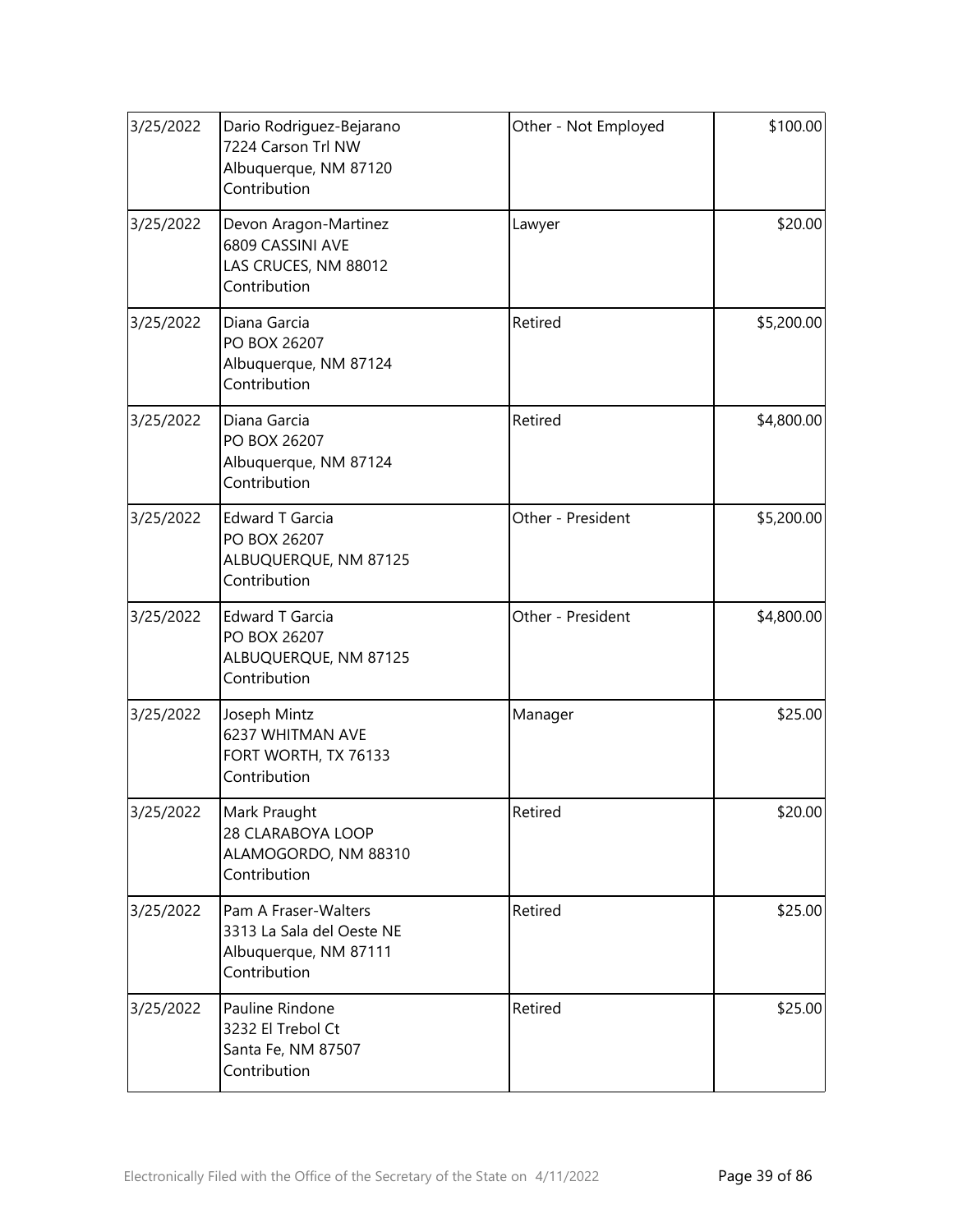| 3/26/2022 | <b>Abdiel Ramirez</b><br>955 Spring Valley Rd NE<br>Rio Rancho, NM 87144-3716<br>Contribution   | Other - Consultant            | \$500.00   |
|-----------|-------------------------------------------------------------------------------------------------|-------------------------------|------------|
| 3/26/2022 | Amanda Navarro-Vasquez<br>7850 Jefferson St NE Ste 130<br>Albuquerque, NM 87109<br>Contribution | Other - Managing Partner      | \$100.00   |
| 3/26/2022 | Antonio Pedroncelli<br>100 PEDRONCELLI RD<br>CORRALES, NM 87048<br>Contribution                 | Healthcare support worker     | \$500.00   |
| 3/26/2022 | Nancy Passikoff<br>2650 HIGHWAY 193<br>RATON, NM 87740<br>Contribution                          | Retired                       | \$10.00    |
| 3/28/2022 | Baron & Budd<br>3102 Oak Lawn Ave Ste 1100<br>Dallas, TX 75219<br>Contribution                  | Legal                         | \$5,200.00 |
| 3/28/2022 | Baron & Budd<br>3102 Oak Lawn Ave Ste 1100<br>Dallas, TX 75219<br>Contribution                  | Legal                         | \$4,800.00 |
| 3/28/2022 | Lisa Peisen<br>6040 Upper Valley Rd<br>El Paso, TX 79932<br>Contribution                        | Other - Self Employed         | \$2,500.00 |
| 3/28/2022 | Maria Gutierrez<br>826 Towner Ave NW<br>Albuquerque, NM 87102-1079<br>Contribution              | Other - Apprentice Specialist | \$100.00]  |
| 3/29/2022 | David A Poms<br>15301 Venutra Blvd., Suite B470<br>Sherman Oaks, CA 91430<br>Contribution       | Other - President             | \$2,500.00 |
| 3/29/2022 | Joseph White<br>16001 QUIET VISTA CIR<br>DELRAY BEACH, FL 33446<br>Contribution                 | Lawyer                        | \$5,000.00 |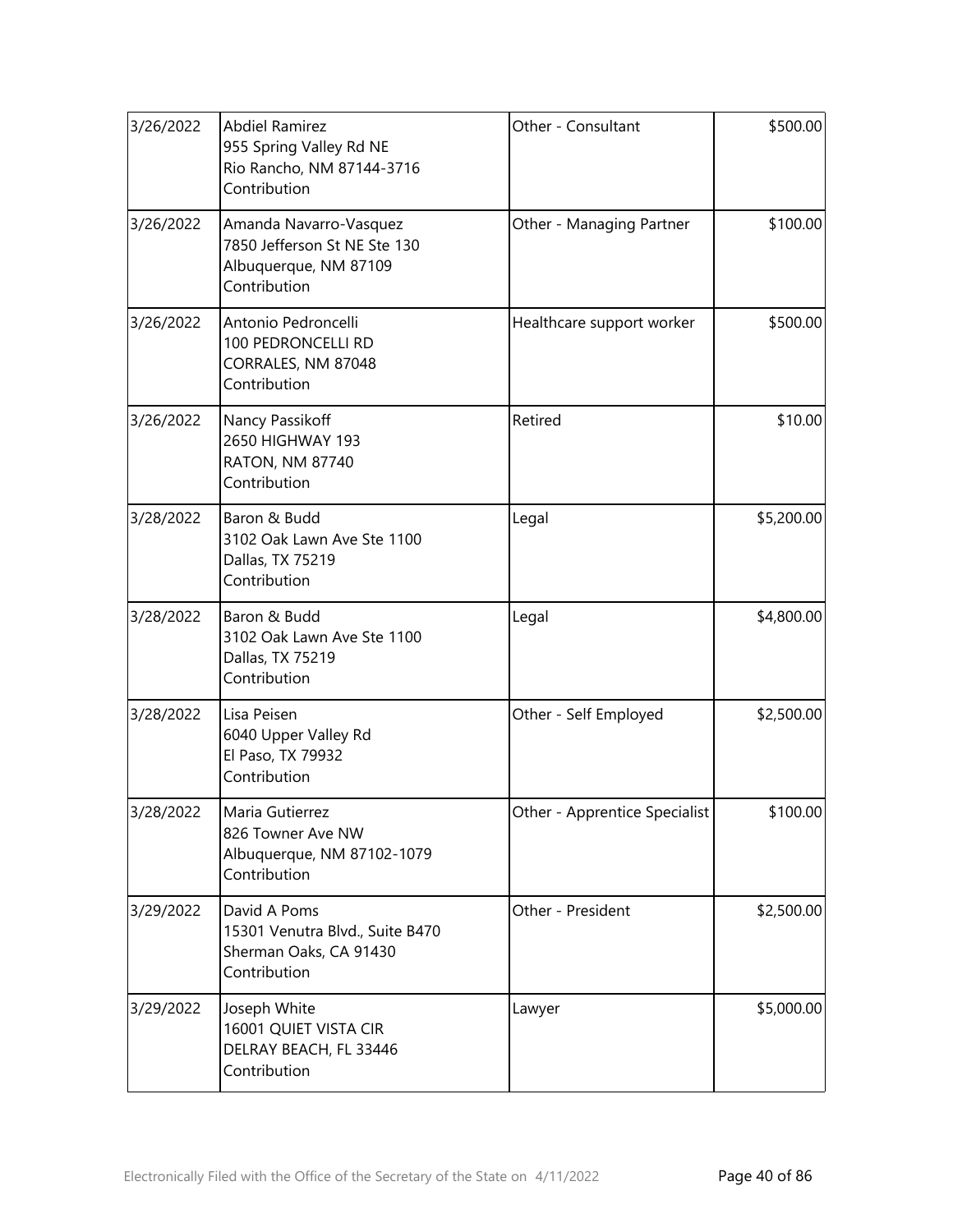| 3/29/2022 | Joy Malry<br>13208 Jo Ln NE<br>Albuquerque, NM 87111<br>Contribution                          | Retired                 | \$1,000.00 |
|-----------|-----------------------------------------------------------------------------------------------|-------------------------|------------|
| 3/29/2022 | Lenton Malry, Jr.<br>2812 Mirto St NE<br>Albuquerque, NM 87112<br>Contribution                | Retired                 | \$1,000.00 |
| 3/29/2022 | Lenton Malry, Jr.<br>2812 Mirto St NE<br>Albuquerque, NM 87112<br>Contribution                | Retired                 | \$1,000.00 |
| 3/29/2022 | Maya saxena<br>16001 QUIET VISTA CIR<br>DELRAY BEACH, FL 33446<br>Contribution                | Lawyer                  | \$5,200.00 |
| 3/29/2022 | <b>Talal Saint-Lot</b><br>7257 SIDEWINDER DR NE<br>ALBUQUERQUE, NM 87113<br>Contribution      | Individual              | \$50.00    |
| 3/30/2022 | Agnes Noonan<br>3536 Dakota St NE<br>Albuquerque, NM 87110-2118<br>Contribution               | Other - CEO             | \$250.00   |
| 3/30/2022 | <b>CANDELARIA PATTERSON</b><br>7608 Elderwood Dr. NW<br>Albuquerque, NM 87120<br>Contribution | Other - Committee Chair | \$50.00    |
| 3/30/2022 | Christopher Keller<br>15 WILLIAM ST<br>NEW YORK, NY 10005<br>Contribution                     | Lawyer                  | \$3,500.00 |
| 3/30/2022 | Danielle N Christensen<br>2900 Knudsen Ave<br>Farmington, NM 87401<br>Contribution            | Other - self Employed   | \$2,500.00 |
| 3/30/2022 | David Schiferl<br>459 GRAND CANYON DR<br>WHITE ROCK, NM 87547-3646<br>Contribution            | Retired                 | \$250.00   |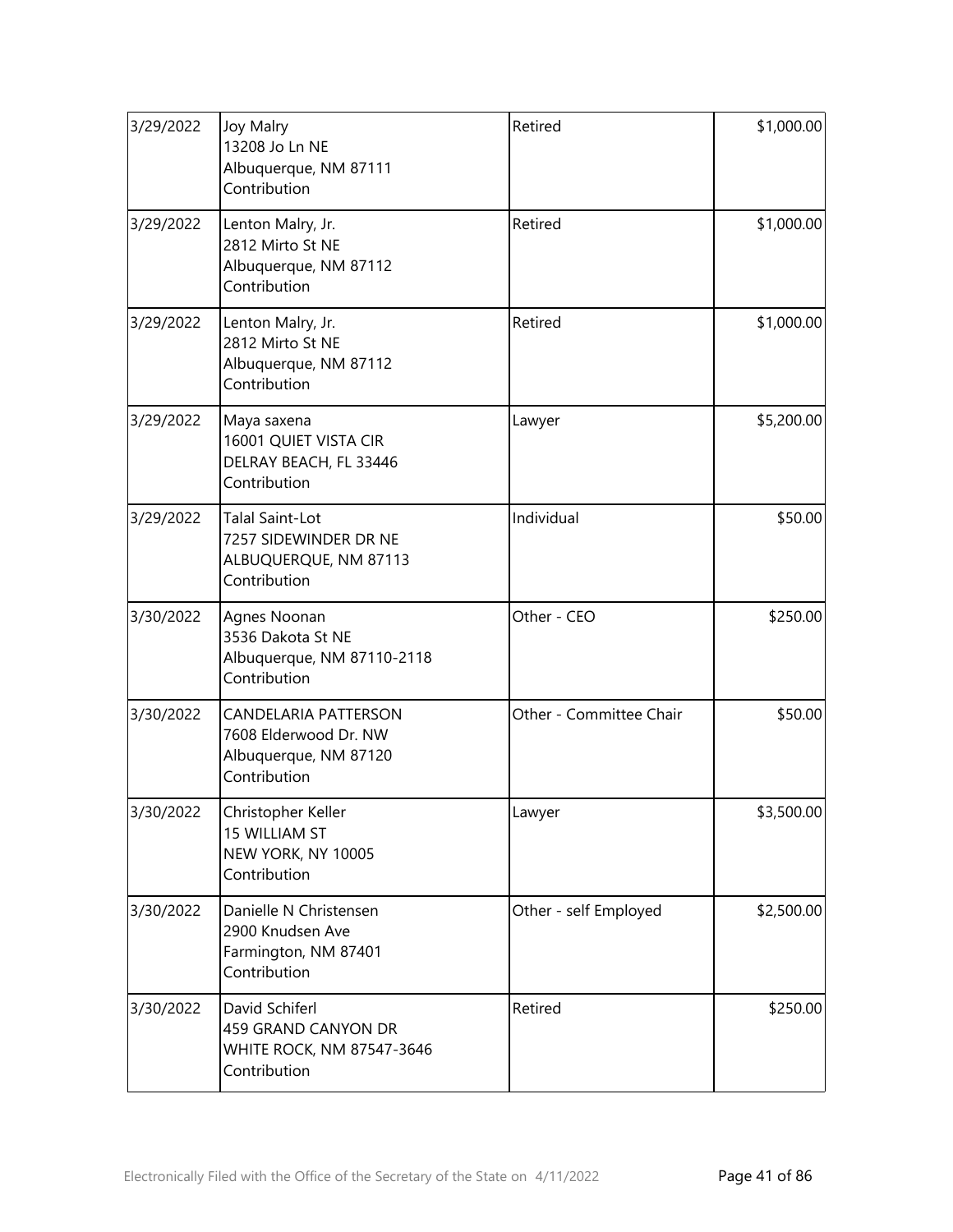| 3/30/2022 | Domenico Minerva<br>146 W 123rd St Apt 2<br>New York, NY 10027<br>Contribution              | Lawyer                | \$500.00   |
|-----------|---------------------------------------------------------------------------------------------|-----------------------|------------|
| 3/30/2022 | Dustin McDaniel<br>1307 W 4th St<br>Little Rock, AR 72201<br>Contribution                   | Lawyer                | \$1,500.00 |
| 3/30/2022 | Eric Belfi<br>8 White Oak Tree Rd<br>Syosset, NY 11791<br>Contribution                      | Lawyer                | \$3,500.00 |
| 3/30/2022 | Fernando Sotelo<br>1300 BEAR CREEK PKWY APT 1918<br><b>EULESS, TX 76039</b><br>Contribution | Manager               | \$50.00    |
| 3/30/2022 | Franklin D Azar<br>14426 E Evans Ave<br>Aurora, CO 80014<br>Contribution                    | Lawyer                | \$5,200.00 |
| 3/30/2022 | Franklin D Azar<br>14426 E Evans Ave<br>Aurora, CO 80014<br>Contribution                    | Lawyer                | \$4,800.00 |
| 3/30/2022 | Jeff Whitfield<br>1319 Black Walnut Ln<br>Arlington, TX 76005<br>Contribution               | Lawyer                | \$25.00    |
| 3/30/2022 | Jesse Amyx<br>5305 Tampico Way<br>Farmington, NM 87402<br>Contribution                      | Other - Self Employed | \$2,500.00 |
| 3/30/2022 | Jonathan Gardner<br>15 Henley Pl<br>Weehawken, NJ 70860<br>Contribution                     | Lawyer                | \$3,300.00 |
| 3/30/2022 | Katherine Hawkins<br>3900 Rancho De Animas Dr<br>Farmington, NM 87402<br>Contribution       | Other - Pharmacist    | \$2,500.00 |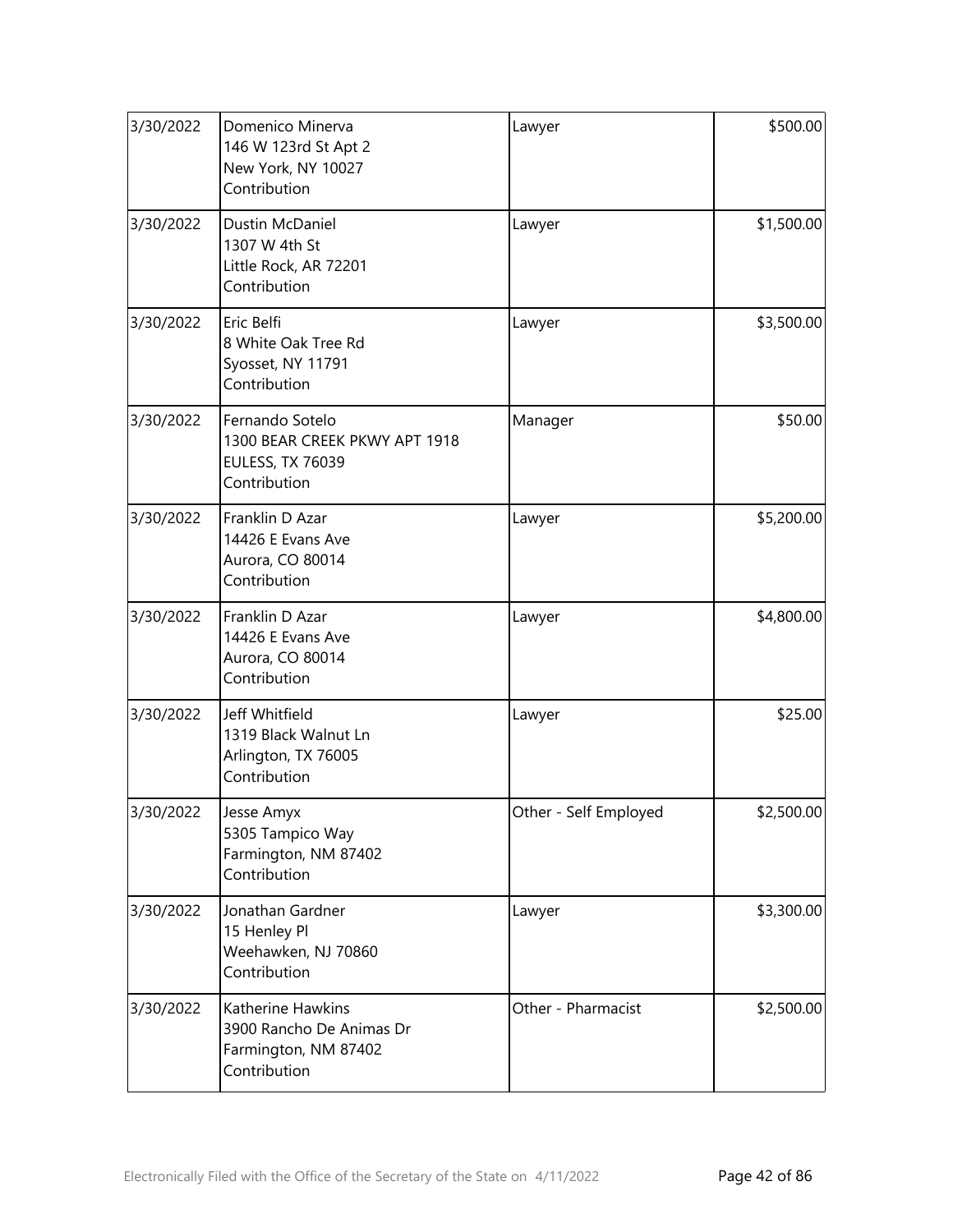| 3/30/2022 | Lindsey C Amyx<br>5305 Tampico Way<br>Farmington, NM 87402<br>Contribution                                           | Other - Self Employed                                   | \$2,500.00 |
|-----------|----------------------------------------------------------------------------------------------------------------------|---------------------------------------------------------|------------|
| 3/30/2022 | <b>Michael Canty</b><br>55 LONGRIDGE RD<br>MANHASSET, NY 11030<br>Contribution                                       | Lawyer                                                  | \$3,000.00 |
| 3/30/2022 | Paradise Claims LLC<br>4029 Hillcrest Ct E<br>Fort Worth, TX 76244<br>Contribution                                   | Other Insurance                                         | \$5,200.00 |
| 3/30/2022 | PEP Inc<br>10400 Academy Rd NE Suite 245<br>Albuquerque, NM 87111<br>Contribution                                    | Other Credit Card<br>Processing                         | \$5,200.00 |
| 3/30/2022 | Saxena White<br>7777 Glades road Suite 300<br>Boca raton, FL 33434<br>Contribution                                   | Legal                                                   | \$5,000.00 |
| 3/30/2022 | The American Policyholder Association<br>lnc<br>4717 Saint Charles Ave<br>New Orleans, LA 70115-4835<br>Contribution | Other Consumer Advocacy<br>for insurance policy holders | \$5,200.00 |
| 3/30/2022 | Thomas Guida<br>125 Melrose Avenue<br>Irvington, NJ 17111-0021<br>Contribution                                       | Lawyer                                                  | \$25.00    |
| 3/30/2022 | Thomas J Hawkins<br>3900 Rancho De Animas Dr<br>Farmington, NM 87402<br>Contribution                                 | Other - Business Owner                                  | \$2,500.00 |
| 3/31/2022 | Anael Luebanos<br>3321 RYAN AVE<br>FORT WORTH, TX 76110<br>Contribution                                              | Accountant                                              | \$100.00   |
| 3/31/2022 | <b>Barry Ables</b><br>8720 Thistle Ridge Ter<br>Fort Worth, TX 76123<br>Contribution                                 | Other - Executive Director                              | \$900.00   |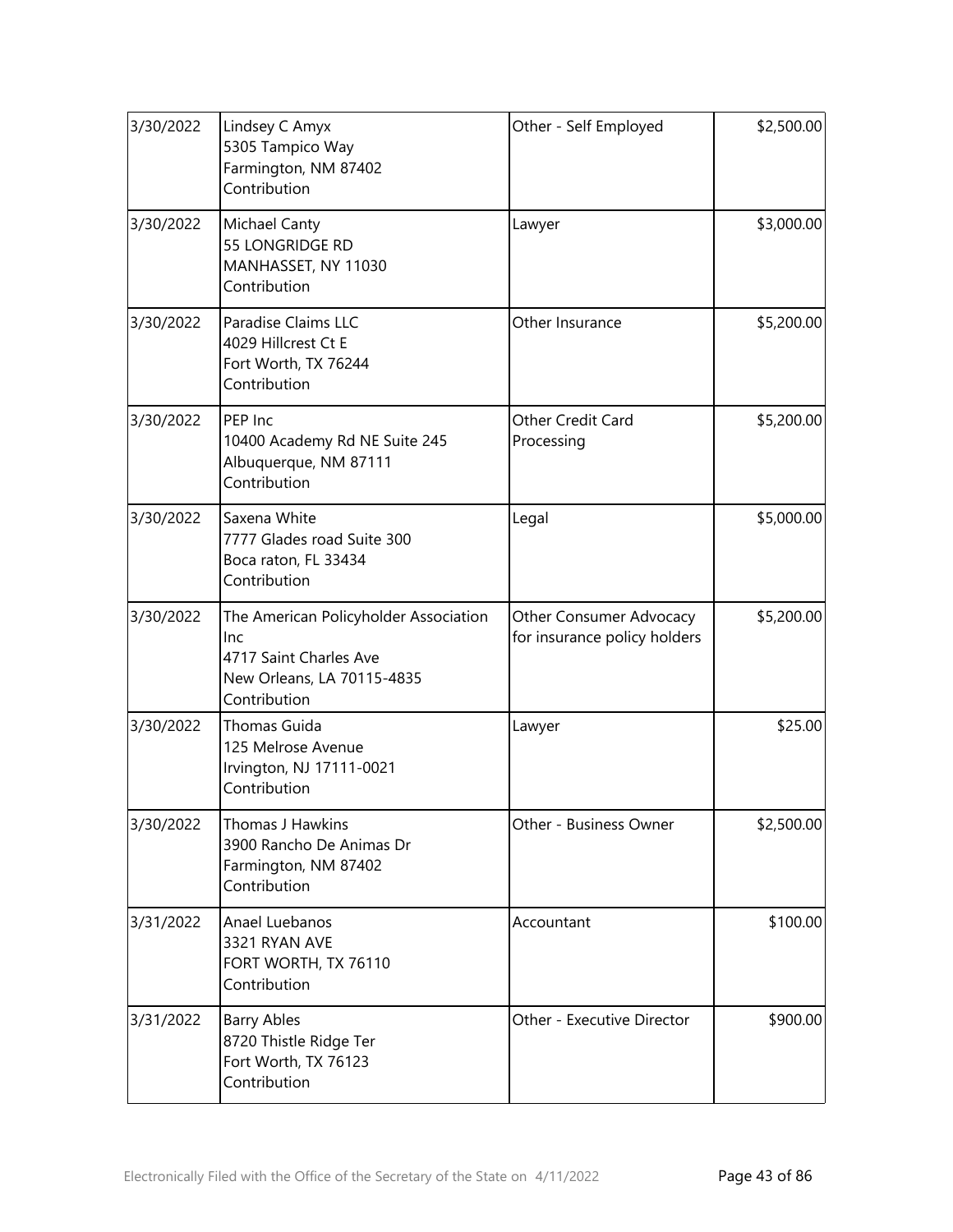| 3/31/2022 | Coyote Gravel Products Gravel Inc<br>2124 Coors Blvd SW<br>Albuquerque, NM 87121<br>Contribution | Other Gravel                               | \$5,000.00 |
|-----------|--------------------------------------------------------------------------------------------------|--------------------------------------------|------------|
| 3/31/2022 | <b>Edgar Diaz Arenas</b><br>4301 Briarhaven Rd<br>Fort Worth, TX 76109<br>Contribution           | Office clerk, general                      | \$800.00   |
| 3/31/2022 | James Johnson<br>116 W 29th St Apt 9<br>New York, NY 10001<br>Contribution                       | Lawyer                                     | \$3,300.00 |
| 3/31/2022 | Karol Collymore<br>3970 N Interstate Ave<br>Portland, OR 97227<br>Contribution                   | Other - senior director                    | \$250.00   |
| 3/31/2022 | Louis Thorp<br>401 E Stanolind Rd<br>Hobbs, NM 88240-7755<br>Contribution                        | Child, family, and school<br>social worker | \$25.00    |
| 3/31/2022 | Marcus Cox<br>303 S Jackson Ave Ste 300<br>Wylie, TX 75098<br>Contribution                       | Other - Business Owner                     | \$500.00   |
| 3/31/2022 | Margeaux R Azar<br>14426 E Evans Ave<br>Aurora, CO 80014<br>Contribution                         | Lawyer                                     | \$5,200.00 |
| 3/31/2022 | Margeaux R Azar<br>14426 E Evans Ave<br>Aurora, CO 80014<br>Contribution                         | Lawyer                                     | \$4,800.00 |
| 3/31/2022 | Mark A Christensen<br>2900 Knudsen Ave<br>Farmington, NM 87401<br>Contribution                   | Other - self Employed                      | \$2,500.00 |
| 3/31/2022 | Michael Weinstein<br>1190 Laurel Loop NE<br>Albuquerque, NM 87122-1184<br>Contribution           | Lawyer                                     | \$400.00   |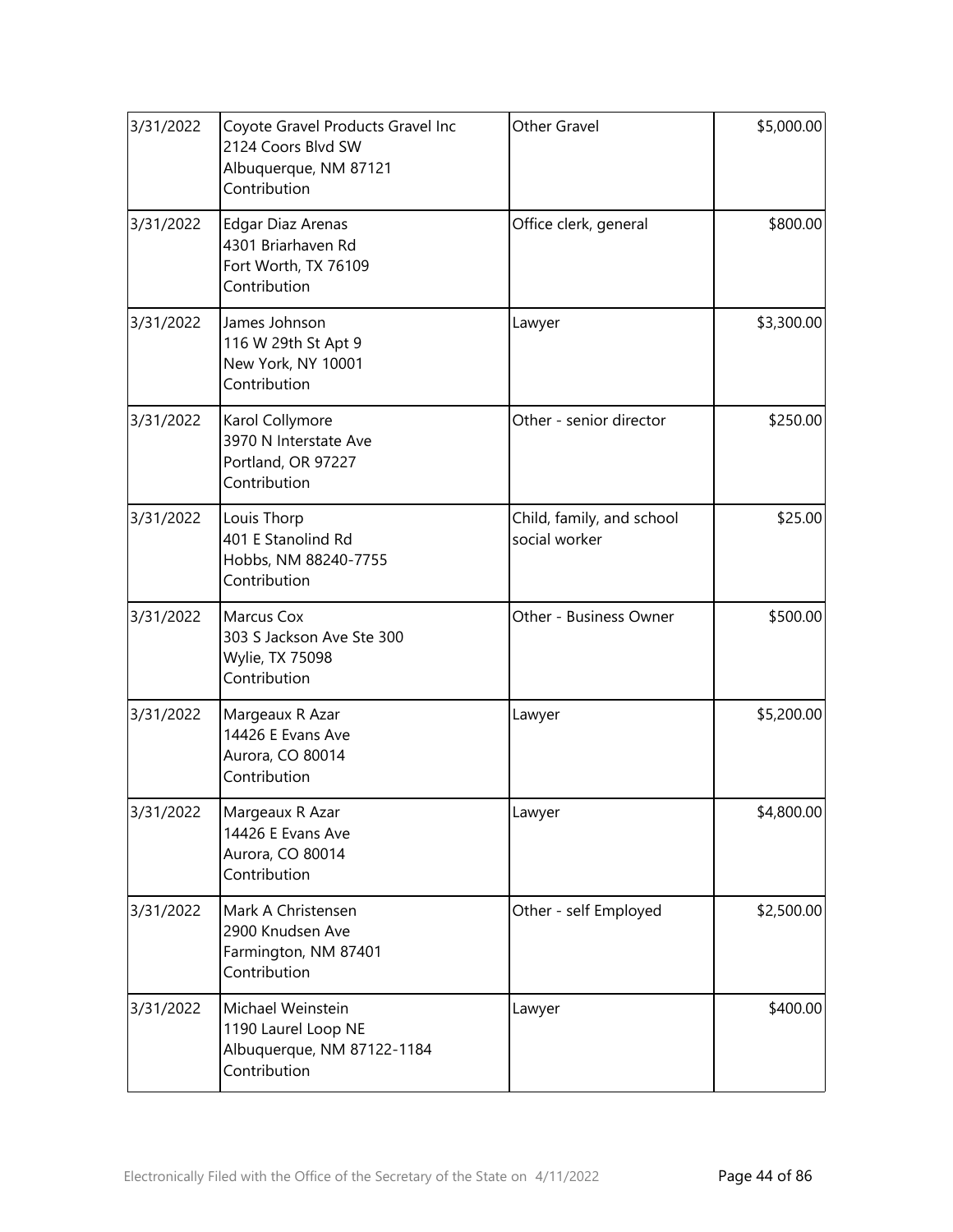| 3/31/2022 | <b>Steve Patrick</b><br>12583 GRAYHAWK BLVD<br><b>FRISCO, TX 75033</b><br>Contribution        | Other - CEO           | \$1,000.00 |
|-----------|-----------------------------------------------------------------------------------------------|-----------------------|------------|
| 4/1/2022  | Aldo Vaio<br>4338 Altura Ave NE<br>Albuquerque, NM 87110-5702<br>Contribution                 | Other - Investor      | \$100.00   |
| 4/1/2022  | Anastasia Neelagaru<br>327 Arcadia Pl<br>Terrell Hills, TX 78209<br>Contribution              | Other - Physician     | \$5,000.00 |
| 4/1/2022  | <b>Anedina E Martinez</b><br>9632 Pebble Beach Dr NE<br>Albuquerque, NM 87111<br>Contribution | Other - Manufacturing | \$2,500.00 |
| 4/1/2022  | Barbara E. Witemeyer<br>461 GRACELAND DR SE<br>ALBUQUERQUE, NM 87108<br>Contribution          | Other - Not Employed  | \$50.00    |
| 4/1/2022  | <b>Barbara Grothus</b><br>905 Silver Ave SW<br>Albuquerque, NM 87102<br>Contribution          | Other - artist        | \$50.00    |
| 4/1/2022  | <b>Berrin Vener</b><br>9800 GREENBRIER RD. NE<br>ALBUQUERQUE, NM 87111<br>Contribution        | Manager               | \$500.00   |
| 4/1/2022  | Ceil Murray<br>1309 N. West St<br>Silver City, NM 88061<br>Contribution                       | Retired               | \$25.00    |
| 4/1/2022  | Chaia Ross<br>1525 Wellesley Dr NE<br>Albuquerque, NM 87106<br>Contribution                   | Retired               | \$25.00    |
| 4/1/2022  | Chris Neal<br>2106 Clover Ln<br>Roswell, NM 88203-2553<br>Contribution                        | Other - Counselor     | \$100.00   |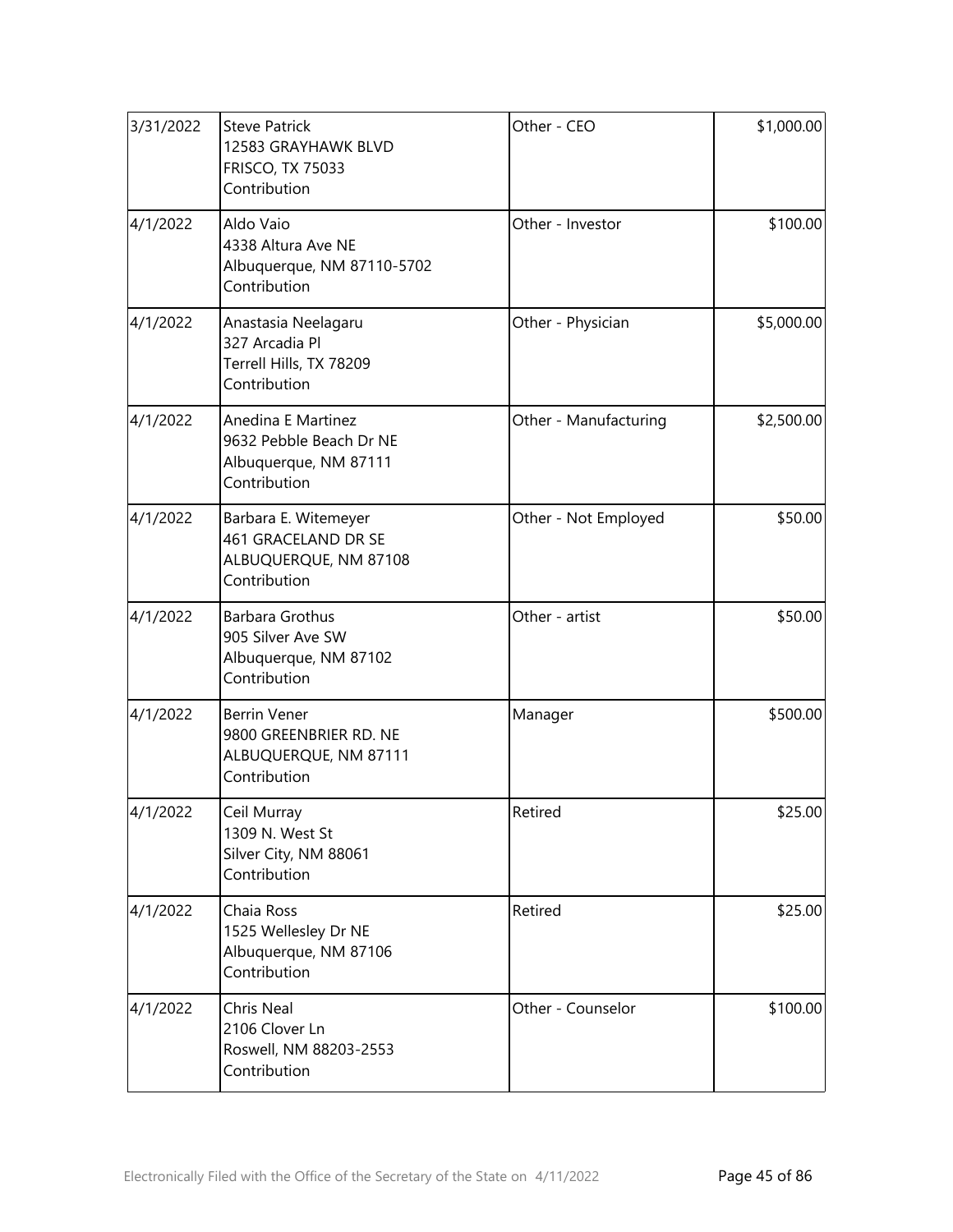| 4/1/2022 | Christopher Cork<br>3806 ERBBE ST NE<br>ALBUQUERQUE, NM 87111<br>Contribution                                  | Retired                                  | \$10.00    |
|----------|----------------------------------------------------------------------------------------------------------------|------------------------------------------|------------|
| 4/1/2022 | Cynthia Chapman<br>4805 Summer Ave NE<br>Albuquerque, NM 87110<br>Contribution                                 | Other - Court Reporter                   | \$50.00    |
| 4/1/2022 | Dan Perry<br>223 N Guadalupe St, # 267<br>Santa Fe, NM 87501-1868<br>Contribution                              | Lawyer                                   | \$400.00   |
| 4/1/2022 | Dan Perry<br>223 N Guadalupe St, # 267<br>Santa Fe, NM 87501-1868<br>Contribution                              | Lawyer                                   | \$4,600.00 |
| 4/1/2022 | David Rose<br>1309 N West St<br>Silver City, NM 88061<br>Contribution                                          | Retired                                  | \$25.00    |
| 4/1/2022 | Doris Duhigg<br>810 Solar Rd NW<br>Albuquerque, NM 87107-5748<br>Contribution                                  | Lawyer                                   | \$100.00   |
| 4/1/2022 | Elite Communications & Construction<br>LLC<br>1950 Bosque Farms Blvd<br>Bosque Farms, NM 87068<br>Contribution | Other<br>Communications/Constructi<br>on | \$5,000.00 |
| 4/1/2022 | Frances Pavich<br>21 VISTA VALLE CIR<br>LAMY, NM 87540<br>Contribution                                         | Other - Real Estate<br>Development       | \$50.00    |
| 4/1/2022 | Gabriel Pacheco<br>906 San Lorenzo Ave NW<br>Albuquerque, NM 87107-3649<br>Contribution                        | Manager                                  | \$250.00   |
| 4/1/2022 | Gina Manfredi<br>6816 Platt Pl NW<br>Albuquerque, NM 87114-3768<br>Contribution                                | Lawyer                                   | \$100.00   |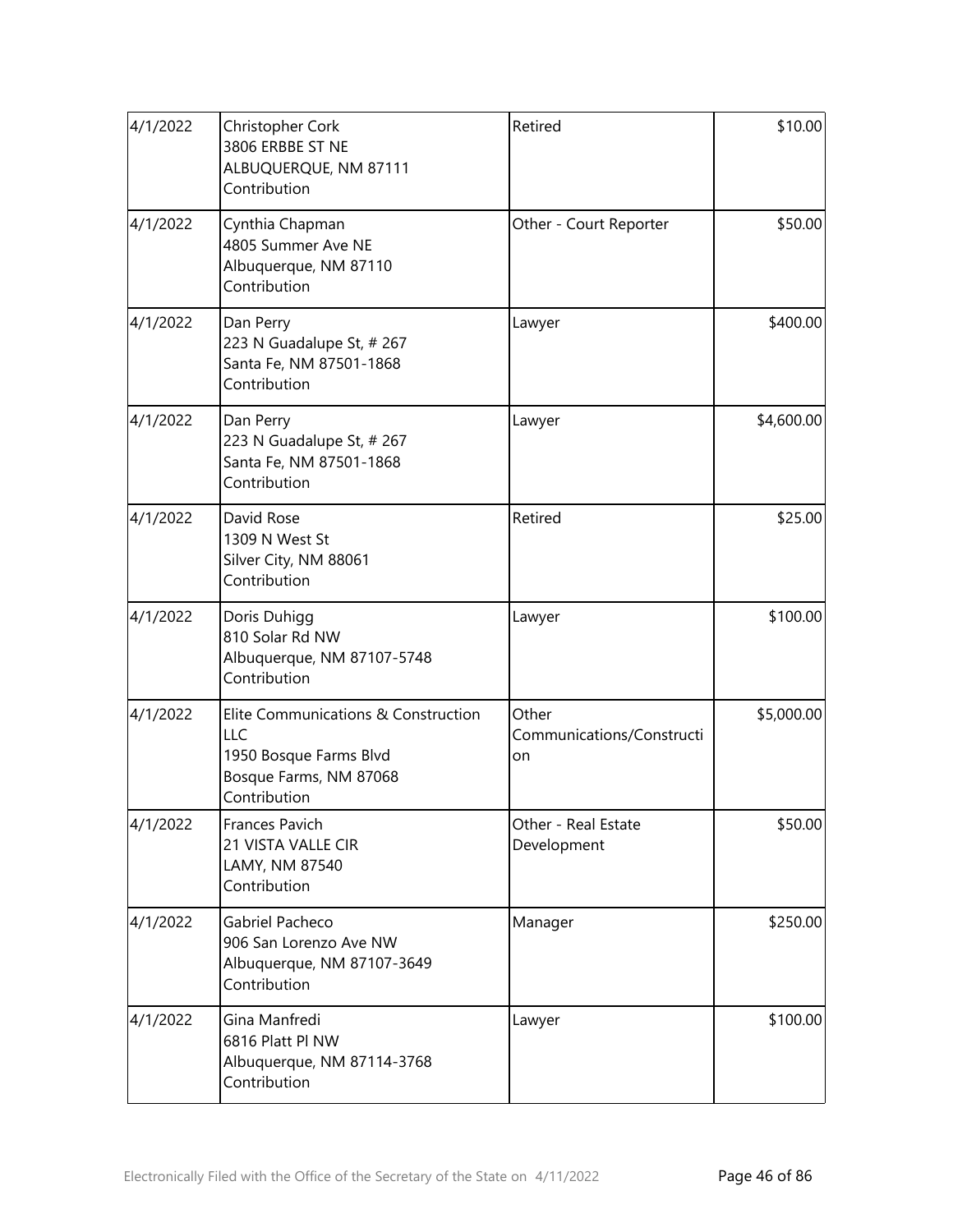| 4/1/2022 | James Jett<br>2215 Via Granada Pl NW<br>Albuquerque, NM 87104<br>Contribution         | Retired                                    | \$100.00   |
|----------|---------------------------------------------------------------------------------------|--------------------------------------------|------------|
| 4/1/2022 | Karyl Ann Armbruster<br>605 Totavi St<br>Los Alamos, NM 87544<br>Contribution         | Retired                                    | \$100.00   |
| 4/1/2022 | Louis Thorp<br>401 E Stanolind Rd<br>Hobbs, NM 88240-7755<br>Contribution             | Child, family, and school<br>social worker | \$50.00    |
| 4/1/2022 | Margaret Lusk<br>224 CHULA VISTA PL NE<br>ALBUQUERQUE, NM 87108-1106<br>Contribution  | Lawyer                                     | \$25.00    |
| 4/1/2022 | Mark Rhodes<br>1053 Red Oaks Loop NE<br>Albuquerque, NM 87122<br>Contribution         | Lawyer                                     | \$1,000.00 |
| 4/1/2022 | Maverick's of Aspen LLC<br>402 S Galena St.<br>Aspen, CO 81611<br>Contribution        | <b>Other Retail</b>                        | \$5,000.00 |
| 4/1/2022 | Michelle W Garcia<br>309 Bear Ln SW # 7<br>Albuquerque, NM 87105<br>Contribution      | Teacher                                    | \$10.00    |
| 4/1/2022 | Patrick Stewart<br>6011 Tennyson Street NE<br>Albuquerque, NM 87112<br>Contribution   | Other - Bureaucrat                         | \$100.00   |
| 4/1/2022 | Peter A. Sanchez<br>1730 Montano Rd NW Ste B<br>Albuquerque, NM 87107<br>Contribution | Other - CEO                                | \$250.00   |
| 4/1/2022 | Pueblo Rock Products LLC<br>PO Box 65945<br>Albuquerque, NM 87193<br>Contribution     | <b>Other Concrete Operations</b>           | \$5,000.00 |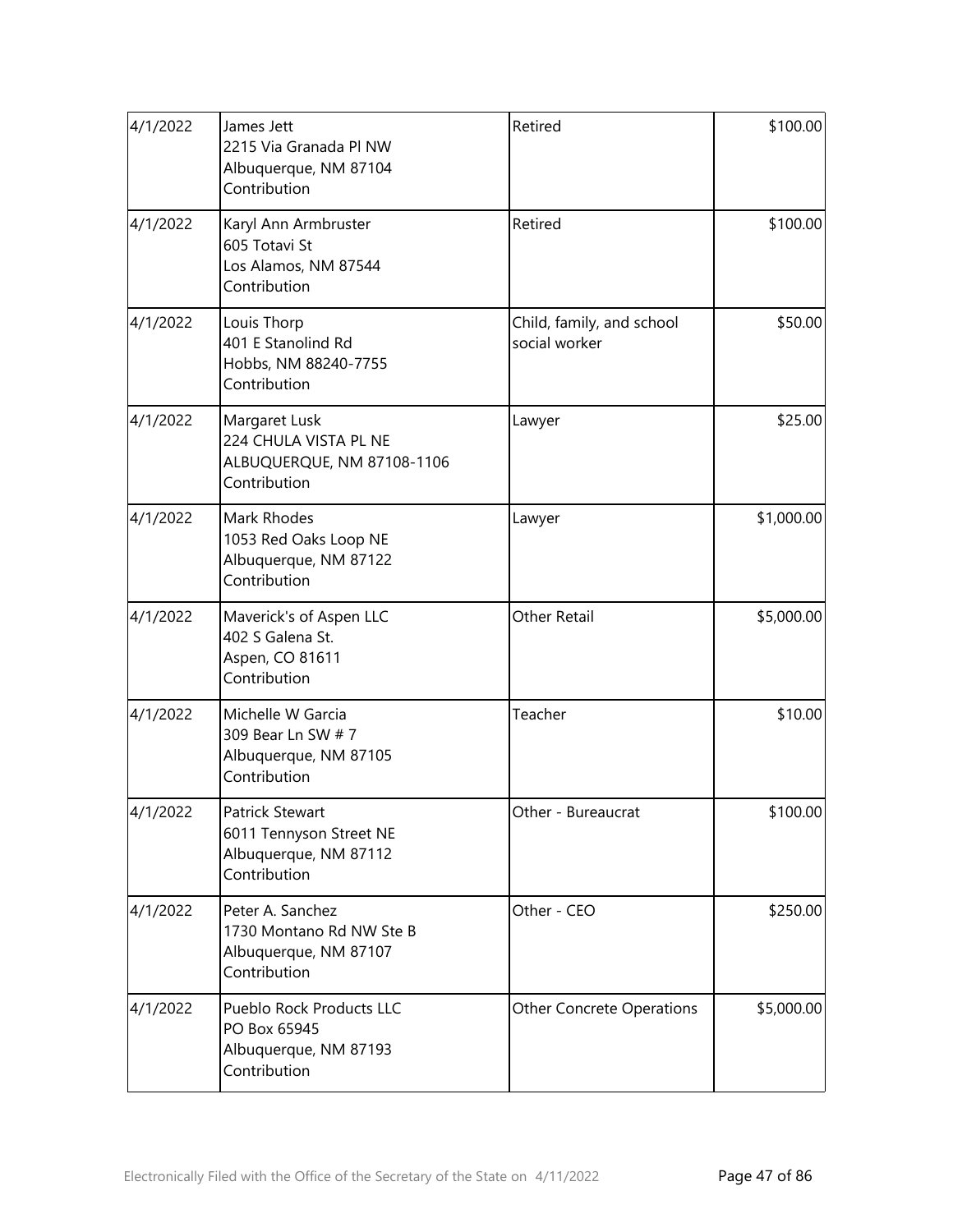| 4/1/2022 | Ray Sandoval<br>2327 MARGARITA DR SE<br>Rio Rancho, NM 87124<br>Contribution                      | Other - Communications                 | \$500.00   |
|----------|---------------------------------------------------------------------------------------------------|----------------------------------------|------------|
| 4/1/2022 | Real Estate LLC Roadrunner<br>106 Industrial Park Loop NE<br>Rio Rancho, NM 87124<br>Contribution | Other Real Estate                      | \$5,000.00 |
| 4/1/2022 | Roadrunner Redi Mix Inc<br>PO Box 65945<br>Albuquerque, NM 87193<br>Contribution                  | Other<br>Construction/Concrete         | \$5,000.00 |
| 4/1/2022 | Robert Meyer<br>5114 La Cueva Mine Trl<br>Las Cruces, NM 88011<br>Contribution                    | Lawyer                                 | \$100.00   |
| 4/1/2022 | Roberta White<br>3705 E Grand Plains Rd # RF<br>Roswell, NM 88203<br>Contribution                 | Retired                                | \$25.00    |
| 4/1/2022 | Stephanie Mack<br>10709 TOURMALINE DR NW<br>ALBUQUERQUE, NM 87114<br>Contribution                 | Other - Education<br>expert/consultant | \$25.00    |
| 4/1/2022 | Stephanie Mack<br>10709 TOURMALINE DR NW<br>ALBUQUERQUE, NM 87114<br>Contribution                 | Other - Education<br>expert/consultant | \$50.00    |
| 4/1/2022 | Suresh Neelagaru<br>327 Arcadia Pl<br>San Antonio, TX 78209-5950<br>Contribution                  | Other - Physician                      | \$1,900.00 |
| 4/1/2022 | Suresh Neelagaru<br>327 Arcadia Pl<br>San Antonio, TX 78209-5950<br>Contribution                  | Other - Physician                      | \$600.00   |
| 4/1/2022 | <b>Ted R Martinez</b><br>9632 Pebble Beach Dr NE<br>Albuquerque, NM 87111<br>Contribution         | Other - Manufacturing                  | \$2,500.00 |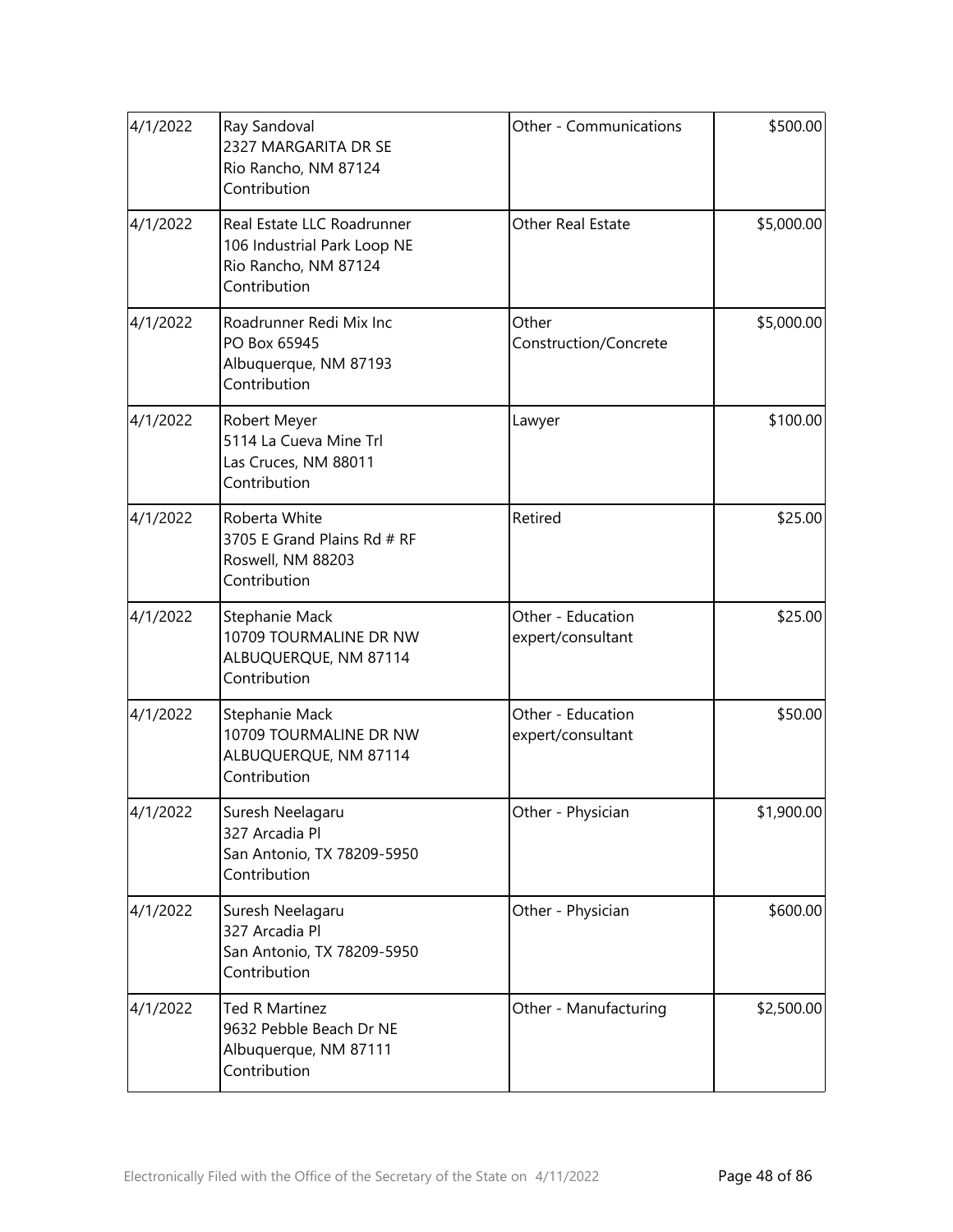| 4/1/2022 | Texas Spine and Orthopedic Solutions<br>22023 Advantage Run<br>San Antonio, TX 78258<br>Contribution                          | <b>Other Medical</b>               | \$5,000.00 |
|----------|-------------------------------------------------------------------------------------------------------------------------------|------------------------------------|------------|
| 4/1/2022 | Texas Spine and Orthopedic Surgeons<br><b>PLLC</b><br>2313 Lockhill Selma Rd Ste 511<br>San Antonio, TX 78230<br>Contribution | <b>Other Medical</b>               | \$5,000.00 |
| 4/2/2022 | Carol Villegas<br>286 ROCKINGSTONE AVE<br>LARCHMONT, NY 10538<br>Contribution                                                 | Lawyer                             | \$3,000.00 |
| 4/2/2022 | Gary Kilpatric<br>2323 CALLE HALCON<br><b>SANTA FE, NM 87505</b><br>Contribution                                              | Lawyer                             | \$10.00    |
| 4/2/2022 | George Dials<br>5488 Saddle Ridge Ct<br>Las Cruces, NM 88011-2566<br>Contribution                                             | Other - Business Executive         | \$250.00   |
| 4/2/2022 | Joan Griffin<br>2503 Aspen Ave NW<br>Albuquerque, NM 87104<br>Contribution                                                    | Other - CEO                        | \$1,000.00 |
| 4/2/2022 | Jorge and Maria Otero<br>7732 CALLE COMODO NE<br>ALBUQUERQUE, NM 87113<br>Contribution                                        | Other - Engineer                   | \$500.00   |
| 4/2/2022 | Kelley Ridings<br>920 Juniper St<br>Truth Or Consequences, NM 87901-1648<br>Contribution                                      | Administrative services<br>manager | \$1,000.00 |
| 4/2/2022 | Kevin M Calnan<br><b>PO Box 181</b><br>Corrales, NM 87048<br>Contribution                                                     | Other - Real Estate                | \$250.00   |
| 4/2/2022 | Nawid Farhad<br>9219 COLIMA AVE NW<br>ALBUQUERQUE, NM 87120<br>Contribution                                                   | Other - Pharmacist                 | \$250.00   |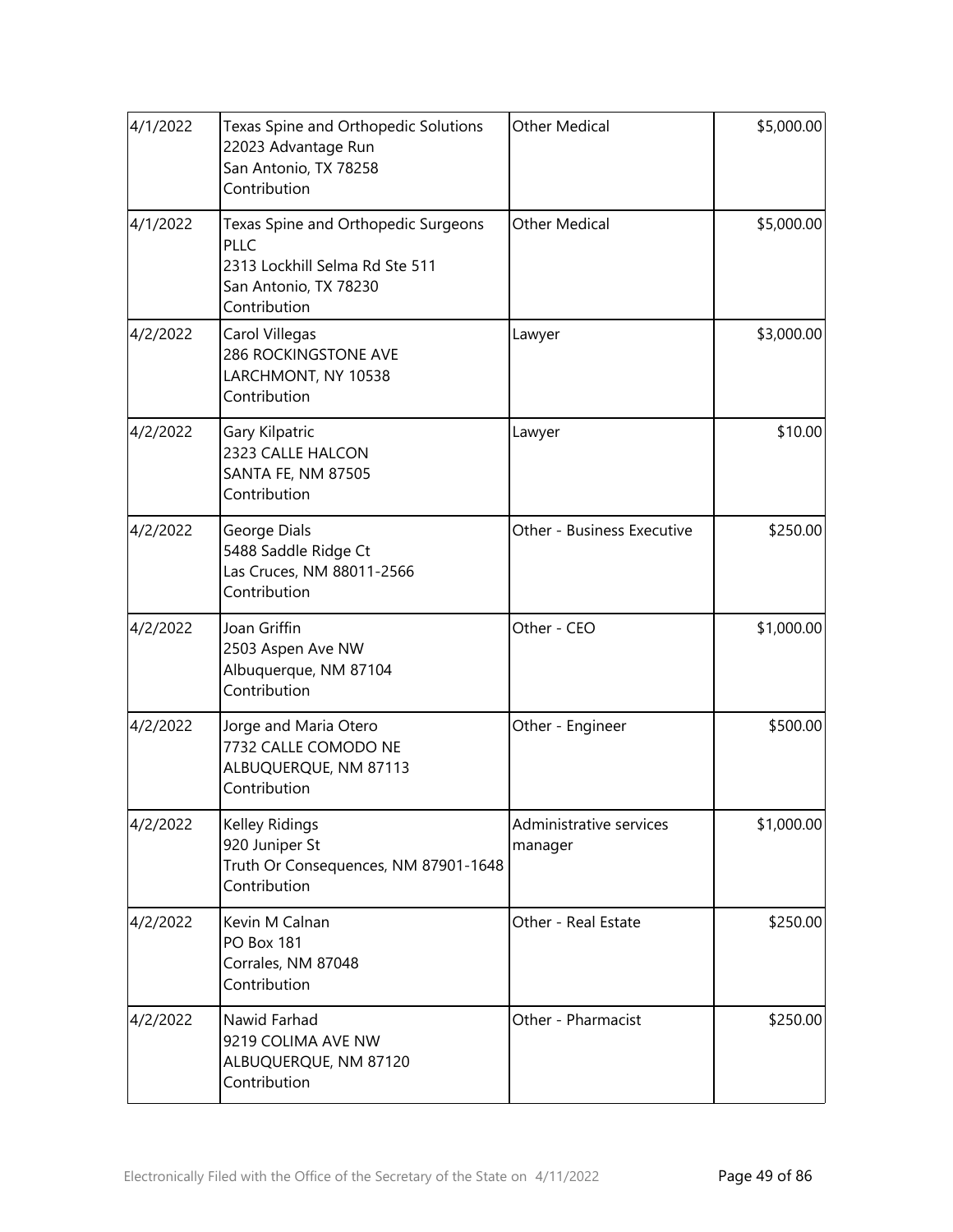| 4/2/2022 | Ramona M. Chavez<br>11245 Campo Del Sol Ave NE<br>Albuquerque, NM 87123-1266<br>Contribution    | Other - Mail handler                  | \$25.00    |
|----------|-------------------------------------------------------------------------------------------------|---------------------------------------|------------|
| 4/2/2022 | Thomas Thompson<br>943 N ALAMEDA BLVD<br>LAS CRUCES, NM 88005<br>Contribution                   | Other - Psychologist                  | \$250.00   |
| 4/2/2022 | Timothy Thackaberry<br>4624 SHERWOOD ST NE<br>ALBUQUERQUE, NM 87109<br>Contribution             | Other - IT Executive                  | \$50.00    |
| 4/2/2022 | <b>Trish Ruiz</b><br>2718 N Jade Ave<br>Hobbs, NM 88240<br>Contribution                         | Other - Counselor/Test<br>Coordinator | \$100.00   |
| 4/3/2022 | Amanda Navarro-Vasquez<br>7850 Jefferson St NE Ste 130<br>Albuquerque, NM 87109<br>Contribution | Lawyer                                | \$500.00   |
| 4/3/2022 | Brian L. Nguyen<br>PO BOX 30626<br>ALBUQUERQUE, NM 87190<br>Contribution                        | Other - Law Enforcement               | \$100.00   |
| 4/3/2022 | Claudia R Anderson<br>24 ROAD 6013<br>FARMINGTON, NM 87401<br>Contribution                      | Other - Not Employed                  | \$10.00    |
| 4/3/2022 | Emeterio Rudolfo<br>9125 Ridgefield Ave NE<br>Albuquerque, NM 87109-6431<br>Contribution        | Lawyer                                | \$1,500.00 |
| 4/3/2022 | JJZ LLC DBA 786 Catering Co.<br>2512 Corte Castellon SE<br>Rio Rancho, NM 87124<br>Contribution | Food/Catering Service                 | \$2,500.00 |
| 4/3/2022 | John Bigelow<br>PO Box 2492<br>Santa Fe, NM 87504<br>Contribution                               | Other - Not Employed                  | \$100.00   |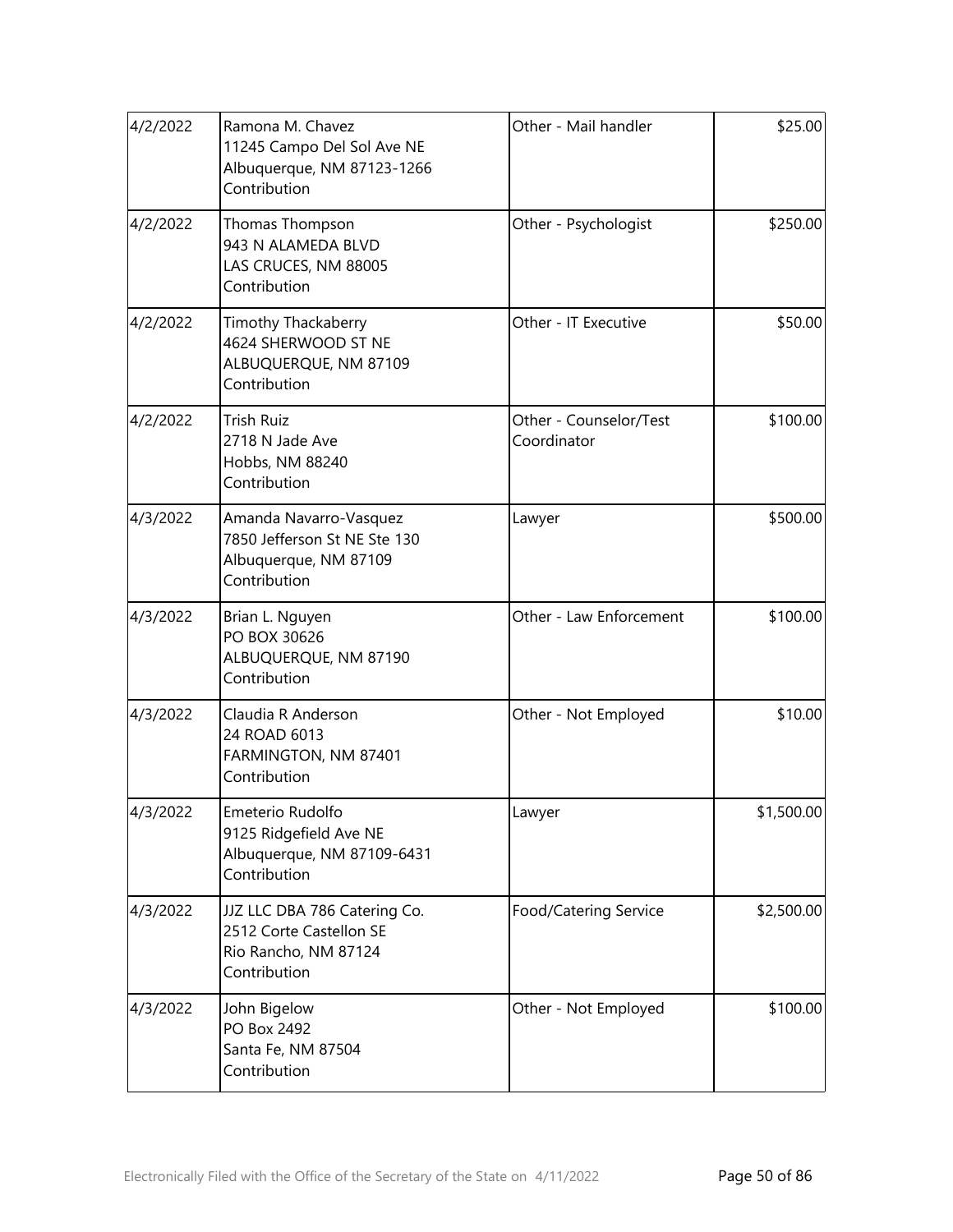| 4/3/2022 | Lawrence Roybal<br>PO BOX 26971<br>Albuquerque, NM 87125<br>Contribution                 | Other - Director                      | \$25.00    |
|----------|------------------------------------------------------------------------------------------|---------------------------------------|------------|
| 4/3/2022 | Maria Rudolfo<br>9125 Ridgefield Ave NE<br>Albuquerque, NM 87109-6431<br>Contribution    | Manager                               | \$1,500.00 |
| 4/3/2022 | Mary Torres<br>6715 Academy Rd NE<br>Albuquerque, NM 87109-3365<br>Contribution          | Lawyer                                | \$500.00   |
| 4/4/2022 | Abel Romero<br>410 1/2 PRINCETON DR SE<br>ALBUQUERQUE, NM 87106<br>Contribution          | Receptionist and<br>information clerk | \$25.00    |
| 4/4/2022 | Adam Levitt<br>814 W George St<br>Chicago, IL 60657-5114<br>Contribution                 | Lawyer                                | \$3,333.00 |
| 4/4/2022 | Aldo Vaio<br>4338 Altura Ave NE<br>Albuquerque, NM 87110-5702<br>Contribution            | Other - Investor                      | \$100.00   |
| 4/4/2022 | Amin Gauba<br>8100 Wyoming Blvd NE Suite M4-411<br>Albuquerque, NM 87113<br>Contribution | Other - Self Employed                 | \$400.00   |
| 4/4/2022 | Amin Gauba<br>8100 Wyoming Blvd NE Suite M4-411<br>Albuquerque, NM 87113<br>Contribution | Other - Self Employed                 | \$2,600.00 |
| 4/4/2022 | Candelaria law LLC<br>PO Box 27437<br>Albuquerque, NM 87125<br>Contribution              | Legal                                 | \$500.00   |
| 4/4/2022 | Charles Burch<br>7408 Cienega Rd NW NM87120<br>Albuquerque, NM 87120<br>Contribution     | Other - Business Owner                | \$25.00    |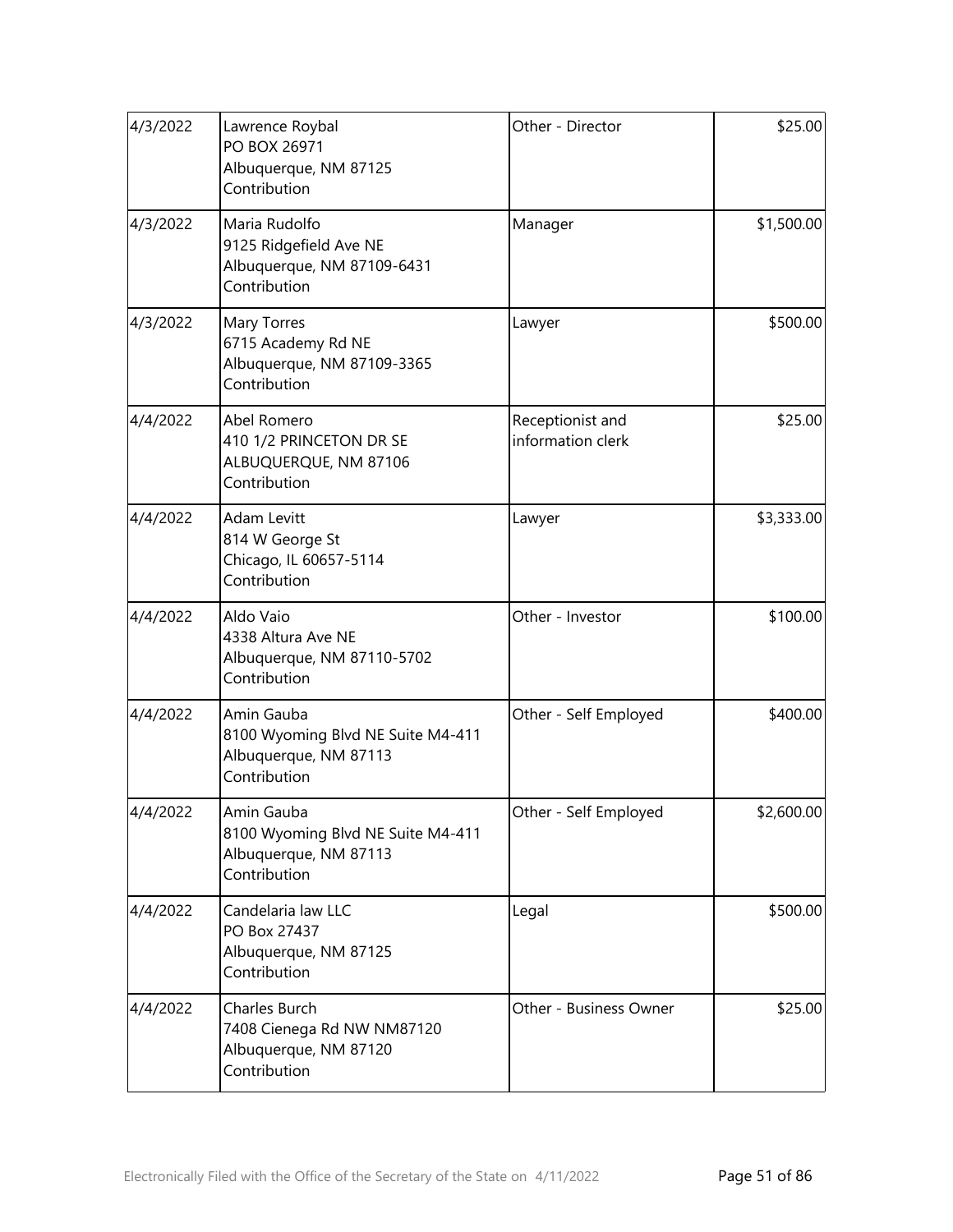| 4/4/2022 | Condit & Associates<br>6901 Minehead Ct NW<br>Albuquerque, NM 87120<br>Contribution              | Other Consulting                                    | \$250.00   |
|----------|--------------------------------------------------------------------------------------------------|-----------------------------------------------------|------------|
| 4/4/2022 | <b>CR Refrigeration</b><br>8301 Washington ST NE STE 2<br>Albuquerque, NM 87113<br>Contribution  | Other Refrigeration                                 | \$1,500.00 |
| 4/4/2022 | Debbie Morris<br>18 PLAZA OLAS ALTOS NE<br>ALBUQUERQUE, NM 87109<br>Contribution                 | Retired                                             | \$25.00    |
| 4/4/2022 | Diane Chavez<br>10525 4th St NW<br>Albuquerque, NM 87114-2219<br>Contribution                    | Individual                                          | \$100.00   |
| 4/4/2022 | Elisabeth Endean<br>4913 Cherokee Rd NE<br>Albuquerque, NM 87110-1850<br>Contribution            | Other - Poll Official                               | \$50.00    |
| 4/4/2022 | <b>Eric Cramer</b><br>210 W Washington Sq<br>Philadelphia, PA 19106<br>Contribution              | Lawyer                                              | \$1,000.00 |
| 4/4/2022 | Estancia MHP LLC<br>12231 Academy Rd NE Ste 301 Pmb 150<br>Albuquerque, NM 87111<br>Contribution | Other Real Estate                                   | \$250.00   |
| 4/4/2022 | Gabriel J Alarid<br>6604 Lockhaven Lane<br>Albuquerque, NM 87111<br>Contribution                 | Other - Broker                                      | \$1,000.00 |
| 4/4/2022 | Greg Gutzler<br>7556 Mentor Ave.<br>Mentor, OH 44060<br>Contribution                             | Lawyer                                              | \$3,333.00 |
| 4/4/2022 | Hank Welliver<br>3208 Jupiter Rd<br>Las Cruces, NM 88012<br>Contribution                         | Electrical and electronic<br>engineering technician | \$25.00    |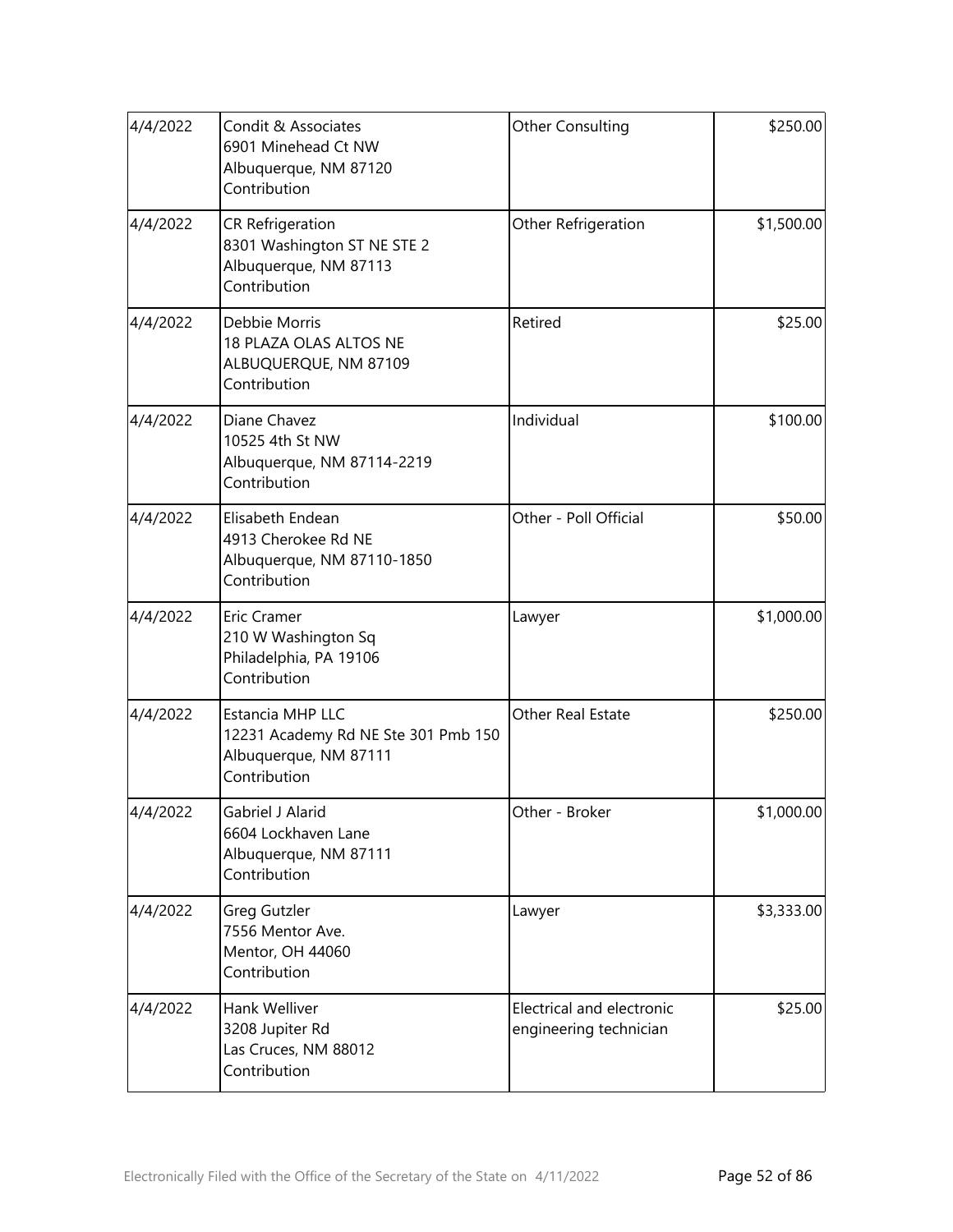| 4/4/2022 | Happy Days Motor Company, LLC<br>1705 San Mateo Blvd NE<br>Albuquerque, NM 87110<br>Contribution | Other Auto Industry                        | \$2,500.00 |
|----------|--------------------------------------------------------------------------------------------------|--------------------------------------------|------------|
| 4/4/2022 | Jeffrey Cangialosi<br>3908 BRYAN AVE NW<br>ALBUQUERQUE, NM 87114<br>Contribution                 | Other - Healthcare                         | \$500.00   |
| 4/4/2022 | Jennifer A Kottenstette<br>PO BOX 92316<br>Albuquerque, NM 87199<br>Contribution                 | Manager                                    | \$250.00   |
| 4/4/2022 | Jessica Leary<br>PO Box 51164<br>Albuquerque, NM 87181<br>Contribution                           | Individual                                 | \$20.00    |
| 4/4/2022 | John Brennan<br>1212 Las Lomas Rd NE<br>Albuquerque, NM 87106<br>Contribution                    | Other - agent                              | \$200.00   |
| 4/4/2022 | Jonathan Fellner<br>4242 E West Hwy, Apt 419<br>Chevy Chase, MD 20815-5959<br>Contribution       | Lawyer                                     | \$1,500.00 |
| 4/4/2022 | Joseph Holloway<br>13533 Sunset Canyon Dr NE<br>Albuquerque, NM 87111<br>Contribution            | Administrative services<br>manager         | \$500.00   |
| 4/4/2022 | Karanpreet S Sangha<br>9951 Carmel Ave. NE<br>Albuquerque, NM 87122<br>Contribution              | Other - Business Owner                     | \$5,200.00 |
| 4/4/2022 | Lillian Pinkus<br>7115 AZALEA LN<br>DALLAS, TX 75230<br>Contribution                             | Retired                                    | \$250.00   |
| 4/4/2022 | Louis Thorp<br>401 E Stanolind Rd<br>Hobbs, NM 88240-7755<br>Contribution                        | Child, family, and school<br>social worker | \$25.00    |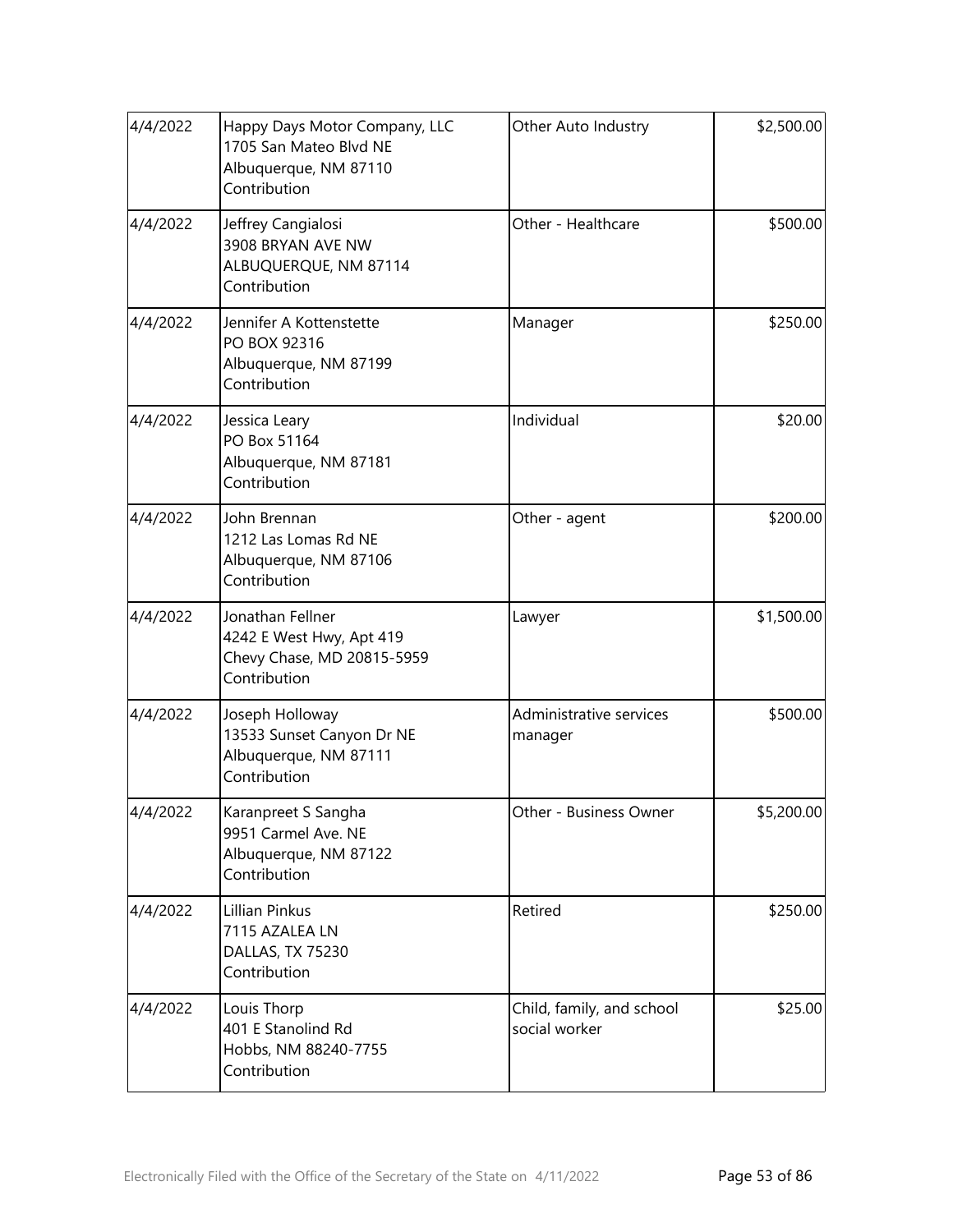| 4/4/2022 | Lynnae T Benson<br>13704 Poinsetta Ct. SE<br>Albuquerque, NM 87123<br>Contribution     | Other - Business Owner | \$500.00   |
|----------|----------------------------------------------------------------------------------------|------------------------|------------|
| 4/4/2022 | Mark Dicello<br>7556 Mentor Ave<br>Mentor, OH 44060-5418<br>Contribution               | Lawyer                 | \$3,333.00 |
| 4/4/2022 | Matt Konker<br>8904 Rio Grande NW 87114<br>Albuquerque, NM 87114<br>Contribution       | Other - CFO            | \$2,500.00 |
| 4/4/2022 | Park & Associates, LLC<br>3840 Masthead, NE<br>Albuquerque, NM 87109<br>Contribution   | Legal                  | \$1,000.00 |
| 4/4/2022 | Peggy S. Schroeder<br>8208 Cedar Creek Dr. NW<br>Albuquerque, NM 87120<br>Contribution | Retired                | \$2,500.00 |
| 4/4/2022 | Randy Autio<br>9119 Prairie Vista Dr NE<br>Albuquerque, NM 87113-2074<br>Contribution  | Lawyer                 | \$500.00   |
| 4/4/2022 | Raymond G Sandoval<br>2327 Margarita Dr. SE<br>Rio Rancho, NM 87124<br>Contribution    | Other - Communications | \$5,000.00 |
| 4/4/2022 | <b>Richard Abrams</b><br>6145 Wedgwood Dr<br>Fort Worth, TX 76133-2768<br>Contribution | Retired                | \$2,700.00 |
| 4/4/2022 | Richard J Kottenstette<br>PO BOX 92316<br>Albuquerque, NM 87199<br>Contribution        | Manager                | \$250.00   |
| 4/4/2022 | <b>Rick Gonzales</b><br><b>PO Box 325</b><br>Glorieta, NM 87535<br>Contribution        | Other - Psychologist   | \$50.00    |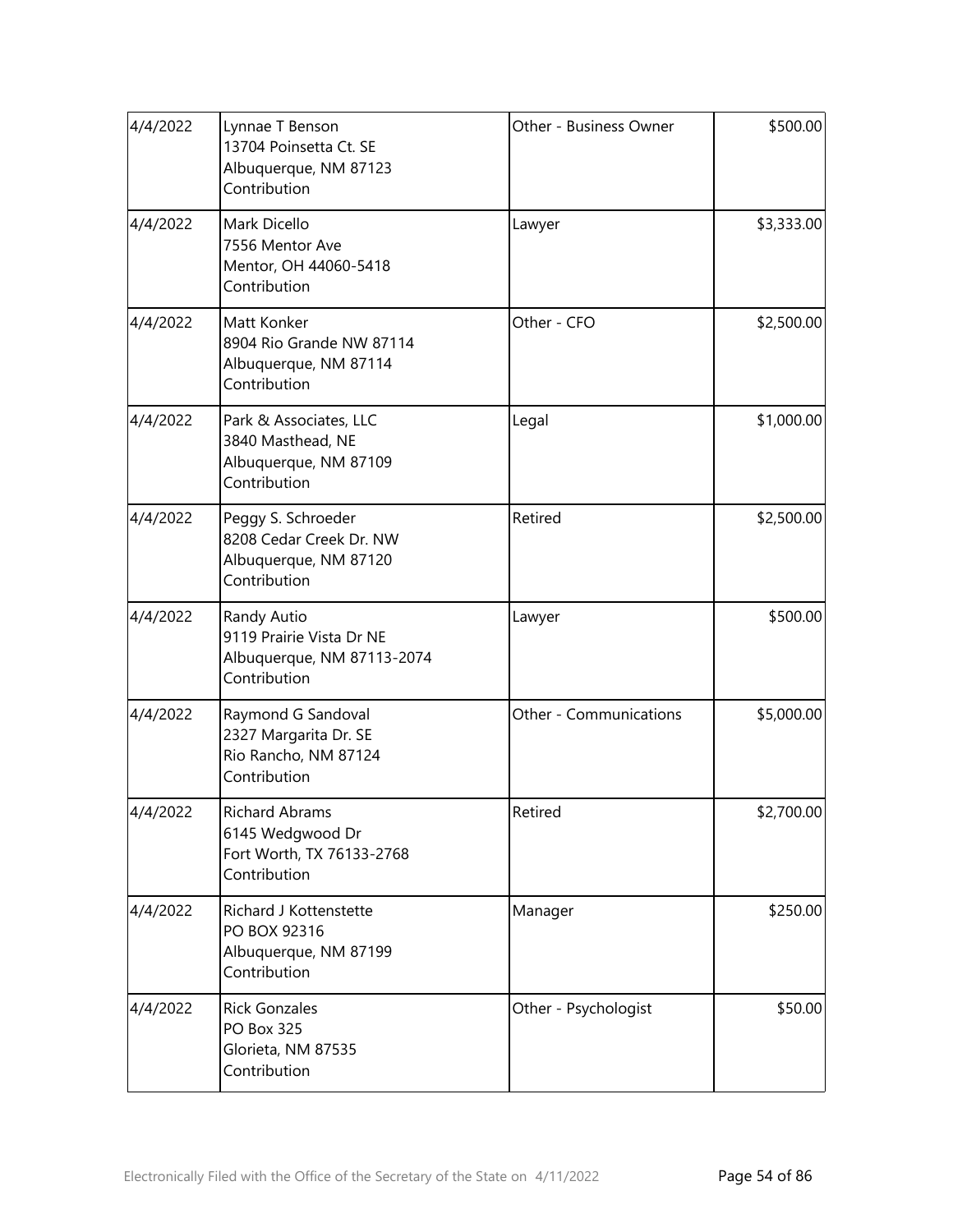| 4/4/2022 | Robert Montoya<br>914 Gabaldon Rd<br>Belen, NM 87002<br>Contribution                                                       | Other - Owner/operator                | \$250.00 |
|----------|----------------------------------------------------------------------------------------------------------------------------|---------------------------------------|----------|
| 4/4/2022 | Robert Montoya<br>914 Gabaldon Rd<br>Belen, NM 87002<br>Contribution                                                       | Other - Owner/operator                | \$250.00 |
| 4/4/2022 | Roman Garcia<br>PO Box 4894<br>Santa Fe, NM 87502<br>Contribution                                                          | Individual                            | \$100.00 |
| 4/4/2022 | Roy Benson<br>13704 Poinsettia Ct SE<br>Albuquerque, NM 87123<br>Contribution                                              | Manager                               | \$500.00 |
| 4/4/2022 | Scotti Romberg<br>9512 Bent Rd NE<br>Albuquerque, NM 87109<br>Contribution                                                 | Other - interior designer             | \$10.00  |
| 4/4/2022 | Stephanie J. Kozemchak<br>9506 Dancing River Dr NW<br>Albuquerque, NM 87114<br>Contribution                                | Other - Senior Development<br>Officer | \$100.00 |
| 4/4/2022 | <b>Steve Wentworth</b><br>8919 Boe Lane NE<br>Albuqueque, NM 87113<br>Contribution                                         | Other - Not Employed                  | \$100.00 |
| 4/4/2022 | The Law Offices of Cameron and Russel,<br>LLC<br>500 Marquette Ave, NW Suite 1200<br>Albuquerque, NM 87102<br>Contribution | Legal                                 | \$500.00 |
| 4/4/2022 | Thomas Romero<br>5766 Greer Loop SW<br>Albuquerque, NM 87105<br>Contribution                                               | Individual                            | \$75.00  |
| 4/4/2022 | Vicki Gottlieb<br>91 Juniper Road<br>Placitas, NM 87403<br>Contribution                                                    | Other - IT consultant                 | \$250.00 |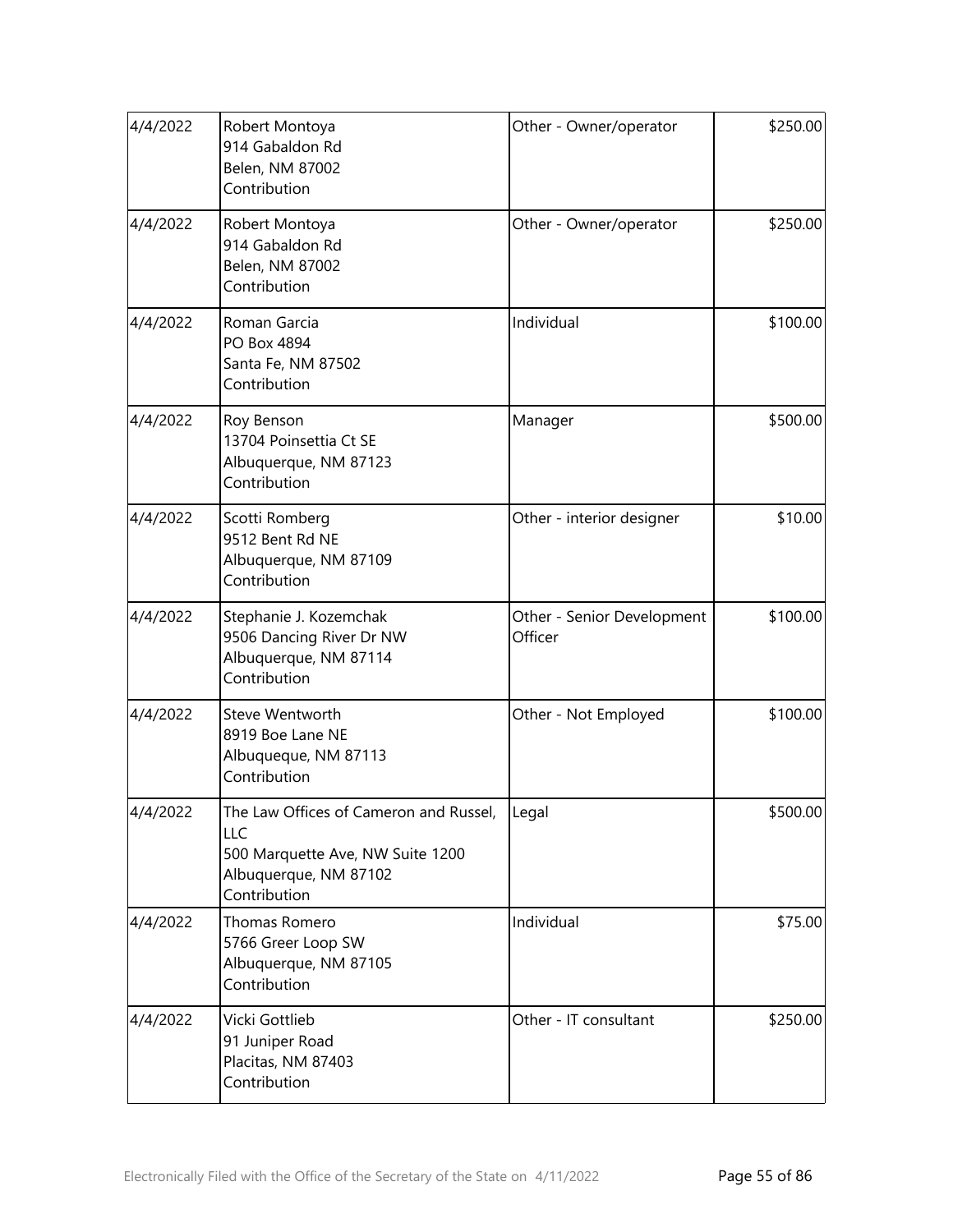| 4/4/2022 | ZeroPays Company<br>520 RIO VISTA DR NE<br>RIO RANCHO, NM 87144<br>Contribution | Other Credit Card<br>Processing | \$5,000.00   |
|----------|---------------------------------------------------------------------------------|---------------------------------|--------------|
|          |                                                                                 | <b>TOTALI</b>                   | \$383,225.00 |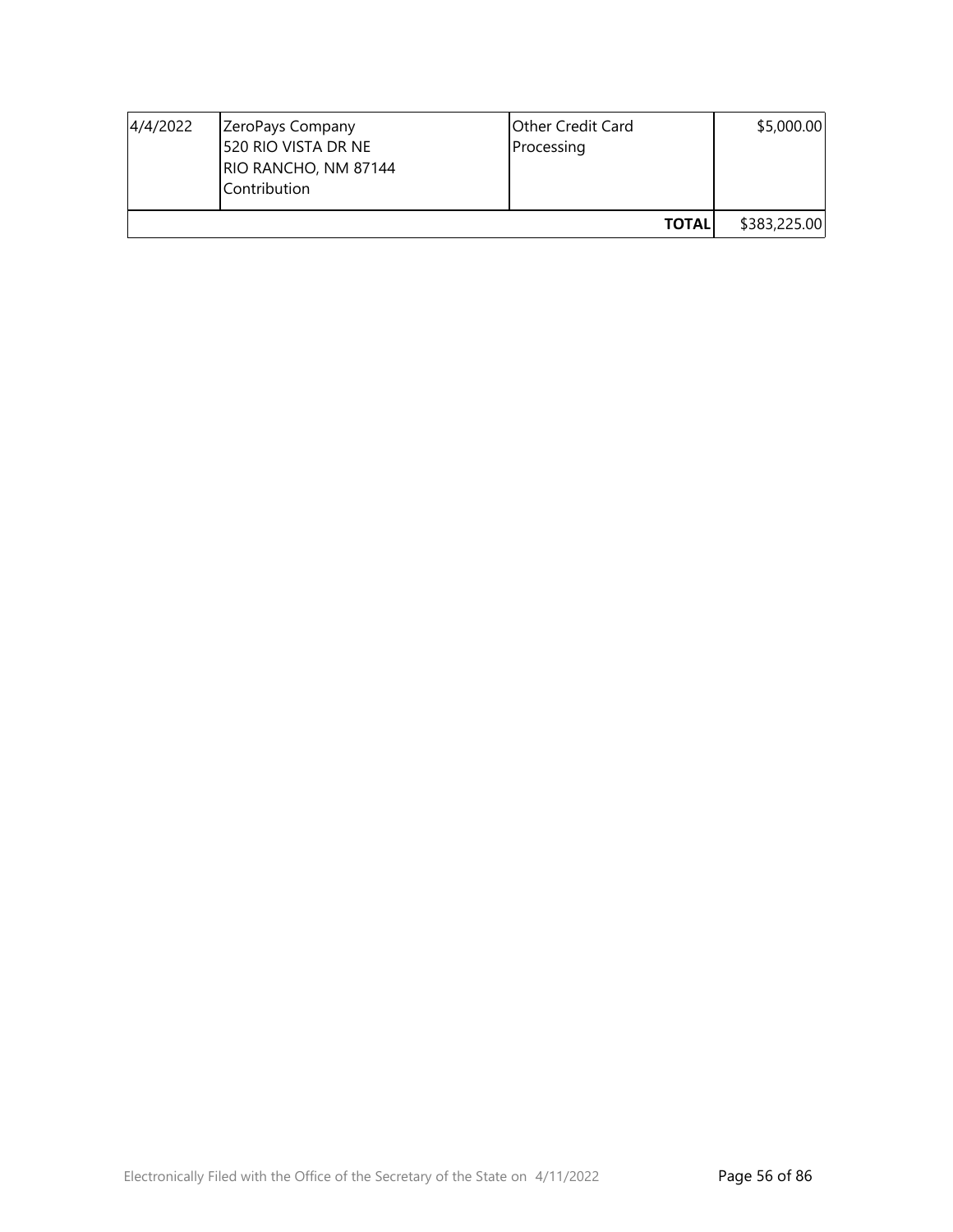**First Primary Report**

L.

# **Report of Expenditures and Contributions**

#### **FORM B 2 IN-KIND CONTRIBUTIONS**

| Candidate's Name | Brian S Colón |                     |
|------------------|---------------|---------------------|
| Date Submitted:  | 4/11/2022     | Date Due: 4/11/2022 |

| <b>DATE</b> | <b>NAME and ADDRESS of CONTRIBUTOR</b> | <b>OCCUPATION</b> | <b>AMOUNT</b> |
|-------------|----------------------------------------|-------------------|---------------|
|             |                                        |                   |               |
|             |                                        |                   |               |
|             |                                        |                   |               |
|             |                                        |                   |               |
|             |                                        | <b>TOTAL</b>      |               |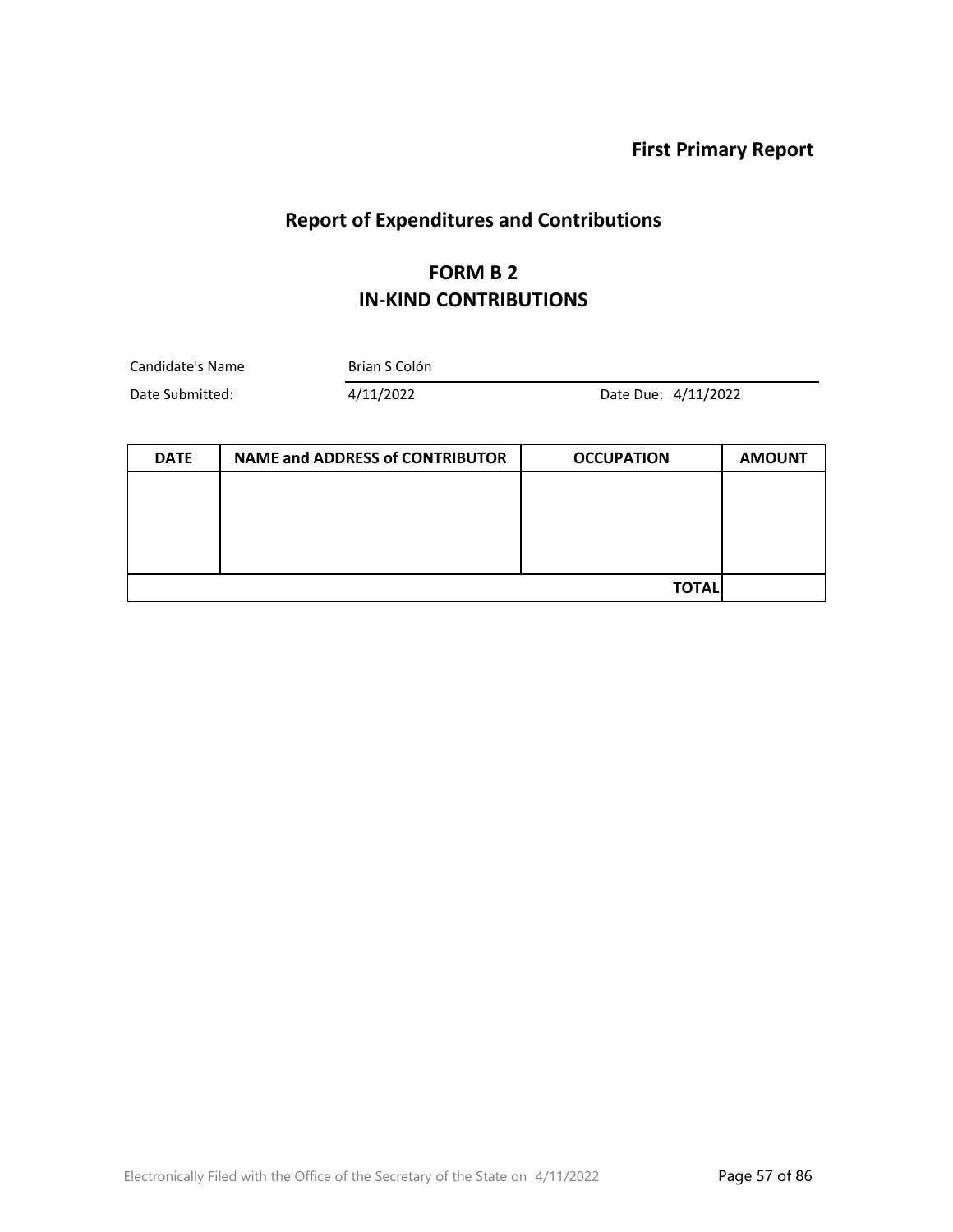**First Primary Report**

# **Report of Expenditures and Contributions**

#### **FORM B 3 LOAN CONTRIBUTIONS**

| Candidate's Name<br>Date Submitted: |                      | Brian S Colón |                                     |               |
|-------------------------------------|----------------------|---------------|-------------------------------------|---------------|
|                                     |                      | 4/11/2022     | Date Due: 4/11/2022                 |               |
| <b>DATE</b>                         | <b>TRANSFER DATE</b> |               | <b>NAME and ADDRESS of CREDITOR</b> | <b>AMOUNT</b> |
|                                     |                      |               |                                     |               |
|                                     |                      |               | <b>TOTAL</b>                        |               |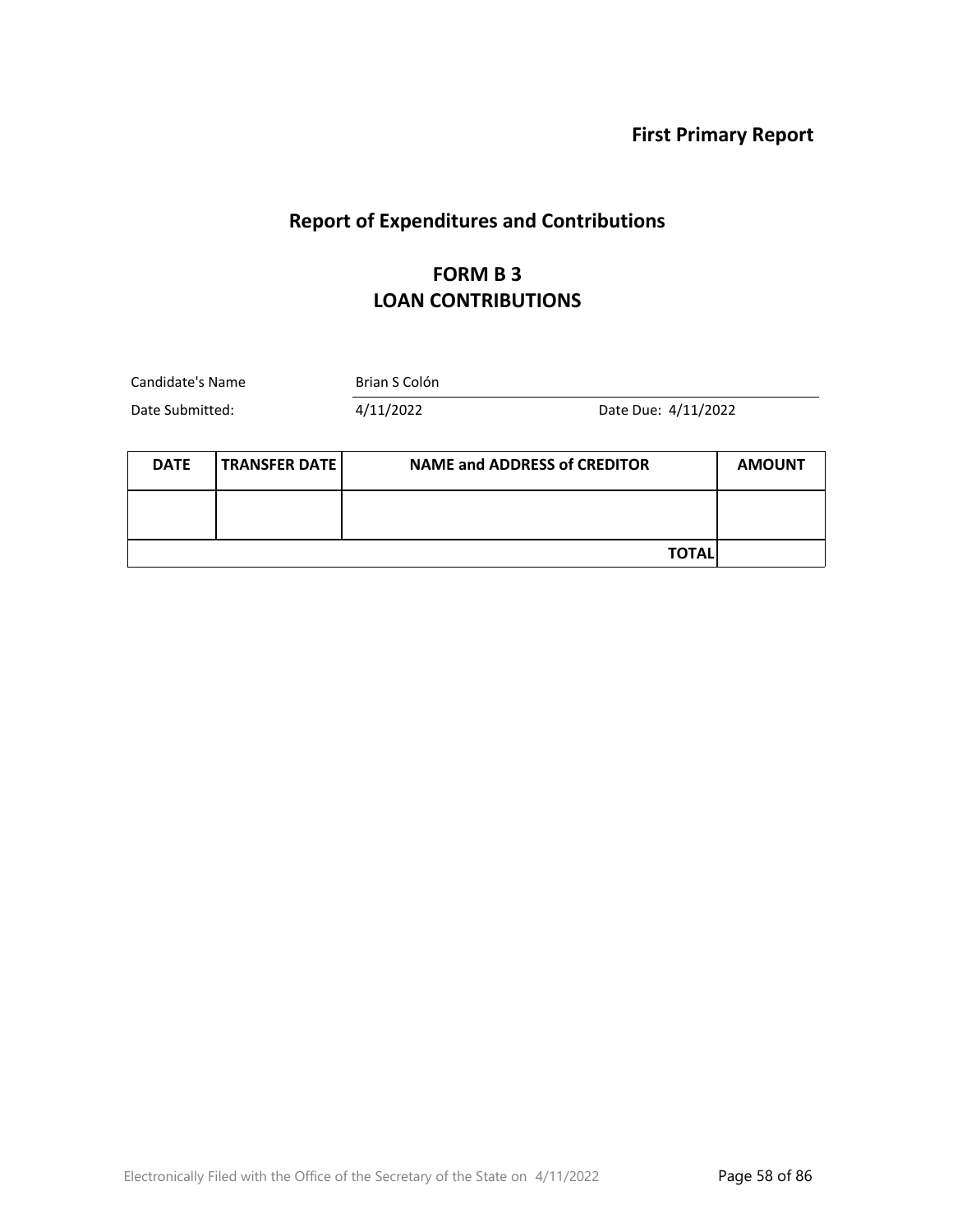**First Primary Report**

## **Report of Expenditures and Contributions**

## **FORM B 4 LOANS FORGIVEN**

Candidate's Name Brian S Colón

Date Submitted: 4/11/2022 Date Due: 4/11/2022

| <b>DATE</b> | <b>NAME and ADDRESS of CREDITOR</b> | <b>AMOUNT</b> |
|-------------|-------------------------------------|---------------|
|             |                                     |               |
|             | <b>TOTAL</b>                        |               |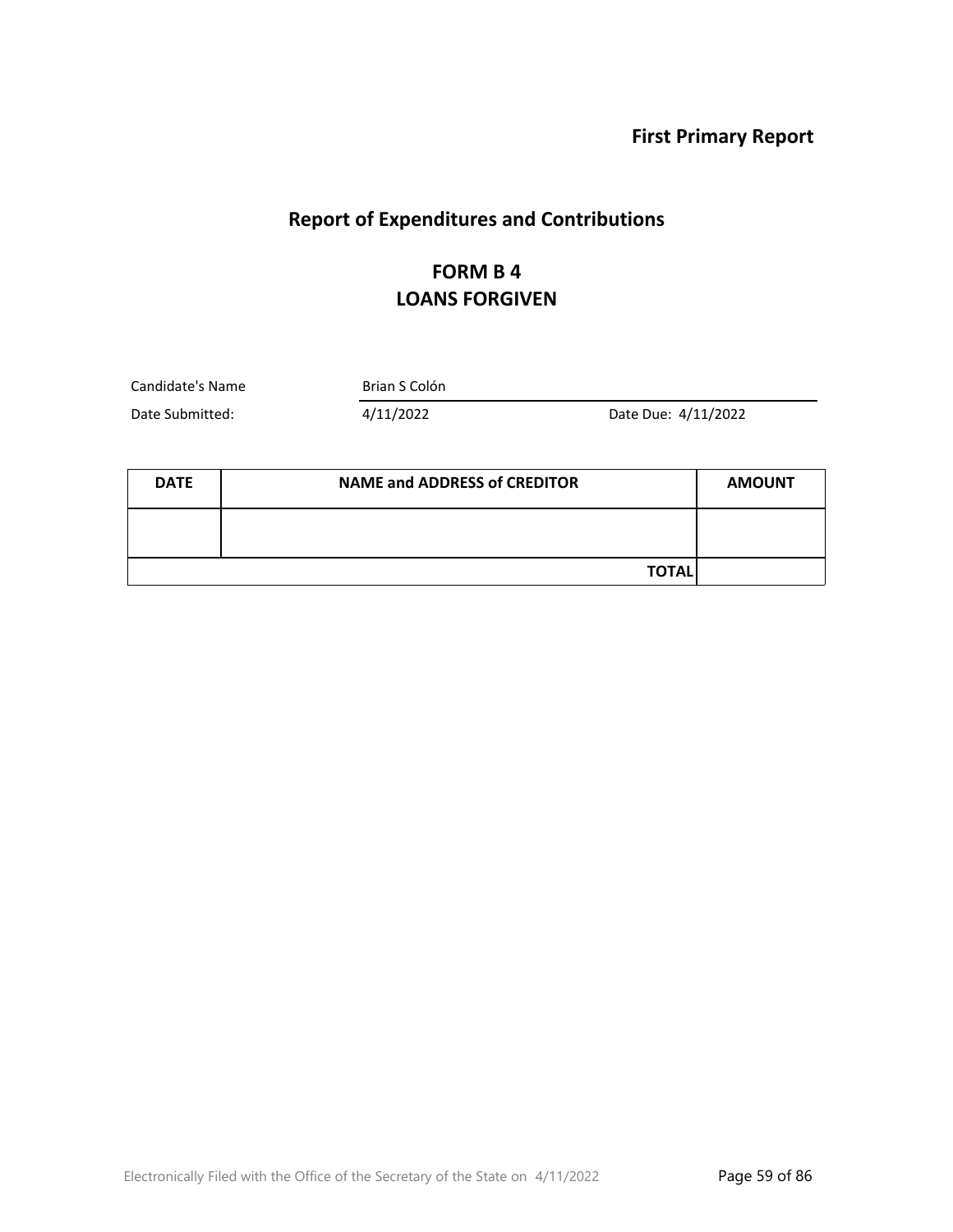## **Report of Expenditures and Contributions**

## **FORM C EXPENDITURES**

Candidate's Name Brian S Colón

Date Submitted: 4/11/2022 Date Due: 4/11/2022

| <b>DATE</b> | <b>NAME and ADDRESS of PAYEE</b>                                                            | <b>PURPOSE</b>                                | <b>Type</b> | <b>AMOUNT</b> |
|-------------|---------------------------------------------------------------------------------------------|-----------------------------------------------|-------------|---------------|
| 10/5/2021   | <b>Frontier Restaurant</b><br>2400 Central Ave SE<br>Albuquerque, NM 87106<br><b>Meals</b>  | Staff/spouse<br>travel, lodging,<br>and meals | Expenditure | \$38.30       |
| 10/6/2021   | Speedway<br>6475 Main St<br>Cuba, NM 87013<br>Fuel                                          | Candidate travel,<br>lodging, and<br>meals    | Expenditure | \$42.71       |
| 10/12/2021  | Office Depot<br>1409 N Renaissance Blvd NE<br>ALBUQUERQUE, NM 87107<br><b>Supplies</b>      | Office expenses                               | Expenditure | \$47.41       |
| 10/13/2021  | Costco Gas<br>1420 N Renaissance Blvd NE<br>Albuquerque, NM 87107<br>Fuel                   | Candidate travel,<br>lodging, and<br>meals    | Expenditure | \$36.99       |
| 10/14/2021  | Ares Travel Inc.<br>2079 Garnet Avenue<br>San Diego, CA 92109<br><b>Travel Booking Fees</b> | Candidate travel,<br>lodging, and<br>meals    | Expenditure | \$11.98       |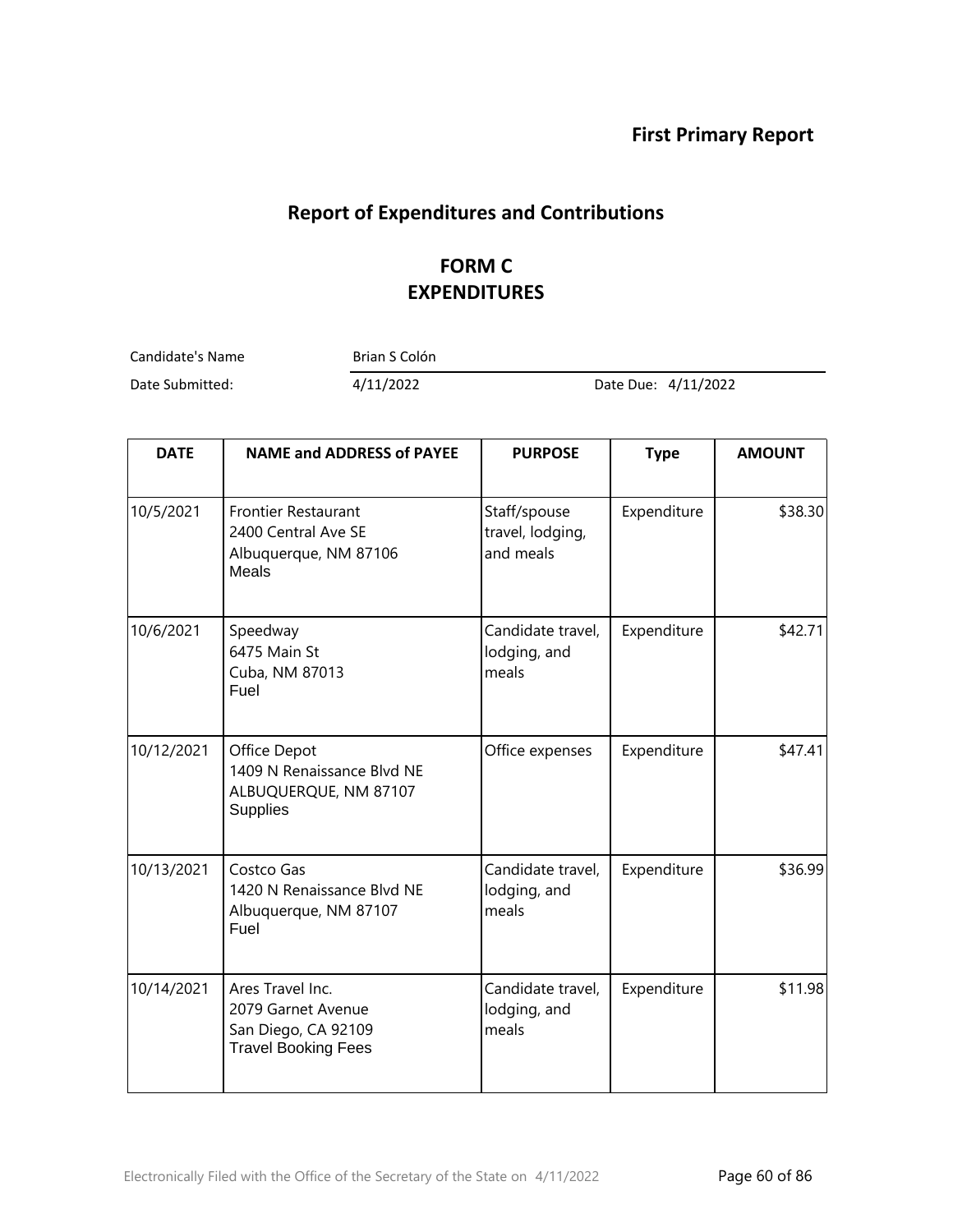| 10/15/2021 | Democratic Party of New Mexico,<br>1710<br>300 Central Ave SW, Ste 1300<br>Albuquerque, NM 87102<br>Contribution | Contribution<br>(explain<br>nonmonetary)*  | Expenditure | \$500.00 |
|------------|------------------------------------------------------------------------------------------------------------------|--------------------------------------------|-------------|----------|
| 10/15/2021 | Democratic Party of New Mexico,<br>1710<br>300 Central Ave SW, Ste 1300<br>Albuquerque, NM 87102<br>Contribution | Contribution<br>(explain<br>nonmonetary)*  | Expenditure | \$500.00 |
| 10/18/2021 | <b>ATF COPE</b><br>532 Jefferson St NE<br>Albuquerque, NM 87108<br>Contribution                                  | Contribution<br>(explain<br>nonmonetary)*  | Expenditure | \$100.00 |
| 10/18/2021 | Office Depot<br>1409 N Renaissance Blvd NE<br>ALBUQUERQUE, NM 87107<br><b>Supplies</b>                           | Office expenses                            | Expenditure | \$160.50 |
| 10/18/2021 | <b>Warrior Fuel</b><br>960 US-550<br>Bernalillo, NM 87004<br>Fuel                                                | Candidate travel,<br>lodging, and<br>meals | Expenditure | \$50.00  |
| 10/19/2021 | Santa Fe County Democratic Party,<br>1698<br>1420 Cerrillos Road<br>Santa Fe, NM 87505<br>Contribution           | Contribution<br>(explain<br>nonmonetary)*  | Expenditure | \$250.00 |
| 10/20/2021 | Office Depot<br>1409 N Renaissance Blvd NE<br>ALBUQUERQUE, NM 87107<br><b>Supplies</b>                           | Office expenses                            | Expenditure | \$81.55  |
| 10/25/2021 | New Mexico Tech<br>801 Leroy Pl<br>Socorro, NM 87801<br>Contribution                                             | Contribution<br>(explain<br>nonmonetary)*  | Expenditure | \$100.00 |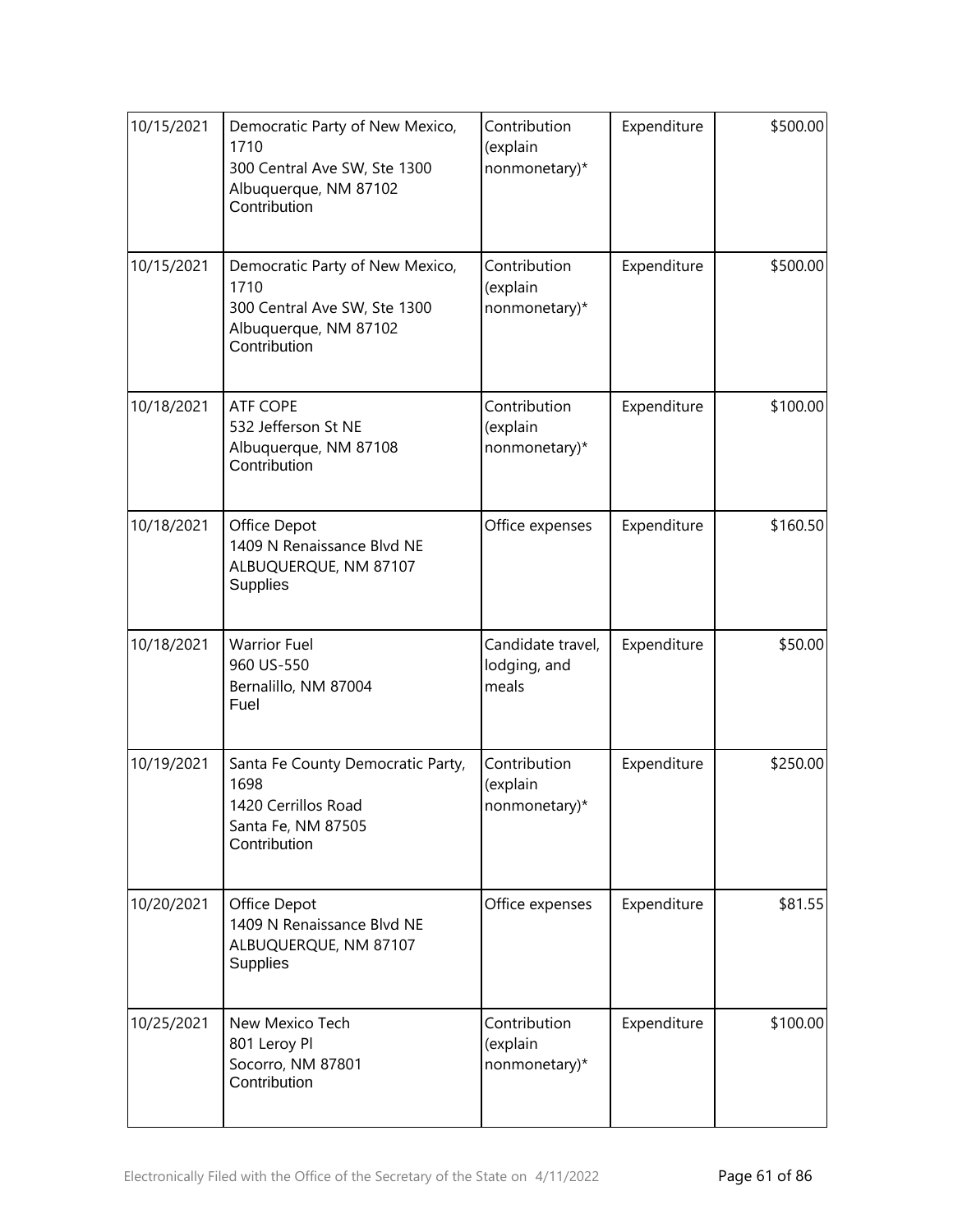| 10/25/2021 | Southwest Airlines<br>2702 Love Field Dr<br>Dallas, TX 75235<br>Airfare              | Candidate travel,<br>lodging, and<br>meals            | Expenditure | \$295.97   |
|------------|--------------------------------------------------------------------------------------|-------------------------------------------------------|-------------|------------|
| 10/26/2021 | Maverik<br>3737 Princeton Dr Ne<br>Albuquerque, NM 87107<br>Fuel                     | Candidate travel,<br>lodging, and<br>meals            | Expenditure | \$56.88    |
| 10/27/2021 | Elijah Martinez<br>4520 Loren Ave NW<br>Albuquerque, NM 87114-6525<br>Candy          | Office expenses                                       | Expenditure | \$179.88   |
| 10/27/2021 | Elijah Martinez<br>4520 Loren Ave NW<br>Albuquerque, NM 87114-6525<br>Postage        | Postage, delivery<br>and messenger<br>services        | Expenditure | \$577.50   |
| 10/29/2021 | Circle K<br>6600 2nd St NW<br>Albuquerque, NM 87107<br>Fuel                          | Candidate travel,<br>lodging, and<br>meals            | Expenditure | \$51.10    |
| 11/2/2021  | Costco Gas<br>1420 N Renaissance Blvd NE<br>Albuquerque, NM 87107<br>Fuel            | Candidate travel,<br>lodging, and<br>meals            | Expenditure | \$49.07    |
| 11/3/2021  | Google<br>1600 Amphitheatre Pkwy<br>Mountain View, CA 94043<br><b>Email Services</b> | Information<br>technology costs<br>(internet, e-mail) | Expenditure | \$60.96    |
| 11/3/2021  | NGP Van, Inc.<br>P.O. Box 392264<br>Pittsburgh, PA 15251<br>Database Software Fees   | Information<br>technology costs<br>(internet, e-mail) | Expenditure | \$2,265.42 |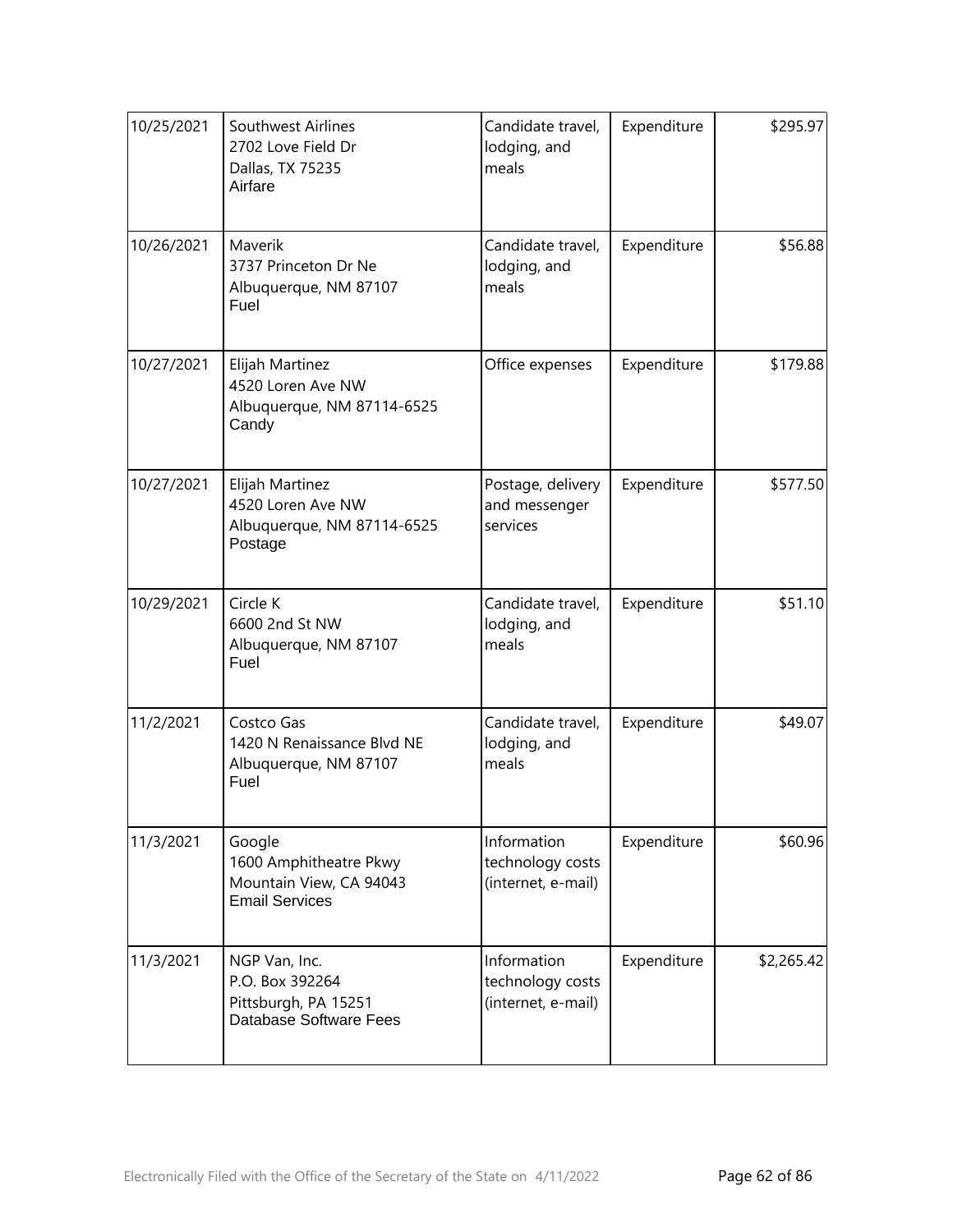| 11/8/2021  | Smith's Fuel Center<br>6941 Montgomery Blvd NE<br>Albuquerque, NM 87109<br>Fuel                                         | Candidate travel,<br>lodging, and<br>meals            | Expenditure | \$54.69    |
|------------|-------------------------------------------------------------------------------------------------------------------------|-------------------------------------------------------|-------------|------------|
| 11/10/2021 | Circle K<br>6600 2nd St NW<br>Albuquerque, NM 87107<br>Fuel                                                             | Candidate travel,<br>lodging, and<br>meals            | Expenditure | \$57.43    |
| 11/12/2021 | Democratic Party of Sandoval<br>County, 1648<br>1380 Rio Rancho Blvd SE no. 292<br>Rio Rancho, NM 87124<br>Contribution | Contribution<br>(explain<br>nonmonetary)*             | Expenditure | \$300.00   |
| 11/15/2021 | Costco Gas<br>1420 N Renaissance Blvd NE<br>Albuquerque, NM 87107<br>Fuel                                               | Candidate travel,<br>lodging, and<br>meals            | Expenditure | \$52.88    |
| 11/15/2021 | Sunnyside Up Breakfast<br>6909 Menaul Blvd NE Suite A<br>Albuquerque, NM 87110<br>Meals for volunteers                  | Staff/spouse<br>travel, lodging,<br>and meals         | Expenditure | \$40.00    |
| 11/15/2021 | The UPS Store<br>3301 Coors Rd NW Ste R<br>Albuquerque, NM 87120<br><b>Shipping Fees</b>                                | Postage, delivery<br>and messenger<br>services        | Expenditure | \$12.67    |
| 11/17/2021 | NGP Van, Inc.<br>P.O. Box 392264<br>Pittsburgh, PA 15251<br>Database Software Fees                                      | Information<br>technology costs<br>(internet, e-mail) | Expenditure | \$3,236.28 |
| 11/17/2021 | Southwest Airlines<br>2702 Love Field Dr<br>Dallas, TX 75235<br>Inflight Wifi                                           | Candidate travel,<br>lodging, and<br>meals            | Expenditure | \$8.00     |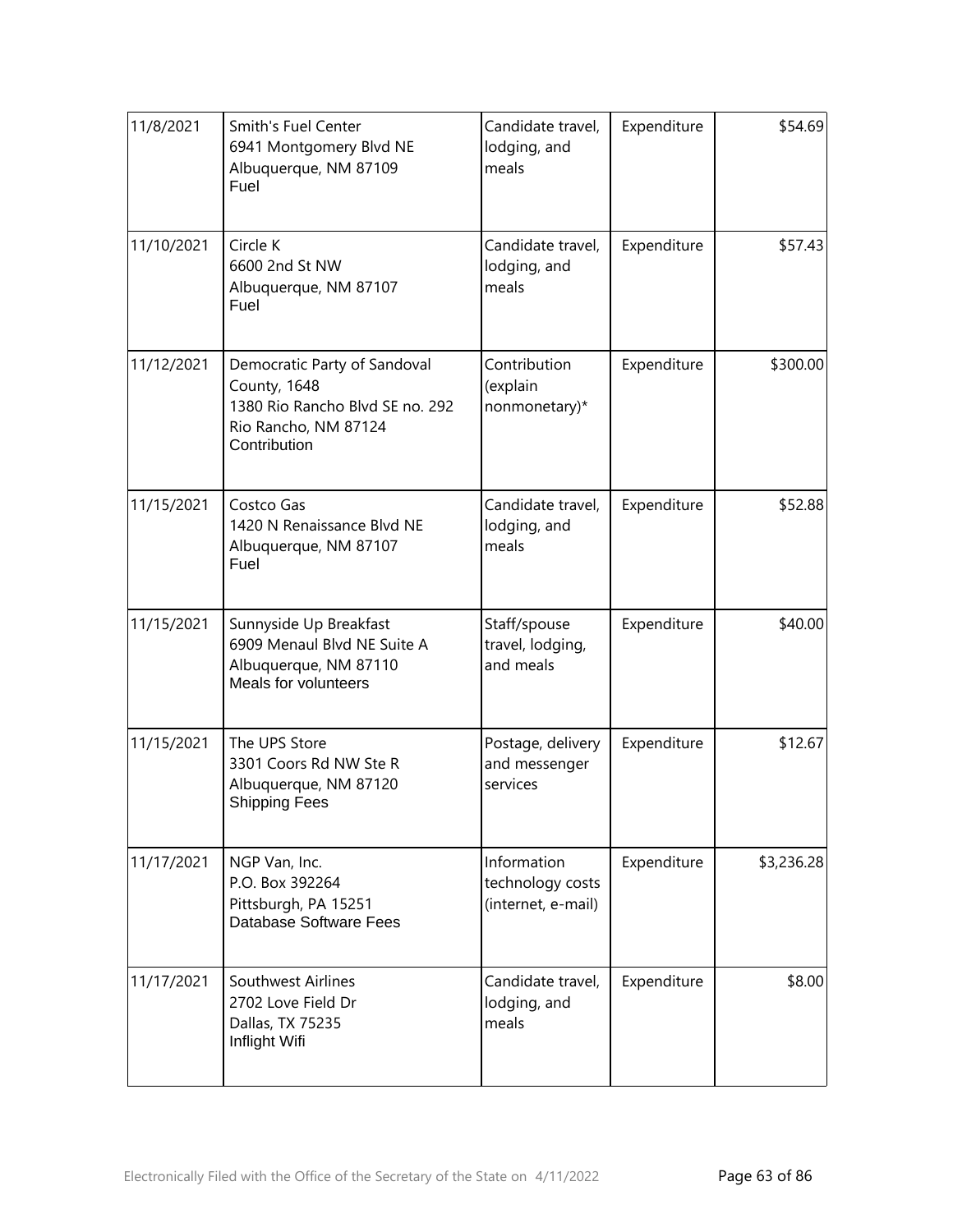| 11/19/2021 | Brian Egolf Speaker Fund, 1828<br>PO Box 27654<br>Albuquerque, NM 87125<br>2021 Speaker's Dinner           | Contribution<br>(explain<br>nonmonetary)*  | Expenditure | \$1,500.00 |
|------------|------------------------------------------------------------------------------------------------------------|--------------------------------------------|-------------|------------|
| 11/19/2021 | The McCormick Scottsdale<br>7421 N Scottsdale Rd<br>Scottsdale, AZ 85253<br><b>DAGA Conference Lodging</b> | Candidate travel,<br>lodging, and<br>meals | Expenditure | \$397.26   |
| 11/22/2021 | Costco Gas<br>1420 N Renaissance Blvd NE<br>Albuquerque, NM 87107<br>Fuel                                  | Candidate travel,<br>lodging, and<br>meals | Expenditure | \$49.91    |
| 11/22/2021 | Park It Place<br>712 Copper Ave NW<br>Albuquerque, NM 87102<br><b>Parking Fees</b>                         | Candidate travel,<br>lodging, and<br>meals | Expenditure | \$16.50    |
| 11/22/2021 | <b>Stanford Campaigns</b><br>3800 N. Lamar Blvd, Ste 200<br>Austin, TX 78756<br>Invoice No. 2744: Research | Campaign<br>consultants                    | Expenditure | \$9,000.00 |
| 11/24/2021 | Amazon.com<br>410 Terry Ave. North<br>Seattle, WA 98109<br><b>Supplies</b>                                 | Office expenses                            | Expenditure | \$139.96   |
| 11/26/2021 | Amazon.com<br>410 Terry Ave. North<br>Seattle, WA 98109<br><b>Supplies</b>                                 | Office expenses                            | Expenditure | \$7.50     |
| 11/29/2021 | Amazon.com<br>410 Terry Ave. North<br>Seattle, WA 98109<br>Supplies                                        | Office expenses                            | Expenditure | \$128.37   |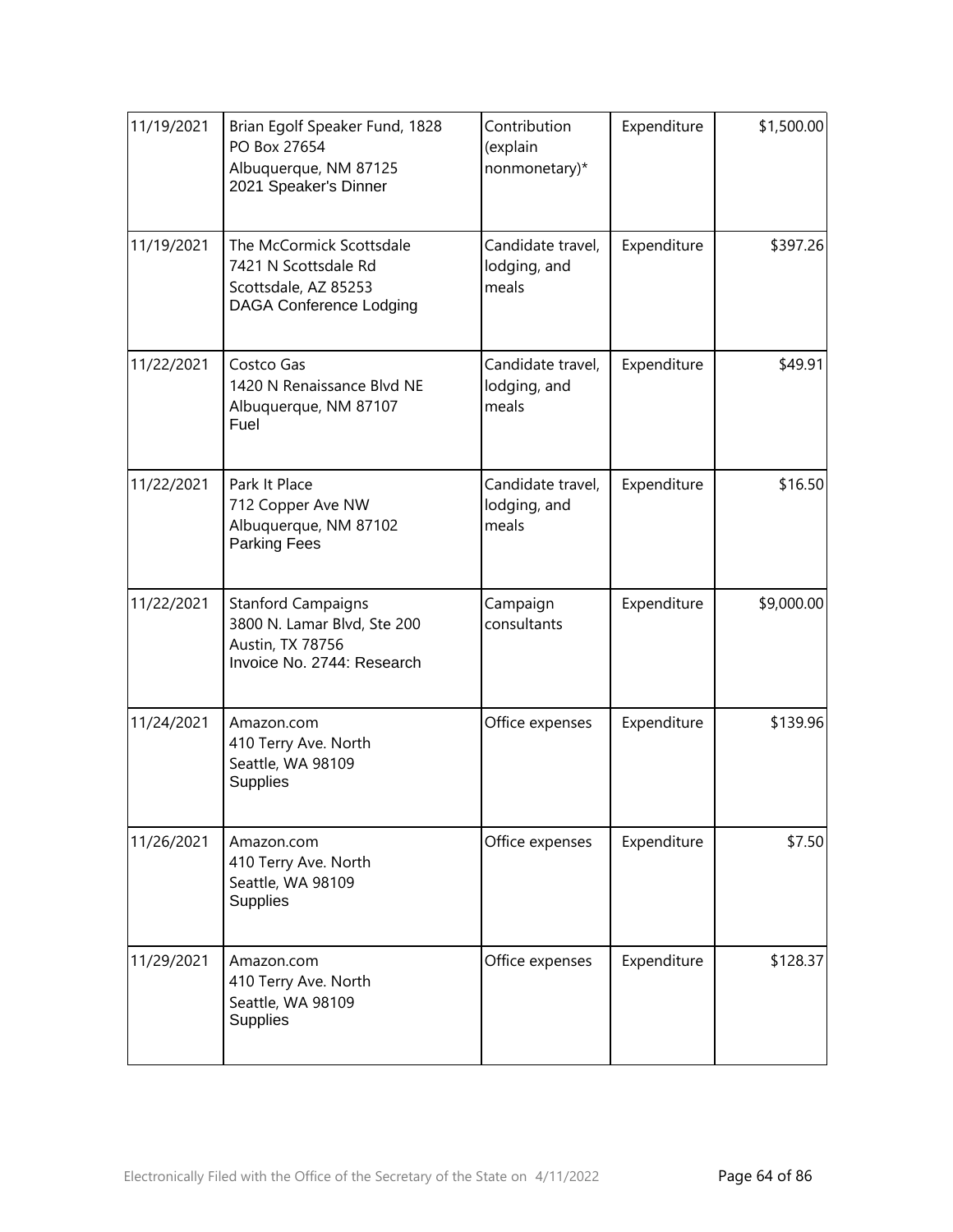| 11/29/2021 | The Home Depot<br>2350 N Main St<br>Roswell, NM 88201<br>Supplies for Parade         | Office expenses                                       | Expenditure | \$238.38 |
|------------|--------------------------------------------------------------------------------------|-------------------------------------------------------|-------------|----------|
| 12/1/2021  | Amazon.com<br>410 Terry Ave. North<br>Seattle, WA 98109<br><b>Supplies</b>           | Office expenses                                       | Expenditure | \$473.76 |
| 12/1/2021  | Amazon.com<br>410 Terry Ave. North<br>Seattle, WA 98109<br>Supplies                  | Office expenses                                       | Expenditure | \$69.02  |
| 12/1/2021  | <b>Black Mesa Travel Center</b><br>25 Hagen Rd<br>Algodones, NM 87001<br>Fuel        | Candidate travel,<br>lodging, and<br>meals            | Expenditure | \$52.27  |
| 12/1/2021  | Google<br>1600 Amphitheatre Pkwy<br>Mountain View, CA 94043<br><b>Email Services</b> | Information<br>technology costs<br>(internet, e-mail) | Expenditure | \$64.73  |
| 12/2/2021  | Zoom<br>55 Almaden Blvd<br>San Jose, CA 95113<br>Video Conference Services           | Information<br>technology costs<br>(internet, e-mail) | Expenditure | \$16.17  |
| 12/7/2021  | <b>Warrior Fuel</b><br>960 US-550<br>Bernalillo, NM 87004<br>Fuel                    | Candidate travel,<br>lodging, and<br>meals            | Expenditure | \$47.51  |
| 12/9/2021  | Southwest Airlines<br>2702 Love Field Dr<br>Dallas, TX 75235<br><b>Airline Fees</b>  | Candidate travel,<br>lodging, and<br>meals            | Expenditure | \$40.00  |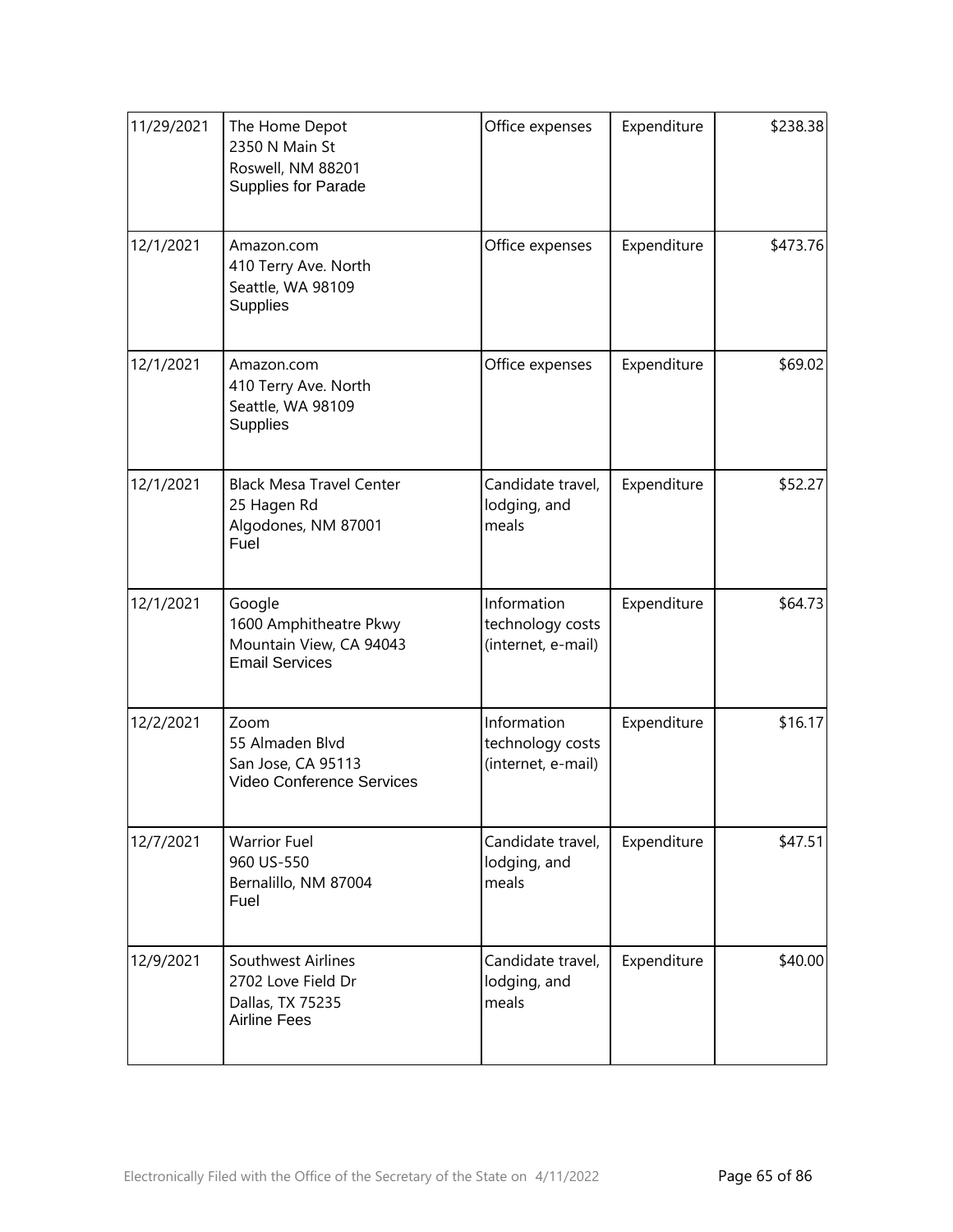| 12/10/2021 | Democratic Party of New Mexico,<br>1710<br>300 Central Ave SW, Ste 1300<br>Albuquerque, NM 87102<br>Contribution | Contribution<br>(explain<br>nonmonetary)*             | Expenditure | \$50.00    |
|------------|------------------------------------------------------------------------------------------------------------------|-------------------------------------------------------|-------------|------------|
| 12/13/2021 | <b>Hilton Hotel</b><br>1919 Connecticut Ave NW<br>Washington, DC 20009<br>Meals                                  | Staff/spouse<br>travel, lodging,<br>and meals         | Expenditure | \$39.00    |
| 12/13/2021 | Jasons Deli<br>5920 Holly Ave NE A<br>Albuquerque, NM 87113<br>Meals for volunteers                              | Staff/spouse<br>travel, lodging,<br>and meals         | Expenditure | \$15.67    |
| 12/13/2021 | Park It Place<br>712 Copper Ave NW<br>Albuquerque, NM 87102<br><b>Parking Fees</b>                               | Candidate travel,<br>lodging, and<br>meals            | Expenditure | \$27.50    |
| 12/15/2021 | Circle K<br>6600 2nd St NW<br>Albuquerque, NM 87107<br>Fuel                                                      | Candidate travel,<br>lodging, and<br>meals            | Expenditure | \$58.48    |
| 12/15/2021 | Costco<br>1420 N Renaissance Blvd Ne<br>Albuquerque, NM 87107<br>Parade Supplies                                 | Office expenses                                       | Expenditure | \$72.57    |
| 12/15/2021 | <b>NAACP New Mexico</b><br>1509 Edith Blvd SE<br>Albuquerque, NM 87102<br><b>Membership Dues</b>                 | Contribution<br>(explain<br>nonmonetary)*             | Expenditure | \$30.00    |
| 12/16/2021 | Democratic Party of New Mexico,<br>1710<br>300 Central Ave SW, Ste 1300<br>Albuquerque, NM 87102<br>Votebuilder  | Information<br>technology costs<br>(internet, e-mail) | Expenditure | \$5,400.00 |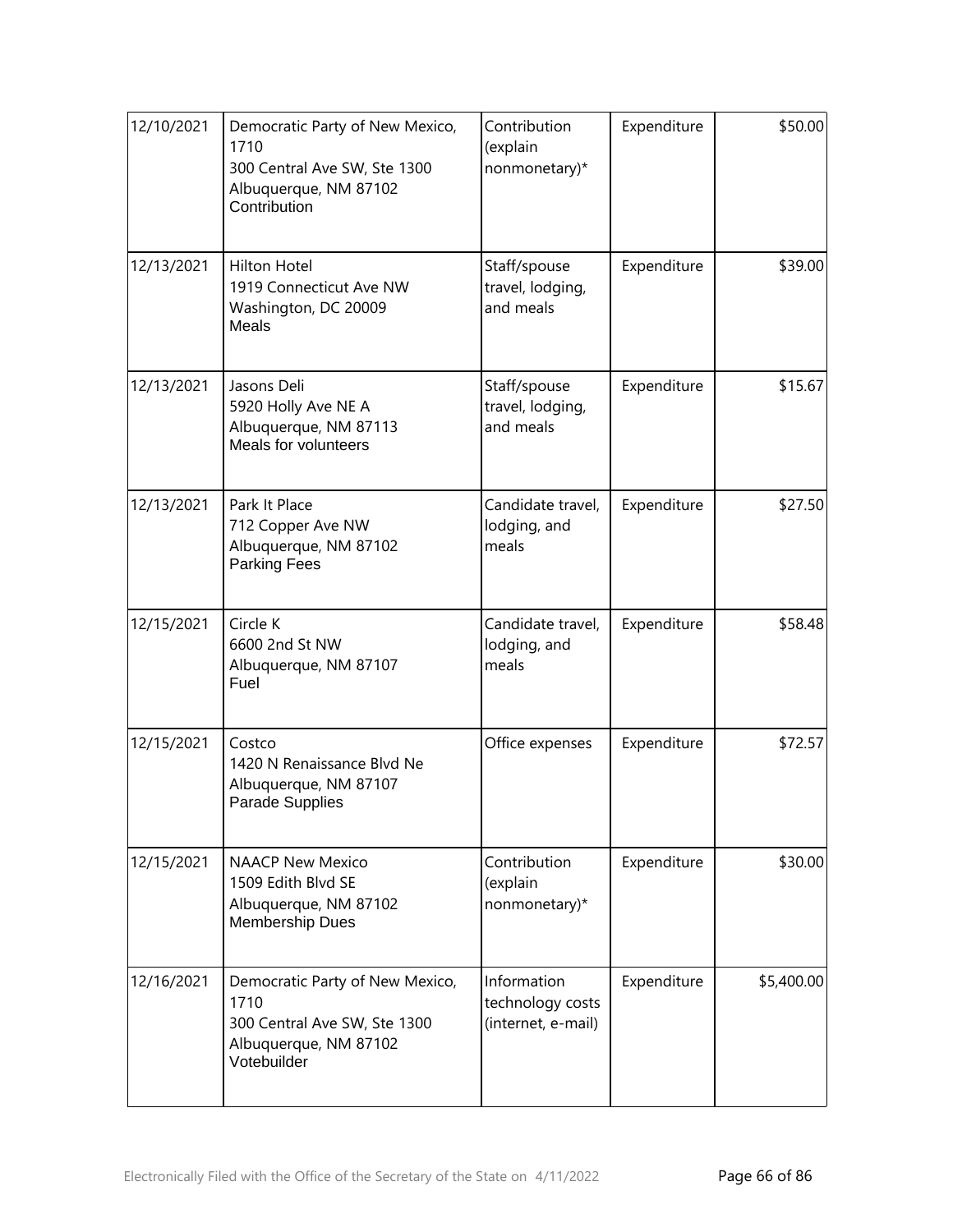| 12/16/2021 | Elijah Martinez<br>4520 Loren Ave NW<br>Albuquerque, NM 87114-6525<br>Campaign Staff                        | Campaign<br>workers' salaries              | Expenditure | \$3,000.00 |
|------------|-------------------------------------------------------------------------------------------------------------|--------------------------------------------|-------------|------------|
| 12/19/2021 | Jaden Chavez<br>12 Placitas Trails Rd<br>Placitas, NM 87043<br><b>Signature Collection Expense</b>          | Petition<br>circulating                    | Expenditure | \$110.50   |
| 12/20/2021 | Allsup's<br>723 Mechem Dr<br>Ruidoso, NM 88345<br>Fuel                                                      | Candidate travel,<br>lodging, and<br>meals | Expenditure | \$57.38    |
| 12/22/2021 | Circle K<br>6600 2nd St NW<br>Albuquerque, NM 87107<br>Fuel                                                 | Candidate travel,<br>lodging, and<br>meals | Expenditure | \$56.93    |
| 12/23/2021 | <b>Graphic Connection</b><br>1500 N Renaissance Blvd NE Suite A<br>Albuquerque, NM 87107<br><b>T-Shirts</b> | Campaign<br>paraphernalia/mi<br>SC         | Expenditure | \$590.33   |
| 12/27/2021 | Valero<br>4221 Osuna Rd NE<br>Albuquerque, NM 87109<br>Fuel                                                 | Candidate travel,<br>lodging, and<br>meals | Expenditure | \$25.00    |
| 12/28/2021 | Costco Gas<br>1420 N Renaissance Blvd NE<br>Albuquerque, NM 87107<br>Fuel                                   | Candidate travel,<br>lodging, and<br>meals | Expenditure | \$33.97    |
| 12/28/2021 | Target<br>6100 Paseo Del Norte NE<br>Albuquerque, NM 87113<br><b>Supplies</b>                               | Office expenses                            | Expenditure | \$7.09     |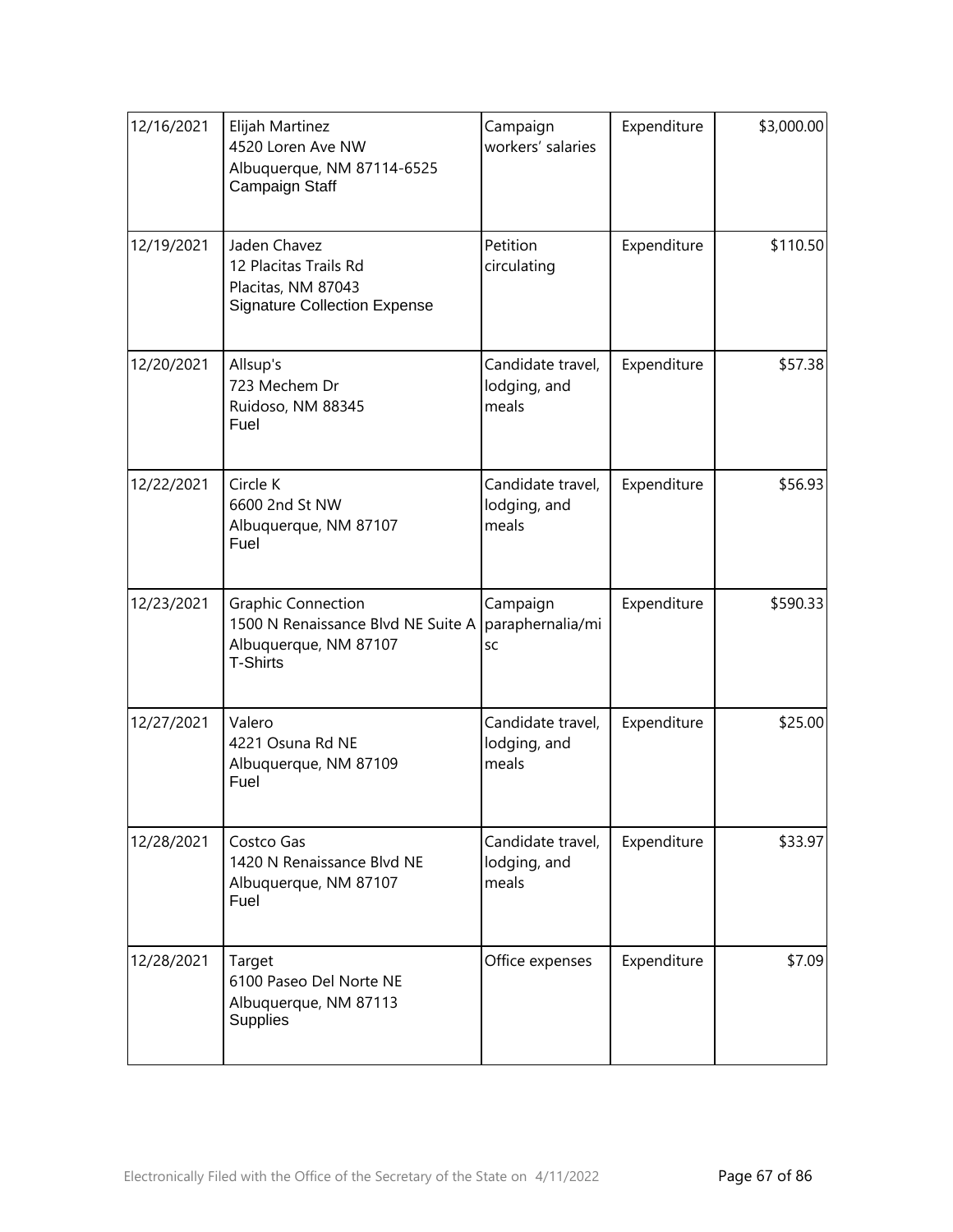| 12/29/2021 | Charlies Bakery and Cafe<br>715 Douglas Ave<br>Las Vegas, NM 87701<br>Meals for volunteers | Staff/spouse<br>travel, lodging,<br>and meals         | Expenditure | \$33.60 |
|------------|--------------------------------------------------------------------------------------------|-------------------------------------------------------|-------------|---------|
| 12/30/2021 | El Rialto Restaurant<br>141 Bridge St<br>Las Vegas, NM 87701<br>Meals for volunteers       | Staff/spouse<br>travel, lodging,<br>and meals         | Expenditure | \$42.31 |
| 12/30/2021 | <b>USPS</b><br>1135 Broadway Blvd NE<br>Albuquerque, NM 87101<br>Postage                   | Postage, delivery<br>and messenger<br>services        | Expenditure | \$37.76 |
| 12/30/2021 | <b>USPS</b><br>1135 Broadway Blvd NE<br>Albuquerque, NM 87101<br>Postage                   | Postage, delivery<br>and messenger<br>services        | Expenditure | \$92.80 |
| 12/31/2021 | Costco Gas<br>1420 N Renaissance Blvd NE<br>Albuquerque, NM 87107<br>Fuel                  | Candidate travel,<br>lodging, and<br>meals            | Expenditure | \$48.32 |
| 1/3/2022   | Costco Gas<br>1420 N Renaissance Blvd NE<br>Albuquerque, NM 87107<br>Fuel                  | Candidate travel,<br>lodging, and<br>meals            | Expenditure | \$48.24 |
| 1/3/2022   | Costco<br>1420 N Renaissance Blvd Ne<br>Albuquerque, NM 87107<br>Supplies                  | Office expenses                                       | Expenditure | \$42.93 |
| 1/3/2022   | Google<br>1600 Amphitheatre Pkwy<br>Mountain View, CA 94043<br><b>Email Services</b>       | Information<br>technology costs<br>(internet, e-mail) | Expenditure | \$64.73 |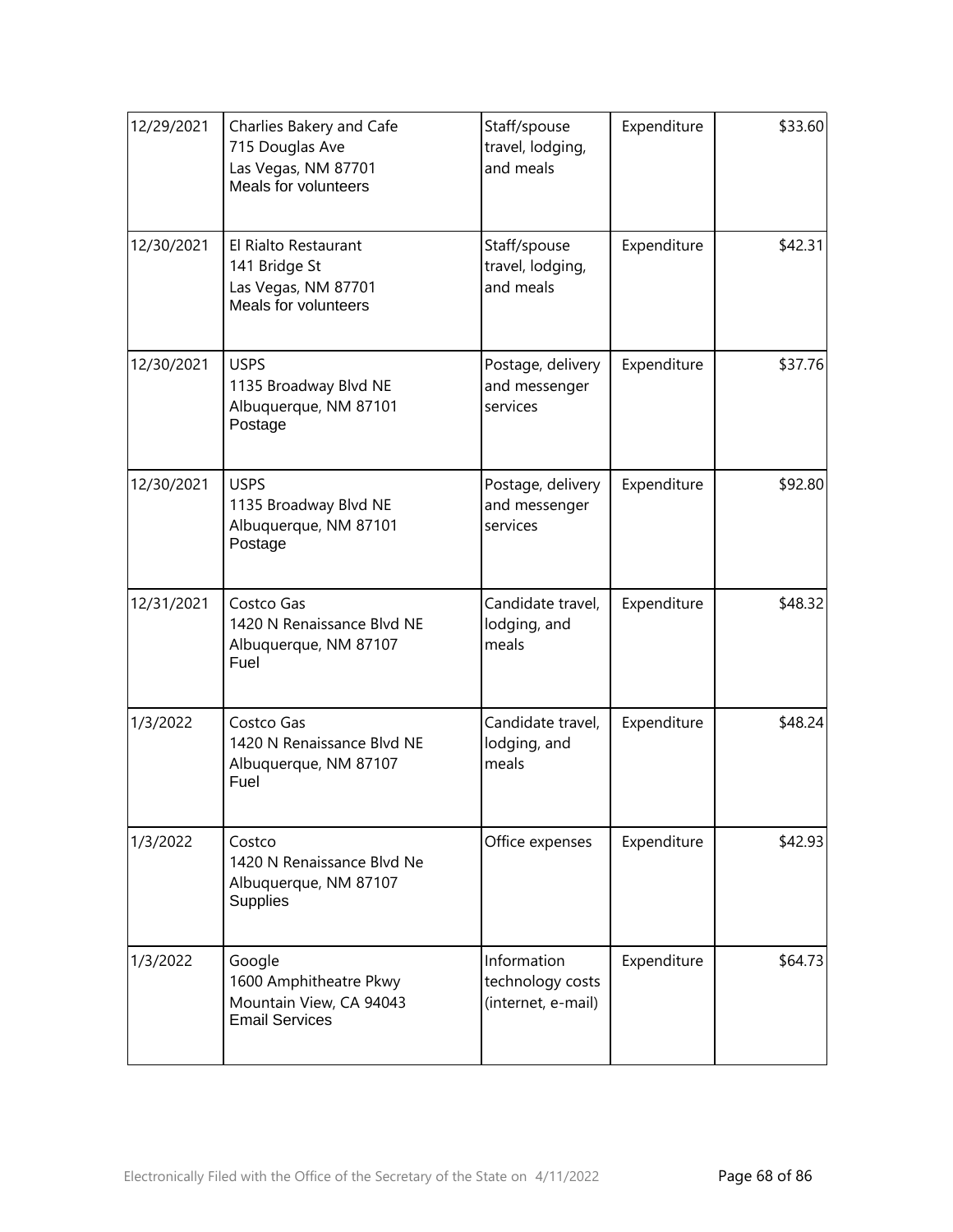| 1/3/2022 | Office Depot<br>1409 N Renaissance Blvd NE<br>ALBUQUERQUE, NM 87107<br>Supplies               | Office expenses                                       | Expenditure | \$30.17  |
|----------|-----------------------------------------------------------------------------------------------|-------------------------------------------------------|-------------|----------|
| 1/3/2022 | Zoom<br>55 Almaden Blvd<br>San Jose, CA 95113<br>Videoconference Services                     | Information<br>technology costs<br>(internet, e-mail) | Expenditure | \$16.17  |
| 1/4/2022 | Circle K<br>6600 2nd St NW<br>Albuquerque, NM 87107<br>Fuel                                   | Candidate travel,<br>lodging, and<br>meals            | Expenditure | \$55.19  |
| 1/4/2022 | <b>Staples</b><br>9701 Montgomery Blvd NE<br>Albuquerque, NM 87111<br>Supplies                | Office expenses                                       | Expenditure | \$87.09  |
| 1/4/2022 | Urban Cafe<br>1100 S Main St<br>Las Cruces, NM 88005<br>Meals for volunteers                  | Staff/spouse<br>travel, lodging,<br>and meals         | Expenditure | \$19.70  |
| 1/5/2022 | <b>Buckhorn Restaurant</b><br>68 US-380<br>San Antonio, NM 87832<br>Meals for volunteers      | Staff/spouse<br>travel, lodging,<br>and meals         | Expenditure | \$48.00  |
| 1/5/2022 | Costco Gas<br>1420 N Renaissance Blvd NE<br>Albuquerque, NM 87107<br>Fuel                     | Candidate travel,<br>lodging, and<br>meals            | Expenditure | \$39.32  |
| 1/5/2022 | <b>Harland Clarke</b><br>15955 La Cantera Parkway<br>San Antonio, TX 78256<br>Campaign Checks | Office expenses                                       | Expenditure | \$288.76 |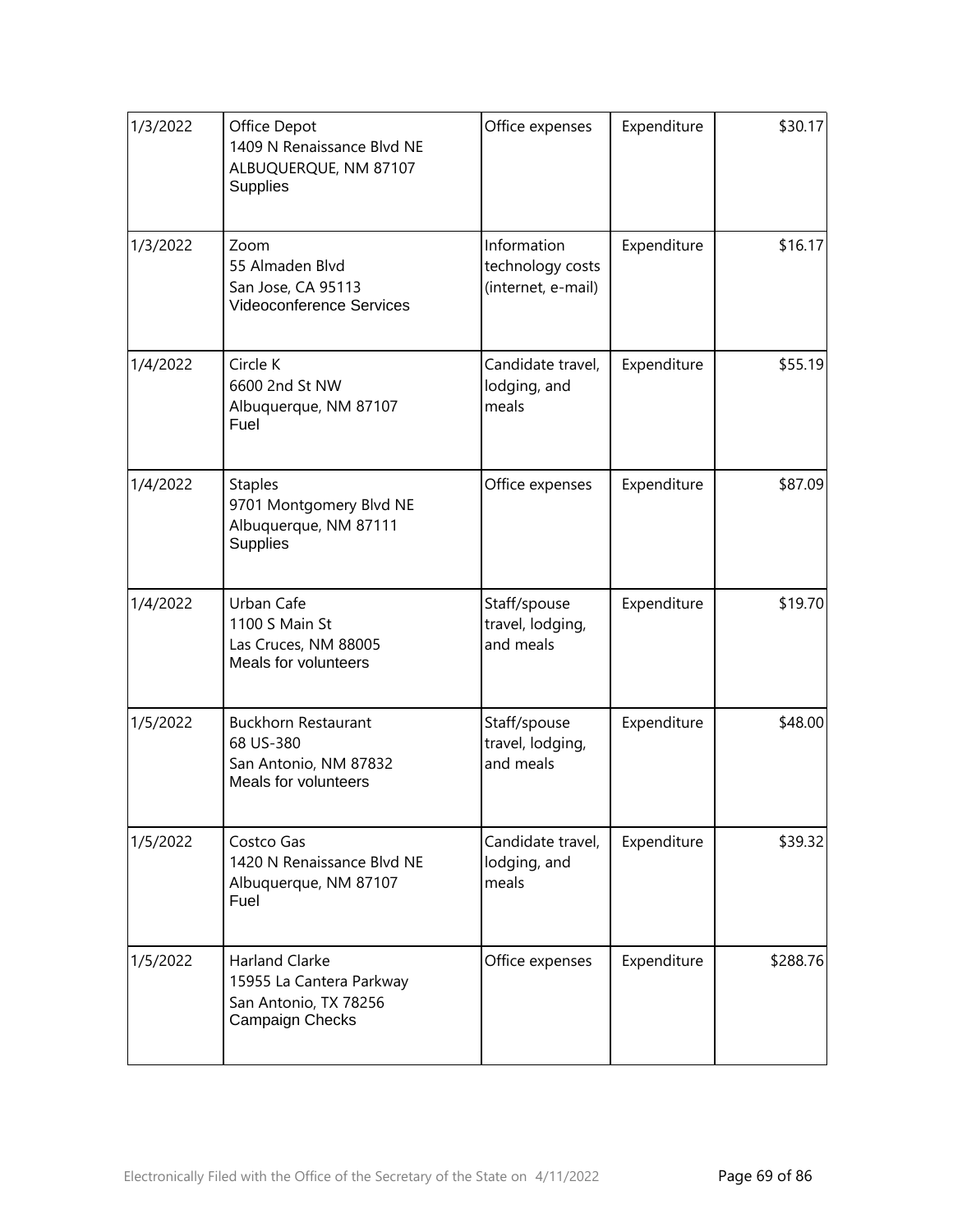| 1/6/2022  | Mezcla<br>705 S Telshor Blvd<br>Las Cruces, NM 88011<br>Meals for volunteers                                                              | Staff/spouse<br>travel, lodging,<br>and meals | Expenditure | \$35.74     |
|-----------|-------------------------------------------------------------------------------------------------------------------------------------------|-----------------------------------------------|-------------|-------------|
| 1/7/2022  | Beau Sandoval<br>1461 Reynosa Loop SE<br>Rio Rancho, NM 87124<br><b>Field Coordination</b>                                                | Petition<br>circulating                       | Expenditure | \$500.00    |
| 1/9/2022  | Elijah Martinez<br>4520 Loren Ave NW<br>Albuquerque, NM 87114-6525<br><b>Reimbursement for Supplies</b>                                   | Office expenses                               | Expenditure | \$78.72     |
| 1/9/2022  | Elijah Martinez<br>4520 Loren Ave NW<br>Albuquerque, NM 87114-6525<br>Campaign Personnel December<br>2021                                 | Campaign<br>workers' salaries                 | Expenditure | \$3,000.00  |
| 1/10/2022 | <b>Bryon Paez</b><br>5505 Camino Arbustos NE, 0<br>Albuquerque, NM 87111-6732<br>Reimbursement (Belen Parade<br>Supplies/Sound equipment) | Office expenses                               | Expenditure | \$620.07    |
| 1/10/2022 | Michael Johnson<br>622 Vista Este NE<br>Albuquerque, NM 87124-4782<br>Campaign Personnel                                                  | Campaign<br>workers' salaries                 | Expenditure | \$2,400.00  |
| 1/10/2022 | Speedway<br>6475 Main St<br>Cuba, NM 87013<br>Fuel                                                                                        | Candidate travel,<br>lodging, and<br>meals    | Expenditure | \$66.89     |
| 1/10/2022 | <b>Stanford Campaigns</b><br>3800 N. Lamar Blvd, Ste 200<br>Austin, TX 78756<br>Research                                                  | Campaign<br>consultants                       | Expenditure | \$10,000.00 |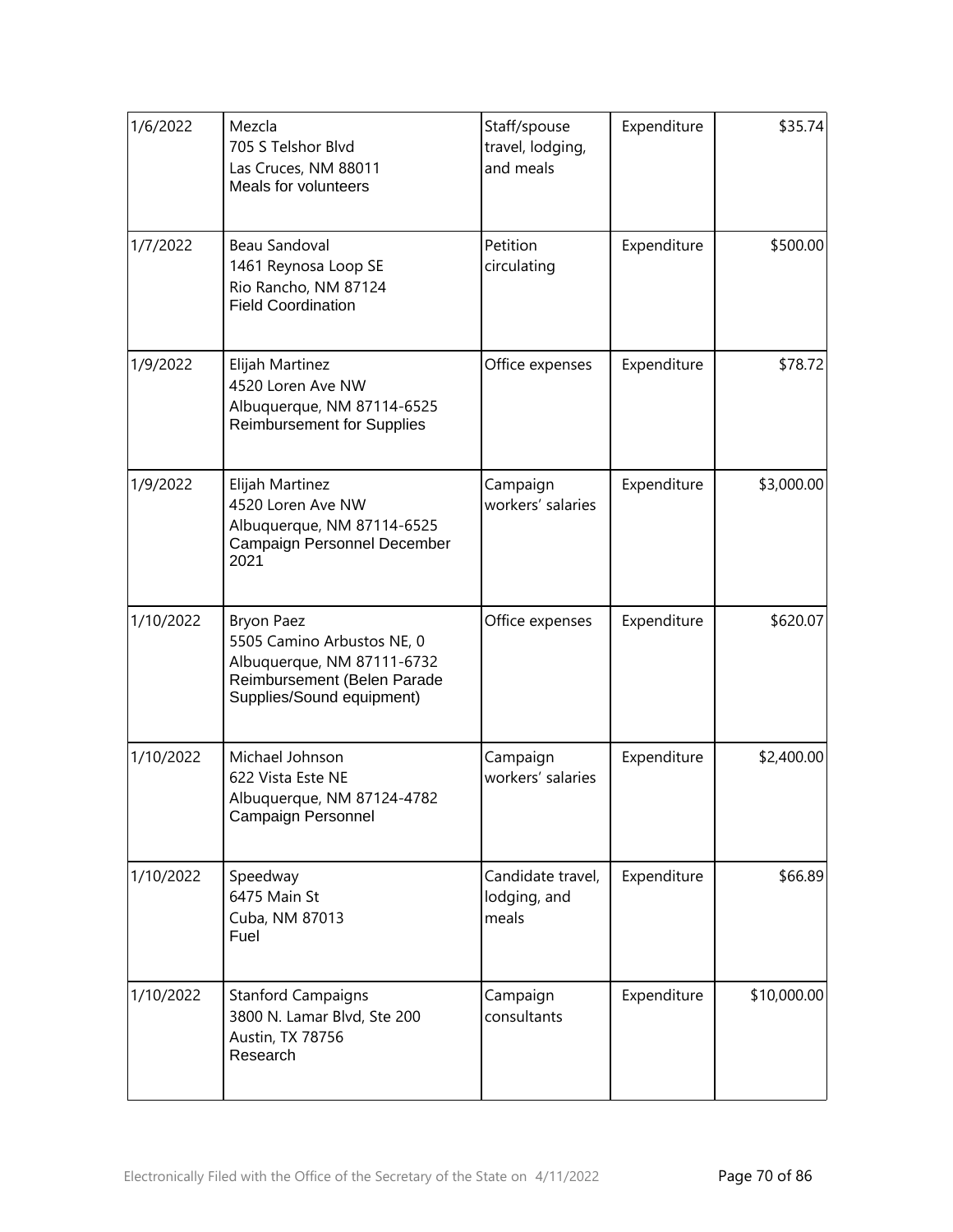| 1/11/2022 | Democratic Party of Los Alamos<br>County, 1645<br>P.O. Box 356<br>Los Alamos, NM 87544<br>Contribution                               | Contribution<br>(explain<br>nonmonetary)*     | Expenditure | \$100.00   |
|-----------|--------------------------------------------------------------------------------------------------------------------------------------|-----------------------------------------------|-------------|------------|
| 1/11/2022 | Democratic Party of Los Alamos<br>County, 1645<br>P.O. Box 356<br>Los Alamos, NM 87544<br>Contribution                               | Contribution<br>(explain<br>nonmonetary)*     | Expenditure | \$100.00   |
| 1/11/2022 | Grant Chapel African Methodist<br>Episcopal<br>Claremont Ave NE<br>Albuquerque, NM 87109<br><b>MLK</b> breakfast                     | Contribution<br>(explain<br>nonmonetary)*     | Expenditure | \$280.00   |
| 1/13/2022 | <b>Bryon Paez</b><br>5505 Camino Arbustos NE, 0<br>Albuquerque, NM 87111-6732<br><b>Campaing Personnel</b>                           | Campaign<br>workers' salaries                 | Expenditure | \$3,500.00 |
| 1/13/2022 | Fireside Campaigns<br>815 Black Lives Matter Plz NW<br>Washington, DC 20006<br><b>Digital Communication Services</b>                 | Campaign<br>consultants                       | Expenditure | \$3,903.23 |
| 1/13/2022 | Horseman's Haven Cafe<br>4354 Cerrillos Rd<br>Santa Fe, NM 87507<br>Meals                                                            | Staff/spouse<br>travel, lodging,<br>and meals | Expenditure | \$32.00    |
| 1/14/2022 | Costco Gas<br>1420 N Renaissance Blvd NE<br>Albuquerque, NM 87107<br>Fuel                                                            | Candidate travel,<br>lodging, and<br>meals    | Expenditure | \$50.23    |
| 1/17/2022 | Bernalillo County Democratic Party,<br>1641<br>300 Central Ave, Suite 1300<br>Albuquerque, NM 87102<br><b>Pre-Primary Convention</b> | Contribution<br>(explain<br>nonmonetary)*     | Expenditure | \$400.00   |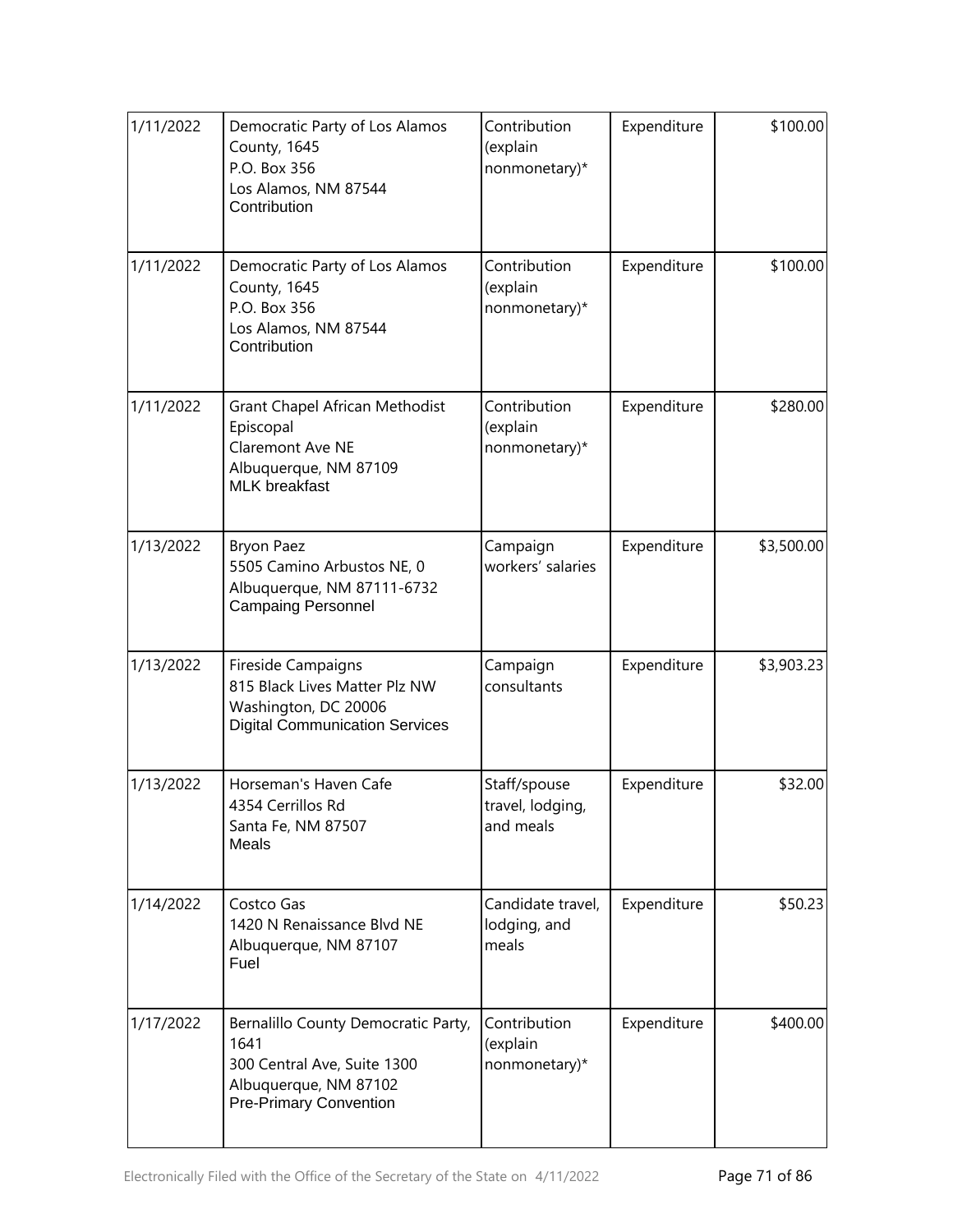| 1/18/2022 | Dion's<br>4200 Montano Rd NW<br>Albuquerque, NM 87120<br>Meals for volunteers                                          | Staff/spouse<br>travel, lodging,<br>and meals  | Expenditure | \$46.17    |
|-----------|------------------------------------------------------------------------------------------------------------------------|------------------------------------------------|-------------|------------|
| 1/18/2022 | Tim Jennings for Mayor<br><b>PO BOX 1797</b><br>ROSWELL, NM 88202-1797<br>Contribution                                 | Contribution<br>(explain<br>nonmonetary)*      | Expenditure | \$250.00   |
| 1/18/2022 | <b>USPS</b><br>1135 Broadway Blvd NE<br>Albuquerque, NM 87101<br>Postage                                               | Postage, delivery<br>and messenger<br>services | Expenditure | \$9.65     |
| 1/19/2022 | Costco Gas<br>1420 N Renaissance Blvd NE<br>Albuquerque, NM 87107<br>Fuel                                              | Candidate travel,<br>lodging, and<br>meals     | Expenditure | \$59.09    |
| 1/19/2022 | Weck's<br>6311 Riverside Plaza Ln NW<br>Albuquerque, NM 87120<br>Meals                                                 | Staff/spouse<br>travel, lodging,<br>and meals  | Expenditure | \$28.15    |
| 1/20/2022 | Democratic Party of New Mexico,<br>1710<br>300 Central Ave SW, Ste 1300<br>Albuquerque, NM 87102<br>Legislative Dinner | Meetings and<br>appearances                    | Expenditure | \$500.00   |
| 1/21/2022 | Jaden Chavez<br>12 Placitas Trails Rd<br>Placitas, NM 87043<br><b>Signature Collection Expense</b>                     | Petition<br>circulating                        | Expenditure | \$1,300.00 |
| 1/24/2022 | Costco Gas<br>1420 N Renaissance Blvd NE<br>Albuquerque, NM 87107<br>Fuel                                              | Candidate travel,<br>lodging, and<br>meals     | Expenditure | \$45.35    |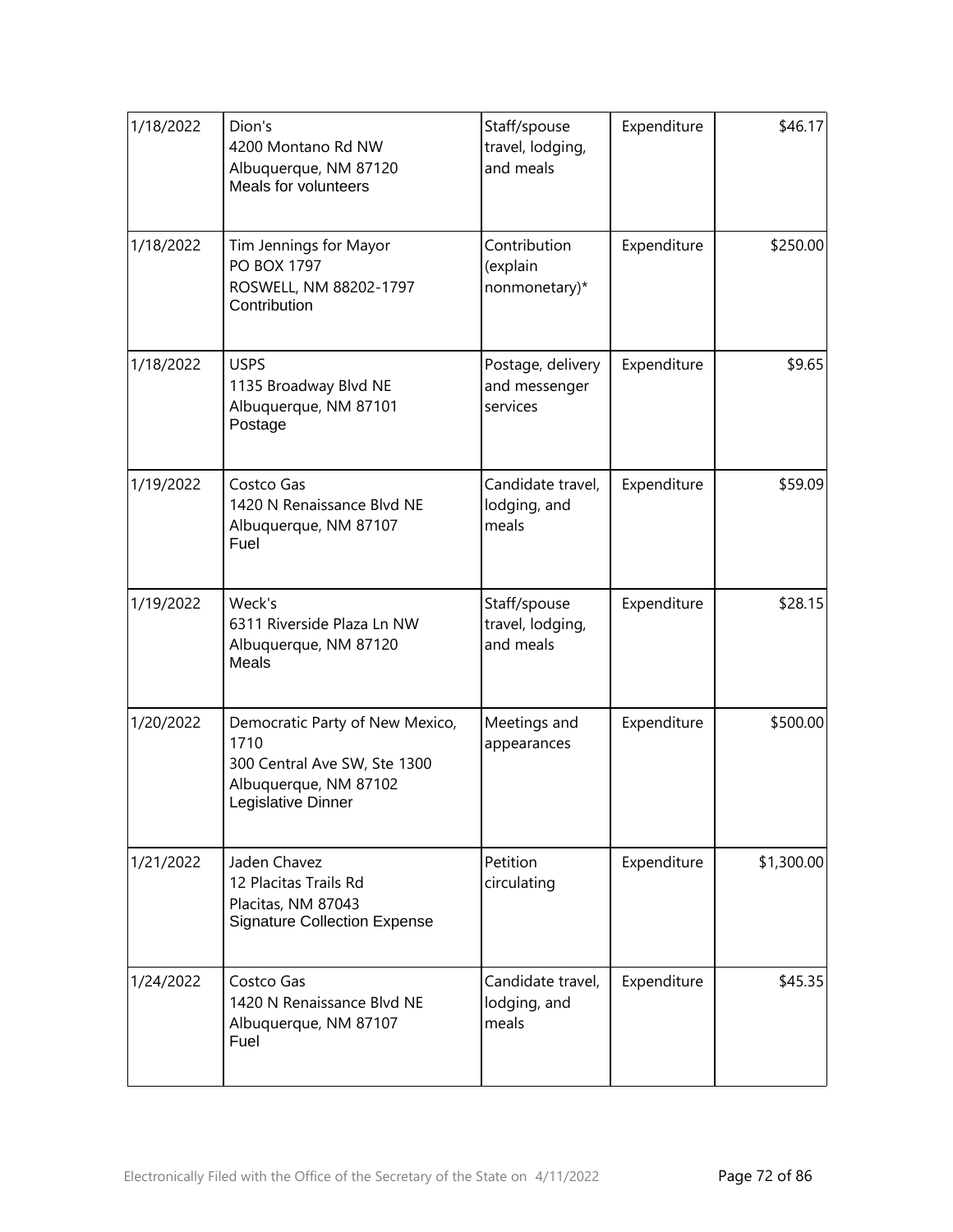| 1/25/2022 | Allsup's<br>723 Mechem Dr<br>Ruidoso, NM 88345<br>Fuel                                                                  | Candidate travel,<br>lodging, and<br>meals | Expenditure | \$56.88    |
|-----------|-------------------------------------------------------------------------------------------------------------------------|--------------------------------------------|-------------|------------|
| 1/25/2022 | Elijah Martinez<br>4520 Loren Ave NW<br>Albuquerque, NM 87114-6525<br>Campaign Personnel                                | Campaign<br>workers' salaries              | Expenditure | \$3,500.00 |
| 1/26/2022 | <b>Harland Clarke</b><br>15955 La Cantera Parkway<br>San Antonio, TX 78256<br>Campaign Checks                           | Office expenses                            | Expenditure | \$251.19   |
| 1/27/2022 | Costco Gas<br>1420 N Renaissance Blvd NE<br>Albuquerque, NM 87107<br>Fuel                                               | Candidate travel,<br>lodging, and<br>meals | Expenditure | \$57.63    |
| 1/28/2022 | ABQ Wraps N' Vinyl<br>10300 Menaul Blvd. NE, Ste 1<br>Albuquerque, NM 87112<br>Banner/Wrap                              | Campaign<br>paraphernalia/mi<br>SC         | Expenditure | \$2,500.00 |
| 1/28/2022 | <b>Stanford Campaigns</b><br>3800 N. Lamar Blvd, Ste 200<br>Austin, TX 78756<br>Research                                | Campaign<br>consultants                    | Expenditure | \$9,340.00 |
| 1/31/2022 | <b>Bryon Paez</b><br>5505 Camino Arbustos NE, 0<br>Albuquerque, NM 87111-6732<br>Campaign Personnel                     | Campaign<br>workers' salaries              | Expenditure | \$7,000.00 |
| 1/31/2022 | Democratic Party of Sandoval<br>County, 1648<br>1380 Rio Rancho Blvd SE no. 292<br>Rio Rancho, NM 87124<br>Contribution | Contribution<br>(explain<br>nonmonetary)*  | Expenditure | \$104.00   |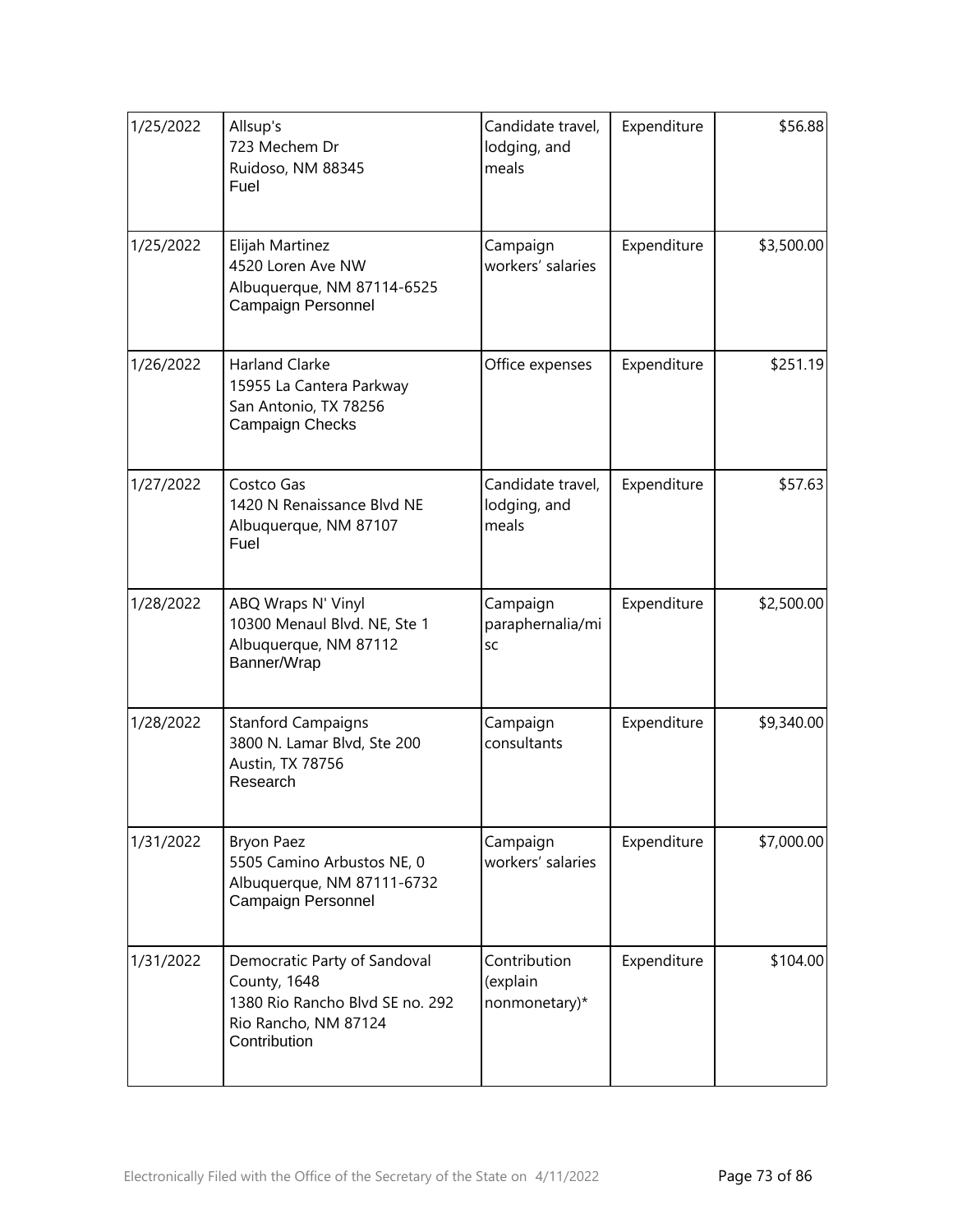| 1/31/2022 | Michael Johnson<br>622 Vista Este NE<br>Albuquerque, NM 87124-4782<br><b>Campaign Personnel</b> | Campaign<br>workers' salaries                         | Expenditure | \$4,000.00 |
|-----------|-------------------------------------------------------------------------------------------------|-------------------------------------------------------|-------------|------------|
| 2/1/2022  | FormSwift<br>2480 Walker Ave NW<br>Grand Rapids, MI 49544<br>Document Management Software       | Office expenses                                       | Expenditure | \$89.00    |
| 2/2/2022  | FormSwift<br>2480 Walker Ave NW<br>Grand Rapids, MI 49544<br><b>Tax Forms</b>                   | Office expenses                                       | Expenditure | \$6.16     |
| 2/2/2022  | FormSwift<br>2480 Walker Ave NW<br>Grand Rapids, MI 49544<br><b>Tax Forms</b>                   | Office expenses                                       | Expenditure | \$6.16     |
| 2/2/2022  | FormSwift<br>2480 Walker Ave NW<br>Grand Rapids, MI 49544<br><b>Tax Forms</b>                   | Office expenses                                       | Expenditure | \$6.16     |
| 2/3/2022  | Google<br>1600 Amphitheatre Pkwy<br>Mountain View, CA 94043<br><b>Email Services</b>            | Information<br>technology costs<br>(internet, e-mail) | Expenditure | \$64.08    |
| 2/3/2022  | <b>NALEO</b><br>1122 W. Washington Blvd.<br>Los Angeles, CA 90015<br>Dues                       | Office expenses                                       | Expenditure | \$1,000.00 |
| 2/3/2022  | NGP Van, Inc.<br>P.O. Box 392264<br>Pittsburgh, PA 15251<br>Database Software                   | Information<br>technology costs<br>(internet, e-mail) | Expenditure | \$2,265.42 |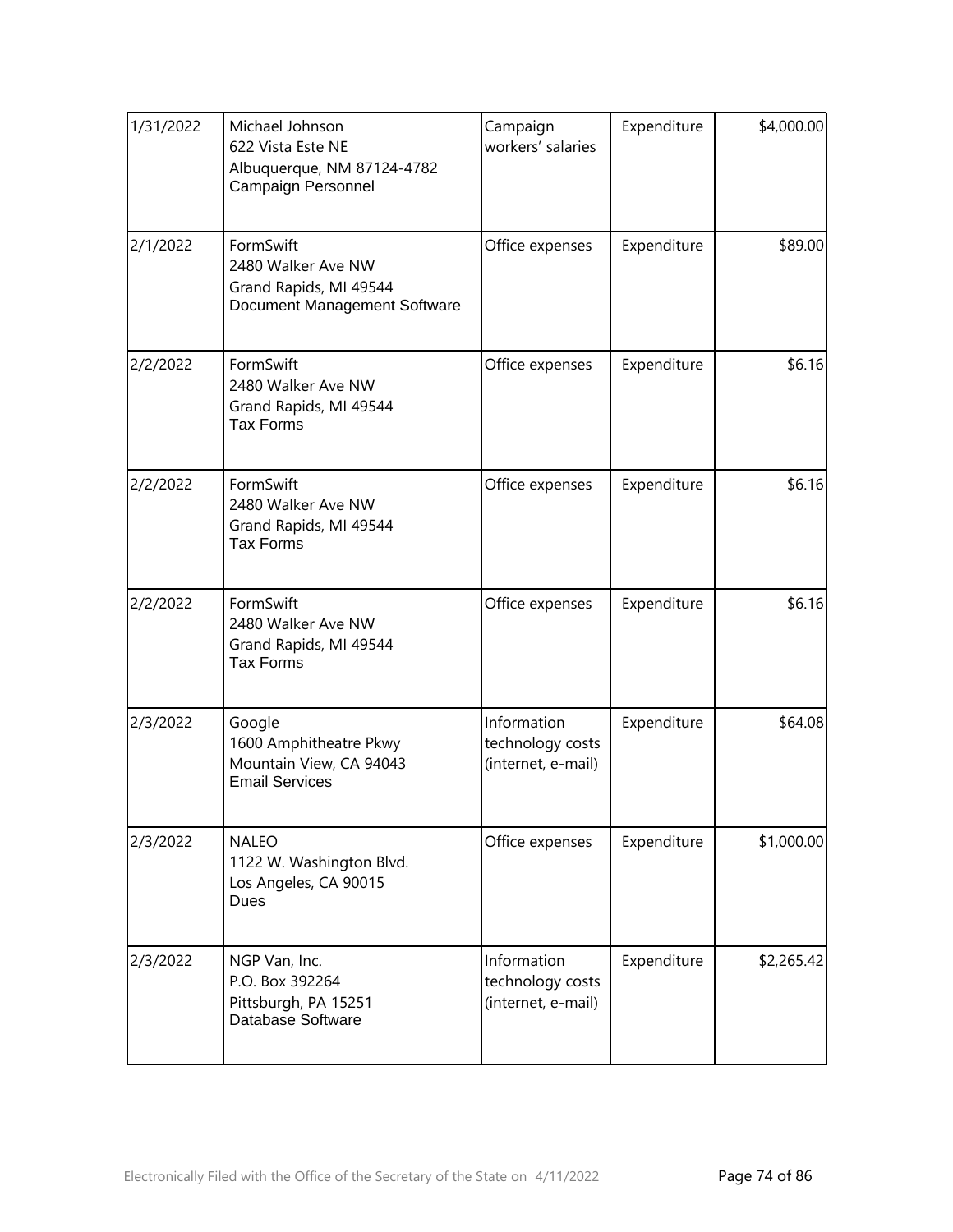| 2/3/2022 | Zoom<br>55 Almaden Blvd<br>San Jose, CA 95113<br><b>Videoconference Services</b>                                                     | Information<br>technology costs<br>(internet, e-mail) | Expenditure | \$16.17    |
|----------|--------------------------------------------------------------------------------------------------------------------------------------|-------------------------------------------------------|-------------|------------|
| 2/4/2022 | <b>Bryon Paez</b><br>5505 Camino Arbustos NE, 0<br>Albuquerque, NM 87111-6732<br>Reimbursement (Supplies for<br>Signature gathering) | Office expenses                                       | Expenditure | \$200.00   |
| 2/4/2022 | Democratic Party of Dona Ana<br>County, 1654<br>PO Box 16144<br>Las Cruces, NM 88004<br>Contribution                                 | Contribution<br>(explain<br>nonmonetary)*             | Expenditure | \$100.00   |
| 2/4/2022 | Fireside Campaigns<br>815 Black Lives Matter Plz NW<br>Washington, DC 20006<br><b>Digital Communication Services</b>                 | Campaign<br>consultants                               | Expenditure | \$5,500.00 |
| 2/4/2022 | Vic's Daily Cafe<br>3600 Osuna Rd NE #105<br>Albuquerque, NM 87109<br>Meals                                                          | Staff/spouse<br>travel, lodging,<br>and meals         | Expenditure | \$54.56    |
| 2/7/2022 | Circle K<br>6600 2nd St NW<br>Albuquerque, NM 87107<br>Fuel                                                                          | Candidate travel,<br>lodging, and<br>meals            | Expenditure | \$54.50    |
| 2/8/2022 | <b>USPS</b><br>1135 Broadway Blvd NE<br>Albuquerque, NM 87101<br>Postage                                                             | Postage, delivery<br>and messenger<br>services        | Expenditure | \$39.30    |
| 2/9/2022 | Costco Gas<br>1420 N Renaissance Blvd NE<br>Albuquerque, NM 87107<br>Fuel                                                            | Candidate travel,<br>lodging, and<br>meals            | Expenditure | \$46.34    |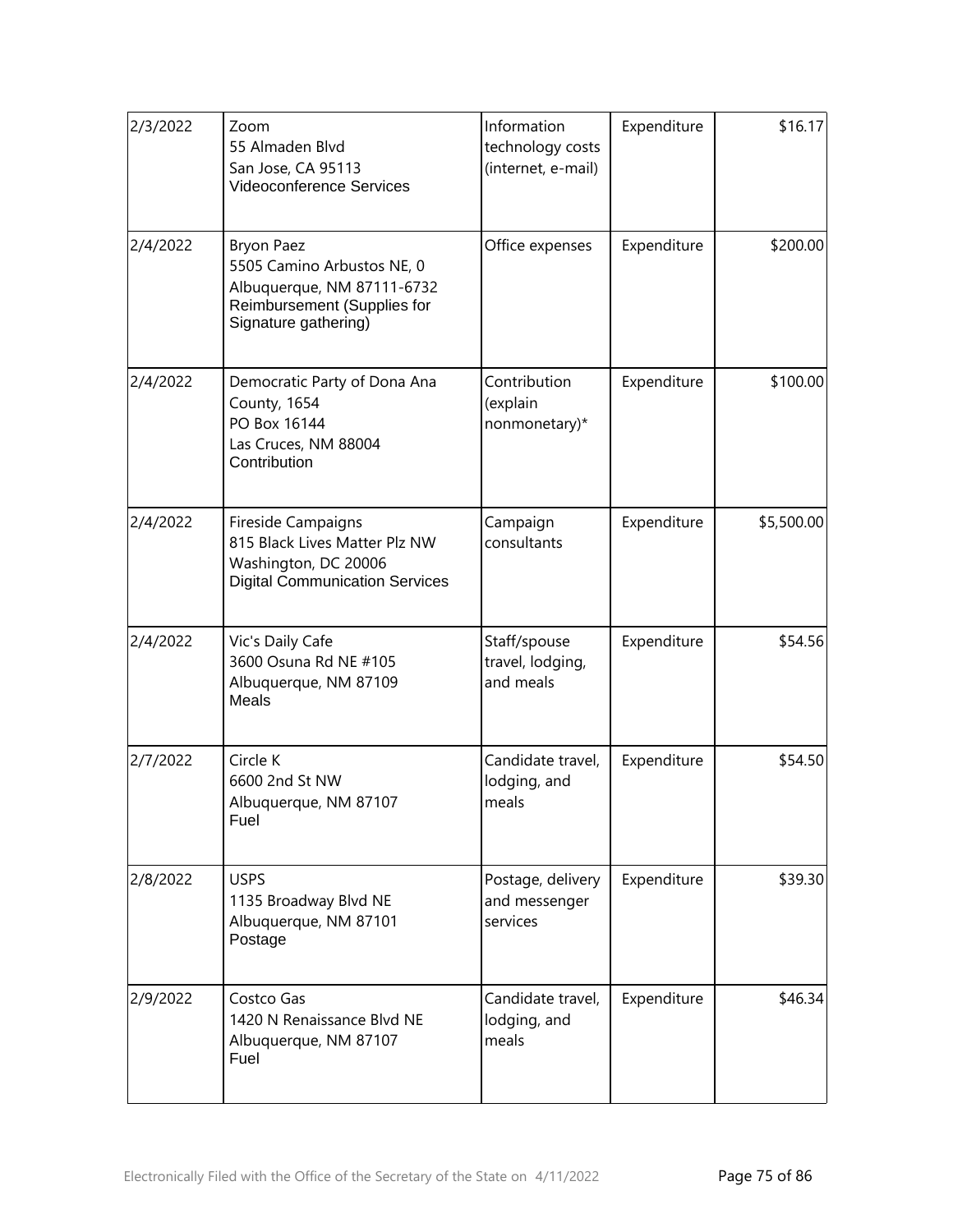| 2/10/2022 | Allsup's<br>723 Mechem Dr<br>Ruidoso, NM 88345<br>Fuel                                                        | Candidate travel,<br>lodging, and<br>meals    | Expenditure | \$42.45  |
|-----------|---------------------------------------------------------------------------------------------------------------|-----------------------------------------------|-------------|----------|
| 2/14/2022 | Allsup's<br>723 Mechem Dr<br>Ruidoso, NM 88345<br>Fuel                                                        | Candidate travel,<br>lodging, and<br>meals    | Expenditure | \$52.97  |
| 2/14/2022 | Brian Colón<br>1101 Diamondback Dr NW<br>Albuquerque, NM 87113<br>Reimbursement: Travel to DAGA<br>Conference | Office expenses                               | Expenditure | \$355.92 |
| 2/14/2022 | <b>Dunkin Donuts</b><br>5502 4th St NW<br>Albuquerque, NM 87107<br>Meals                                      | Staff/spouse<br>travel, lodging,<br>and meals | Expenditure | \$26.17  |
| 2/14/2022 | Isleta Travel Center<br>4050 NM-47<br>Albuquerque, NM 87105<br>Fuel                                           | Candidate travel,<br>lodging, and<br>meals    | Expenditure | \$50.62  |
| 2/14/2022 | Rockville Audio<br>600 Bayview Ave<br>Inwood, NY 11096<br>Campaign Audio Equipment                            | Office expenses                               | Expenditure | \$431.34 |
| 2/14/2022 | The Home Depot<br>2350 N Main St<br>Roswell, NM 88201<br><b>Supplies</b>                                      | Office expenses                               | Expenditure | \$51.18  |
| 2/14/2022 | Vdara Hotel<br>2600 W Harmon Ave<br>Las Vegas, NM 89158<br><b>DAGA Conference Lodging</b>                     | Candidate travel,<br>lodging, and<br>meals    | Expenditure | \$153.06 |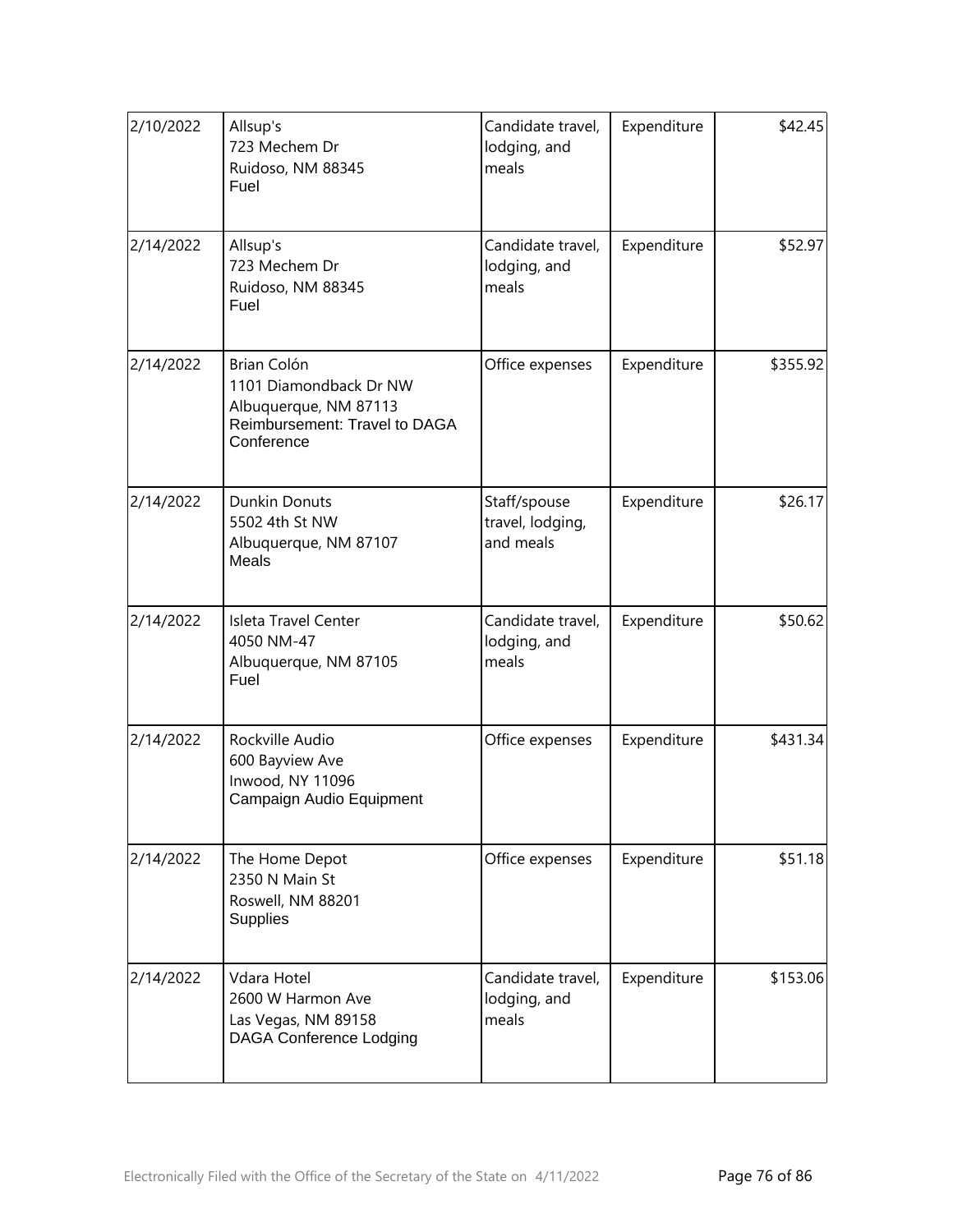| 2/15/2022 | Shell Oil<br>2634 US Rte 66<br>Santa Rosa, NM 88435<br>Fuel                                                                              | Candidate travel,<br>lodging, and<br>meals            | Expenditure | \$62.87    |
|-----------|------------------------------------------------------------------------------------------------------------------------------------------|-------------------------------------------------------|-------------|------------|
| 2/16/2022 | Mimbres Food Mart<br>420 E Cedar St,<br>Deming, NM 88030<br>Meals                                                                        | Staff/spouse<br>travel, lodging,<br>and meals         | Expenditure | \$39.66    |
| 2/16/2022 | Zia Rvillas<br>6720 N World Dr<br>Hobbs, NM 88242<br>Fuel                                                                                | Candidate travel,<br>lodging, and<br>meals            | Expenditure | \$39.83    |
| 2/18/2022 | Costco Gas<br>1420 N Renaissance Blvd NE<br>Albuquerque, NM 87107<br>Fuel                                                                | Candidate travel,<br>lodging, and<br>meals            | Expenditure | \$46.82    |
| 2/18/2022 | NGP Van, Inc.<br>P.O. Box 392264<br>Pittsburgh, PA 15251<br>Database Software                                                            | Information<br>technology costs<br>(internet, e-mail) | Expenditure | \$3,236.28 |
| 2/19/2022 | Democratic Party of Sandoval<br>County, 1648<br>1380 Rio Rancho Blvd SE no. 292<br>Rio Rancho, NM 87124<br><b>Pre-Primary Convention</b> | Contribution<br>(explain<br>nonmonetary)*             | Expenditure | \$50.00    |
| 2/20/2022 | <b>Bryon Paez</b><br>5505 Camino Arbustos NE, 0<br>Albuquerque, NM 87111-6732<br>Campaign Personnel                                      | Campaign<br>workers' salaries                         | Expenditure | \$7,000.00 |
| 2/22/2022 | ABQ Wraps N' Vinyl<br>10300 Menaul Blvd. NE, Ste 1<br>Albuquerque, NM 87112<br>Banner/Wrap                                               | Campaign<br>paraphernalia/mi<br>SC                    | Expenditure | \$650.00   |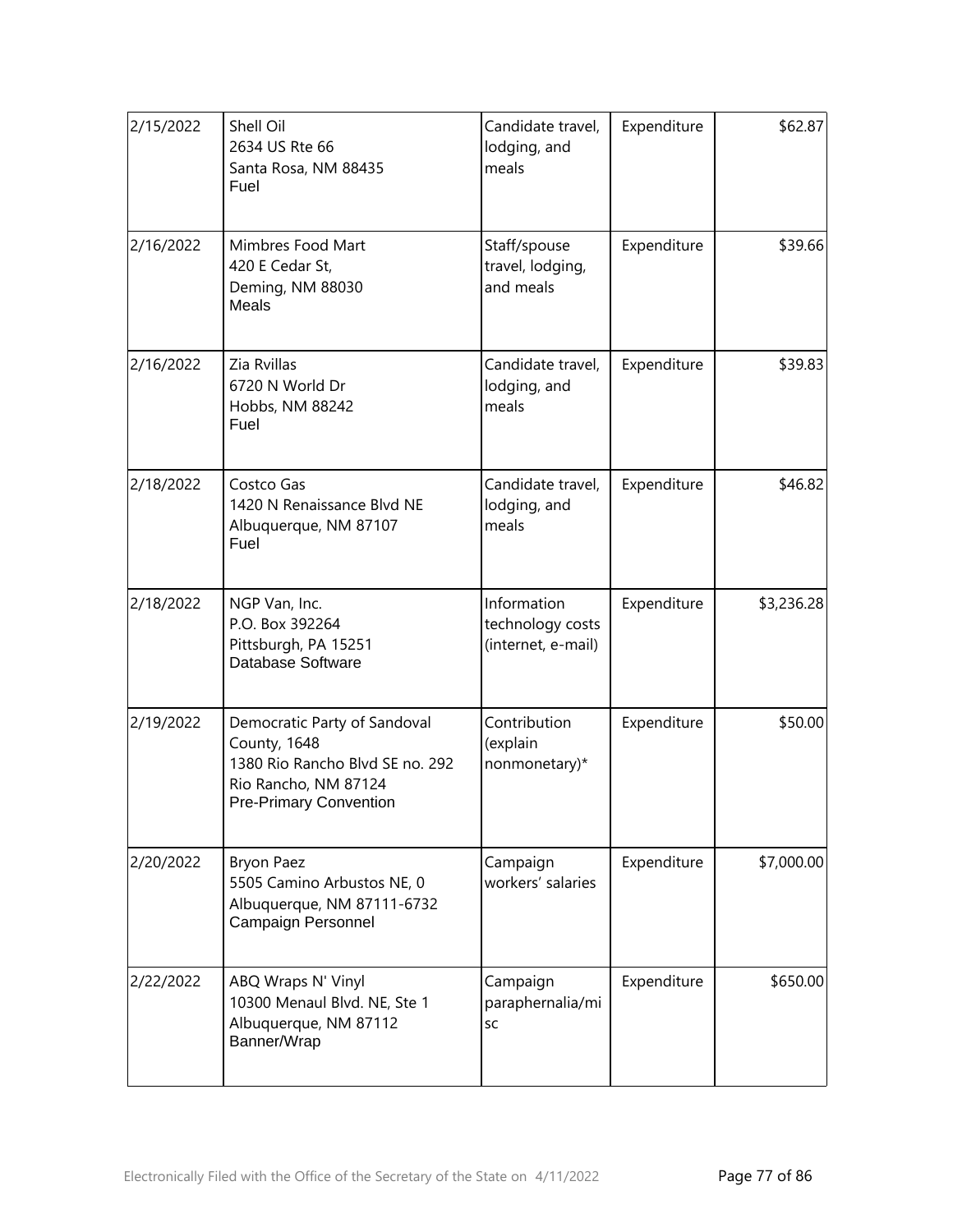| 2/22/2022 | Circle K<br>6600 2nd St NW<br>Albuquerque, NM 87107<br>Fuel                                                                                                                             | Candidate travel,<br>lodging, and<br>meals    | Expenditure | \$52.42  |
|-----------|-----------------------------------------------------------------------------------------------------------------------------------------------------------------------------------------|-----------------------------------------------|-------------|----------|
| 2/22/2022 | Incredible Films LLC<br>1701 4th St SW<br>Albuquerque, NM 87102<br><b>Film Services</b>                                                                                                 | Campaign<br>consultants                       | Expenditure | \$617.00 |
| 2/22/2022 | Speedway<br>6475 Main St<br>Cuba, NM 87013<br>Fuel                                                                                                                                      | Candidate travel,<br>lodging, and<br>meals    | Expenditure | \$38.49  |
| 2/22/2022 | The 66 Pit Stop<br>14311 Central Ave NW I-40<br>Albuquerque, NM 87121<br><b>Meals</b>                                                                                                   | Staff/spouse<br>travel, lodging,<br>and meals | Expenditure | \$48.26  |
| 2/24/2022 | <b>Bryon Paez</b><br>5505 Camino Arbustos NE, 0<br>Albuquerque, NM 87111-6732<br>Reimbursement (Gas, San Miguel<br>County Convention food, lunch on<br>signature day turn-in for staff) | Office expenses                               | Expenditure | \$486.02 |
| 2/24/2022 | San Juan County Democratic Party,<br>1687<br>P.O. Box 173<br>Farmington, NM 87499<br>Contribution                                                                                       | Contribution<br>(explain<br>nonmonetary)*     | Expenditure | \$150.00 |
| 2/28/2022 | Costco Gas<br>1420 N Renaissance Blvd NE<br>Albuquerque, NM 87107<br>Fuel                                                                                                               | Candidate travel,<br>lodging, and<br>meals    | Expenditure | \$44.23  |
| 2/28/2022 | Speedway<br>6475 Main St<br>Cuba, NM 87013<br>Fuel                                                                                                                                      | Candidate travel,<br>lodging, and<br>meals    | Expenditure | \$40.89  |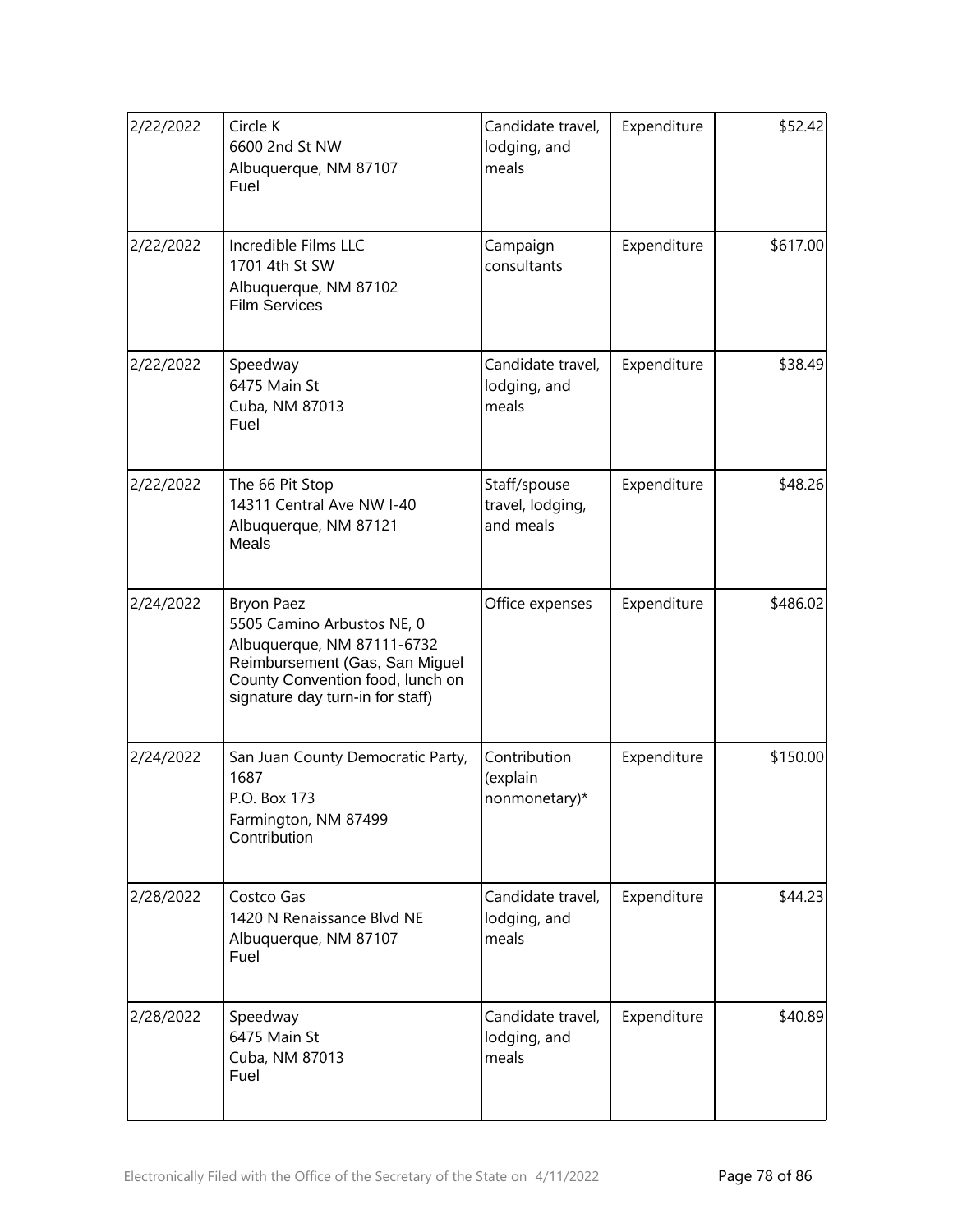| 3/1/2022 | Michael Johnson<br>622 Vista Este NE<br>Albuquerque, NM 87124-4782<br>Campaign Personnel                                          | Campaign<br>workers' salaries                         | Expenditure | \$4,000.00 |
|----------|-----------------------------------------------------------------------------------------------------------------------------------|-------------------------------------------------------|-------------|------------|
| 3/1/2022 | Romero Romero<br>114 Princeton Dr SE<br>Albuquerque, NM 87106<br>Campaign Personnel                                               | Campaign<br>workers' salaries                         | Expenditure | \$3,000.00 |
| 3/1/2022 | Tara Memarian<br>9521 Avenida Del Oso NE<br>Albuquerque, NM 87111<br><b>Campaign Personnel</b>                                    | Campaign<br>workers' salaries                         | Expenditure | \$750.00   |
| 3/2/2022 | Melissa Jabour<br>7404 Gladden Ave NE<br>Albuquerque, NM 87110<br>Reimbursement (Diesel for bus,<br>parade supplies, banners)     | Office expenses                                       | Expenditure | \$2,495.90 |
| 3/2/2022 | Zoom<br>55 Almaden Blvd<br>San Jose, CA 95113<br><b>Videoconference Services</b>                                                  | Information<br>technology costs<br>(internet, e-mail) | Expenditure | \$16.17    |
| 3/3/2022 | Google<br>1600 Amphitheatre Pkwy<br>Mountain View, CA 94043<br><b>Email Services</b>                                              | Information<br>technology costs<br>(internet, e-mail) | Expenditure | \$54.31    |
| 3/4/2022 | Democratic Party of New Mexico,<br>1710<br>300 Central Ave SW, Ste 1300<br>Albuquerque, NM 87102<br><b>Pre-Primary Convention</b> | Meetings and<br>appearances                           | Expenditure | \$800.00   |
| 3/4/2022 | Peppers Grill<br>500 N Main St<br>Roswell, NM 88201<br><b>Pre-Primary Convention Dinner</b>                                       | Staff/spouse<br>travel, lodging,<br>and meals         | Expenditure | \$1,165.00 |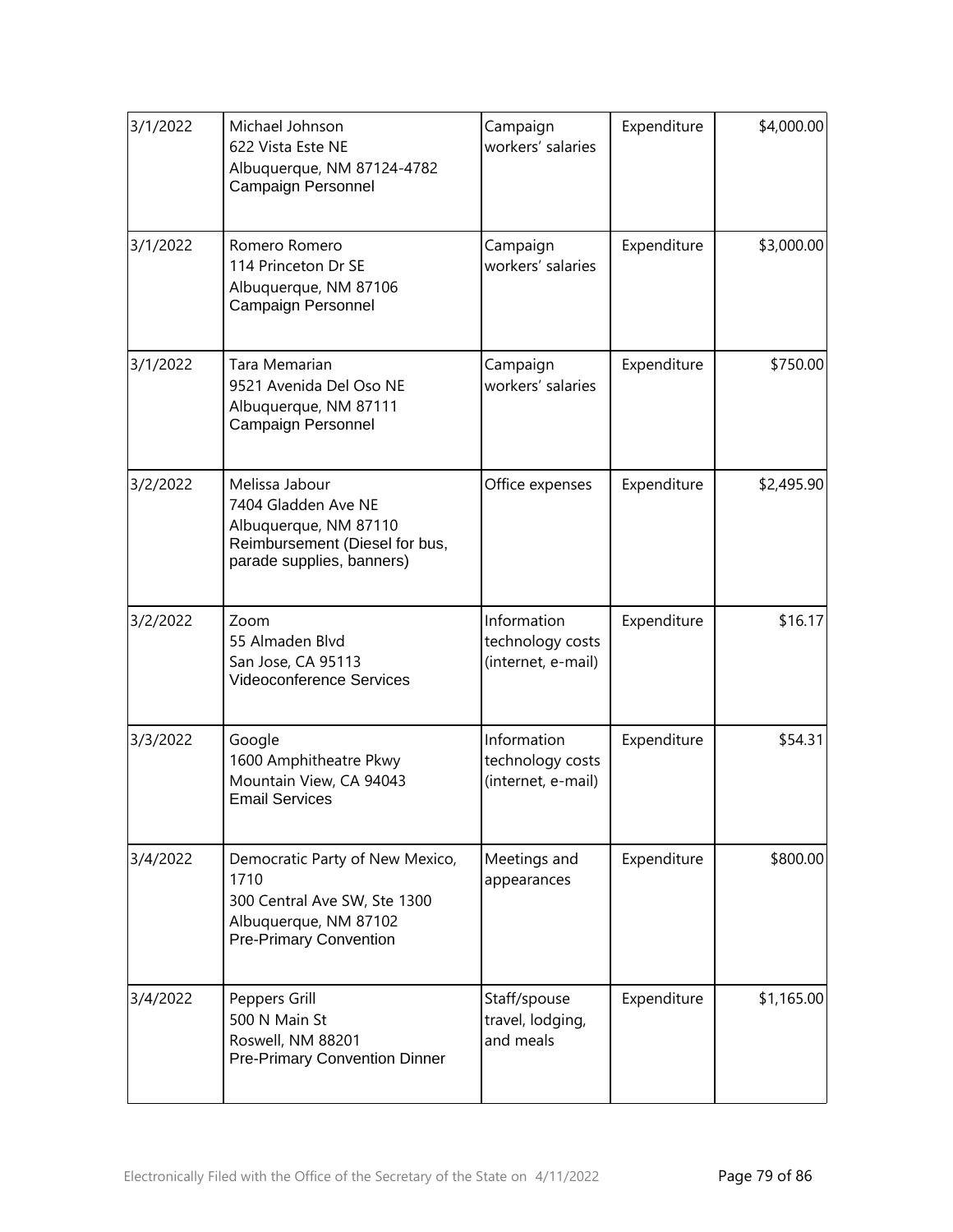| 3/4/2022 | Phillips 66<br>4050 NM-47<br>Albuquerque, NM 87105<br>Fuel                               | Candidate travel,<br>lodging, and<br>meals    | Expenditure | \$65.77  |
|----------|------------------------------------------------------------------------------------------|-----------------------------------------------|-------------|----------|
| 3/5/2022 | Yesway<br>5500 N Main St<br>Roswell, NM 88201<br>Fuel                                    | Candidate travel,<br>lodging, and<br>meals    | Expenditure | \$28.01  |
| 3/6/2022 | Fairfield Inn & Suites<br>1201 North Main<br>Roswell, NM 88201<br>Lodging for Convention | Staff/spouse<br>travel, lodging,<br>and meals | Expenditure | \$125.49 |
| 3/6/2022 | Fairfield Inn & Suites<br>1201 North Main<br>Roswell, NM 88201<br>Lodging for Convention | Staff/spouse<br>travel, lodging,<br>and meals | Expenditure | \$125.49 |
| 3/6/2022 | Fairfield Inn & Suites<br>1201 North Main<br>Roswell, NM 88201<br>Lodging for Convention | Candidate travel,<br>lodging, and<br>meals    | Expenditure | \$133.90 |
| 3/6/2022 | Fairfield Inn & Suites<br>1201 North Main<br>Roswell, NM 88201<br>Lodging for Convention | Staff/spouse<br>travel, lodging,<br>and meals | Expenditure | \$125.49 |
| 3/6/2022 | Fairfield Inn & Suites<br>1201 North Main<br>Roswell, NM 88201<br>Lodging for Convention | Staff/spouse<br>travel, lodging,<br>and meals | Expenditure | \$125.49 |
| 3/6/2022 | Fairfield Inn & Suites<br>1201 North Main<br>Roswell, NM 88201<br>Lodging for Convention | Staff/spouse<br>travel, lodging,<br>and meals | Expenditure | \$125.49 |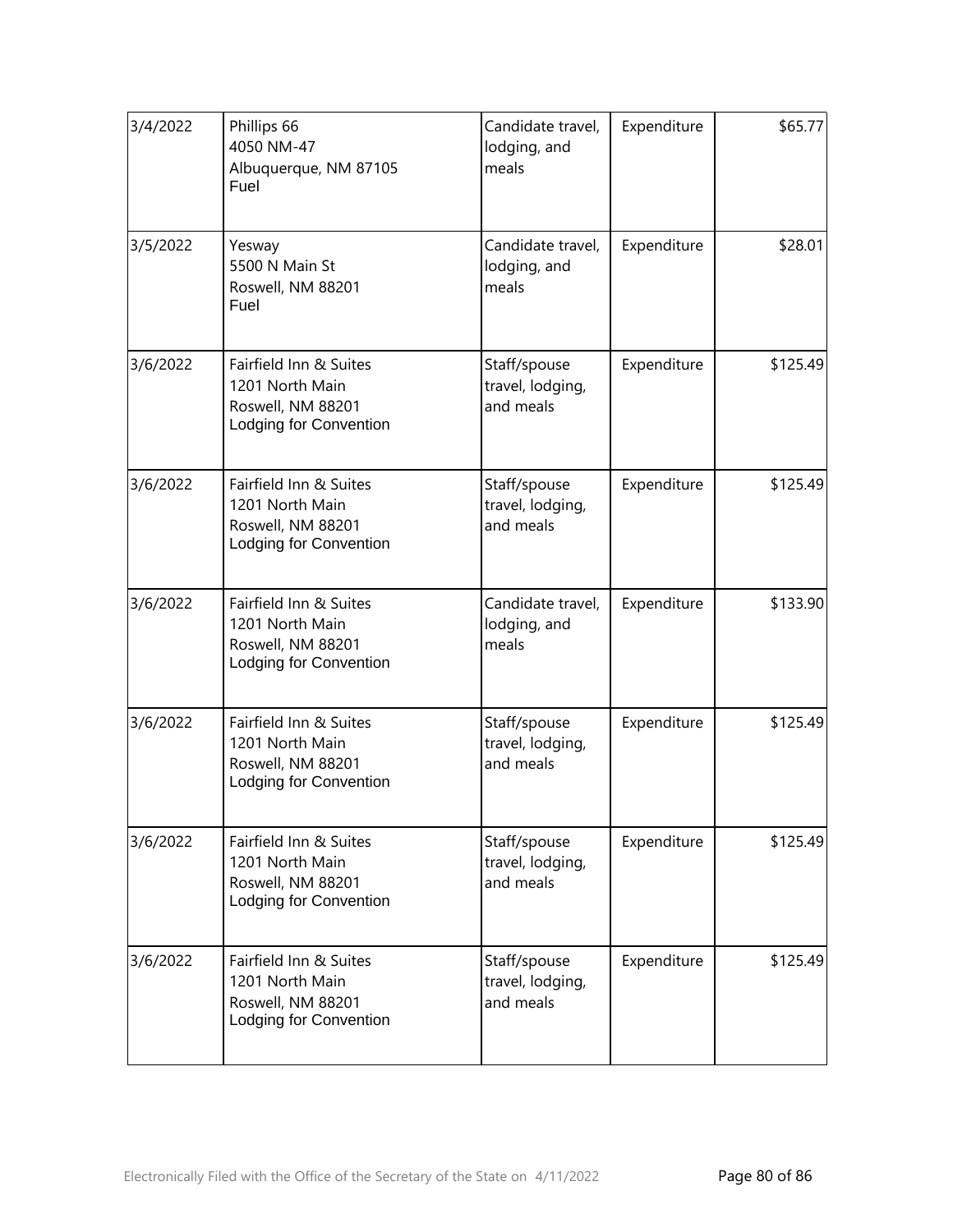| 3/6/2022  | Fast Park Abq<br>2801 Yale Blvd SE<br>Albuquerque, NM 87106<br>Parking Fees                                                                                                           | Candidate travel,<br>lodging, and<br>meals    | Expenditure | \$22.00     |
|-----------|---------------------------------------------------------------------------------------------------------------------------------------------------------------------------------------|-----------------------------------------------|-------------|-------------|
| 3/7/2022  | <b>Clarion Hotel</b><br>2000 N Main St<br>Roswell, NM 88201<br><b>DPNM Pre-Primary Convention</b><br>Lodging                                                                          | Staff/spouse<br>travel, lodging,<br>and meals | Expenditure | \$121.81    |
| 3/7/2022  | Speedway<br>6475 Main St<br>Cuba, NM 87013<br>Fuel                                                                                                                                    | Candidate travel,<br>lodging, and<br>meals    | Expenditure | \$63.08     |
| 3/8/2022  | El Sombrero Patio Cafe<br>363 S Espina St.<br>Las Cruces, NM 88001<br><b>Meals</b>                                                                                                    | Staff/spouse<br>travel, lodging,<br>and meals | Expenditure | \$78.42     |
| 3/8/2022  | Valero<br>4221 Osuna Rd NE<br>Albuquerque, NM 87109<br>Fuel                                                                                                                           | Candidate travel,<br>lodging, and<br>meals    | Expenditure | \$74.00     |
| 3/9/2022  | Lake Research Partners<br>1101 - 17th St NW, Ste 301<br>Washington, DC 20036<br>Polling                                                                                               | Campaign<br>consultants                       | Expenditure | \$28,650.00 |
| 3/9/2022  | WaFd Bank<br>4400 Osuna Rd NE<br>Albuquerque, NM 87109<br><b>Bank Fees</b>                                                                                                            | Office expenses                               | Expenditure | \$25.00     |
| 3/10/2022 | <b>Bryon Paez</b><br>5505 Camino Arbustos NE, 0<br>Albuquerque, NM 87111-6732<br>Reimbursement (Lunch for staff,<br>supplies, misc. expenses at Pre-<br>Primary Convention - Roswell) | Office expenses                               | Expenditure | \$621.34    |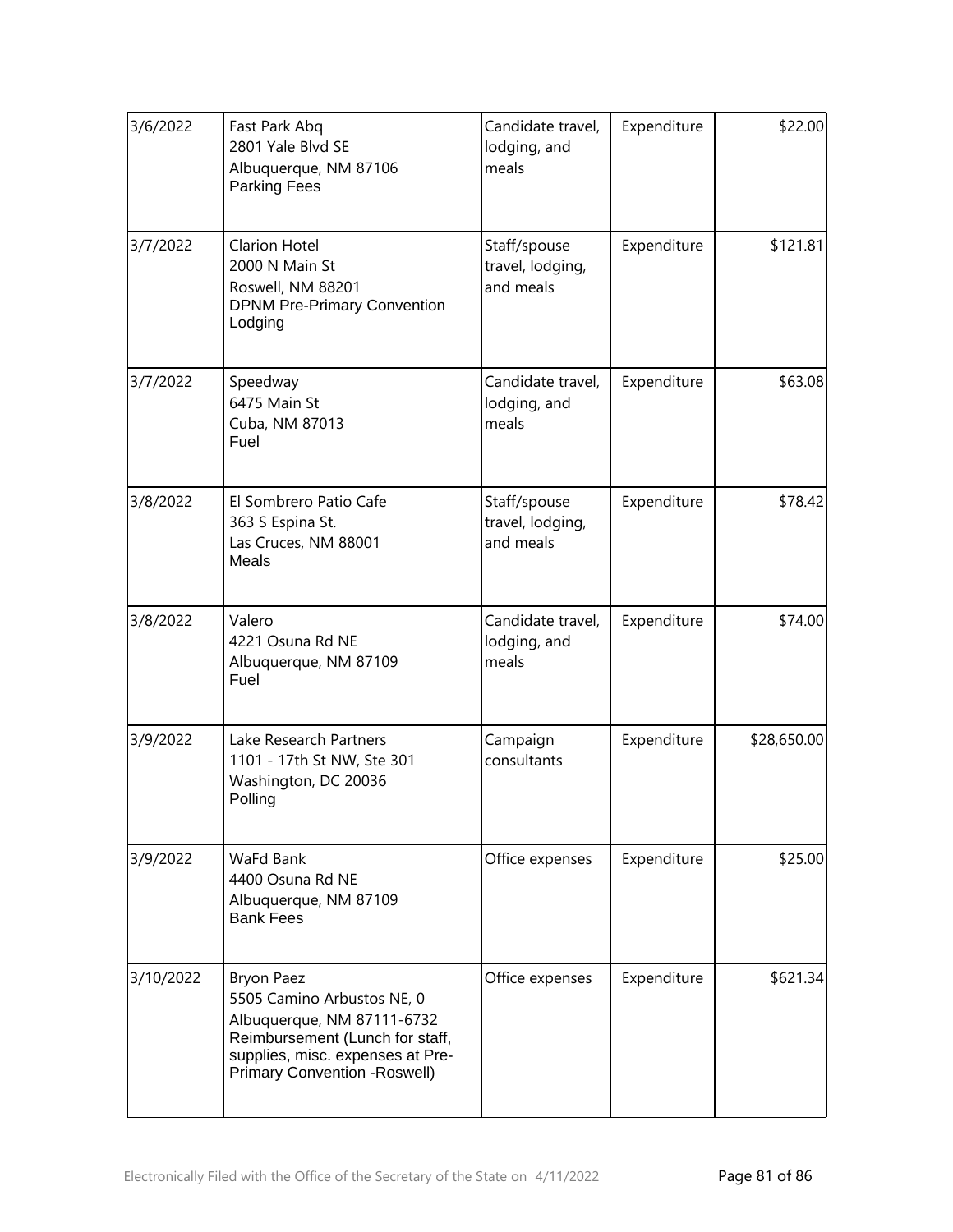| 3/10/2022 | <b>Warrior Fuel</b><br>960 US-550<br>Bernalillo, NM 87004<br>Fuel                        | Candidate travel,<br>lodging, and<br>meals | Expenditure | \$75.09  |
|-----------|------------------------------------------------------------------------------------------|--------------------------------------------|-------------|----------|
| 3/13/2022 | <b>Warrior Fuel</b><br>960 US-550<br>Bernalillo, NM 87004<br>Fuel                        | Candidate travel,<br>lodging, and<br>meals | Expenditure | \$50.00  |
| 3/16/2022 | Southwest Airlines<br>2702 Love Field Dr<br>Dallas, TX 75235<br>Airfare: DAGA Conference | Candidate travel,<br>lodging, and<br>meals | Expenditure | \$671.92 |
| 3/17/2022 | Office Depot<br>1409 N Renaissance Blvd NE<br>ALBUQUERQUE, NM 87107<br><b>Supplies</b>   | Office expenses                            | Expenditure | \$239.45 |
| 3/19/2022 | Speedway<br>6475 Main St<br>Cuba, NM 87013<br>Fuel                                       | Candidate travel,<br>lodging, and<br>meals | Expenditure | \$54.49  |
| 3/23/2022 | Circle K<br>6600 2nd St NW<br>Albuquerque, NM 87107<br>Fuel                              | Candidate travel,<br>lodging, and<br>meals | Expenditure | \$53.46  |
| 3/24/2022 | <b>Staples</b><br>9701 Montgomery Blvd NE<br>Albuquerque, NM 87111<br><b>Supplies</b>    | Office expenses                            | Expenditure | \$12.92  |
| 3/27/2022 | Costco Gas<br>1420 N Renaissance Blvd NE<br>Albuquerque, NM 87107<br>Fuel                | Candidate travel,<br>lodging, and<br>meals | Expenditure | \$59.59  |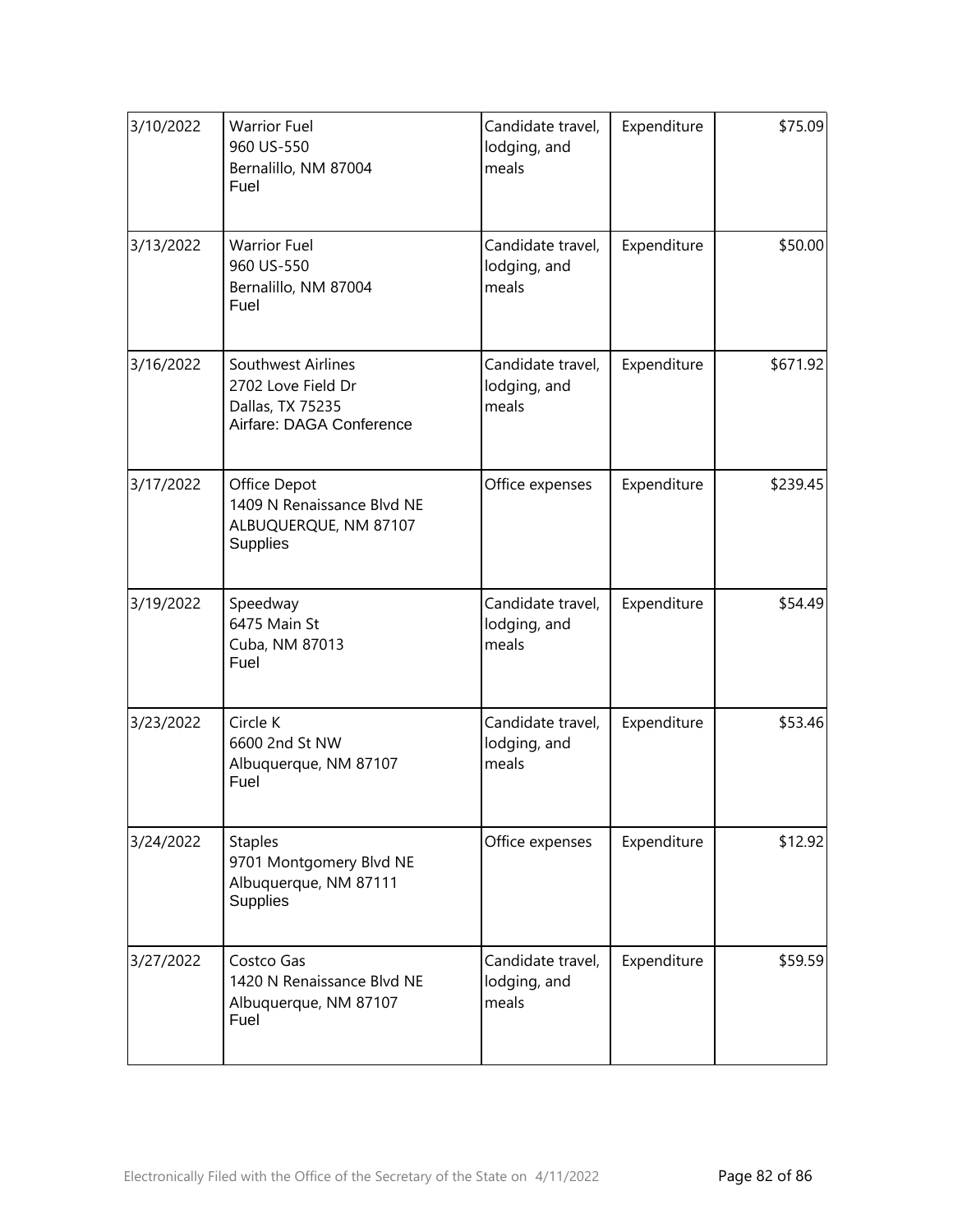| 3/30/2022 | WaFd Bank<br>4400 Osuna Rd NE<br>Albuquerque, NM 87109<br><b>Bank Fees</b>                           | Office expenses                                       | Expenditure | \$10.00    |
|-----------|------------------------------------------------------------------------------------------------------|-------------------------------------------------------|-------------|------------|
| 4/1/2022  | Best Buy<br>3741 Ellison Road NW<br>Albuquerque, NM 87114<br>Supplies                                | Office expenses                                       | Expenditure | \$42.05    |
| 4/1/2022  | Google<br>1600 Amphitheatre Pkwy<br>Mountain View, CA 94043<br><b>Email Services</b>                 | Information<br>technology costs<br>(internet, e-mail) | Expenditure | \$53.02    |
| 4/2/2022  | Best Buy<br>3741 Ellison Road NW<br>Albuquerque, NM 87114<br>Supplies                                | Office expenses                                       | Expenditure | \$217.86   |
| 4/2/2022  | <b>CABQ Aviation Parking</b><br>2200 Sunport Blvd SE<br>Albuquerque, NM 87109<br><b>Parking Fees</b> | Candidate travel,<br>lodging, and<br>meals            | Expenditure | \$1.25     |
| 4/3/2022  | Old Town Pizza Parlor<br>108 Rio Grande Blvd NW<br>Albuquerque, NM 87104<br>Meals                    | Staff/spouse<br>travel, lodging,<br>and meals         | Expenditure | \$61.44    |
| 4/3/2022  | <b>Smith's Fuel Center</b><br>6941 Montgomery Blvd NE<br>Albuquerque, NM 87109<br>Fuel               | Candidate travel,<br>lodging, and<br>meals            | Expenditure | \$76.28    |
| 4/4/2022  | ActBlue<br>PO Box 441146<br>Somerville, MA 02144<br><b>Merchant Fees</b>                             | Information<br>technology costs<br>(internet, e-mail) | Expenditure | \$7,058.01 |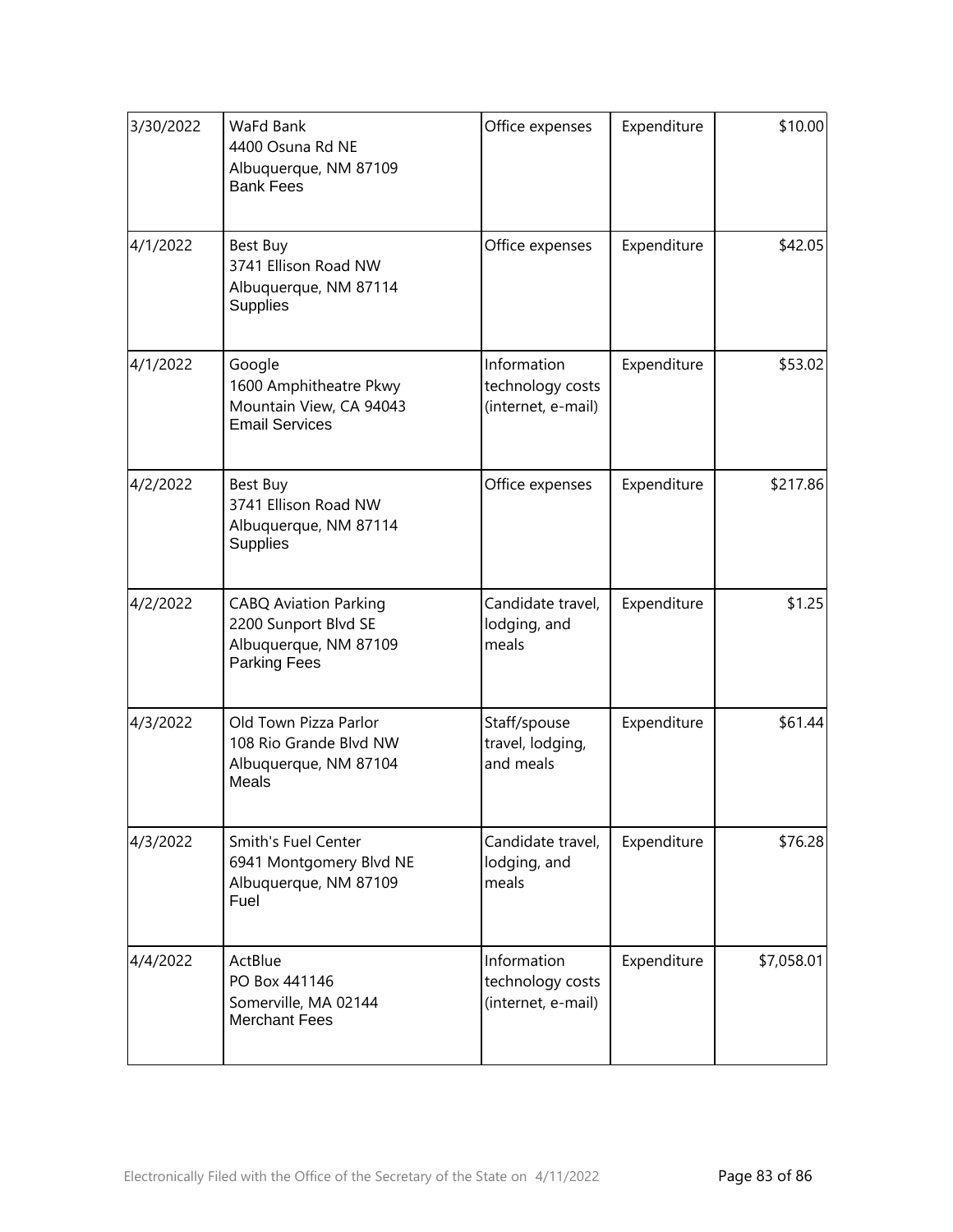| 4/4/2022 | Dion's<br>4200 Montano Rd NW<br>Albuquerque, NM 87120<br>Meals            | Staff/spouse<br>travel, lodging,<br>and meals         | Expenditure | \$73.41 |
|----------|---------------------------------------------------------------------------|-------------------------------------------------------|-------------|---------|
| 4/4/2022 | Dunkin Donuts<br>5502 4th St NW<br>Albuquerque, NM 87107<br><b>Meals</b>  | Staff/spouse<br>travel, lodging,<br>and meals         | Expenditure | \$24.12 |
| 4/4/2022 | Zoom<br>55 Almaden Blvd<br>San Jose, CA 95113<br>Videoconference Services | Information<br>technology costs<br>(internet, e-mail) | Expenditure | \$16.17 |
|          | \$161,001.03                                                              |                                                       |             |         |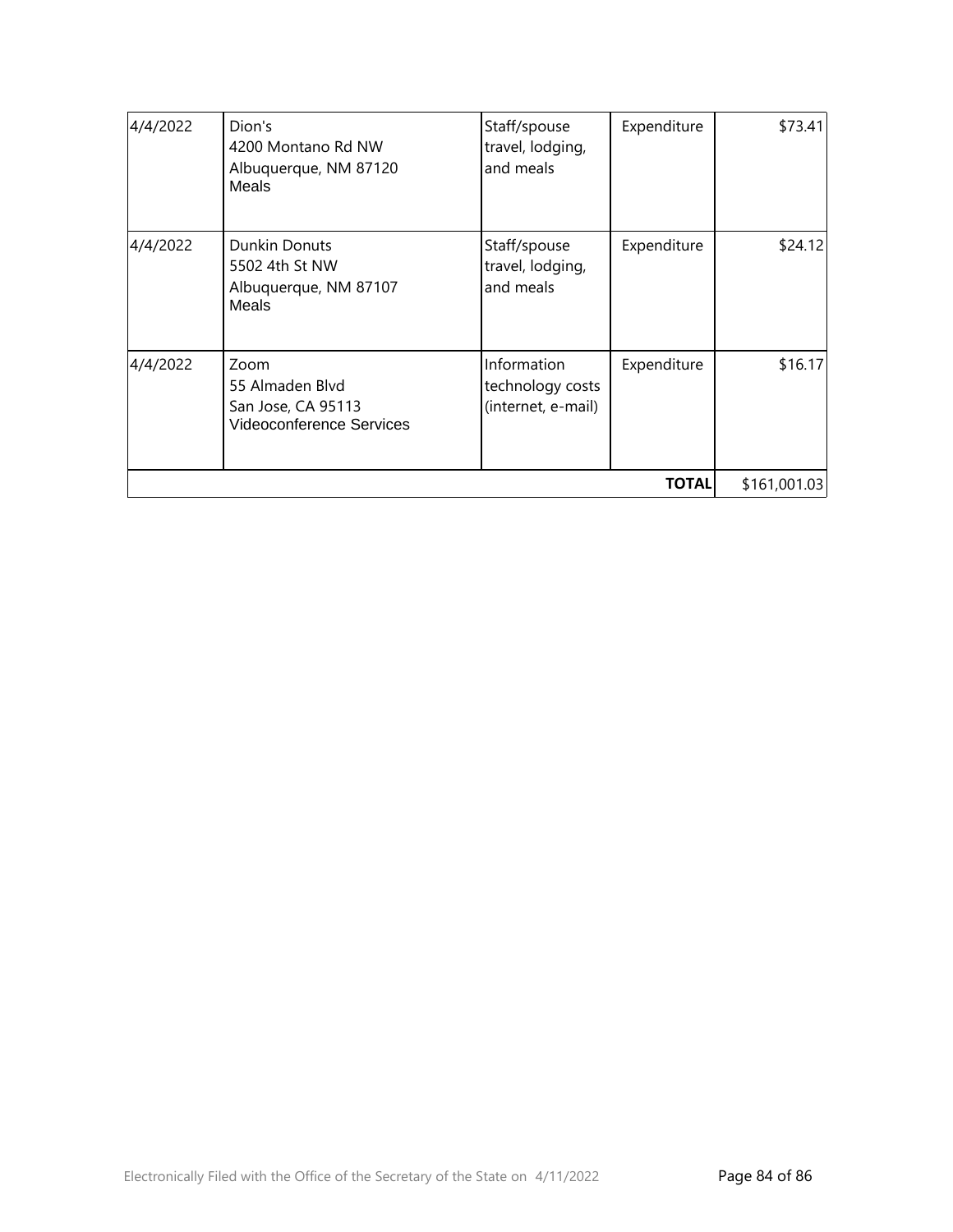**First Primary Report**

# **Report of Expenditures and Contributions**

### **FORM C 1 LOAN REPAYMENTS**

| Candidate's Name | Brian S Colón |                     |  |
|------------------|---------------|---------------------|--|
| Date Submitted:  | 4/11/2022     | Date Due: 4/11/2022 |  |

| <b>DATE</b> | <b>NAME of CREDITOR</b> | <b>AMOUNT</b> |
|-------------|-------------------------|---------------|
|             |                         |               |
|             |                         |               |
|             | <b>TOTAL</b>            |               |